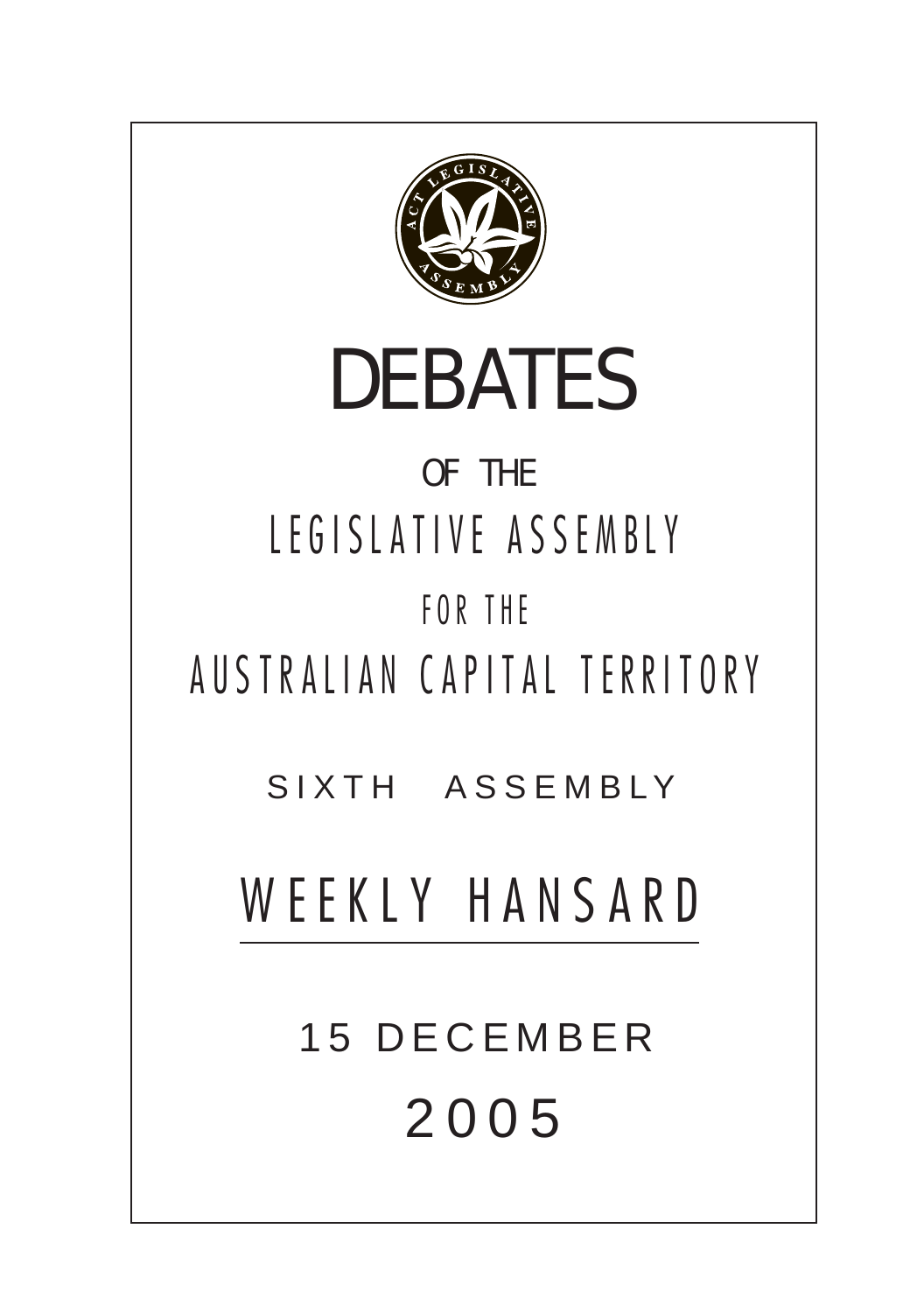# Thursday, 15 December 2005

| Road Transport (Public Passenger Services) Amendment Bill 2005 4888      |      |
|--------------------------------------------------------------------------|------|
|                                                                          |      |
|                                                                          |      |
|                                                                          |      |
|                                                                          |      |
| Questions without notice:                                                |      |
| Capital works projects                                                   | 4914 |
|                                                                          |      |
|                                                                          |      |
|                                                                          |      |
|                                                                          |      |
|                                                                          |      |
|                                                                          |      |
|                                                                          |      |
|                                                                          |      |
|                                                                          |      |
|                                                                          |      |
| Supplementary answers to questions without notice:                       |      |
|                                                                          |      |
|                                                                          |      |
|                                                                          |      |
|                                                                          |      |
| Terrorism (Extraordinary Temporary Powers) Bill 2005—exposure draft 4931 |      |
|                                                                          |      |
|                                                                          |      |
| Adapting a car-based city to a declining oil supply and climate change   |      |
|                                                                          |      |
|                                                                          |      |
|                                                                          |      |
|                                                                          |      |
| Adjournment:                                                             |      |
|                                                                          |      |
|                                                                          |      |
|                                                                          |      |
|                                                                          |      |
|                                                                          |      |
|                                                                          |      |
|                                                                          |      |
|                                                                          |      |
|                                                                          |      |
|                                                                          |      |
|                                                                          |      |
|                                                                          |      |
|                                                                          |      |
|                                                                          |      |
|                                                                          |      |
|                                                                          |      |
|                                                                          |      |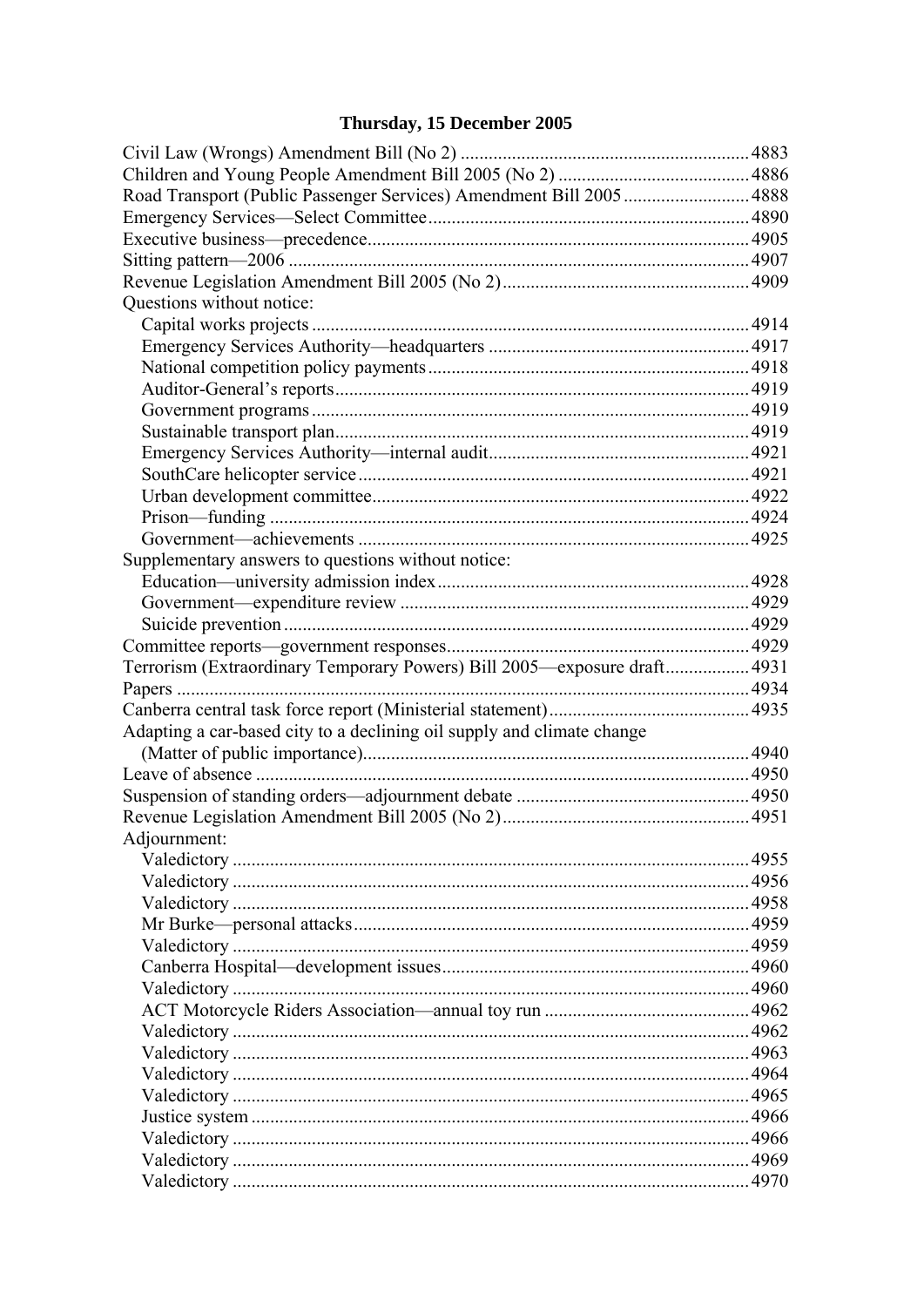| Answers to questions:                                              |      |
|--------------------------------------------------------------------|------|
|                                                                    |      |
|                                                                    |      |
|                                                                    |      |
|                                                                    |      |
|                                                                    |      |
|                                                                    |      |
|                                                                    |      |
|                                                                    |      |
|                                                                    |      |
|                                                                    |      |
|                                                                    |      |
|                                                                    |      |
|                                                                    |      |
|                                                                    |      |
|                                                                    |      |
|                                                                    |      |
|                                                                    |      |
|                                                                    |      |
|                                                                    |      |
|                                                                    |      |
|                                                                    |      |
|                                                                    |      |
|                                                                    |      |
|                                                                    |      |
|                                                                    |      |
|                                                                    |      |
|                                                                    |      |
|                                                                    |      |
|                                                                    |      |
|                                                                    |      |
|                                                                    |      |
| Disability ACT—risk management (Question No 764)                   | 4995 |
|                                                                    |      |
|                                                                    |      |
|                                                                    |      |
| Disability ACT—epileptic seizure monitoring (Question No 768) 4998 |      |
|                                                                    |      |
|                                                                    |      |
|                                                                    |      |
|                                                                    |      |
|                                                                    |      |
|                                                                    |      |
|                                                                    |      |
|                                                                    |      |
|                                                                    |      |
|                                                                    |      |
|                                                                    |      |
|                                                                    |      |
|                                                                    |      |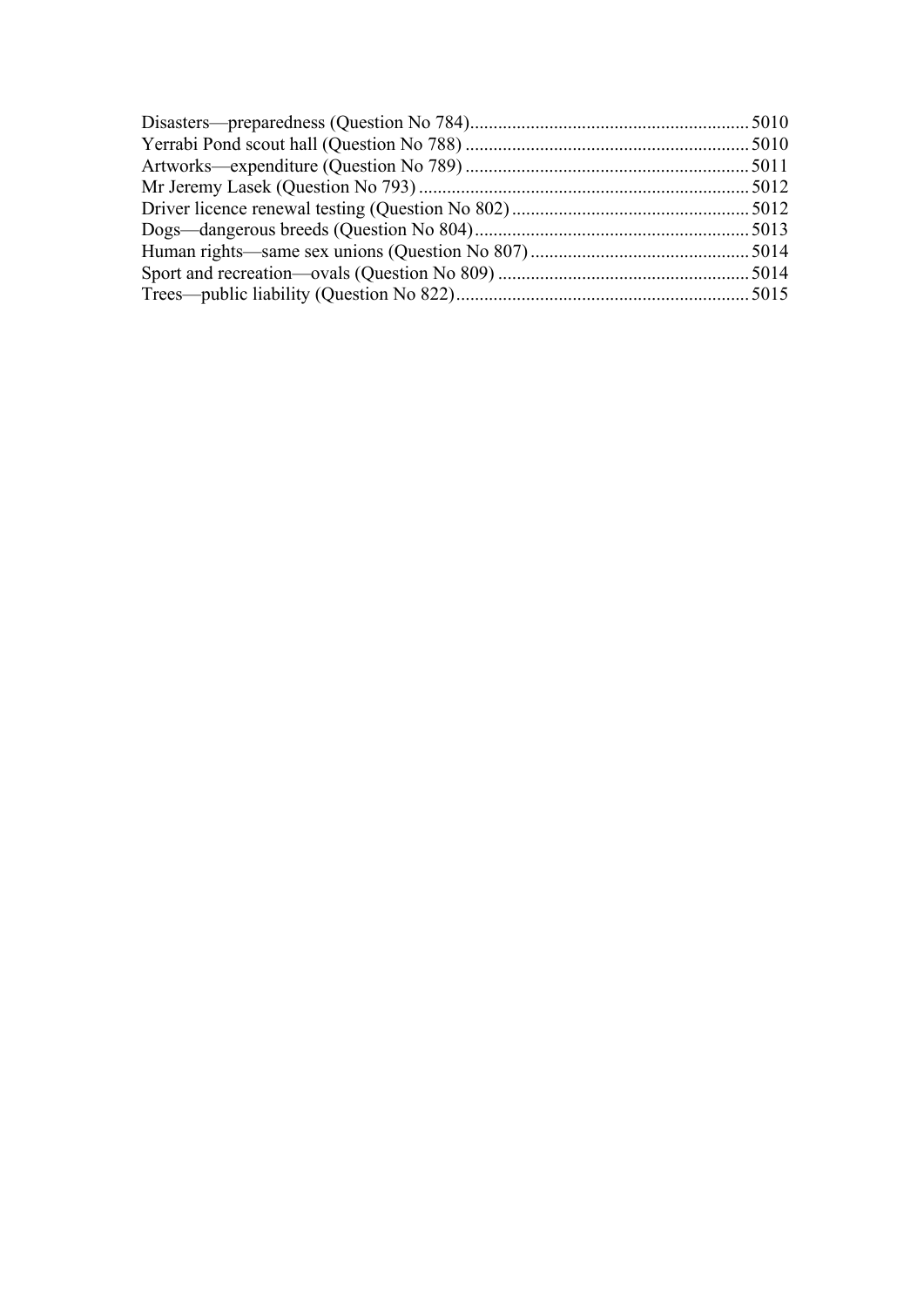# <span id="page-4-0"></span>**Thursday, 15 December 2005**

**MR SPEAKER** (Mr Berry) took the chair at 10.30 am and asked members to stand in silence and pray or reflect on their responsibilities to the people of the Australian Capital Territory.

# **Civil Law (Wrongs) Amendment Bill (No 2)**

**Mr Stanhope**, pursuant to notice, presented the bill, its explanatory statement and a Human Rights Act compatibility statement.

Title read by Acting Clerk.

**MR STANHOPE** (Ginninderra—Chief Minister, Attorney-General, Minister for the Environment and Minister for Arts, Heritage and Indigenous Affairs) (10.33): I move:

That this bill be agreed to in principle.

The Civil Law (Wrongs) Amendment Bill 2005 (No 2) reforms the law of defamation in accordance with model provisions agreed by state and territory attorneys-general. The states and territories had attempted to reach agreement on uniform defamation law reform for almost 30 years, without success. While defamation law underwent significant reform here and in New South Wales, the law in other Australian jurisdictions remained relatively untouched.

To advance this matter, state and territory attorneys-general commissioned a report from law officers on reform options. New South Wales and ACT officers took the lead in preparing the report. The law officers involved drew heavily on both the ACT and New South Wales law, which has been the most developed statutory source of law on this subject in Australia. Law officers also had regard to key decisions in common law jurisdictions. The report of law officers was adopted by state and territory attorneys-general in July 2004.

At the request of attorneys, law officers consulted widely and prepared a model bill, which has subsequently received the support of all state and territory attorneys-general. Substantially similar laws are being introduced or have been introduced in all states and territories. Since then, Tasmania introduced the bill on 25 October, Queensland passed the bill on 9 November, South Australia passed the model bill on 20 October, Western Australia has introduced the bill, as have Victoria and New South Wales. In the ACT, the provisions of the model bill will be incorporated into the ACT Civil Law (Wrongs) Act 2002. This is a continuance of the government's policy of ensuring that the key provisions of the civil law should be grouped into the same legislation.

The model provisions are broadly consistent with the existing ACT law. Inevitably, there are some differences, which I will discuss briefly in a moment. However, it must be borne in mind that the final form of the bill represents a hard-fought negotiated settlement between all jurisdictions.

Inevitably, there are stakeholders representing the interests of publishers and litigants who have opposed some parts of the legislation. Some of this opposition derives from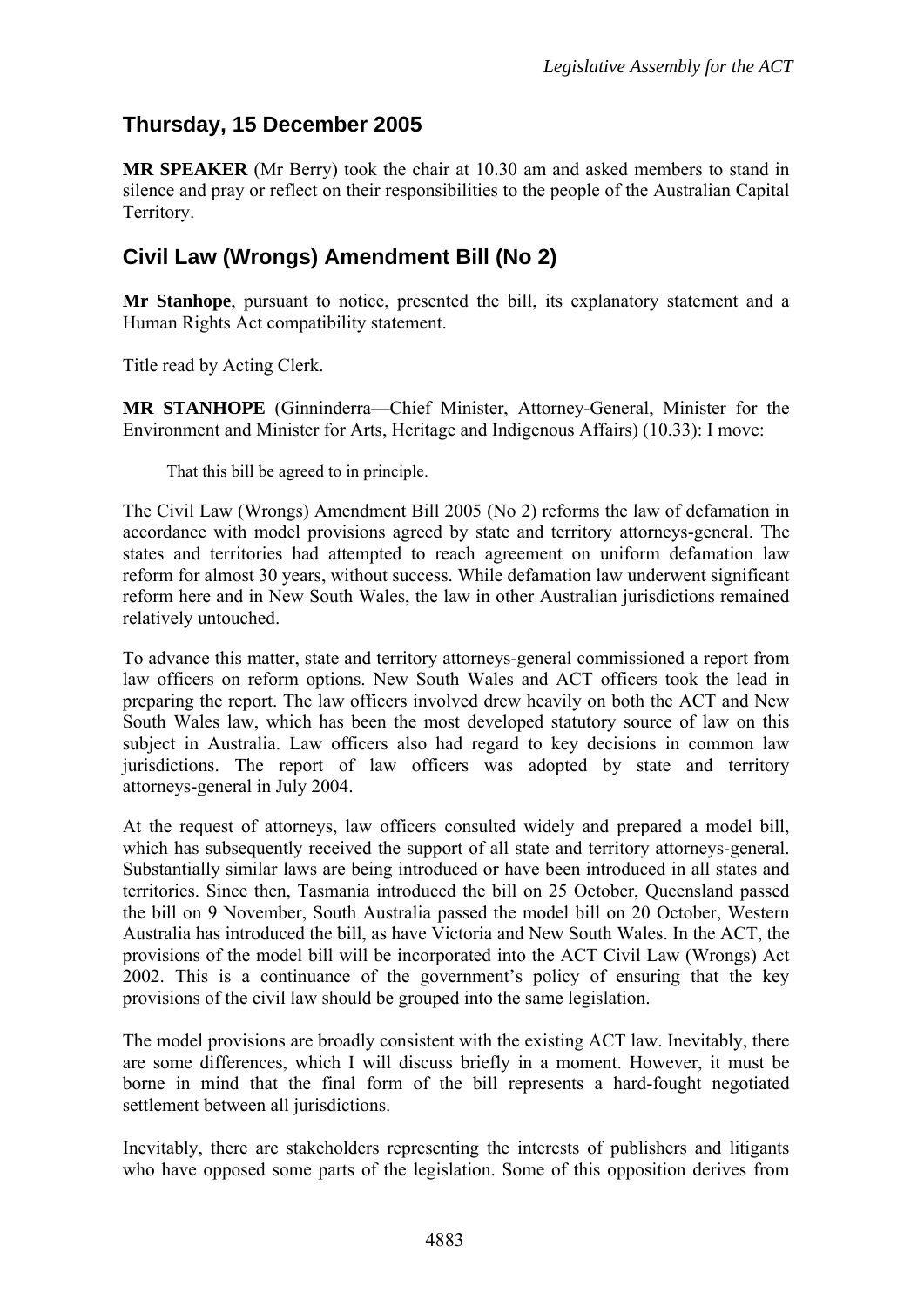long-held philosophical views about what defamation law should be about. Members who took part in the debates about reform to our defamation law in 2001 will remember the campaign run by stakeholders against the provisions ultimately adopted by the Assembly.

The ACT takes the view that the adoption of the uniform bill in relation to defamation is unlikely to have an immediate dramatic impact on the current culture within the media, which consistently sees serious errors in reporting and some partisan opinion presented as fact. However, the adoption of the model provisions is an essential and important policy step in creating a starting block from which a coherent examination of the law may proceed. This is because, in the past, reforms in the ACT and New South Wales have been frustrated because the parties have simply moved to another jurisdiction. The establishment of a common legal infrastructure will deny this type of undesirable forum shopping. The states and territories propose to establish an intergovernmental agreement committing the parties to achieving and maintaining uniformity in respect of the substantive law of defamation.

I will turn to some of the substantive provisions in the bill. The bill provides for an objects clause. The objects are: to enact provisions to promote uniform laws of defamation in Australia; to ensure that the law of defamation does not place unreasonable limits on freedom of expression and, in particular, on the publication and discussion of matters of public interest and importance; to provide effective and fair remedies for persons whose reputations are harmed by the publication of defamatory matter; and to promote speedy and non-litigious methods of resolving disputes and the publication of defamatory matter.

It is still a little unusual to see an objects clause in ACT legislation, although this practice is becoming more common. Inclusion of an objects clause was strongly supported by law officers and in submissions. The clause explicitly recognises the need to protect both personal reputation and freedom of expression. Protecting freedom of expression and protecting personal reputation from unjustified aspersions are not new ideas and can be traced back through English common law.

The statement of rights is consistent with the ACT Human Rights Act. This is particularly important because influential civil law decisions from the UK and the US courts are now developing this jurisdiction having regard to the language in international treaties. One of the great strengths of the civil law is that, because it is in part constantly developing as a result of the case-by-case considerations of civil jurists in the common law countries, it is dynamic. It is constantly evolving to adapt to new situations.

The bill preserves the common law test of defamatory matter and does not attempt to codify it. This means that decisions about whether matter that has been published is or is not defamatory will continue to be decided according to the common law. This will allow for the law to change gradually and incrementally as the meaning of words and actions and the standards of society change. The majority of submissions supported this. Nevertheless, the explanatory statement does provide useful background information that will help explain the approach the common law takes to the law of defamation.

At common law, a publication is defamatory if it is likely to cause ordinary, reasonable people to think less of, or shun or avoid, the plaintiff. Almost all submissions supported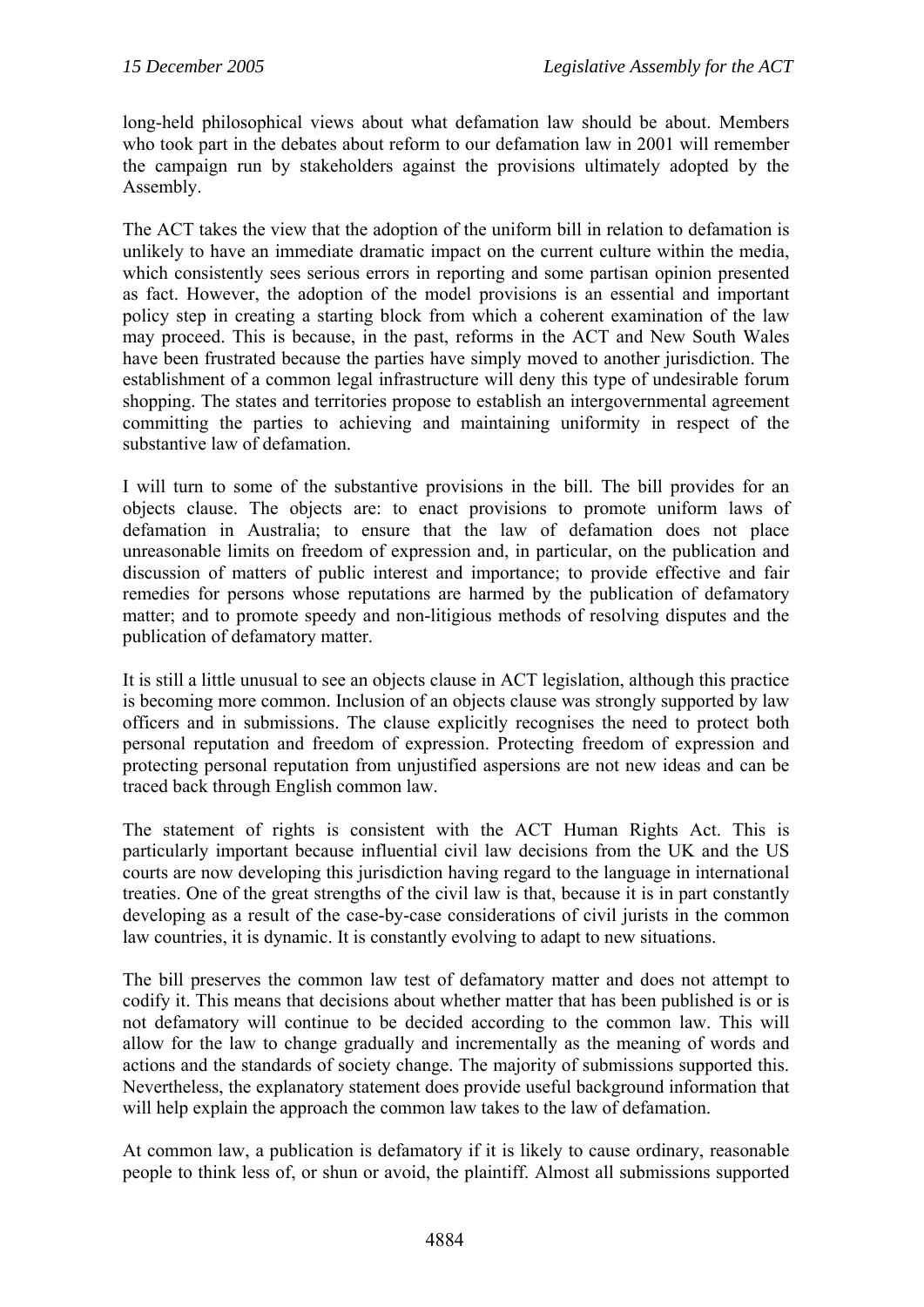the retention of the common law as it is considered more responsive to social change than statute law.

Controversially, the bill precludes large corporations from suing for defamation. This prohibition does not extend to nonprofit organisations or smaller family businesses. This represents a clear departure from existing ACT law. At present, corporations may and do sue under ACT law. Since corporations have been excluded from bringing actions in New South Wales, a number of New South Wales corporations have sued in the ACT instead. The proposed prohibition was strongly urged on the basis that in recent times large corporations had used this action to stifle public comment on the quality of products and services of companies. This position in the bill is agreed by state and territory ministers. The commonwealth, however, opposes the exclusion of large companies from the operation of the law.

The bill makes it clear that defamation actions cannot be commenced or continued on behalf of dead people. There was overwhelming support for this proposition. The bill requires defamation proceedings to be commenced within one year, with the courts having the discretion to extend this to three years in appropriate cases. The bill contains a choice of law clause. This type of clause is not strictly necessary in uniform legislation, as the substantive law of each state and territory will be the same in each jurisdiction.

The bill contains a pre-litigation offer of amends procedure. Submissions strongly supported the inclusion of that. The procedure in the bill is a refinement of the existing procedure which applies in New South Wales and the ACT. The model bill does not require jurisdictions to provide for defamation proceedings to be tried by a jury. Members will be aware that, despite such an option being permitted in the ACT for many decades, a jury trial of a defamation matter was never held in the ACT and that, more recently, the ACT has abolished jury trials in civil matters. The commonwealth has insisted on the reinstitution of jury trials in relation to this class of civil action.

The defences to actions in defamation are as important as the elements of the cause of action. One of the most contentious issues has been whether a person should ever be liable for publishing matter that is true. At common law the position has always been that a defendant who proves that the published matter is true has a complete defence. Traditionally, this has been known as the defence of justification. This is also the law in Victoria, South Australia, Western Australia, the Northern Territory, New Zealand and England. In New South Wales, the defendant has a defence only if it is also proved that the matter was published in the public interest. In Queensland, Tasmania and the Australian Capital Territory, the defendant must prove that the matter was published for the public benefit. All states and territories have agreed that their bills should contain a statutory defence that reflects the common law defence of justification. Most submissions to the review clearly favoured this formulation of the justification defence.

The bill identifies the main publications which are subject to absolute privilege, such as proceedings of parliaments, courts and tribunals. No submissions objected to this. The bill protects the publication of fair reports of public documents and of proceedings of public concern. The common law defence of qualified privilege is retained and supplemented by a provision that specifically invites the court to consider the circumstances of the publication. Generally speaking, under common law qualified privilege applies when the person who makes the communication has an interest or duty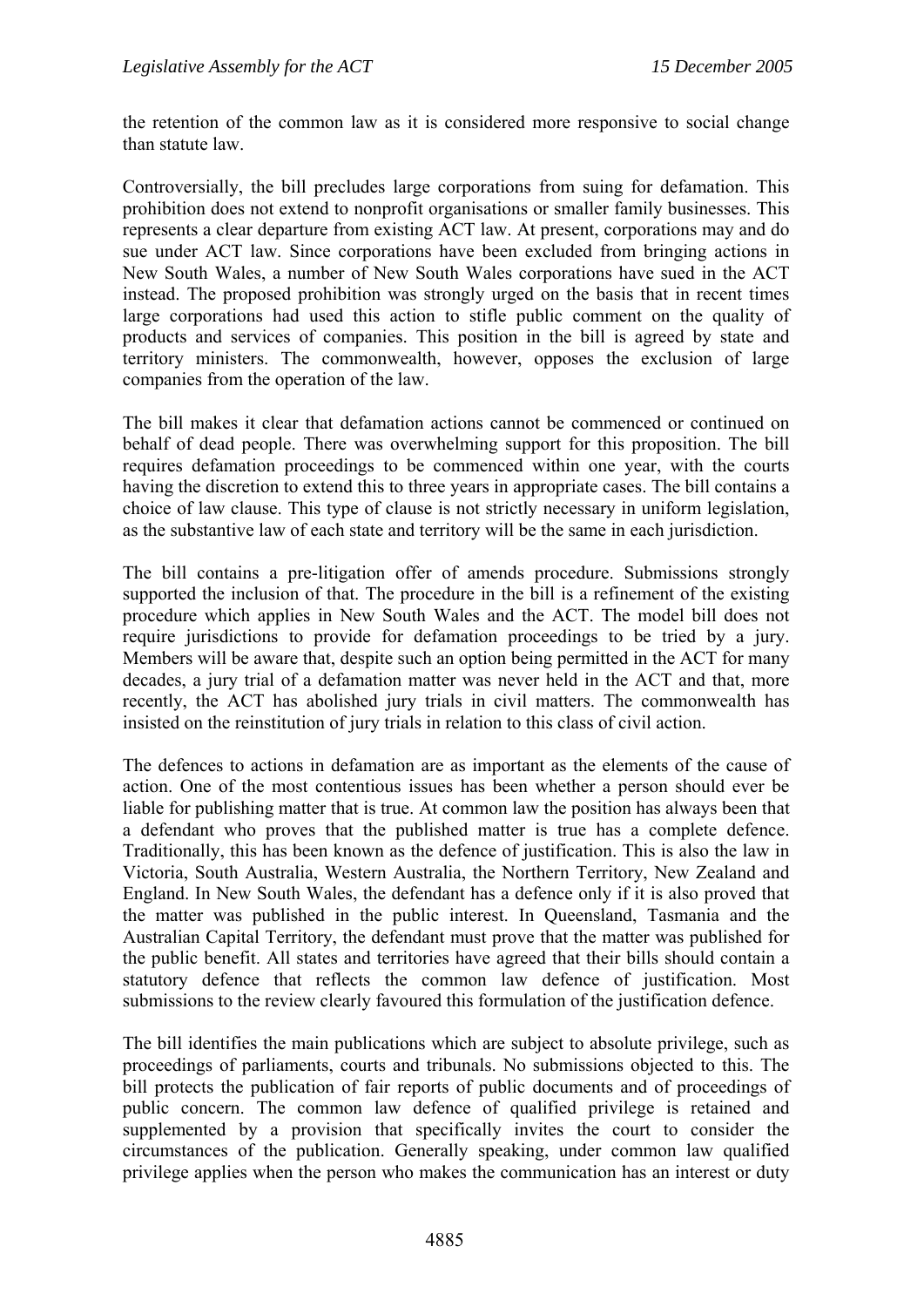<span id="page-7-0"></span>to make it and the recipient has a corresponding interest or duty to receive it. Submissions strongly supported the retention of the common law, and the majority favoured giving some guidance to the courts as to when the conduct of a publisher would be considered reasonable.

The bill explicitly protects expressions of opinion that are genuinely held about matters of public interest. All submissions supported the proposal that an opinion need not be one that a "reasonable person" might have formed. The common law defence of innocent dissemination is retained, supplemented by provisions in the bill which recognise that some parties involved in the distribution of material, such as booksellers and internet service providers, have no effective control over the material they distribute and should not be liable in defamation.

The bill requires that damages awarded to plaintiffs have an appropriate and rational relationship to the harm they have suffered. Damages for non-economic loss are capped, and this amount will be adjusted annually by reference to the formula laid out in the bill.

The bill would set a limitation period of one year from commencement of civil defamation actions. Early correction, restoration of reputation and resolution of defamation disputes is in the interests of the parties and the public.

The explanatory statement I have tabled adopts some of the explanatory notes drafted by an interstate parliamentary counsel, in consultation with Parliamentary Counsels Committee, and I commend the bill to the Assembly.

Debate (on motion by **Mr Stefaniak**) adjourned to the next sitting.

### **Children and Young People Amendment Bill 2005 (No 2)**

**Mr Stanhope**, on behalf of **Ms Gallagher**, pursuant to notice, presented the bill, its explanatory statement and a Human Rights Act compatibility statement.

Title read by Acting Clerk.

**MR STANHOPE** (Ginninderra—Chief Minister, Attorney-General, Minister for the Environment and Minister for Arts, Heritage and Indigenous Affairs) (10.43): I move:

That this bill be agreed to in principle.

The Children and Young People Act 1999 provided for an operational review within three years of the act's commencement. A comprehensive review has been undertaken, involving extensive community consultation, and this has resulted in a two-phased reform process. The first phase proposes amendments to the principles of the act, as well as in the areas of care and protection and information protection. The reports which reviewed child protection practice and management in the ACT, undertaken by Commissioner Vardon and Ms Gwen Murray, have informed the review in regard to the principles and practices relating to care and protection of children and young people.

The best interests principle will remain the paramount consideration for decision-makers across the ACT, except for young offenders. The general principles will be applied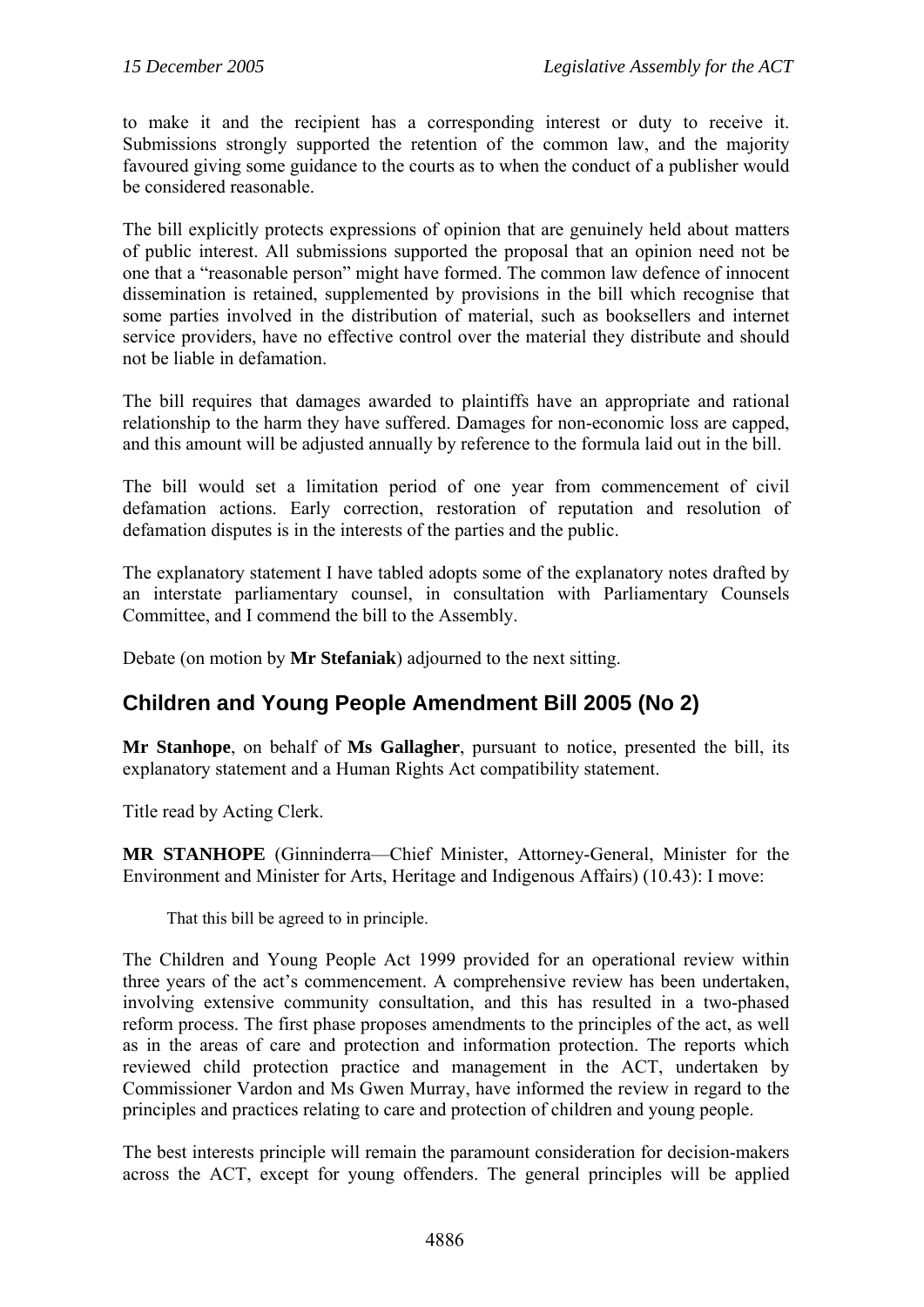except where the application would be contrary to the best interests of the child or young person. The best interests of the young person will be one of a number of principles to be applied when making decisions about young offenders.

The review identified that principles relating to participation of children and young people in decision-making required strengthening. In the area of care and protection, a new principle of helping families understand care and protection procedures is introduced. This principle guides decision makers' action regarding consultation with and participation of children and young people and people with parental responsibility in decision-making. For any care and protection decision, the decision maker must make attempts to ensure that the child or young person, their legal representative and people with parental responsibility understand the nature of the decision and the decisionmaking process, can participate in the decision-making process, having their views and wishes heard, and understand the final decision after it is communicated to them.

The bill provides for strengthened representation of Aboriginal and Torres Strait Islander people on the Children's Services Council, through a requirement that at least one council member represent their interests. Placement decisions for Aboriginal and Torres Strait Islander children and young people will be subject to an indigenous cultural plan. The purpose of the indigenous cultural plan is to preserve and enhance the child or young person's identity as an Aboriginal or Torres Strait Islander person.

A new concept is introduced of a child or young person being at risk of abuse or neglect. This replaces the concept of likelihood of abuse or neglect and reflects contemporary child protection assessment of risk. The test will be where there is a significant risk of the child or young person being abused or neglected. Examples are included to highlight cases when the chief executive may decide a child or young person is at risk of abuse and neglect.

Attention has been given to the categories of persons required to report abuse of children and young people. The act will be clarified to ensure that public servants working with or personally providing services to children and young people and their families will be mandated to report. The current reporting regime requires all mandated reporters to report their suspicions of non-accidental physical injury and sexual abuse. The review identified that this can result in many mandated reporters in the same setting being required to report identical concerns for a child or young person. This frequently occurs in settings such as schools or hospitals. To avoid this, an exception to mandatory reporting will occur in such circumstances. If a person reasonably suspects someone else has already made a report about the same child or young person in relation to the same incident of abuse or neglect, they are exempt from submitting a report themselves. This will also provide a clearer picture as to the number of children and young people at risk by reducing the number of multiple reports.

Currently, all reports on children and young people for whom the chief executive has parental responsibility are required to be given to the Office of the Community Advocate. The intention of this provision was to ensure that there was oversight by the Office of the Community Advocate of reports and action in relation to abuse of children, for whom the chief executive already has responsibility. In practice, this has resulted in many reports being provided which do not involve significant care and protection concerns—for example, a young person absconding from placement for a short time. In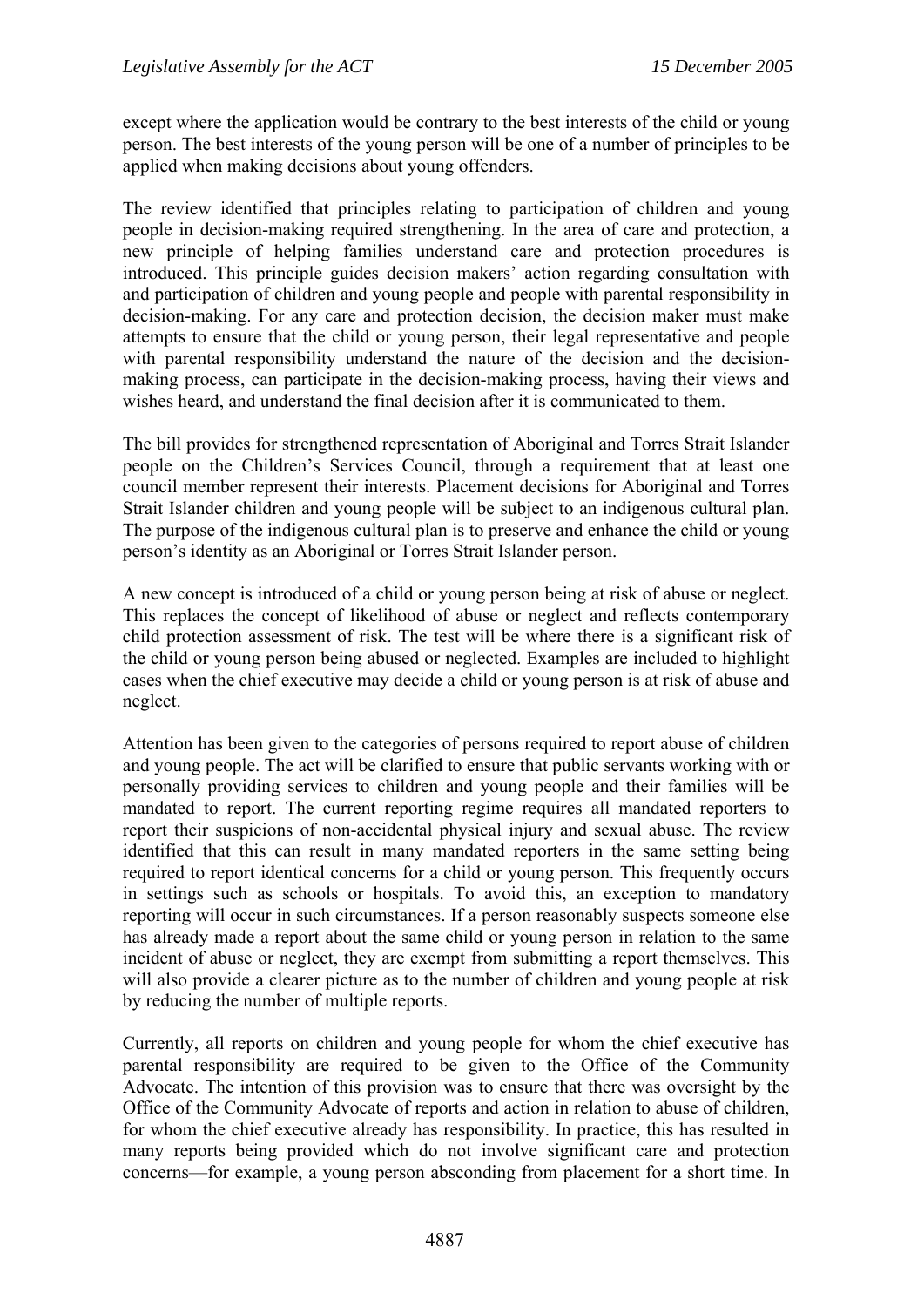<span id="page-9-0"></span>response to this, the Office of the Community Advocate will be provided with all reports where a report of abuse or neglect has been received and where it involves the carer authorised by the chief executive to care for the child or young person.

For children and young people under the parental responsibility of the chief executive, reporting dates for the annual review report on the child or young person's progress will be removed. The chief executive will continue to report once each year for a child or young person subject to a final care and protection order. If the order is in force for less than one year, the chief executive will report at least one month but not earlier than two months before the order expires.

Facilitators of family group conferences will be empowered to undertake free conference work with children, young people and families, including mediation, resolving conflict or doing anything necessary to facilitate conferences. This reflects best practice in the area of family group conferences.

Finally, a new framework is introduced for the protection and release of information under the act. Information is categorised into protected and sensitive information. Information holders include persons exercising a function under or engaged in the administration of the act and also persons to whom information is given. Guidance is provided as to what information may be released by an information holder. The chief executive will also be able to release information where it is decided this would be in the best interests of the child or young person.

The power to make standing orders for places of detention have been extended until December 2006 to allow for a detailed consideration of the policy matters related to youth justice. This extension will allow a detailed consideration of how the new adult sentencing and corrections laws, which have been developed within a human rights framework, might apply to children and young people. This will be undertaken in consultation with the community.

In summary, the bill will improve outcomes for children, young people and their families through improving their participation in decisions that affect their lives, preserving and enhancing the identity of Aboriginal and Torres Strait Islander children and young people, and improving the recognition and assessment of children and young people at risk of abuse and neglect. I commend the bill to members.

Debate (on motion by **Mrs Dunne**) adjourned to the next sitting.

#### **Road Transport (Public Passenger Services) Amendment Bill 2005**

**Mr Hargreaves**, pursuant to notice, presented the bill, its explanatory statements and a Human Rights Act compatibility statement.

Title read by Acting Clerk.

**MR HARGREAVES** (Brindabella—Minister for Disability, Housing and Community Services, Minister for Urban Services and Minister for Police and Emergency Services) (10.50): I move: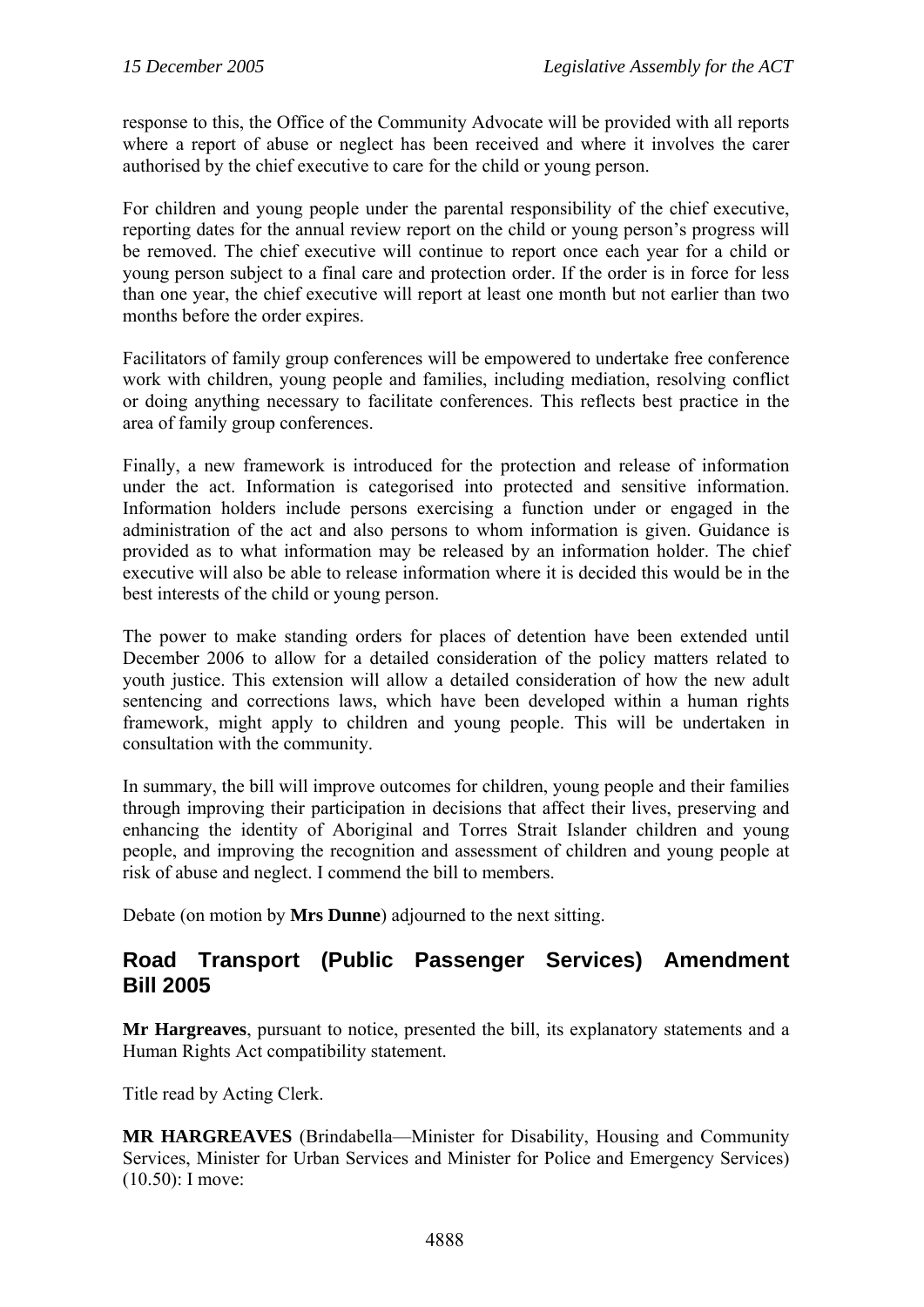That this bill be agreed to in principle.

The Road Transport (Public Passenger Services) Amendment Bill 2005, hereafter referred to as the bill, provides the regulatory environment for demand responsive public passenger services in the ACT. The bill has been prepared in response to industry's desire to address transport needs in new ways that aim to reduce transport costs, improve the reliability of public passenger services, reduce travel times and/or improve equity of access.

The government applauds this development and will facilitate the introduction of demand responsive transport services through the provision of an appropriate legislative framework for these services. The amendments will ensure that flexible demand responsive multihire services can be regulated effectively under the Road Transport (Public Passenger Services) Act 2001.

The key features of demand responsive services are that the services are available to multiple hirers simultaneously; services may be prebooked through a booking service and/or services may be accessed on the spot without the necessity to book; services may be door to door and/or use bus stops, minibus zones or other pick-up points; passengers pay a fare on entering the vehicle; routes and times are variable; and, generally, the more personalised the service the higher the cost of the service.

The introduction of this new category of public passenger service represents a change from the existing mode-based approach to regulation of the industry to a more service-based approached. Unlike bus, hire car and taxi services, demand responsive services may use a range of passenger vehicle types. The main defining feature of the category is the nature of the service.

Demand responsive services are usually niche services that meet public transport needs at certain locations or times or for particular groups of people; they do not attempt to provide a universal service available to all throughout the day. However, demand responsive services have several characteristics in common with regular route bus services. For example, passengers share the vehicle with other passengers, and with taxi services a demand responsive service typically uses a booking service.

Indeed, from the perspective of passenger safety, consumer protection and public order, demand responsive services are similar to those services to which high levels of scrutiny are applied, that is, taxis and regular route bus services. The regulation of the new demand responsive services will also provide this high level of scrutiny. As currently required for regular route bus service operators, demand responsive service operators will be required to obtain accreditation and have a service contract with the road transport authority.

In addition, an authorisation to provide a demand responsive service must be obtained from the minister to ensure that such services do not undermine the viability of existing regular route services, to identify the vehicles used to provide the service and to provide any exemptions applying to the particular service. A decision to give an authorisation will be based on guidelines developed for this purpose. A demand responsive service contract will include, amongst other things, the details of the particular service—for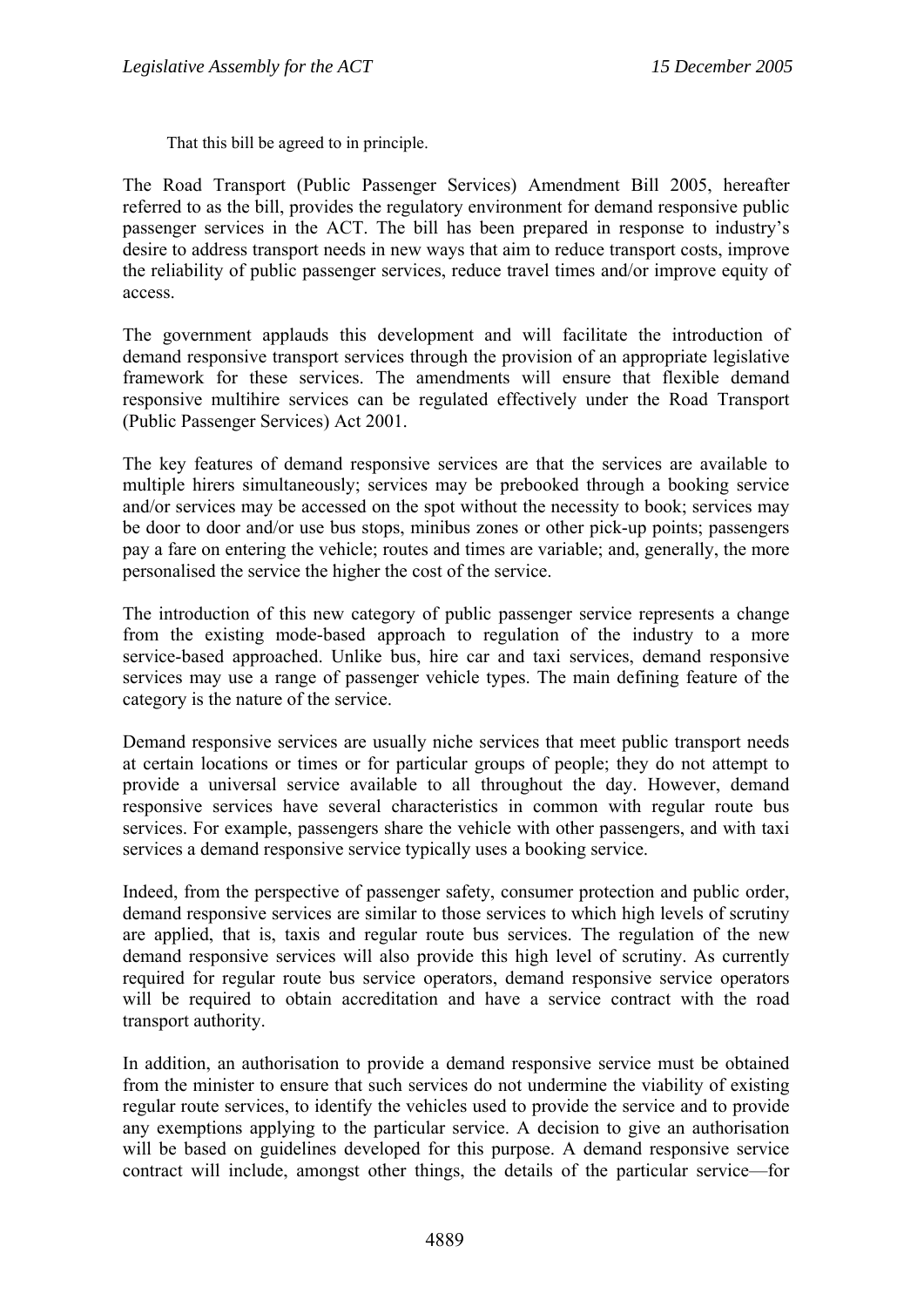<span id="page-11-0"></span>example, the area of operation, pick-up and set-down points and the requirements in terms of public information about the service.

Demand responsive service accreditation standards will be consistent with those applied to bus, taxi and hire car services—for example, standards for maintenance, complaints handling and records to be kept will be applied—and will ensure that the industry provides high-quality services and meets safety standards. Also consistent with accreditation requirements for bus, taxi and hire car operators, the amendment applies the tests used in assessing accreditation applications to demand responsive service operators. This will allow the road transport authority to apply "suitable person" tests to applicants for demand responsive service operator accreditation. It will be at the discretion of the road transport authority to audit demand responsive service operators to determine compliance with accreditation requirements and to maintain service quality and public safety.

Consistent with the approach in the Road Transport (Public Passenger Services) Act 2001 for regular route bus services, the bill provides regulation-making powers in relation to demand responsive service contracts, operations, vehicles, drivers and passengers. The bill also provides for the determination of minimum fares for demand responsive services, as the government is concerned that vehicle maintenance and safety are not compromised by marginal operations. The fares for demand responsive services are expected to be lower than taxi fares but higher than regular route bus fares. A modest regulatory fee regime will cover the costs of administration to establish and monitor the accreditation scheme and the authorisation of service contracts processes. The fees will be reasonable and consistent with those for other public passenger services.

The bill provides an appropriate and flexible regulatory regime that supports new developments in the public passenger service industry by accommodating demand responsive public passenger services. It provides a legislative framework for the provision of niche services that are responsive to community needs for safe, reliable and efficient public passenger transport. I commend the bill to members.

Debate (on motion by **Mr Pratt**) adjourned to the next sitting.

#### **Emergency Services—Select Committee Proposed appointment**

**MR PRATT** (Brindabella) (10.57): I move:

That:

- (1) a Select Committee be appointed to examine the functions, policies, procedures and financial performance of the Emergency Services;
- (2) the Committee be composed of:
	- (a) one Member to be nominated by the Government;
	- (b) one Member to be nominated by the Opposition; and
	- (b) one Member to be nominated by the Crossbench;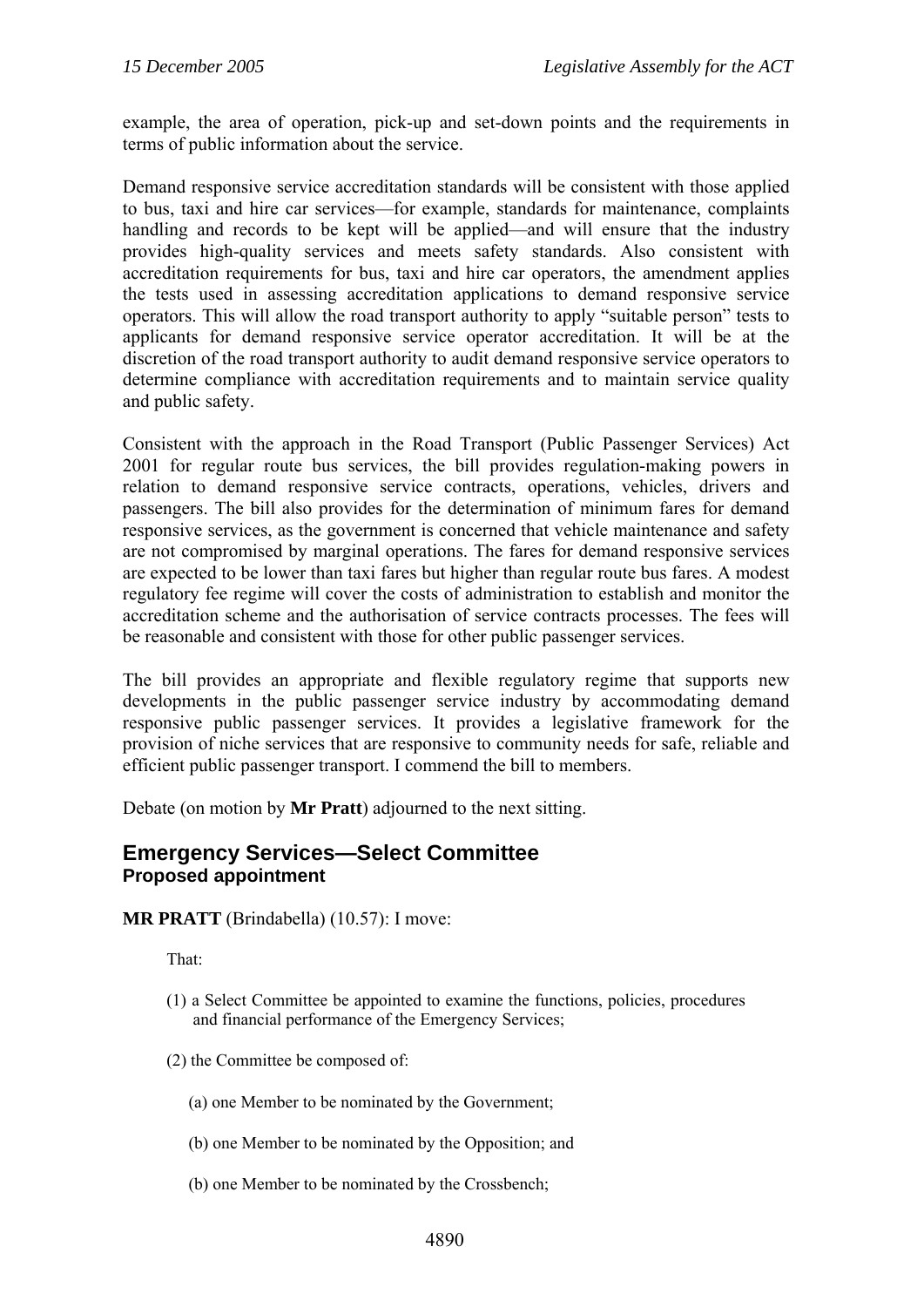to be notified in writing to the Speaker by 4.00 pm today;

- (3) the Committee report by 30 March 2006;
- (4) if the Assembly is not sitting when the Committee has completed its inquiry the Committee may send its report to the Speaker or, in the absence of the Speaker, to the Deputy Speaker, who is authorised to give directions for its printing, publishing and circulation; and
- (5) the foregoing provisions of this resolution so far as they are inconsistent with the standing orders, have effect notwithstanding anything contained in the standing orders.

I have moved this motion today to seek to have a committee examination of the functions, policies, procedures and financial performance of the Emergency Services Authority. The request is well justified, as there are many unanswered questions around a number of aspects of the Emergency Services Authority and its agencies, it replaced the previous ESB after the January 2003 bushfire disaster.

There appear to be discrepancies in answers, or non-answers to questions, both with and without notice, that I have posed to this government in areas of ESA management. There appear to be discrepancies in documents, or the lack thereof, from FOI requests that I have made. There appear to be discrepancies in comments that have been made by the Chief Minister, his emergency services minister and the ESA commissioner about ESA management and activities.

It is not just the opposition that is concerned. The Auditor-General has identified in her report No 7 of 2005 *2004-05 Financial audits* that the ESA does not even have an internal audit function—an essential requirement in any department. On page 4 of the report, the Auditor-General says:

The internal audit function for the Authority was not established as at 30 June 2005.

This raises serious questions about how the ESA has been managing its finances, especially as it advertised recently for finance officers to "provide analysis on the identification of financial and resource anomalies". The report also shows on page 53 that the ESA spent \$45.099 million on employee expenses. That was \$3.242 million under approved budget expenditure of \$48.341 million.

Normally a department would be commended for coming in under budget. However, what concerns me is that the ESA requested, and was given, a number of Treasurer's Advances totalling about \$5.4 million for the 2005-06 year to cover unexpected salaries and other administrative expenses. On the one hand the Auditor-General's report is saying that employee expenses were \$3.2 million less than the amount budgeted as the authority did not fill all planned positions during the year, but on the other hand we have the ESA screaming out for additional funding to cover additional salaries and the like. Why did they urgently need the additional appropriated funding if they have actually come in under budget—on salaries anyway? This is certainly a matter of some concern.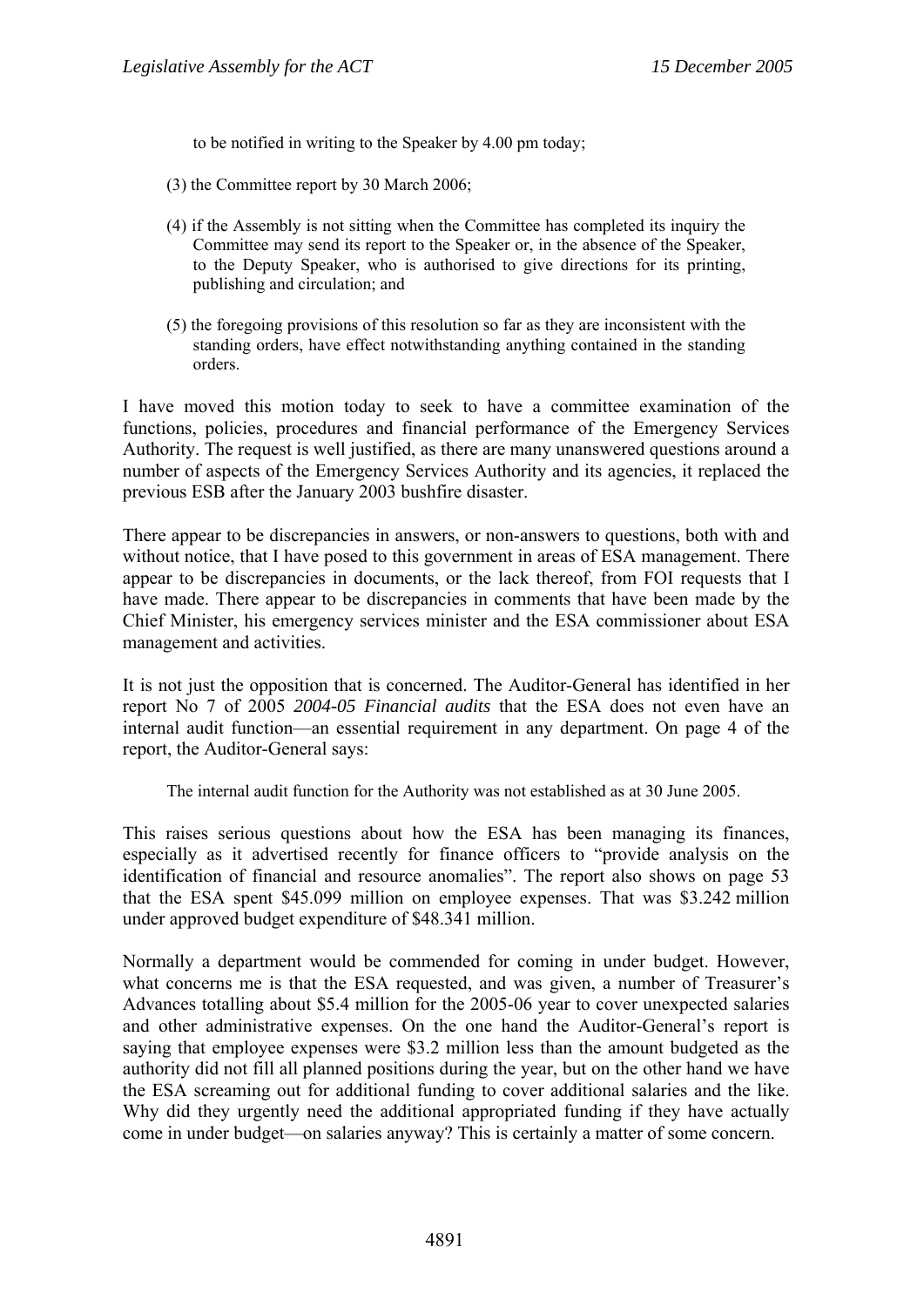On a related matter, the opposition has to ask large numbers of questions on notice simply because there are anomalies. If you look at my question on notice No 827 lodged yesterday, it lists a range of serious concerns about millions of dollars worth of assets going missing and concerns about large differences between amended budget figures and actuals. There are a large number of doubtful debts. There is a significant amount of payables overdue for 60 days or more. There are concerns regarding cash flow and investment activities. All these things need to be closely investigated. The minister does not seem to be able to offer any decent answers when asked about these things, either through questions on notice, questions without notice or FOIs.

Recently I raised concerns about the decision of the ESA to release, almost on the day of annual report hearings, a newly revised annual report and how the decision not to provide that report to members for at least a week after that hearing was questionable. The ACT government's budget is under enormous pressure following revelations that cabinet has been advised the budget is "at risk". It is evident that the ESA has a lot to answer for in regard to the management of its budget.

In the interests of open, honest, accountable and transparent management of the ESA's \$70 million budget, we need to establish some idea of what has really happened in the ESA since its inception. This is a large organisation and it is spending a lot of money. There are many questions about where that money is going. This Assembly needs to dig into these issues and come up with some answers. It seems that no matter how much money is being thrown at this government agency for the equipment they need, the premises they require, the communication systems they have to have or the vehicles and equipment, the service they provide does not seem to improve. There have been some remarkable advances, but there is nothing consistent here.

The ESA was meant to see a reduction in the bureaucracy and nepotism clearly entrenched in the old Emergency Services Bureau identified by the McLeod inquiry following the January 2003 bushfire disaster. They were to be abolished with the establishment of the ESA. They would go west, we were told; we would not see them for dust. Everything was going to be streamlined, things were going to be more accountable, things were going to be more responsive, our men and women were going to be better supported in the field, we were told. Alas, this removal of bureaucracy does not seem to have happened, with the ESA seeming to have more of a bureaucratic structure and more questions about its administration, resourcing, procurement of services and budgetary funding than the old ESB ever had.

The ACT's preparation for potential disasters under the ESA also raises a number of questions. Let us look at the ACT's supposed preparation for a terrorist attack. In question time earlier this year, the Chief Minister said:

… the ACT has the most advanced evacuation procedures and processes in place of any jurisdiction in Australia, bar none.

He then said:

I commend the Emergency Services Authority and Commissioner Dunn for the state of preparedness and preparation that we have within the territory in relation to these issues.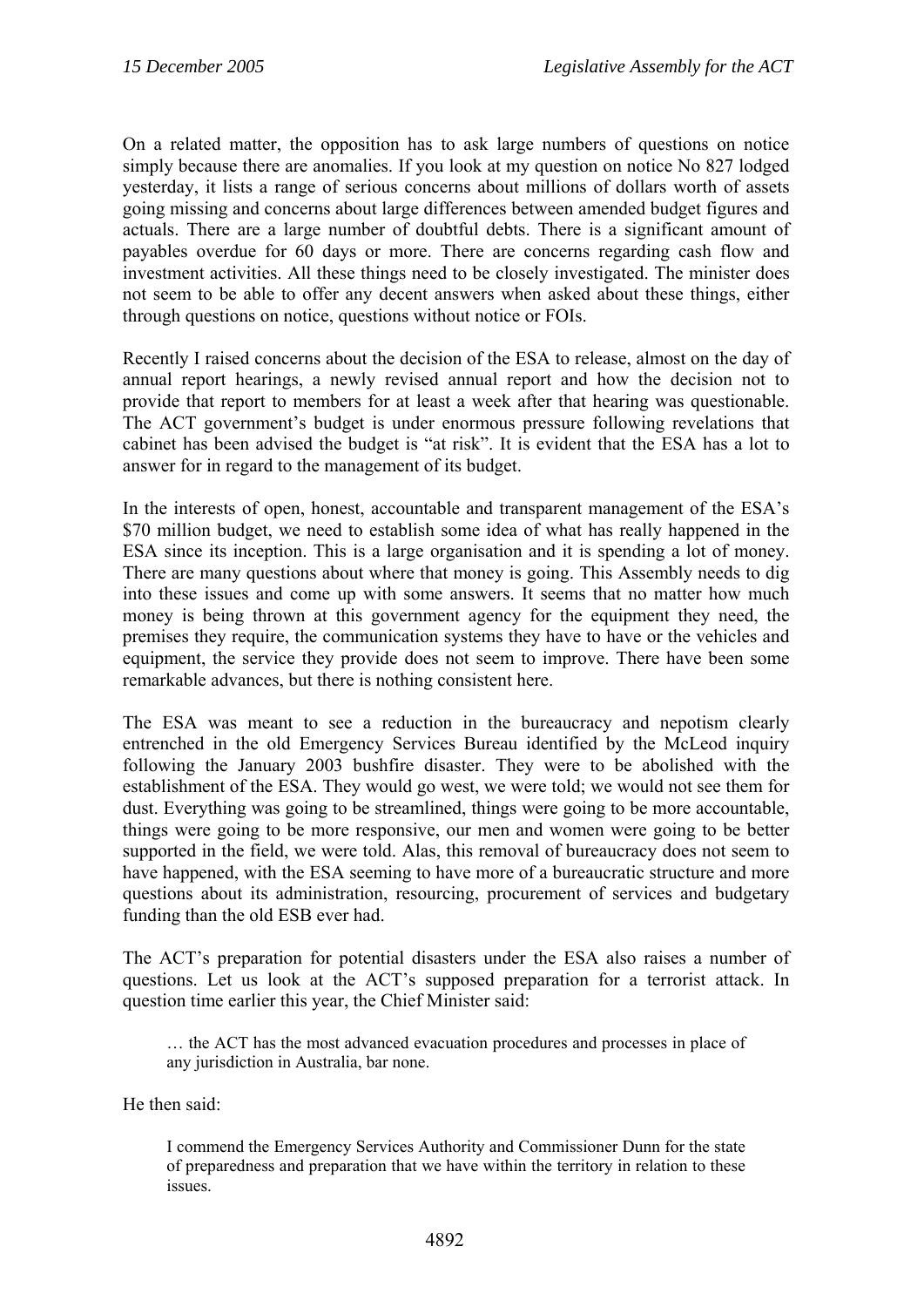That was all bunkum; that was all spin. Recently, in an FOI request, I asked the ESA for all documents pertaining to such preparations. The commissioner advised me in a letter that he was referring my request to JACS for such information. The commissioner did not appear to have any information under his agency that could be provided to me: no plans, no strategies, no working papers, no draft papers and no correspondence apparently pertaining to any thinking, preparation or identification of the terrorist threat management.

Why would Commissioner Dunn be advising Mr Stanhope on these terrorist threat evacuation issues if, as Commissioner Dunn stated in his FOI request response, JACS is the lead agency for counter-terrorism activities and he does not have any documentation pertaining to such preparations? This does not make sense. Either the ESA is responsible or they are not. The Chief Minister seems to think the ESA are responsible for counter-terrorism and evacuation preparation or at least plays a major role with other agencies in those preparations. But the ESA commissioner seems to think they are not as they appear to have no documentation on the matter at all.

That is really curious. There are also big questions about the appropriation of money to fulfil the McLeod recommendations. In the communications area \$26 million was identified as the requirement, with \$23.6 million actually being appropriated in the 2003-04 budget in the aftermath of the January 2003 disaster. There is no clear indication of how this funding has been spent, where it has been spent, if contracts have been completed and if this funding has been diverted into other areas. Over the last two and a half years the opposition has continually asked questions in estimates and hearings. Often we have been given very broad information on many of these issues, but nothing definitive.

Mr Hargreaves said that, under the new trunk radio net system, the staff of the ESA wanted 22 base stations. That has become only nine base stations, with only five of those nine installed at the beginning of this year. It is still not clear how many of those base stations have been installed. There are very significant questions about where that \$23 million actually has gone, whether these operational objectives were actually achieved, whether the original operational requirements that were the basis for the appropriation of funding have been achieved and whether projects have been completed and are effective.

Let us look at staffing. The ESA seems to be very keen on employing consultants and temporary contractors on communications projects. In fact, the remuneration for only two temporary contractors on some communications projects was \$1,100 a day for one and \$780 a day for the other. That is close to \$500,000 for the year that those two contractors were employed by the ESA. This raises more questions. Minister, why did you expand the original operational communications centre? Why did you double or even triple the number of staff? Why have so many of those staff been consultants and why have they been paid exorbitant rates? These are things that a select committee should examine.

Then there is the headquarters debacle. After the McLeod findings into the 2003 bushfire disaster, this government promised that the ESA would be getting a new headquarters. Where are we going with that recommendation? Now we find that there is no funding to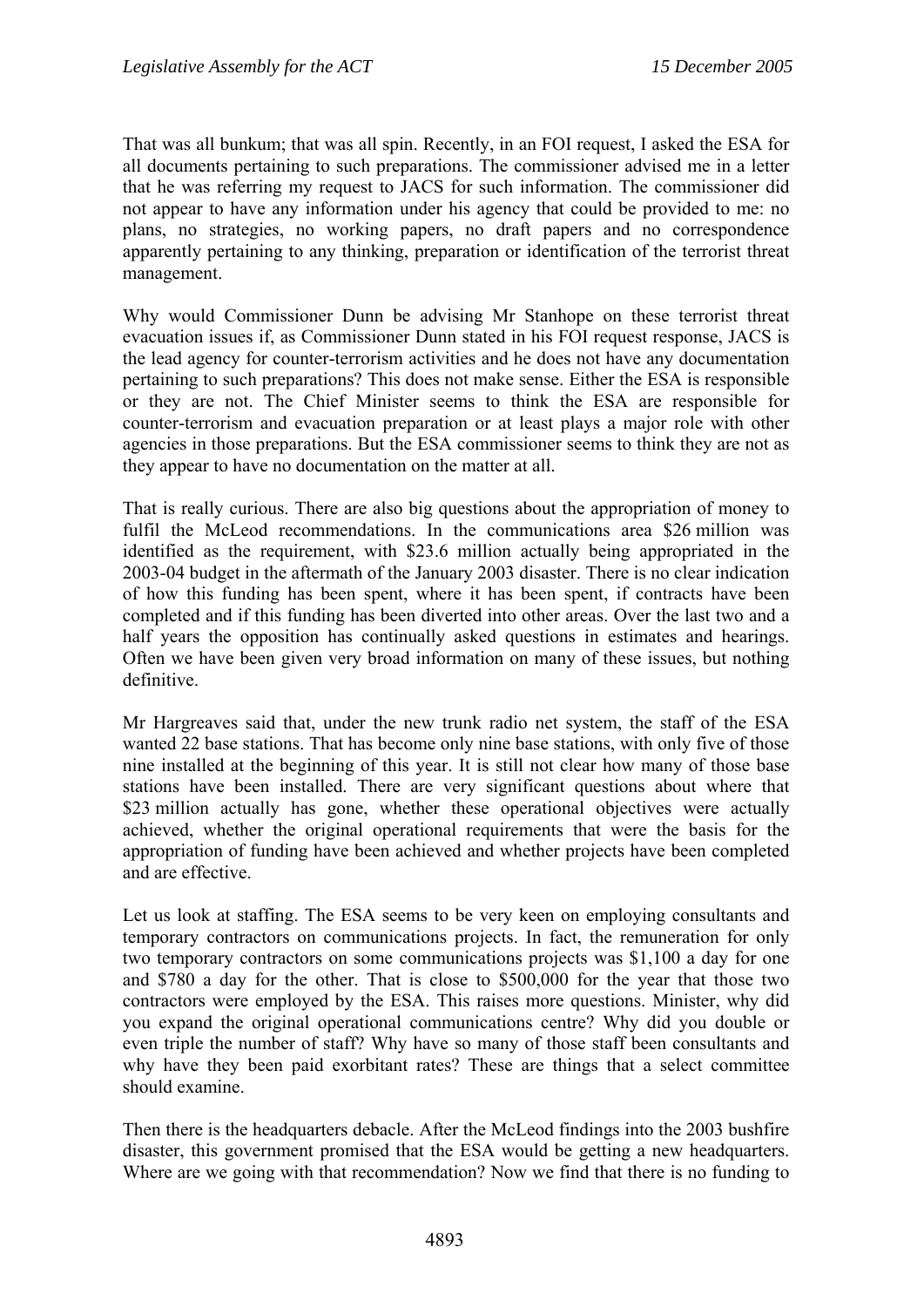pay for such a headquarters and the ESA has to operate in inadequate premises. Indeed, they have even taken to bullying childcare centres in order to procure more room for their own activities because this government is unable to provide the headquarters the ESA so desperately needs.

Then there is the strange reversal of the \$10 million funding previously appropriated for the joint emergency headquarters centre in Belconnen. Why did that funding have to be reversed? Why was the ESA not able to go through with these important projects? What about your men and women in the field? What about the facilities they need to operate in? This all paints a picture of disarray in terms of budget project management.

Let us look at another issue. Volunteers are the salt of the earth. They are bloody good men and women. They need better support than they are getting with this mob. We know, minister, that you are gagging them. I know it because they are telling me. There are questions about failing to involve those with experience in the field who could make a significant contribution to sorting out problems within the ESA and its agencies.

But when do the commissioner and this magnificent bloody bureaucracy ever consult with the expert captains in the field? How much do our experienced field leaders of the RFS, the SES, the fire brigade and the ambulance get to contribute to project definition, systems design, organisational change and systemic development? The word we have got is that they do not. When they do speak up, they are witch-hunted. Is this the way you expect your departmental officials to behave?

Then there is the question of what has happened to the community fire units, the CFUs? It has taken three years to train 28 CFUs and the minimum requirement, identified by experts in the ACT and, I believe, agreed to by the government, is 80 CFUs. You, the Labor government, then promised to train 80 CFUs, and you are nowhere near it. What about the Torrens community fire unit? They have expressed concerns to me in recent months. Have they had their problems addressed yet?

To summarise a few concerns, there has been a failure to increase funding to ensure the continued rollout of community fire units. There is a lack of commitment to ensure the continuation of the fire management unit in urban services, as was recommended by McLeod. There was the black banning of the fire brigade's new compressed air foam units, and we still have not heard where those fire units are. There was the clamp on rural fire service drivers to undertake urgent driving duty.

It is clear that the Stanhope government has forgotten its promise after the January 2003 bushfire disaster to make community safety paramount. The minister should not ignore the bushfire threat just because the government has become complacent. It appears that the ESA cannot manage its finances. It cannot resource its projects. There are questions being raised by the opposition and there are questions being raised by the men and women in the field who are rubbing shoulders with these projects. The people in the community are asking questions and other experienced people who used to be in the agencies are asking questions as well.

Therefore, with accountability and community safety in mind, I move this motion today to have the operations and financial management of the ESA to date investigated by a committee in order that the community may have the answers and the protections it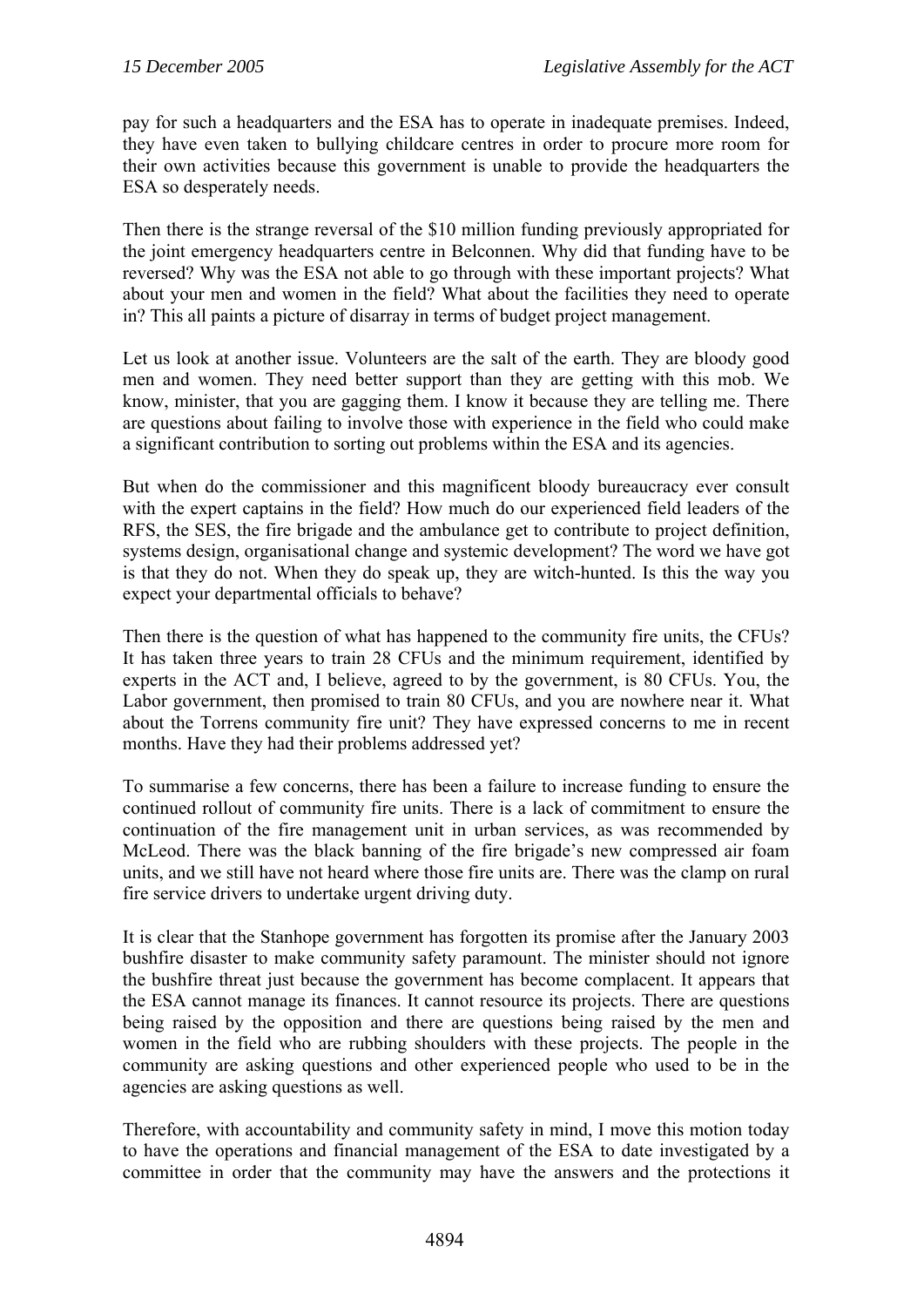deserves and needs and so, too, that our men and women have the support that they deserve and need.

**MR SPEAKER**: The member's time has expired.

**MR HARGREAVES** (Brindabella—Minister for Disability, Housing and Community Services, Minister for Urban Services and Minister for Police and Emergency Services) (11.12): An Assembly committee review of the functions, policies, procedures and financial performance of the ESA is not warranted and the government will not be supporting Mr Pratt's motion.

I listened to that diatribe against the ESA management for the last X number of minutes and I make a couple of observations. Quite frankly, I think you people over there ought to learn a little bit more respect for the people that run the ESA.

**Mr Pratt**: That is rich coming from you, mate!

**MR HARGREAVES**: That is particularly coming from you, Mr Pratt.

**MR SPEAKER**: Order!

**MR HARGREAVES**: I will mention just a couple of selections from this hysterical outburst by Mr Pratt. He accused the previous management of emergency services in this town, the Emergency Services Bureau, almost in his opening lines, amongst other things, of nepotism. Did he put any proof of that on the table? No, he did not. He gave not one example of even suspected nepotism. He just throws that out there into the wilderness to see how it goes. It is a bit like fishing.

He used some really inappropriate language designed, I suppose, to upset managers in the ESA. He used words like "magnificent bloody bureaucracy". That is a direct quote, Mr Speaker. I was tempted to take a point of order on that, but I decided to repeat it and tell Mr Pratt what I think of it. I think that is a pathetic display of bullying.

Mr Pratt then says that I am attempting to gag people. Access to the Ombudsman is not what I call gagging. Getting guidelines so that people can operate is not about gagging. Then, without any proof, without any examples, without any case histories, he accuses us of witch-hunting ESA staff.

**Mr Pratt**: We know.

**MR HARGREAVES**: Mr Pratt interjects; "We know," but has he provided any evidence whatever in his speech here? He has provided none. I challenge him in his closing remarks to put evidence on the table of nepotism in the ESB, to put evidence on the table that people have been gagged and to detail the incidents surrounding them and to show, by true example, where people have been witch-hunted. I challenge him to do that. If he does not, I expect him to stand up here and admit one of two things: either that he has been misinformed, and therefore apologises for being precipitate, or he apologises unreservedly for those intemperate remarks.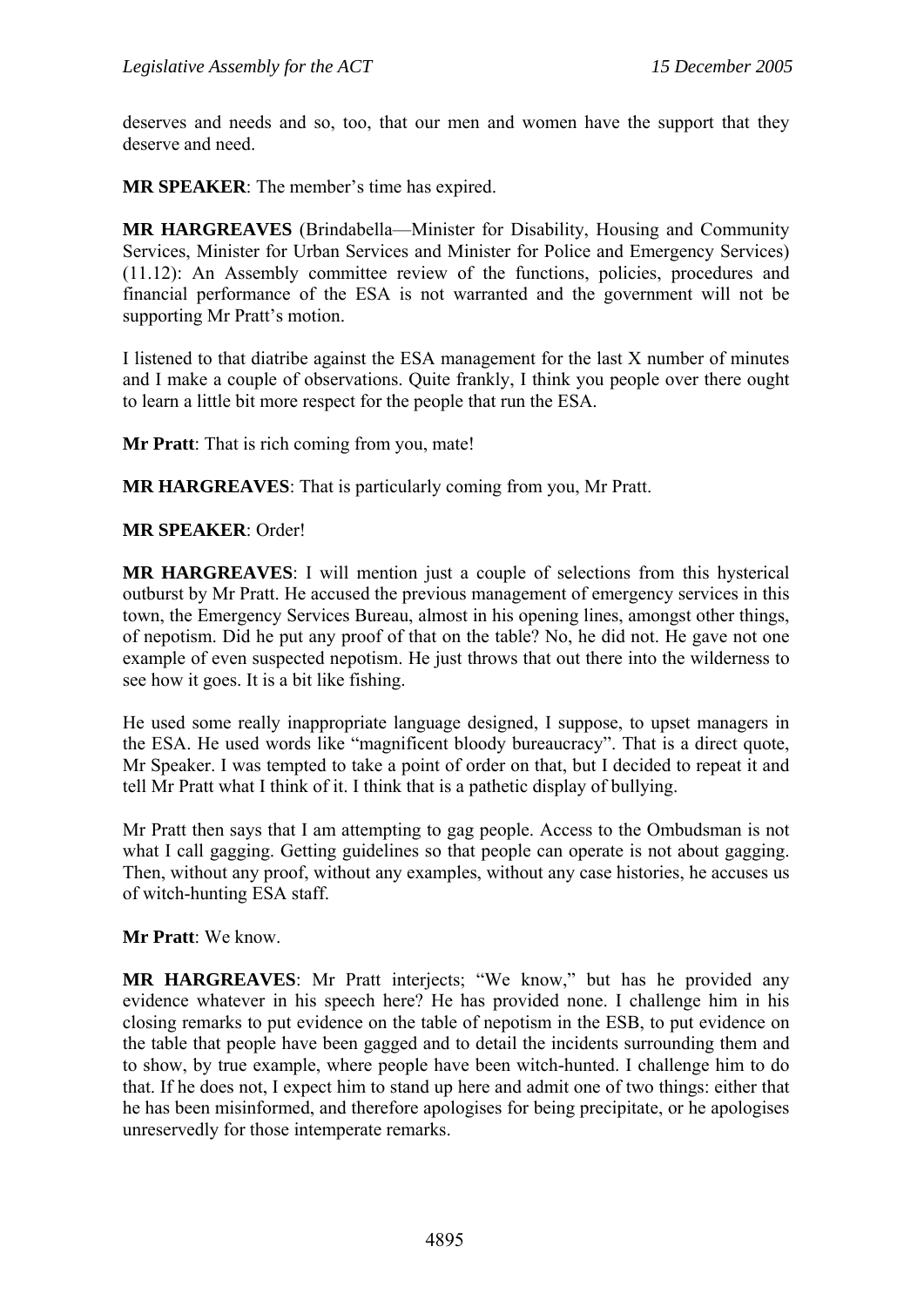Further, I observe that Mr Pratt's diatribe referred only in part to the financial issues in the ESA. He quoted one line from page 4 of the Auditor-General's report. I suspect that he did not get to page 5. Yesterday I referred members to pages 52 and 53, notably page 52, in which the Auditor-General gave an unqualified report. Mr Pratt questioned what trends exist within the expenditure patterning of the ESA. That is an audit. The annual reports are audited every year. The Auditor-General is entitled to audit the books any time she feels like it.

A committee is absolutely not necessary. If anybody is on a witch-hunt, it is Mr Pratt. He probably has the record for the most number of questions on notice in this place since its inception in 1988. The questions on notice Mr Pratt has been delivering have used up an inordinate amount of the time of the officers of the ESA. Mr Pratt has been provided with immense detail, incredible reams of detail. Further, Mrs Dunne's FOI request in respect of one of the issues was some 700 pages long. Did Mr Pratt bother to go and ask Mrs Dunne if he could look at it? No, he did not.

Over the last 12 months he has gone on some incredible fishing trips through the questions on notice process. In my view—I do not know whether the Assembly shares it or not; it is my personal view—he has abused the system. He has not followed up with very many questions asking for supplementary information. Most of his questions did not have to be put on notice. They could easily have been cleared up with a simple letter to my office. A lot of it could have been done with briefings, and they would have been quite happily provided. But, no, he does not like that at all.

In fact, in June 2004 Mr Pratt was actually extolling the virtues of the ESA. In the debate on the Emergencies Bill, he said:

… it is pleasing that at least the legislation will provide much clearer direction, much clearer benchmarks and reforms for organisations that were once thought to be cumbersome. With a few amendments, it will also provide clearer guidance to, and inspire greater confidence in, the community and, most importantly, the men and women of emergency services. I commend the bill to the house.

Have we seen any amendments from Mr Pratt? No, Mr Speaker. I assume, therefore, that Mr Pratt is happy with the frameworks in which the officers of the ESA work.

Mr Pratt suggests, through innuendo, that the town is not protected; that it is no better off than it was three or four or five years ago. Essentially, he is saying that the management of the ESA is not doing their work. He conveniently forgets that we have complied with all but two of the McLeod recommendations. For the benefit of Mr Pratt, let me highlight some of the achievements of the ESA.

The strategic bushfire management plan provides a response at operational and tactical levels. We did not have that before. The emergency management committee has been revitalised. I have seen it in action. Efficient internal governance structures have been established. The structures exist, and I have confidence in them.

Chief officers and deputy chief officers have been appointed for each of the services of the ESA. They are all equal. Under the ESP regime, the SES and RFS were not equal. They are now. A state of the art computer aided dispatch system, incorporating mobile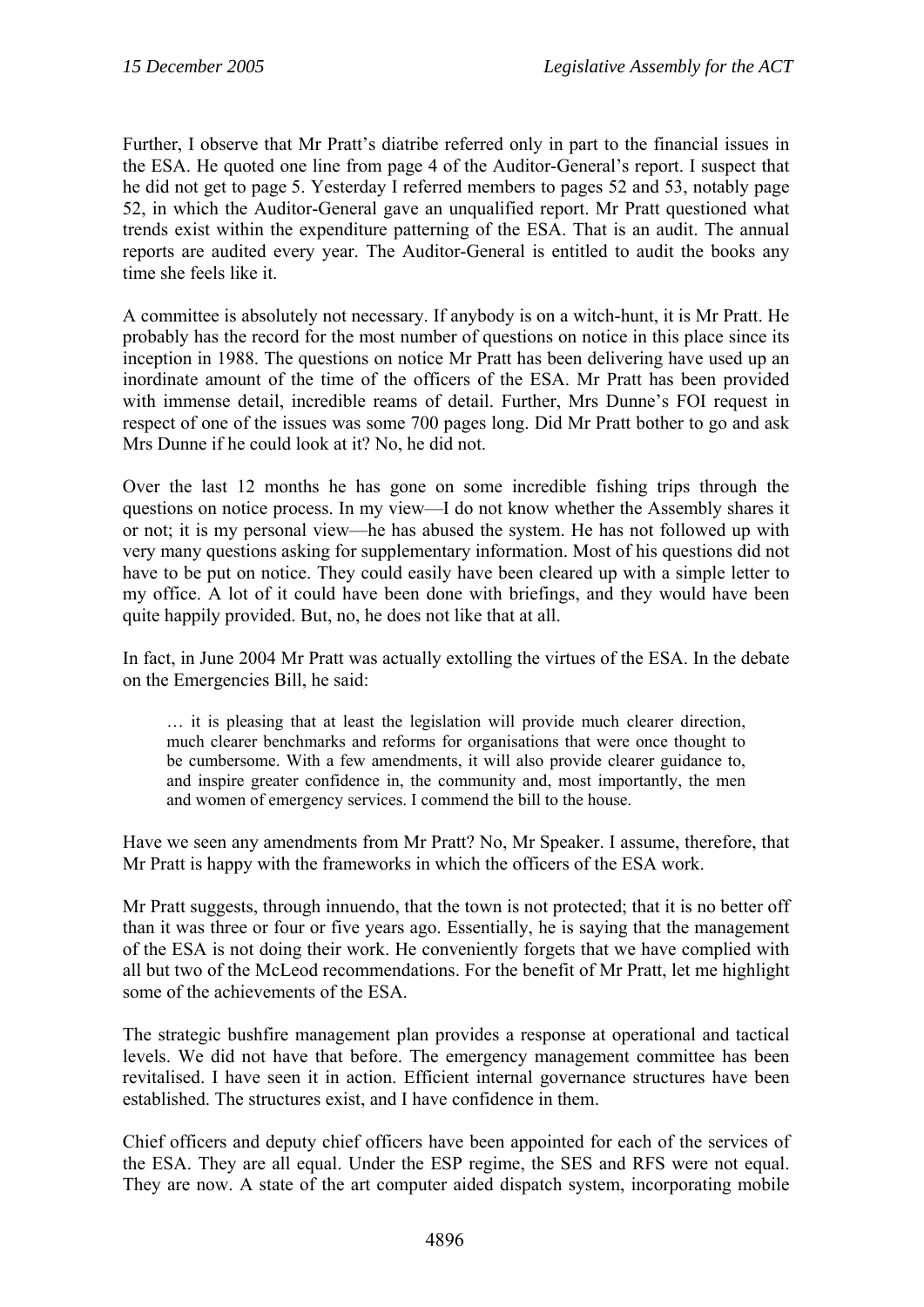data terminals and automatic vehicle locations for both the ambulance service and the fire brigade has been implemented. It is being extended using an interface with the technology to provide the same capability for the RFS and the SES.

We participate in the National Aerial Fire Fighting Centre, which provides enhanced aerial firefighting capability. Members would have seen the two helicopters last week. We established a permanent emergency coordination centre. When the tsunami hit, the emergency coordination centre worked beautifully. When the storm hit, it worked beautifully. But we do not see Mr Pratt acknowledging any of this.

Mr Pratt bags the trunk radio network. It is being extended to improve operational coverage. A review of the organisational structure in each of the authority's response agencies is under way, as well as the introduction of joint operational plans. The services talk to each other. You will have seen evidence of that when the storms went through. The SES and the RFS worked beautifully together.

We have engaged the community through information, education and prevention activities. We put out information on how to prepare for bushfires to every home. Did Mr Pratt congratulate us for that? No. He bagged us. We introduced the all-hazards warning system, which was so successfully tested in the recent severe storms. We have provided extensive training for staff across each of the services in the Australasian inter-service incident management system. We have introduced several state of the art CAPS tankers to both the fire brigade and the RFS.

Our capability has increased exponentially. We established the media and community information unit to better manage the ESA's media liaison and provision of community information functions. McLeod said that we should do it, and we did it. The unit does extensive work, and what does it get for its trouble? Criticism from the man opposite.

We have enhanced computer-based mapping capability. Let us not forget that the ESA has not been sitting on its hands while undertaking these and many other activities. As always, our emergency services have continued to meet the tens of thousands of emergency calls for help from the community each year. It has done it in a timely, efficient and professional way.

Mr Pratt tries to find fault, but he cannot. He has taken an intense fishing trip through the questions on notice system. His questions have been incredibly detailed and the responses have been most appropriate. He has created almost the need for a full-time officer at the ESA just to respond to his questions on notice. One of the sad aspects of listening to the vicious, venomous diatribe from Mr Pratt—one hears echoes of the same thing from Smyth, and I would have expected better from the Leader of the Opposition given that he has been one of these people and understands them—is that Mr Pratt clearly does not understand the answers, and he purports to be the alternative minister for emergency services. Mr Pratt certainly has inspired the confidence of the ESA in his leadership!

Mr Smyth talks about the volunteers. Mr Smyth does not know anything about all the volunteers; neither does his shadow minister. He does not, for example, acknowledge that the guidelines recently referred to were developed in consultation with the volunteers association. He does not acknowledge that at all.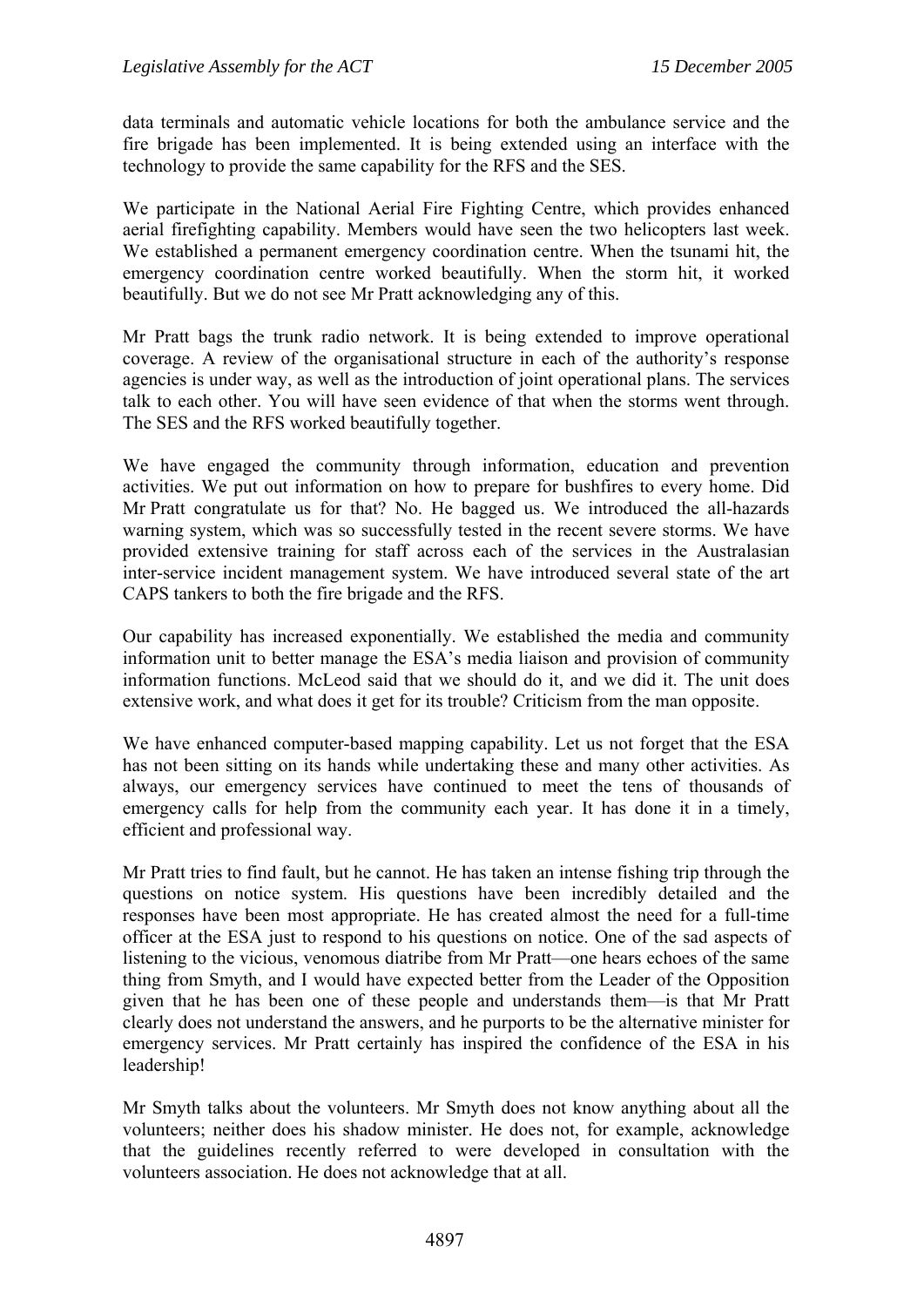As I said recently, I have actually been around to all the sheds of all the brigades. I have presented myself to all the volunteers. I have had no-holds-barred conversations with them and been perfectly honest with them in my responses to them. I was warmly welcomed into those sheds and those brigades. They said to me—and remember that it was Mr Smyth who was the minister prior to 2001—"It's really nice to see the minister come and see us in the sheds and in the brigades." Mr Smyth went to Geyser's Creek Rural Fire Services Brigade but other ministers of the Liberal persuasion were notably absent. They had no interest whatsoever in emergency services.

Mr Pratt seems to be making a professional attempt to alienate himself further and further from the emergency services organisation, and I for one am heartily sick of it. I only wish that Mr Pratt would realise the responsibility that he carries as the alternative emergency services minister and start to support those people instead of bagging them. He picks out the little thing that he is told is wrong, believes it to be gospel without checking it out and then bags the whole organisation in the process. Mr Speaker, the government will not be supporting one word of this motion.

**DR FOSKEY** (Molonglo) (11.27): While I have some sympathy with Mr Pratt's motion, I do not think it is time to be holding a select committee inquiry into the Emergency Services Authority. My sympathy for the motion stems from the concerns raised around the ESA's standard of governance, as evidenced in its 2004-05 annual report and discussed through the annual report hearings and media reports of volunteer dissatisfaction. I have to say, though, that I have not heard directly from any of those volunteers. I will reserve my opinion on those media reports until I have actually consulted more widely on the concerns that they raise.

There are also concerns regarding the lack of promised funding for community fire units and lack of progress in constructing a new ESA headquarters and training facility. The Auditor-General's 2004-05 financial audit of agencies noted, in regard to the ESA, that the authority's corporate governance framework is still developing; employee expenses were less than the amount budgeted by \$3.2 million as the authority did not fill all planned positions during the year; and the budgeted operating surplus was not achieved due to capital injection funding not being fully drawn down because of the discontinuation of two major projects.

When the annual report was produced, the ESA had only been established for a year. It would appear to be a bit presumptuous to set up a select committee inquiry into the authority's still-evolving governance arrangements because the annual report is of a barely moderate standard. However, I am happy to put on the record that if, during next year's annual report hearings, we find that ESA's governance standards have not improved, I would be pleased to support a closer examination of its operations.

I do not believe that, in the first year of operation, \$3.2 million, or 12 per cent, underspending on staff is a sign of terminal mismanagement, but it does indicate an area to be watched closely. While I am concerned by the government's failure to deliver funding for community fire units and to build the new headquarters, I know that these matters do take time and I do not think that there is sufficient cause for a select committee or an inquiry into the ESA. As Mr Pratt has apparently been doing, we can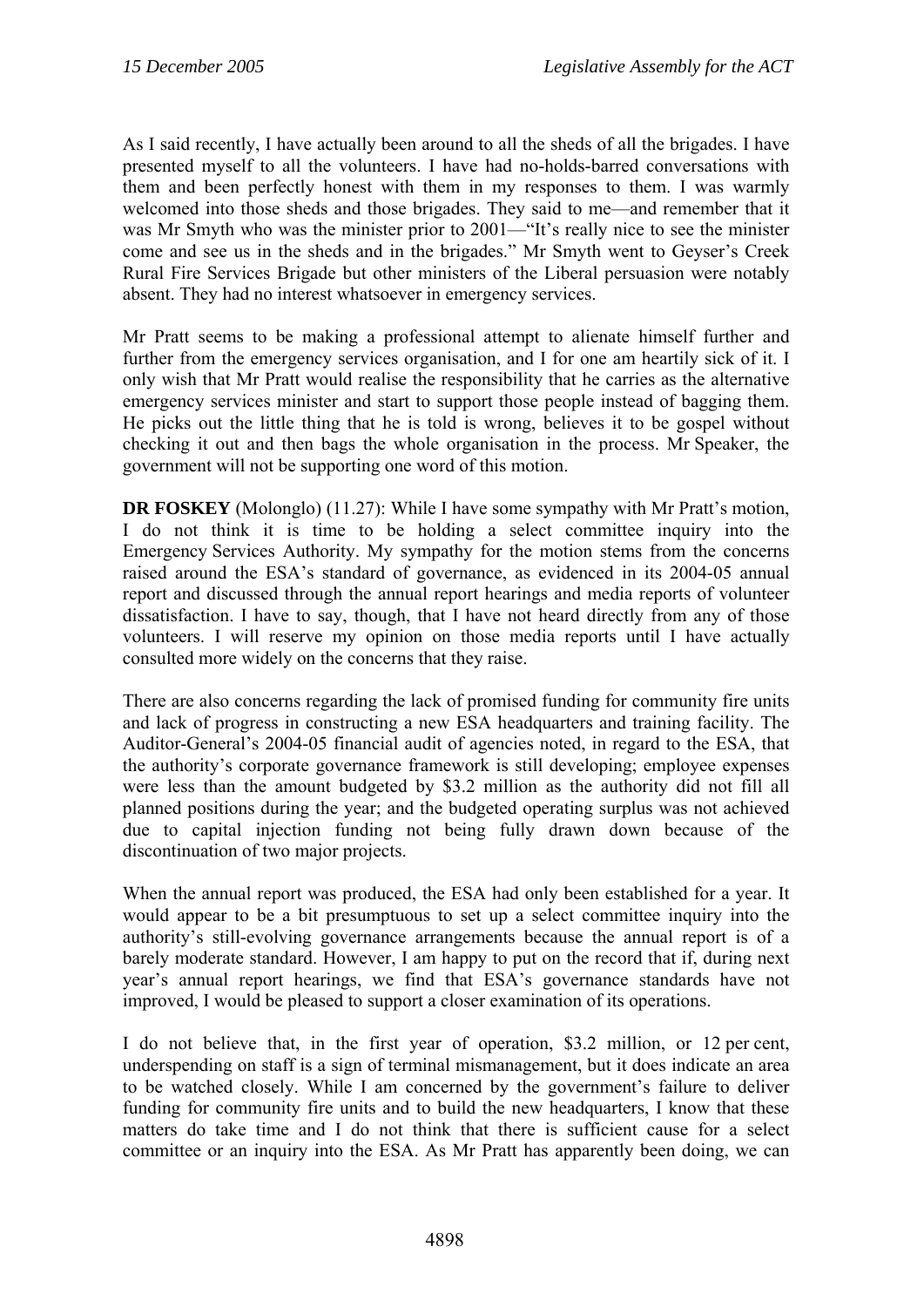continue to track expenditure and question the government more broadly through currently available Assembly mechanisms.

We must also consider the impact that the coronial inquest may have on the ESA's functions and policies. While the disastrous fires predate the authority's establishment, the inquest findings are likely to have implications for future operations. It is my view that this proposed select committee would want to take any findings from the inquest into account in considering the future operations of the ESA. Yet, if the inquest were not complete, or if the ESA had not had time to take those findings into account, then the committee could be simply wasting time chasing its tail.

Finally, I am aware of reports that some volunteers are disgruntled with the ESA, citing a lack of adequate resourcing, be it for the chainsaws or first-aid kits, and their limited capacity to speak out about problems. I acknowledge that relations between the professional arm of the ESA and its volunteers are hugely important if it is to function effectively. However, as I indicated before, it is only hearsay evidence at this point in time. If it were substantiated, yes, there would be cause for concern. I would say that there is a lack of clarity about relationships between professionals working in government departments and volunteers and this might be an area that needs to be clarified across government as a whole. This is particularly important in relation to emergency services.

My office will maintain an active interest in this aspect of ESA's operations over the next few months and I am quite prepared to revisit the matter in the autumn sittings, if necessary. I must just put it on the record that, while Mr Hargreaves does rail against what he believes to be Mr Pratt's excessive use of the question on notice system, I believe that Mr Pratt has a particular interest in the ESA and is within his rights, as a member of this place, to ask questions, annoying though they might be. It is still the role of people who are not in government to scrutinise the government's performance, and asking questions is a really important part of that.

So while I cannot agree at this time to establishing a select committee to examine the ESA, I would like to put on record my interest in the future management of the authority. I am sure that Mr Pratt will remind me of my interest regularly.

**MR SMYTH** (Brindabella—Leader of the Opposition) (11.33): Mr Hargreaves, as always, misses the point. He refuses to address the substantive. He goes on the personal attack and issues a sermon but, at the end of the day, totally avoids the issue. Let me say, first and foremost, that this motion is not an attack on the volunteers. It is to support the volunteers, who have come to us because they feel that they are not being heard. They are saying that they have not been heard for some time on a number of very important issues, including adequate equipment, equipment replacement, logistical support, and the list goes on. I will go through the list.

Mr Hargreaves talked about Mr Pratt's diatribe. He said that Mr Pratt should learn respect and that he is dismayed at Mr Pratt's vicious and venomous bullying. It is good theatre when you do not have an answer to the substantive issues that have been raised in the motion. Mr Hargreaves is good on the theatre and very, very lousy on the content.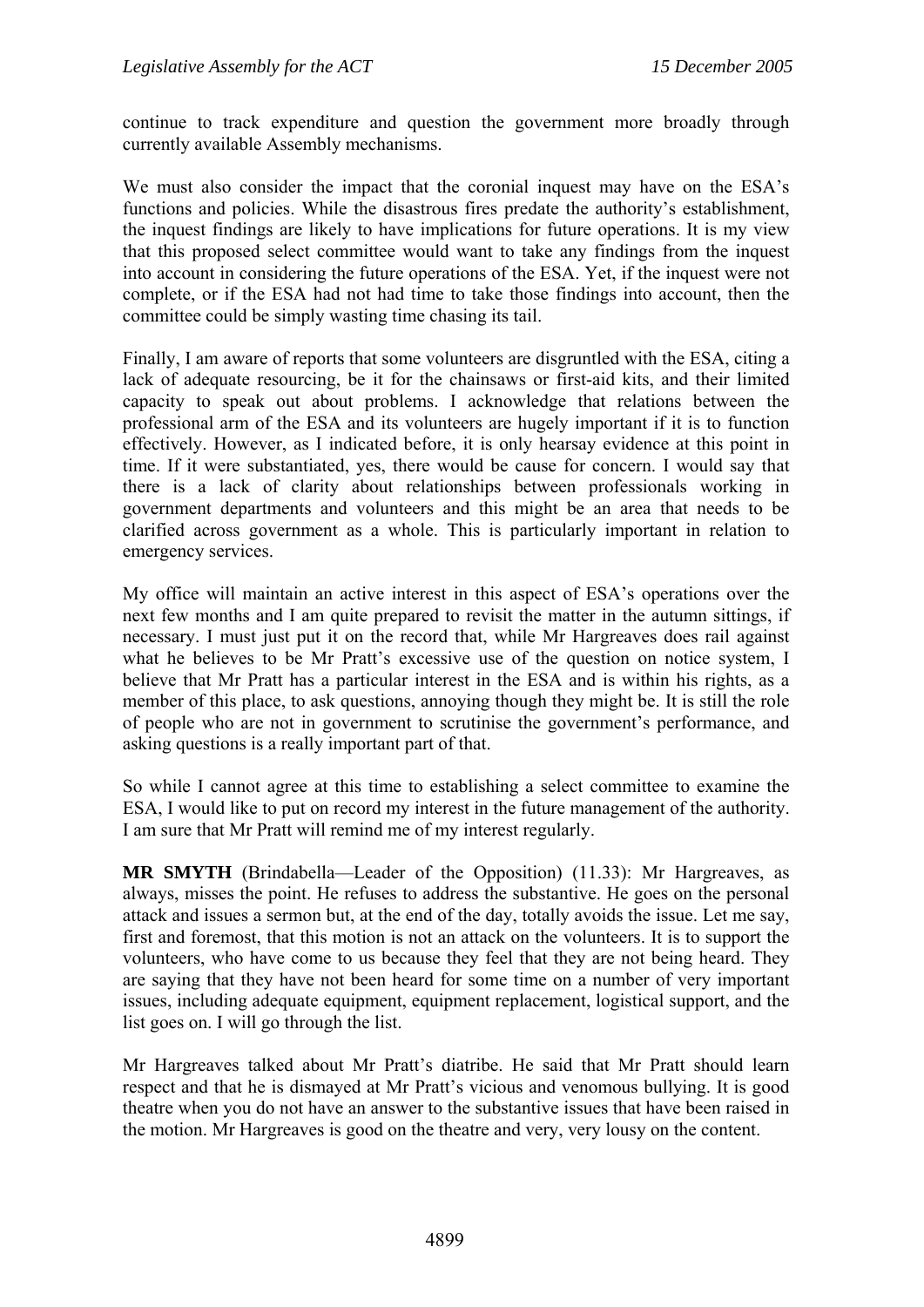I want to read from an email I received from a volunteer. In the first paragraph he raises some issues and in the second paragraph he says, "Secondly, most of what has been claimed about the *Canberra Times* article is baloney. First step—read it. It does not denigrate our work." That is the first point. Neither Mr Pratt, nor the *Canberra Times* or I have denigrated the work of the volunteers in the field. There is a great deal of respect for what they have done over the last three or four weekends.

The letter goes on to say, "It reports difficulties expressed by probably tired and maybe frustrated people who have worked their guts out." That is why this motion is on the table today. I will read from a different email from another volunteer, who says, "So about the post meeting, the same issues will be raised as they have been in the past. And what action will be implemented? What we raised will be the same as previous operations. Meetings should lead to improvements. There are a lot of disgruntled members out there because they're not being looked after." That is the point of the motion.

When Mr Hargreaves does not have a substantive answer, he goes the denigration route. He picks on people for raising an issue that he does not want to answer. I actually sat in on the meeting between Mr Pratt and half a dozen volunteers. They raised issues like equipment and backup and support, and the lack of it. The chainsaw chaps that needed to be replaced were not replaced. This is essential, personal, protection equipment that, under the OH&S act, should be worn when using chainsaws. One of the emails I got said that "chainsaw PPE remains not adequate". So chainsaw personal protection equipment is not adequate. Another example is 10-year-old helmets. Another example is that earmuffs were promised six months ago.

This is pretty basic, Mr Speaker. You were in the fire brigade. You have worn and used this equipment. You know that after a certain time safety helmets lose their strength and if they are not replaced regularly they place officers at risk. This group relayed the story of a tile that flew from the roof of a house during the weekend and fell on the helmet of a young volunteer. Thank God she had a helmet on. It cracked the helmet. When they returned to the stores, the officer in charge said, "Go and get yourself a new helmet. That helmet is now not compliant with OH&S." When she went in to get a new helmet, she was told that because of "budget constraints" she would not be given a new helmet.

Budget constraints stopped an officer from having the personal protection she not only needs, but also deserves. In some dismay she took the helmet back out to her captain and said, "I can't have a new one." The captain, I think very wisely, put the helmet on the ground and jumped on it. He said, "Here. Take that back to them and you'll get a new one now," which she did. That is the dilemma that these people are facing. They do not ask for much. They do not want much. They just want helmets that will protect them when they go out on the job. That is what we are talking about, Mr Hargreaves. That is the level of the issues that affect these people that you have chosen to ignore today.

As you would know, Mr Speaker, a lot of sandbags are used in these sorts of operations. Where was the sand from the sandbags put? It was put out at the Gungahlin JESC. So if you are operating in Woden and you need sand to fill sandbags to anchor things and protect houses, you will have to drive all the way to Gungahlin, fill your trailer or whatever it is you are using, and then go back to Woden. They were saying that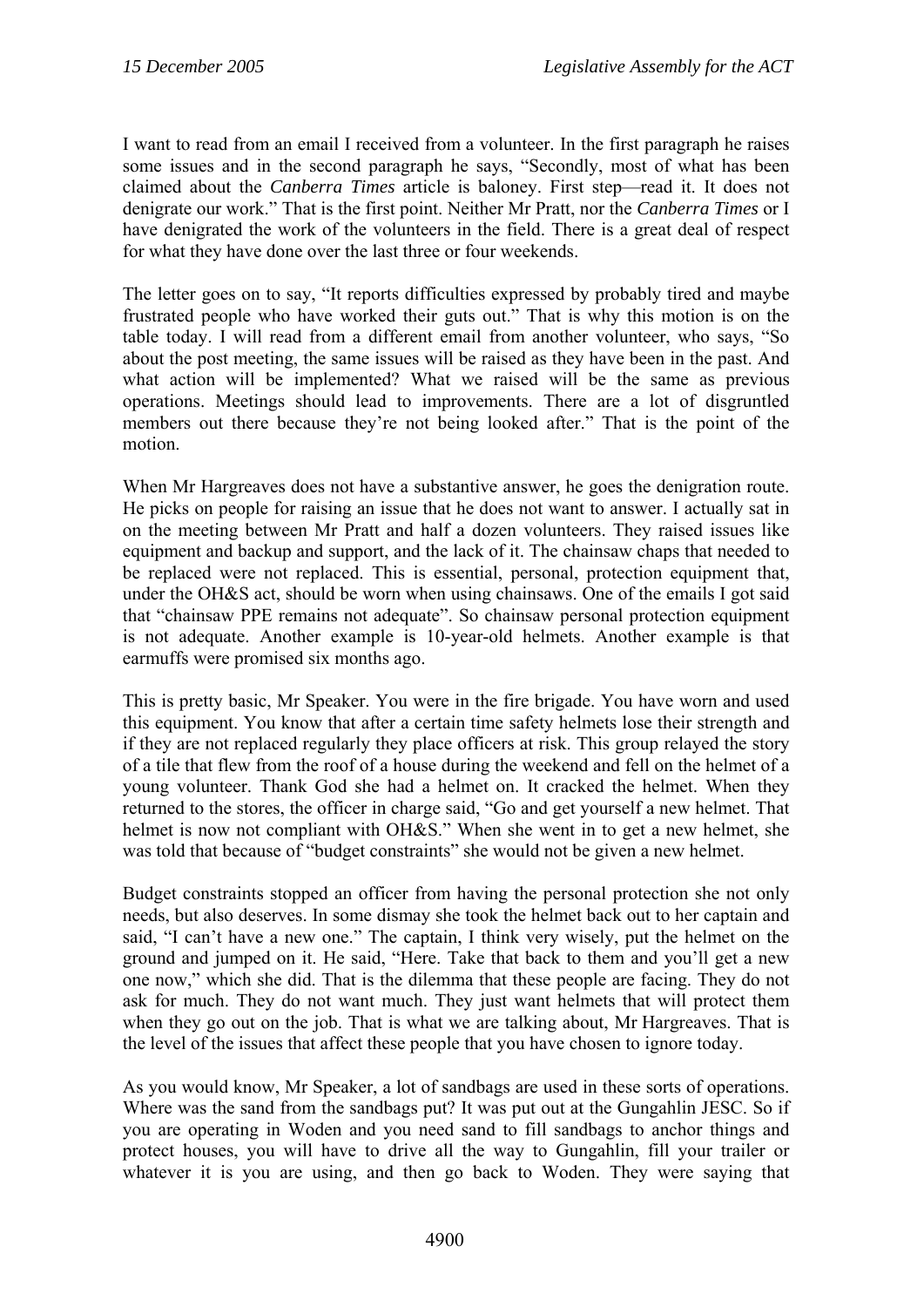somebody should have thought about this. They said that there was difficulty, time and time again, with getting spares or replacement equipment.

The issue of the elevated work platform came into the conversation with the various officers that we spoke to. They said, "It is not the Bronto." I notice that Commissioner Dunn has said, "But we have got a Bronto." You know yourself, Mr Speaker, as a former officer of the brigade, that the Bronto cannot go everywhere and cannot do every job. Sometimes an elevated work platform is the most useful piece of equipment that these guys can have. Mr Corbell had two elevated work platforms to put the star up on the Christmas tree, one for him holding the star and one for the media taking pictures of the minister. They managed to get two elevated work platforms to light the Christmas tree.

But on a day of high risk and high danger, volunteers did not have access to an elevated work platform. That is what they are asking for—the basic equipment to do their job. The arrangement is that, if you need one, you can go and hire one off Kennards or any of the other firms, but they are not open at 11 o'clock at night. To leave a tree hanging, resting against a house or about to fall for any period of time puts more people and property at risk—for the sake of an elevated work platform. The government can arrange two to put a minister into the air with media to catch the very important placing of the star on the Christmas tree, but volunteers cannot have them.

The list goes on and the time is short. Another issue that the volunteers raised is some of the procedures put in place. It is great that we have got policies and procedures, but they have got to be practical. On the Sunday one of the team leaders was a professional tree feller. But there is now a standard operating procedure that says team leaders cannot do the manual work; they are there to supervise. This is the most experienced individual in the brigade and, on the day, he was one of the most experienced individuals with this group but he could not use his chainsaw skills because they have put inappropriate policies in place. I understand that a number of the captains went back out as ordinary members of the teams so that they could use their skills. They told us that they are actually being deskilled because the people with the most experience cannot be used because they have risen in the ranks to positions of authority. So we have got to have some flexibility there.

The list goes on. Out-of-date equipment was mentioned a lot. Apparently we are still using pole and camper stretchers. Most other brigades got rid of those years and years ago. They use very specialised stretchers that slide under people and then wrap around them to give them better protection and provide better access. That is a problem. It takes time to get stores. I saw a request to replenish a first aid kit. It took up to three months to get those supplies. That is a problem. The government should be voting for this motion because the minister does not understand what is going on—

*It being 45 minutes after the commencement of Assembly business, the debate was interrupted in accordance with standing order 77. Ordered that the time allotted to Assembly business be extended by 30 minutes.* 

**MR SMYTH**: I would like now to talk about governance. Mr Hargreaves misses the whole point when he waves about his copy of the auditor's report No 7. Mr Hargreaves, just because the auditor has signed off on the accounts does not mean that all is well. All it means is that the accounts were prepared in accordance with the accounting standard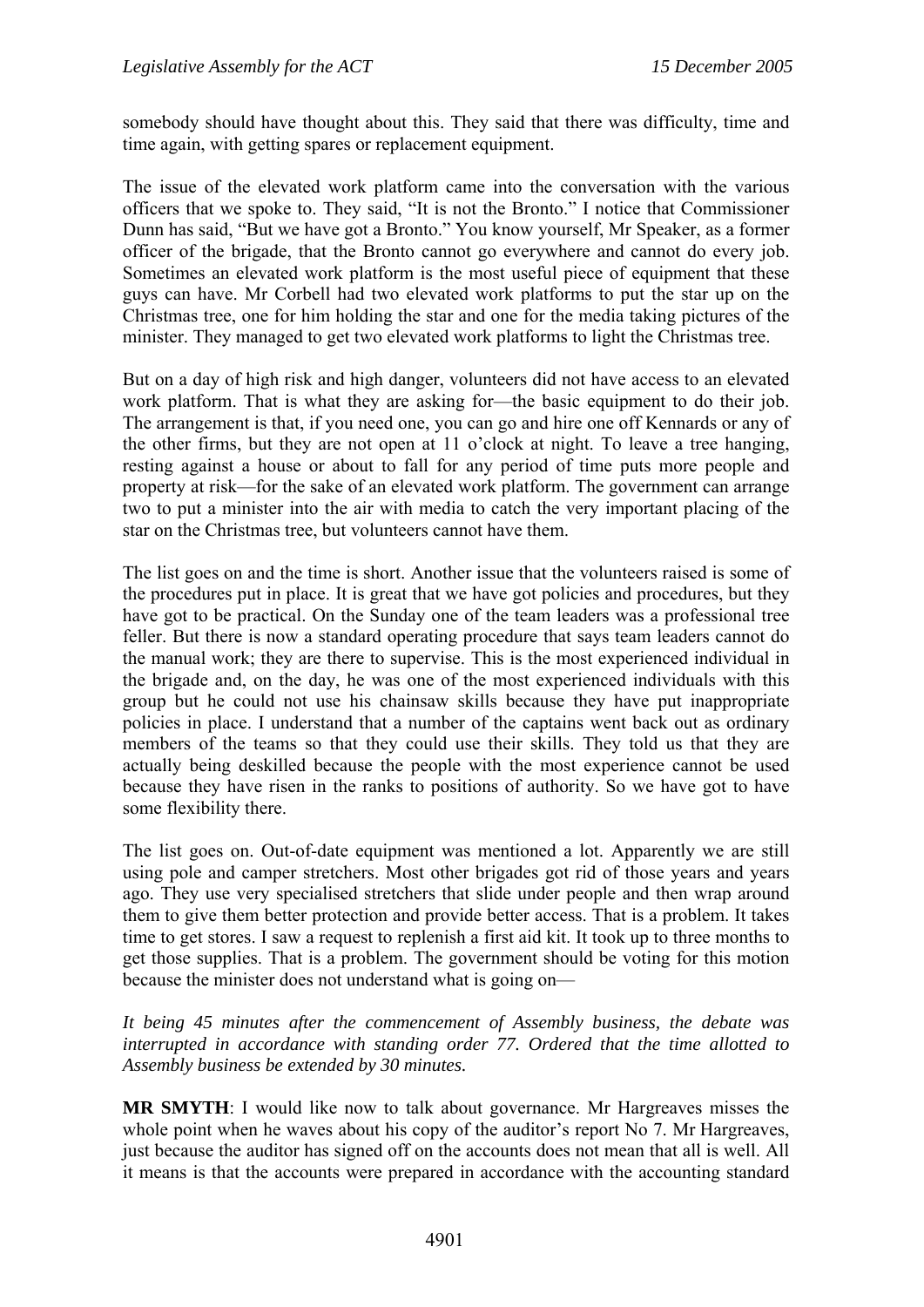and that they reflect the underlying economic reality. Things like issue of risk and internal governance are not the concern of the Auditor-General when she is auditing the annual reports. If you want, we can get her to do a performance report, but that would be a different subject.

Our concern is with the governance. This is one of the largest government agencies. It has an appropriation of \$52 million and for its entire first year it did not have any internal audit function. How you can possibly not have any internal audit function for an agency whose first year budget was truly concerned in the main with procurement and staff recruitment is beyond me. I have been through the accounts of the ESA and I am concerned that, for instance, non-current assets are not recorded correctly. Indeed, there are some \$30 million of non-current assets accounted for. And so it goes on.

I just want to read finally an email from one volunteer to another that I have had forwarded to me. He said:

Our points for the meeting will include:

There have been a number of meetings this week, and there are four dot points. They are:

Poor catering, not just Friday/Saturday but into Sunday (Woden crews went 12 hrs then had to self cater!)

Chainsaw PPE remains not adequate—ten year old helmets are an example—ear muffs promised 6 months ago

Little regard for proper crew duty considerations—work them as long as they can, or until the members say enough! Shouldn't be up to the commanders to call them off but that's what I had to do—cruise around tasks and pull people off roofs to get them home …

Roof safety systems still dependent on each member supplying their own …

Those are just four dot points out of another email that I have received. That is why it is important that we get this inquiry up. That is why there should be a select committee. We should not have diatribes and sermons from the minister. We should have the minister asking questions of the people he is responsible for as to why they are not getting the services that they require to do their job properly because, after all, often they just do it for a cup of coffee.

**MR PRATT** (Brindabella) (11.44), in reply: The opposition has, regardless of what the minister said, nothing to apologise for in moving this motion. We have nothing to apologise for in terms of the stern language we have used to highlight these issues. Earlier, the minister accused me of using inappropriate language. However, my language when giving a speech is always much more parliamentary than Mr Hargreaves's, especially when he attacks opposition members with such personal insults. Of course, he only does that because he cannot answer any of our questions and he cannot answer any of the concerns we raise. We know the barometer is there. We know when our questions cannot be properly answered. I have had to ask more questions on notice than anybody else because the answers I get back from the government do not actually give all of the answers; they do not give definitive answers.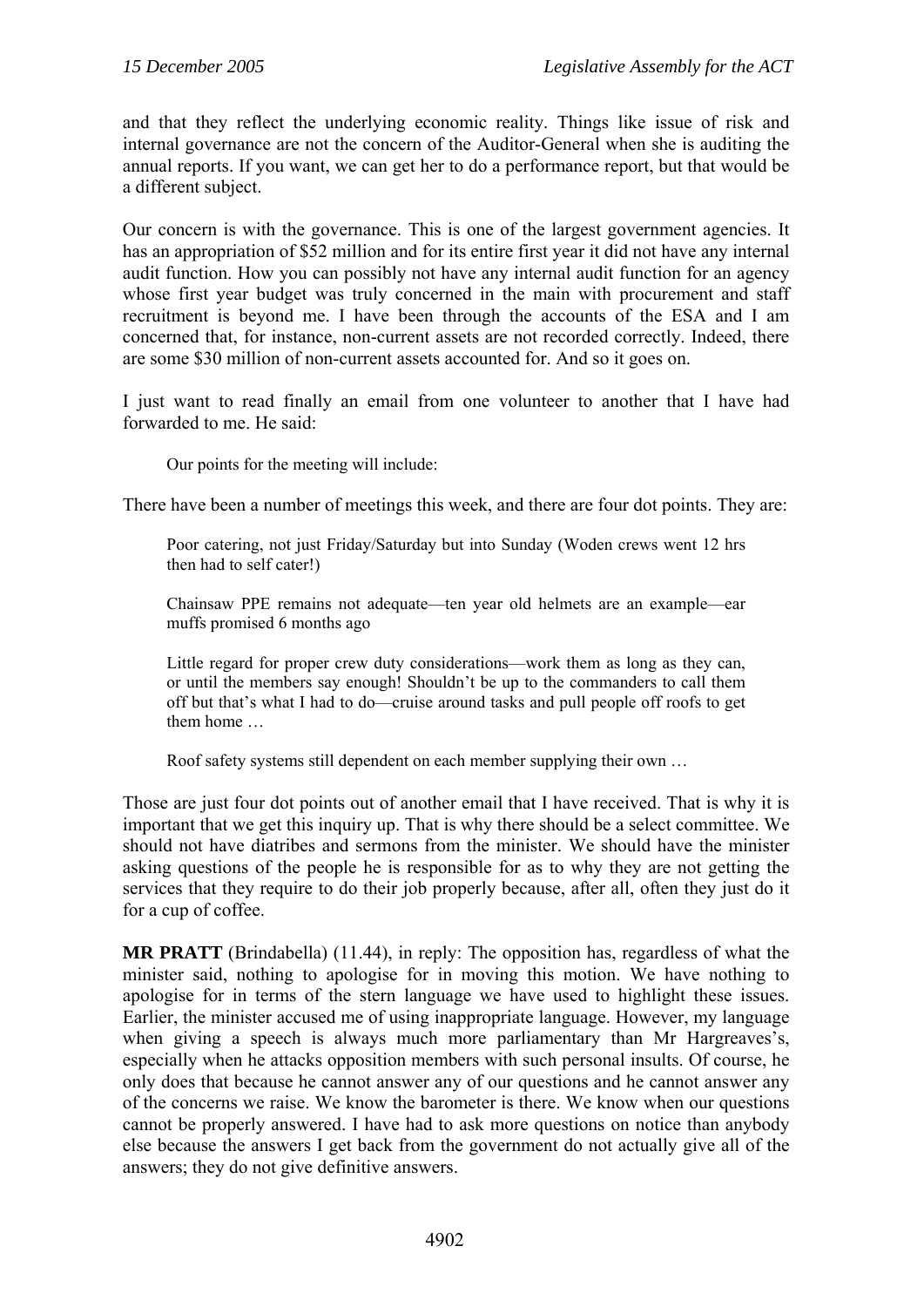That goes to the heart of the motion here today: we do not get definitive answers back. We get the smoke and mirrors stuff; that is all we get. The fact that neither I nor the community can get any proper answers from this minister is the reason we continually ask questions on notice and questions without notice and, where necessary, submit FOI requests.

If this minister practised open and accountable government, as his government said that they were going to do, I would not have to put so many questions on notice. Mr Hargreaves, even now, refuses to give any real reason as to why there should not be an investigation into the ESA and its financial practices. Mr Hargreaves's response speech was just a broadside of the normal John Hargreaves language. It was not a response that defined answers to the charges that we are laying here today. Not once in his response was he able to dissemble any of the arguments that we have put up today justifying why there needs to be an inquiry in this place into the efficacy and the procedures, the management, the support and financial management of the Emergency Services Authority and its agencies. He just did not do that.

This is why the government has a problem with this minister, the community has a problem with this minister and, indeed, the men and women of the Emergency Services Authority and its agencies have problems with this minister: he just does not go out there and scrutinise and inquire as to how well his own bureaucracy is performing. By not so doing, we see Mr Hargreaves repeating the failures of the Chief Minister and this government in January 2003—the failure to maintain an inquiring mind; the failure to go and scrutinise how well the then Emergency Services Bureau was preparing for that bushfire disaster coming upon Canberra; the failure by ministers to inquire of their bureaucrats and their senior public servants how well the agencies were performing and what the fire intelligence actually meant. This is an example of the concerns raised then. The opposition does not want to allow those concerns to continue and that is why we have moved the motion today, to ensure that we get some accountability on what is going wrong.

The minister has not explained at all why there are no internal audits. He says that the Auditor-General can turn up whenever she likes to audit. That is not the point, minister. The point is that, when the Auditor-General turns up to audit an agency, she wants to see and know that those agencies have already conducted their own internal audits, their ongoing financial and operational audits, so that they can self-audit. She needs to know that. If she sees evidence of that, she will be perhaps reporting more favourably—and this is not the case for the Emergency Services Authority.

Picking up on a point the minister made earlier: I did say in 2004 that the then minister for emergency services had introduced new legislation that definitely looked as if it was going to streamline and improve the old Emergency Services Bureau bureaucracy. I did say that, and it looked pretty good to me. The new Emergencies Act 2004 and the instruments therein, and the designs for what the new organisation was going to look at, while I did not think they were particularly perfect, certainly went a long way. But there is a very significant difference between what a government might lay on this table in terms of the concept of what they are going to introduce and then how well they implement it. That is the concern that we have: did they implement that legislation? Did they effectively ensure that the recommendations and the lessons coming out of the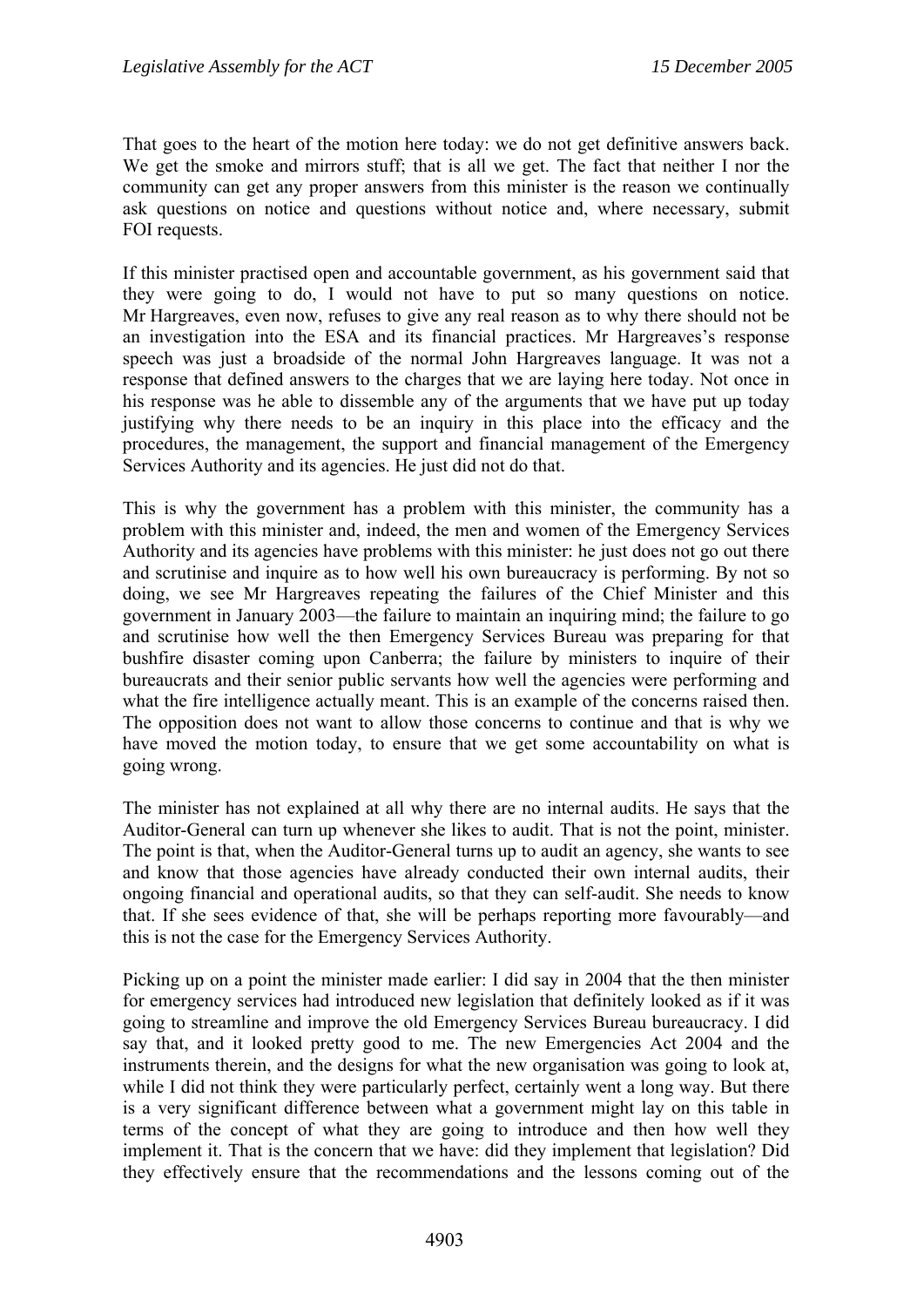McLeod report and other community feedback coming out of January 2003 were being properly implemented? When they then appropriated the funding to implement those recommendations, did this minister—or, at least, his predecessor, and now him—go in and scrutinise to ensure that every dollar was being spent wisely? The answer, I would put to you, is no.

The minister made the comment that I was "bagging out" the TRN. I am bagging out the TRN, apparently. But I have not bagged out the systemic concept of TRN. I have not bagged out the concept of a new trunk radio network. I have bagged out this minister's failure to roll out the trunk radio network on time and to the full extent that it was designed for. One would expect RFS and SES units to continue using their old VHF command network to overlap the introduction to service and the full implementation of the new trunk radio network for about a year; you would expect that, wouldn't you? You would expect that they would be allowed to use their old VHF system to overlap the new system for a reasonable amount of time. But what do we see? We see that RFS and SES units are still dependent to a significant degree on the old VHF command network because there are gaping holes in TRN. Why is that? I bet you it is because not all of the 22 base stations have been deployed, and we are talking about 22 base stations that were defined on the list that justified the appropriation of a significant amount of money. Why? I bet it is because that money has gone west—the money has gone west, and the system of those base stations has not yet been fully rolled out.

**Mr Hargreaves**: There's another one—unsubstantiated.

**MR PRATT**: Show me where you have 22 base stations.

**Mr Hargreaves**: Substantiate your allegations.

**MR PRATT**: Show me where you have 22 base stations. You cannot.

**MR SPEAKER**: Order! Mr Pratt, keep your comments through the chair. Mr Hargreaves, cease interjecting. A little less finger pointing would be helpful, too.

**MR PRATT**: Let us talk about FireLink. Why was there a single select tender for FireLink? The minister argued that this was needed so that the system could be rolled out for the 2004-05 fire season. Now we find it is not even ready for the 2005-06 season, and it will not be commissioned until 2006-07. You justify that in terms of a single service tender. Why the single select tender when there should have been a competitive tender? These are very serious and important questions about how we budget manage, how we project manage and how we properly tender in an accountable fashion, to make sure that not only are all possible capabilities canvassed, to make sure that we get the best capability for the money being spent—that is what the residents of the ACT want—but also that financial systems are properly managed and that there is no question of integrity about how those have been managed. You and your agency leave lots of questions hanging in the air, minister, about FireLink, and we need to know a lot more about it.

I celebrate the point raised by Mr Smyth about the volunteers emailing him who have objected to the government's language—perhaps even the commissioner's language criticising the *Canberra Times* article: "It was denigrating volunteers." What a lot of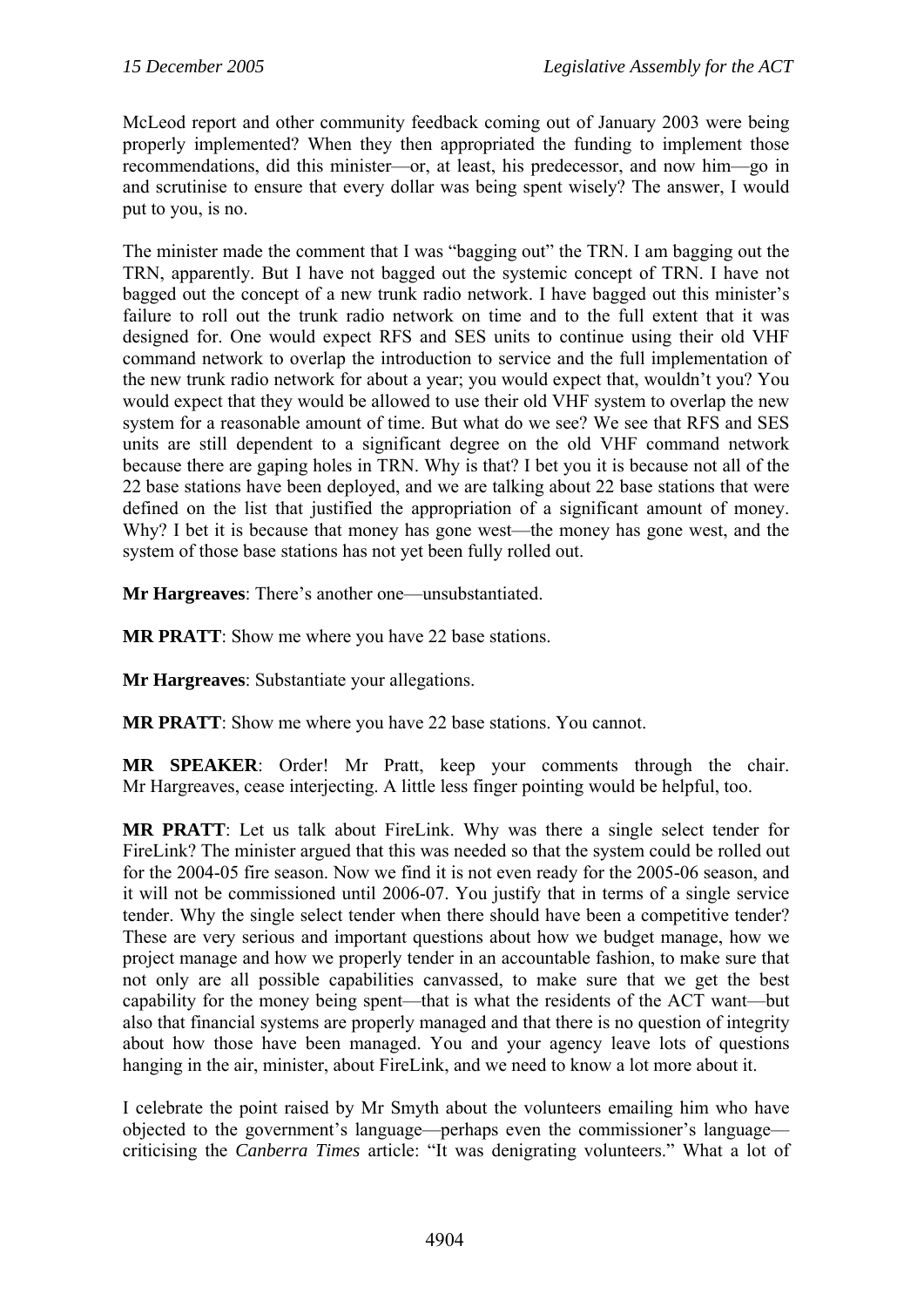<span id="page-26-0"></span>garbage! The attacks in that article, the concerns that we raise, are bagging you and your systems, and the failure of your agencies to support the men and women in the field.

The opposition is concerned that the lessons of systemic failure and general administration, so clearly highlighted by McLeod, have not been implemented, and that is why we want to see the ESA put to a committee for inquiry. I commend the motion to the Assembly.

**MR SPEAKER**: The member's time has expired.

Question put:

That **Mr Pratt's** motion be agreed to.

The Assembly voted—

Ayes 6 Noes 9

Mrs Burke Mr Stefaniak Mr Berry Ms MacDonald Mrs Dunne Mr Corbell Ms Porter Mr Pratt Dr Foskey Mr Quinlan Mr Seselja Mr Gentleman Mr Stanhope Mr Smyth Mr Hargreaves

Question so resolved in the negative.

Motion negatived.

#### **Executive business—precedence**

Motion (by **Mr Corbell**) proposed:

That executive business be called on forthwith.

**DR FOSKEY** (Molonglo) (11.59): I have been misled, Mr Speaker—confused and misled—and I just want to register confusion. I will explain that. I was looking at the notice paper today and I saw that the Standing Committee on Planning and Environment's report 18 on draft variations to the territory plan No 165 was going to be brought on for debate. People probably noticed that I was absent from the first part, preparing my response to that. Then I arrived down here and was informed that Mr Corbell planned to bring on executive business. He had consulted the opposition but had not informed me. Had I been informed earlier, no doubt I would have been able to be present at the first part of today's sitting.

When I heard Mr Corbell extend this part of the business for half an hour, I assumed that he had taken on board my concerns and I would be able to give my speech. I was spoken to by the Labor Party whip and told that Mr Corbell was not going to call on executive business. I did not leap to my feet, because I had been told that this business was on again. I just want to register my concern that I am not consulted when decisions like this are made between the opposition and the government. My office and I work extremely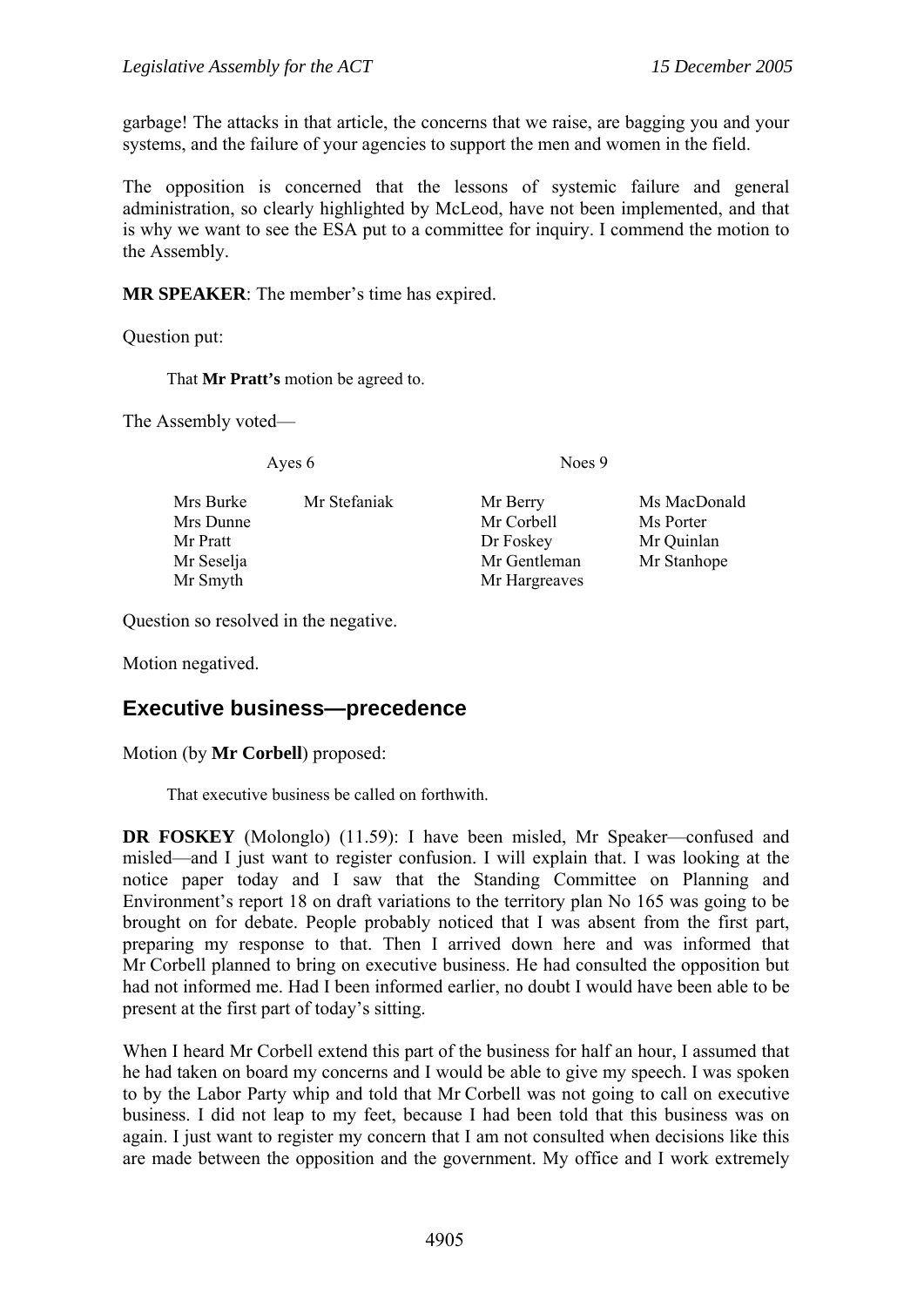hard trying to keep up with everything that is on the notice paper. I register that concern here, and I am going to vote against the motion that we go straight to executive business.

**MRS BURKE** (Molonglo) (12.01): I have to agree, in part, with Dr Foskey. Although the government whip and I have had extensive discussions this morning, I have to say that the organisation has been shambolic in terms of what was preorganised by the government with the opposition members and possibly the crossbench members. I have to say that, whilst I will agree with executive business being brought forward as agreed with the government whip, I also have to take on board the crossbench comments and note for the public record—

**Mr Quinlan**: You agree with everybody.

**MRS BURKE**: Yes. It may not matter to you, Mr Quinlan. In your arrogant way, it may not matter to you, but it certainly does matter to the opposition and crossbenchers. I know that the government would like to feel that we are all irrelevant in this place—but, too bad, we are not. So I just register my agreement with Dr Foskey in certain areas. I also say that we have had discussion, but it was brought on a little late and a little rushed and it just seems to be a little all over the place today.

**MS MacDONALD** (Brindabella) (12.02): I want to make a couple of comments because Dr Foskey has raised some points about not being kept informed and being taken for granted. I think that is the general thrust of what she has just said. Mrs Burke has made a couple of comments that I need to respond to as well.

I would say that on any given sitting day the daily program is fluid and is subject to change. I appreciate that Dr Foskey is a little bit annoyed because she had been absent from the chamber, writing a speech, and I am sorry that I had not passed on the intention. But I only became aware of it late. We are trying, as I have explained to Dr Foskey and Mrs Burke, to get through as much business as we can, this being the last sitting day before Christmas, in order that we can go to the adjournment debate early, for which I will be moving a motion later so that everybody can be allowed to make a speech.

I endeavour as the government whip to speak to all parties, but sometimes there just is not the time to get everything across. I have been running around this morning, trying to speak to parties, and there has been quite a bit of confusion about what has been going on; I do not deny that. But there was certainly no intention to take Dr Foskey for granted. So I just wanted to put that on the record, and also put on the record that on any given sitting day the daily program is a fluid matter and is subject to change. Members need to keep this in mind. The role of the whips is to try to keep people informed. Dr Foskey needs to keep that in mind, and it certainly was not the case that we were trying to take her for granted or to injure her.

**MR CORBELL** (Molonglo—Minister for Health and Minister for Planning) (12.05), in reply: I understand Dr Foskey's concerns. However, the time allotted for Assembly business would have expired had I not called on executive business at 12 minutes past 12 today. That would have permitted only one speaker effectively on this motion. I think it is more appropriate that, when this debate is called back on, there is sufficient time for the debate to be concluded in a single period rather than just having one more speaker. So that is the reason I chose to take that course of action—that combined with the fact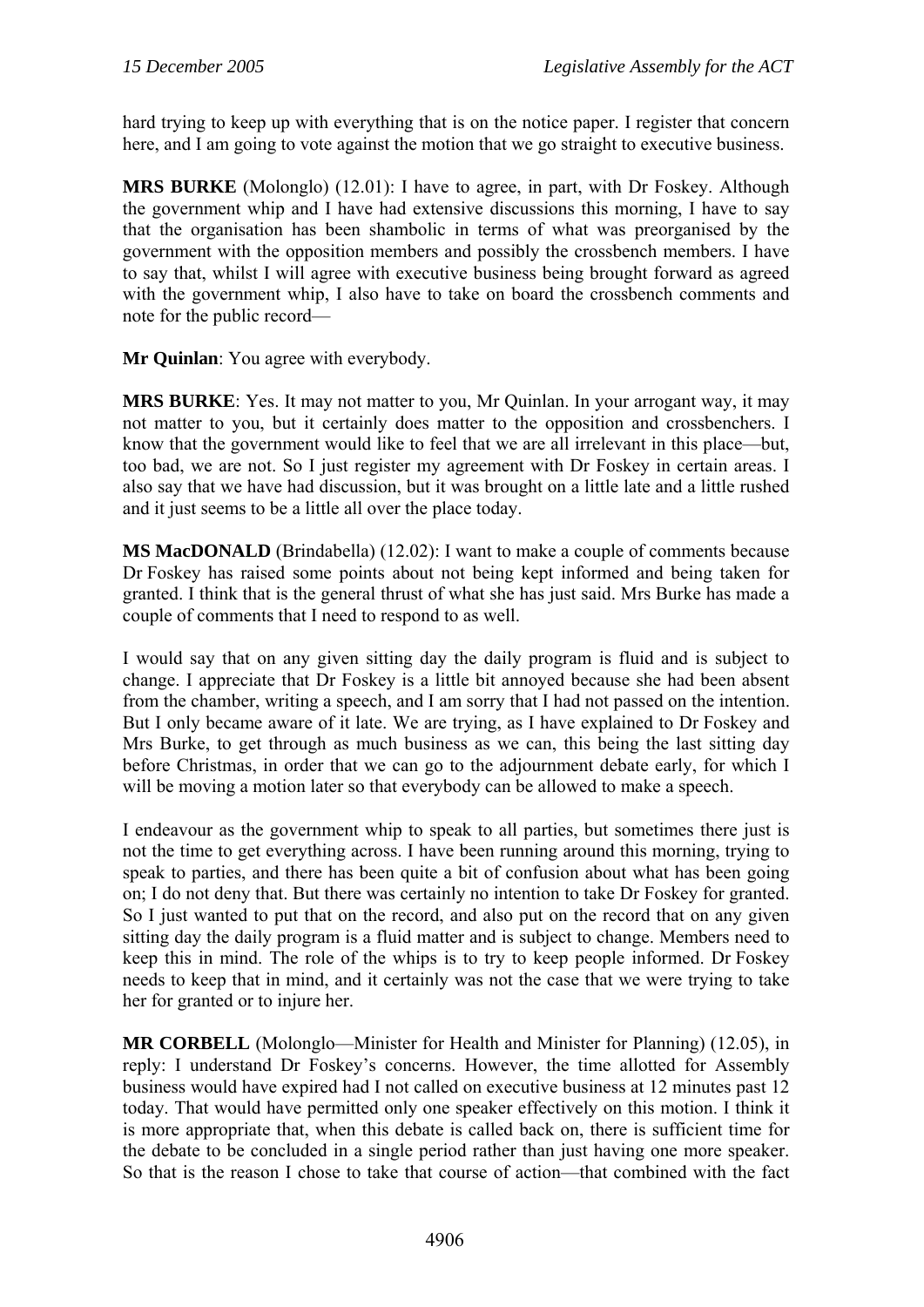<span id="page-28-0"></span>that there are a number of items of executive business that the government wishes to deal with today.

Question resolved in the affirmative.

## **Sitting pattern—2006**

**MR CORBELL** (Molonglo—Minister for Health and Minister for Planning) (12.06): I move:

That, unless the Speaker fixes an alternative day or hour of meeting on receipt of a request in writing from an absolute majority of Members, or the Assembly otherwise orders, the Assembly shall meet as follows for 2006:

| February  | 14             | 15             | 16             |
|-----------|----------------|----------------|----------------|
| March     | $\overline{7}$ | 8              | 9              |
|           | $28\,$         | 29             | 30             |
| May       | $\overline{2}$ | $\mathfrak{Z}$ | $\overline{4}$ |
|           | 9              | 10             | 11             |
| June      | 6              | $\sqrt{ }$     | 8              |
| August    | 15             | 16             | 17             |
|           | 22             | 23             | 24             |
| September | 19             | $20\,$         | 21             |
| October   | 17             | 18             | 19             |
| November  | 14             | 15             | 16             |
|           | 21             | 22             | 23             |
| December  | 12             | 13             | 14             |

The Assembly sitting pattern has been the subject of advice and opportunities for feedback from all members of the Assembly. I note that Mrs Burke is proposing to move an amendment, based on a request she made to me as manager of government business within the last week or so. I have advised Mrs Burke that we are, regrettably, unable to agree to those changes because of other commitments, particularly in relation to ministerial council meetings and so forth, that ministers have. It is unfortunate that Mrs Burke has chosen to move this amendment but that is her prerogative and we will deal with that in the debate.

The sitting pattern for the coming year maintains effectively the same number of sitting periods as for this year, with the exception that the government is proposing not to proceed with the regular sitting on Friday morning, given that business is being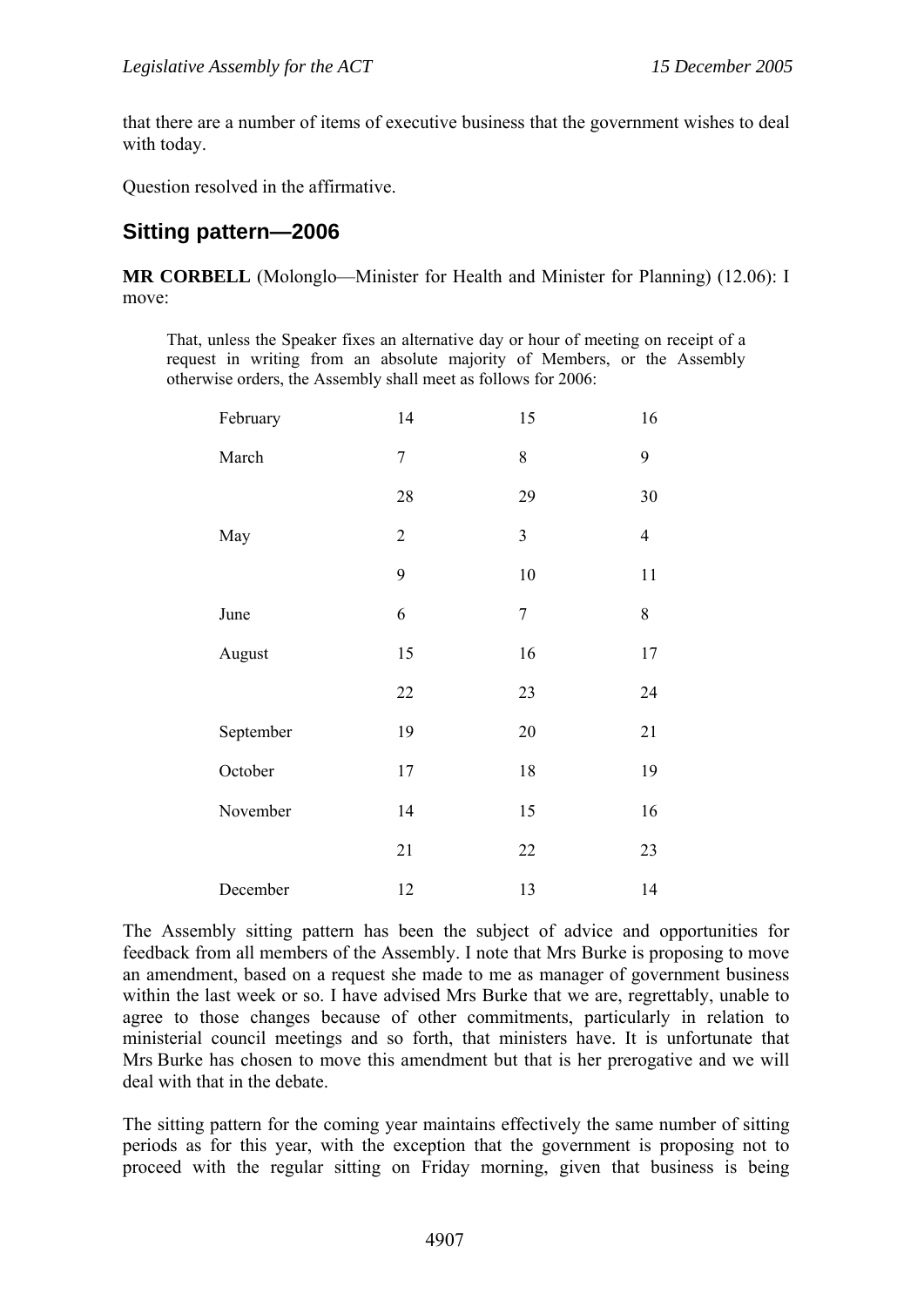conducted in this place quite effectively in terms of the utilisation of time and it would seem unnecessary, given the number of Friday sittings that have not been proceeded with this year. I commend the sitting calendar to members.

#### **MRS BURKE** (Molonglo) (12.07): I move:

| Omit:       |    |    |    |
|-------------|----|----|----|
| November    | 21 | 22 | 23 |
| December    | 12 | 13 | 14 |
| Substitute: |    |    |    |
| October     | 24 | 25 | 26 |
| December    | 5  | h  |    |

I believe the amendments to the sitting pattern 2006 that I have moved are practicable and workable. How can I say that? What strikes me is: if members of the federal government can organise themselves to manage to attend necessary ministerial councils on sitting weeks, how come we cannot do that in a small jurisdiction like that of the ACT?

I have in front of me the sitting pattern for the federal parliament next year, and it would seem to me that we and ministers here would certainly be able to fit in with the pattern of ministerial council meetings and so forth. I have to say, from where we sit on this side of the house, that it simply is bad and poor management and planning on the part of the manager of government business not to get his house in order. As I said, with the extreme case workloads of federal ministers, if they can attend sittings and ministerial councils, working with their bureaucrats, surely we can do that in the ACT.

Initially, I was given two reasons that this altered pattern could not be agreed to. One was that it would be difficult for the public service and the other was that there are ministerial meetings to attend, which Mr Corbell has just alluded to. I find those both really pathetic reasons not to have worked a little harder to bring our timetable into line with that of the federal government.

Another point worthy of mention is, as Mr Corbell has said and Mr Quinlan accepted with some glee, the absence of Friday sittings. It would seem that we have a four-year Assembly here and we are stretching three years of work formerly into four years. Is that perhaps the reason? It seems that we are doing less and less work in this place—more and more federal bashing but less and less focus on local issues, which is rather disappointing.

I note again the lack of Friday sittings and perhaps some unwillingness of the government to even consider looking at the suggestion of moving these dates. Does this indicate another slack year from the government? Is it a further indication of a slowdown? Are we on a go-slow? I will not go on too much more—I will not prolong the debate—but I understand the government will not be supporting my amendment. For the public record, I think it was workable, it was manageable—and it just shows to me that we have poor, bad management here if we cannot organise ourselves when the federal parliament can.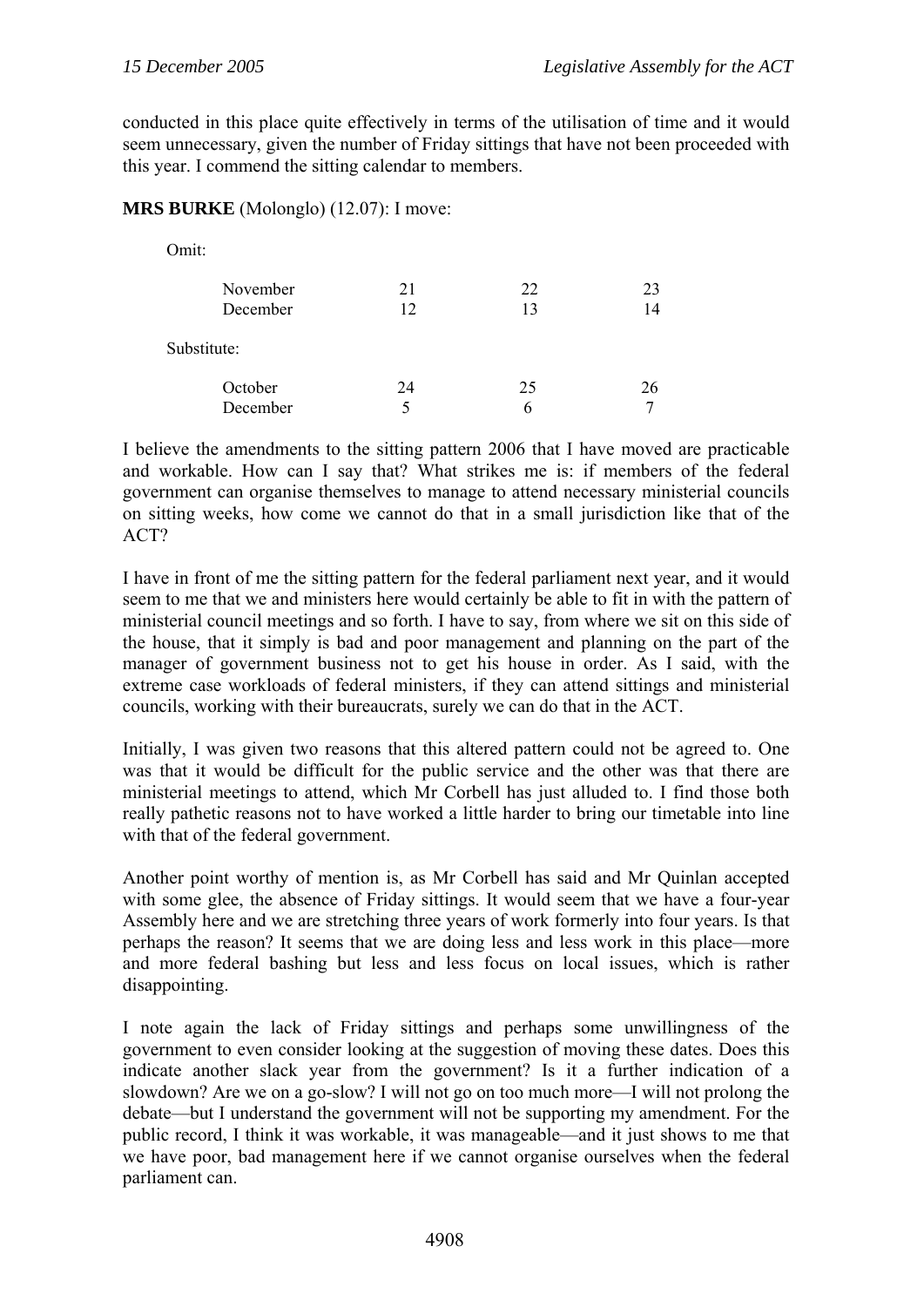<span id="page-30-0"></span>**Mr Quinlan**: I missed the reason.

**MR CORBELL** (Molonglo—Minister for Health and Minister for Planning) (12.11), in reply: As my colleague Mr Quinlan points out, I think quite pertinently, the opposition have not really explained why they want to move these dates; they have just said it is not fair that the government has not agreed to their amendment. But what is the reason for the date change? Is there a practical reason? Is there an issue around the availability of opposition members, et cetera? None of those reasons—in fact, no reason—has been given for this.

In relation to some of the other points Mrs Burke has made: on the issue of availability, obviously in a small Assembly, with a limited number of ministers, if you have more than one or two ministers away at any one time it really creates serious problems for the workability of this place, and that is in marked contrast to the federal parliament, where there is a large number of ministers, both senior cabinet ministers and junior ministers, available to sustain the business of the house if one or two ministers happen to be away. As we know, a prolonged period of absence by any minister in this place makes question time and a whole range of other activities much more unworkable, and I would have thought that would have been obvious to all.

Finally, Mrs Burke says we are not doing enough work. Mrs Burke has not exactly proposed to increase the number of sitting periods. I would have thought, if that was her complaint, she would have taken the opportunity in moving her amendment to increase the sitting periods. So we have no reasons as to why these dates should be moved, no reasons at all, we have no recognition of the need to ensure the workability of a small Assembly with a small number of members, and we have no recognition of the fact that, if their concerns about the period of sitting dates were legitimate, they would suggest doing something about it.

The sitting calendar is comparable to that of previous sitting years. The most notable change is the decision not to proceed with Friday sittings and also, obviously, the proposed change to the budget period. But this is a comparable sitting pattern to previous years and again I commend the sitting calendar to the house.

Amendment negatived.

Motion agreed to.

# **Revenue Legislation Amendment Bill 2005 (No 2)**

Debate resumed from 17 November 2005, on motion by **Mr Quinlan**:

That this bill be agreed to in principle.

**MR MULCAHY** (Molonglo) (12.14): This bill introduces nine amendments, seven of which the opposition is pleased to be able to support. I will deal briefly with the seven improvements and come back to the two that we do not support. We acknowledge the need to align the definition of general insurer in the ACT Duties Act with the definition in the commonwealth's Insurance Act, the salient point being to require general insurers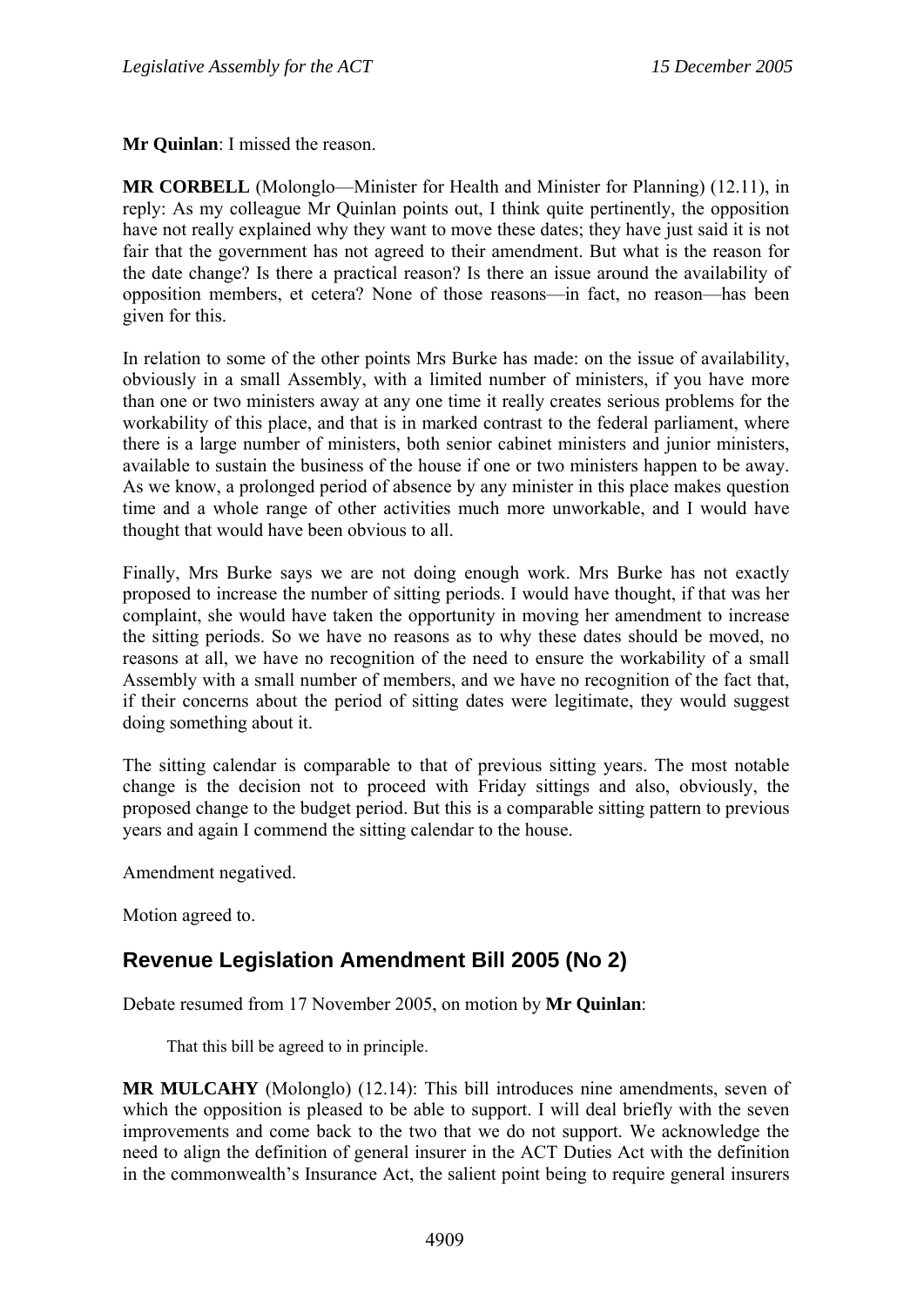to be authorised. We also see that it is tidier to broaden the definition of insurer to include all persons who write general insurance. The opposition supports waiving of duty on the cost of specific modifications to a motor vehicle to accommodate the needs of people with a disability. There is an anomaly at present, it would appear, in that after-market modifications do not attract duty but duty is paid on the total value of the vehicle when those modifications are installed as original equipment.

There is confusion in relation to this issue. I have just had a call from the president of the motor trades association, who is scrambling to get across this legislation. Regrettably, they have not been consulted and are confused. I have had a lengthy discussion with him and have just sent him a copy of the bill, but I would hope that the Treasurer will address the issue of modifications. He has put the view to me that, at present, modifications made are not subject to the duty. My reading of this bill would be that not only is the list price becoming a new measure but also modifications are now going to be taxed where they were not previously, but there will be an exemption for people who have a disability. We need to clarify whether this is a double whammy in terms of tax collection. Certainly, the industry is in a state of some confusion on this. But we certainly, obviously, support the waiving of duty on the cost of modifications, regardless of when they were fitted, for people with a disability.

Turning to the amendments to the Rates Act and the Land Tax Act, it is reasonable that the Commissioner for ACT Revenue be able to recoup costs already incurred in relation to a proposed sale that was abandoned because the rates had eventually been paid. Also, the opposition supports allowing the proceeds from the sale of one property to be used to recover arrears on other properties owned by the same person. This amendment removes the need to sell each property to recover arrears on those properties, so it is a sensible tidying up.

The third amendment to the Rates Act allows the revenue commissioner to defer the payment of rates without an application if there are exceptional personal circumstances. The circumstances are not listed, but I understand they relate to situations where a person is unable to make an application, and to personal issues, which may be subject to privacy conditions. If the revenue commissioner decides to defer rates without an application, it will still be subject to the normal objection and appeal rights.

The opposition also supports not-for-profit training organisations being granted an exemption from payroll tax. This change should lower the cost of training and therefore assist in overcoming the critical skills shortage facing the people of Canberra.

The remaining changes to the Duties Act are not positive steps. The government proposes to use the list price as the reference point for calculating duty on the registration of a motor vehicle not previously registered in the ACT. At present, duty is based on either the actual purchase price or the market value, whichever is the greater. The wording is sloppy, because of ambiguities about what the market price is. The question arises: is it the average sale price for identical vehicles for a month or on the day? Is it the NRMA's estimate of sale prices? Is it the price from Glass's black book, which many dealers use? Is it derived from prices posted on internet sites such as drive.com.au? In any case, the so-called market price, as used in this context, will always be a shadow price; it will never be the real price.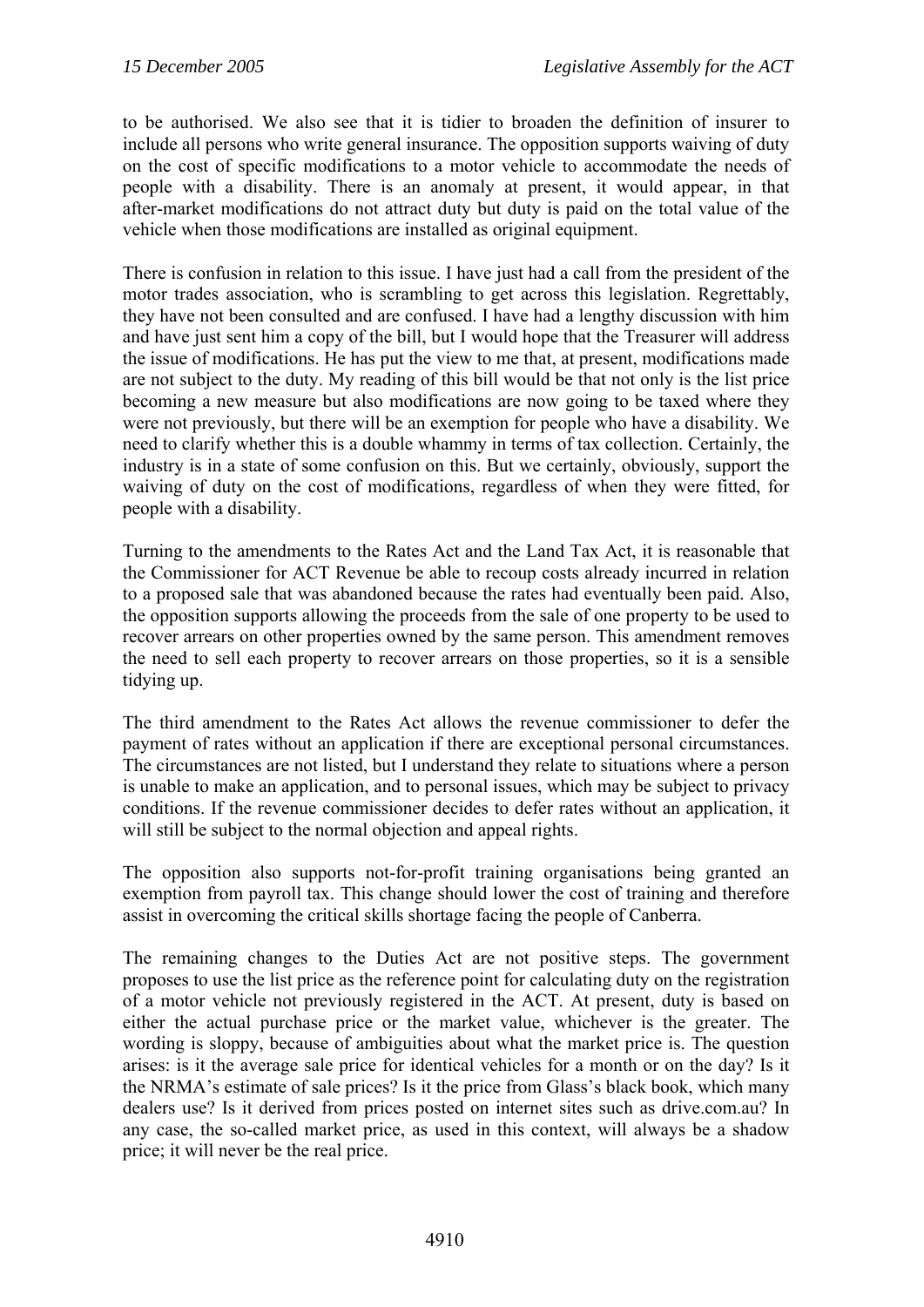Ultimately, of course, the only price that matters and can be confirmed is the actual sale price. The only true market price is the price at which a transaction takes place; that is, it is the sale price. In the case of a house, for example, estimates of value may be based on actual sales for a month. So a prospective buyer may start by looking at sale prices for a particular area and use that to set a so-called market price. But that does not mean that that market price necessarily applies to a particular house at a specified time. That is why the tax, the conveyancing duty, on the sale of a house is based on the actual sale price.

It follows, therefore, that the government, in trying to establish a valuation for imposing its registration tax on cars, should drop completely the notion of market value, because it is so imprecise. How do you know if you are comparing identical vehicles, and how do you know if the basis of the estimate of the valuation in a particular case is valid? In order to remove the scope for confusion, the words "market value" should be deleted and replaced with "actual sale price". That is the only price that matters. Since duty on sales of ACT registered used vehicles will continue to be based on the current system, I would suggest to the Treasurer that the current system would be greatly simplified and improved by using sale price as the basis for levying all of these duties. Any other reference price is fictitious.

**Mr Quinlan**: You'd have to trust people then.

**MR MULCAHY**: The Treasurer says that we need to trust people. I think that there are adequate mechanisms to deal with fraudulent reporting of transactions under a range of tax administration laws that exist in the territory, and I do not think that, in effect, to fleece people with a high rate of tax is justification for coming up with a fictitious base on which tax is applied; that is certainly the sentiment I am hearing widely from those with whom I have discussed it this week. To assist the Treasurer, I will move an amendment at the detail stage of this bill to define dutiable value as the consideration given for the acquisition of the vehicle; that is legal speak for purchase price.

The problem with the government's move to use the list price for new vehicles is that the list price can best be described as a hope. Again, using the example of a house, you may list it at, say, \$400,000, knowing that you will never get that price, and might finish accepting something more like \$320,000. If you can take it back to the example of cars, the present list price for a base-model Commodore, I understand, is about \$32,000 to \$34,000, but dealers will sell them for as little as \$28,000, especially with the year end approaching, in an attempt to drive volume at this time of year.

The list price is defined in the bill as the price posted as the retail selling price in the ACT by the manufacturer, importer or distributor. The Treasurer says that his reasons for using the list price are to avoid inequities created from the broad range of prices declared for new vehicles and the problems in determining a universally accepted market value. My comment on that is that the Treasurer is being unrealistic if he thinks there can ever be a universally accepted market value. Prices are always changing to reflect hundreds of factors, and they result consequently from variations in supply and demand. The disparity is in duty paid because one buyer has greater negotiating power than the other. Again, I would say: why should one person be unfairly targeted because they are able to negotiate a lower price than the next person? This approach of uniformity is grossly unfair. It is almost an attitude of: don't let anybody get ahead; keep everybody at the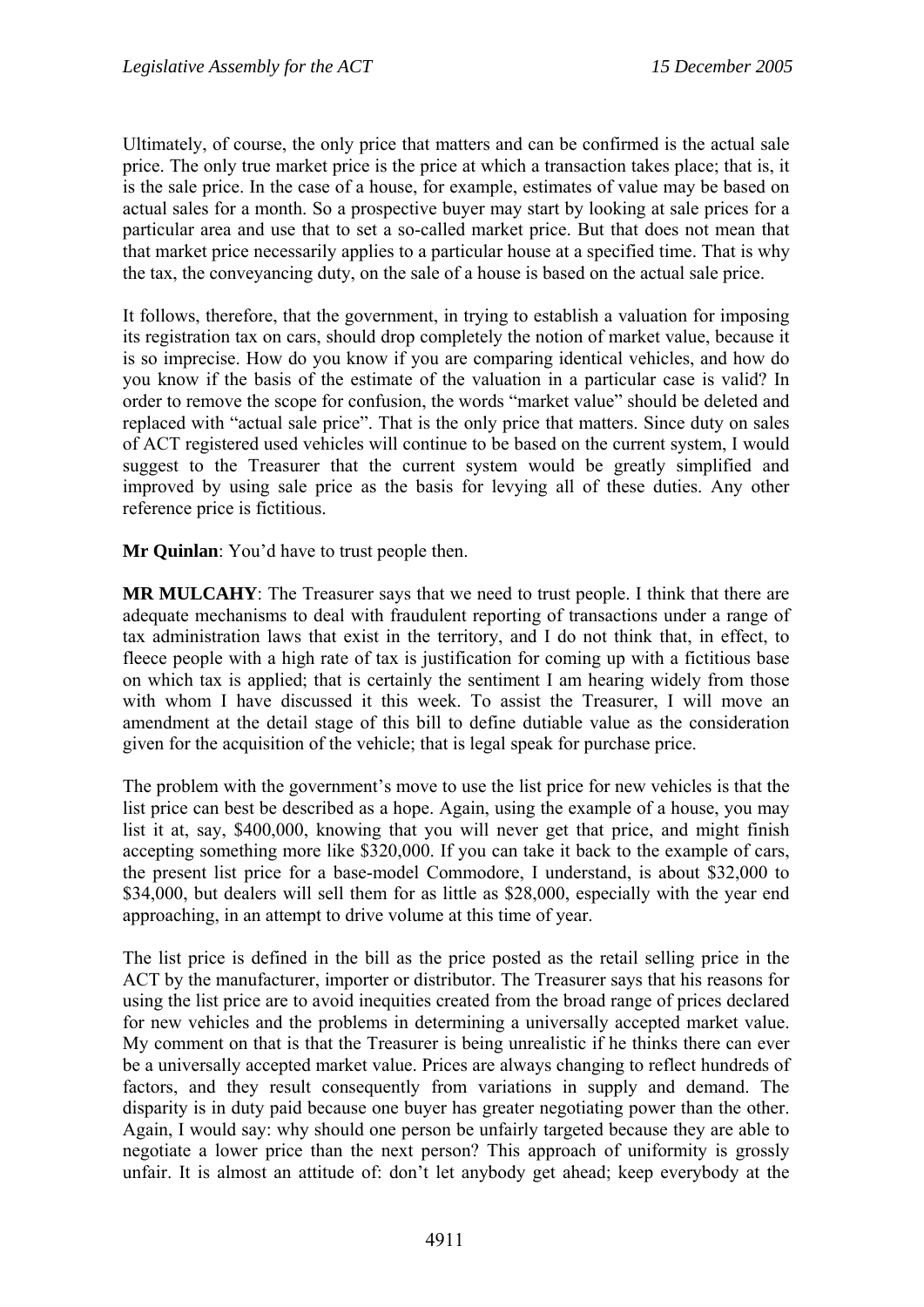position where they are at. If somebody wants to purchase two vehicles, it is not unreasonable that they would expect to secure greater discounts, as applies in every other area of commercial activity in our society. Yet the government says, "We are going to tax you as though those negotiations never occurred and disadvantage you."

The other argument that was advanced was the fluctuations due to seasonal price variations this is designed to address. The fact is that prices of many goods and services fluctuate from season to season. They fluctuate from factors in the economy. We are seeing, for example, a fall-off, I understand, in sales of four-wheel drive vehicles and cars that have higher fuel consumption, because of the current price of petrol in the retail areas in Canberra and elsewhere, and this will impact on prices. But it is no reason to assume that such movements are undesirable or should be avoided. I do not see that this principle that is being established here has any justification. It is not applied to the rest of society where we pay taxes based on housing—goods and services tax, which the territory of course is the beneficiary of. We do not pay GST based on what somebody would like us to pay for a particular item. So it is a very bad precedent being established and it is not good law.

Another reason given for this measure was the impact on sale prices of manufacturers' incentives to dealers to increase turnover. Discount pricing is a common and effective way of increasing turnover, and I do not understand why we would try to avoid it. You wonder where this sort of mentality goes. There is nothing wrong, I suggest, with price incentives to increase turnover. If businesses and manufacturers see this as a way of improving business, let us encourage them—not put roadblocks in the way with ACT punitive tax measures.

The Treasurer has argued that basing duty payable on the list price will ensure that similar amounts of duty are paid on similar new vehicles regardless of pricing variations and the bargaining power of the purchaser. He says also that it will reduce compliance costs, create administrative efficiencies for the government and increase certainty for taxpayers. I note that he puts administrative efficiencies for the government well ahead of the interests of the people who actually buy the cars.

The move he proposes will in fact complicate administration, because there will now be a separate system for new cars and used ones. Under the current scheme, duty on all vehicles is calculated on either purchase price or the estimated market value, whichever is the higher—and, notwithstanding my view on the deficiencies of that term, market value, there is at least uniformity between new and used cars. I understand the Treasurer is proposing to keep used vehicles as they are but to complicate the system by creating an additional system for new cars. I do not understand how this particular measure is beneficial in any way and I would urge the government to consider the amendment we are putting forward and to tax all vehicles on the same basis.

I also note that the Treasurer argued that this change would bring the ACT into line with Queensland, South Australia and Western Australia. The advice I have received is that this information is quite inaccurate. The fact is that in both Queensland and South Australia duty is calculated on either market value or the sale price, whichever is greater.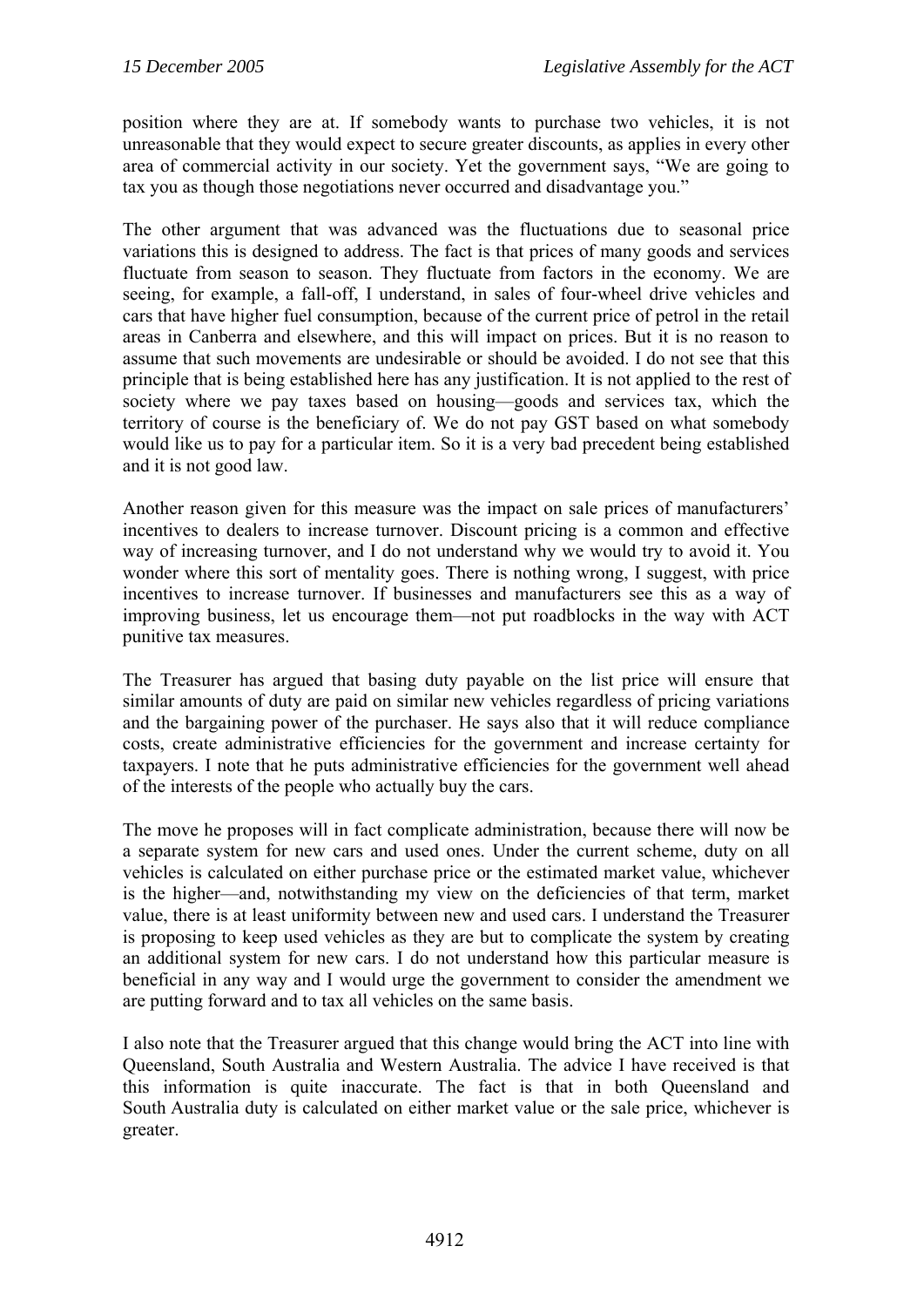In fact, from the research my office has undertaken it would appear that only Western Australia has gone for this list price option that is being advanced by the ACT government. I would hope that the Treasurer, unless he has information to the contrary, will correct that inaccurate information that was contained within his tabling speech.

The other important issue on this bill is the proposed requirement to register for payroll tax. There is an increased compliance burden from requiring every employer whose payroll exceeds the monthly threshold to register with the revenue commissioner and be fined up to 250 penalty units, which is about \$25,000 for an individual and could be up to as much as \$250,000 for a corporation, if he or she fails to register within seven days after the end of the month. Since section 16 of the Payroll Tax Act 1987 requires every employer whose monthly wages paid exceed the tax-free threshold to submit a payroll tax return, nothing seems to be gained from an additional requirement for registration. I have raised the question with the Treasury officials, through Mr Quinlan's office, and have asked why the payroll tax return cannot be deemed to be an automatic registration. These matters are under consideration, I understand, but I do not think they were warranted to be introduced in this legislation.

Current practice is for an end-of-year adjustment in payroll tax payments to take account of variations in wages paid from month to month. The system is self-correcting and there is nothing to be gained from making it more onerous by having to register within seven days, especially for businesses that are just becoming familiar with payroll tax and are new entrants, if you like, to this tax administration. Again, the Treasurer's argument for the amendment is that it will bring the ACT into line with other jurisdictions and with the registration requirements of other ACT tax returns. He claims as benefits the opportunity to obtain greater levels of information from companies and the increased capacity of the revenue office to target compliance activities.

The government's proposal is in fact anti-business. It adds to paperwork, red tape and compliance costs and runs very contrary to the views constantly espoused by the government that they are a business-friendly government. I say it is anti-business, because for the first time it threatens individuals with penalties of \$25,000, and vastly more than that for corporations, if they fail to comply within seven days of lodging this registration. It is an overreaction, it is an extreme penalty that is being applied, and it is not one that the opposition in any way could support.

In order to lighten the burden on business, I foreshadow amendments to the Payroll Tax Act to remove the registration requirement, noting that employers who lodge payroll tax returns are immediately recorded on the revenue office's database, and to extend the time in which payroll tax returns must be lodged to 21 days after the end of the relevant month, noting that the government is currently having discussions with other jurisdictions about extending the lodgment time for returns. It is not unreasonable to give people 21 days after the end of the month. Seven days is extreme and I would suggest that it is not a time frame that is fair to business. When one attaches the severe penalties that are contained within the legislation, it is, I would suggest, a gross overreaction.

*Debate interrupted in accordance with standing order 74 and the resumption of the debate made an order of the day for a later hour.*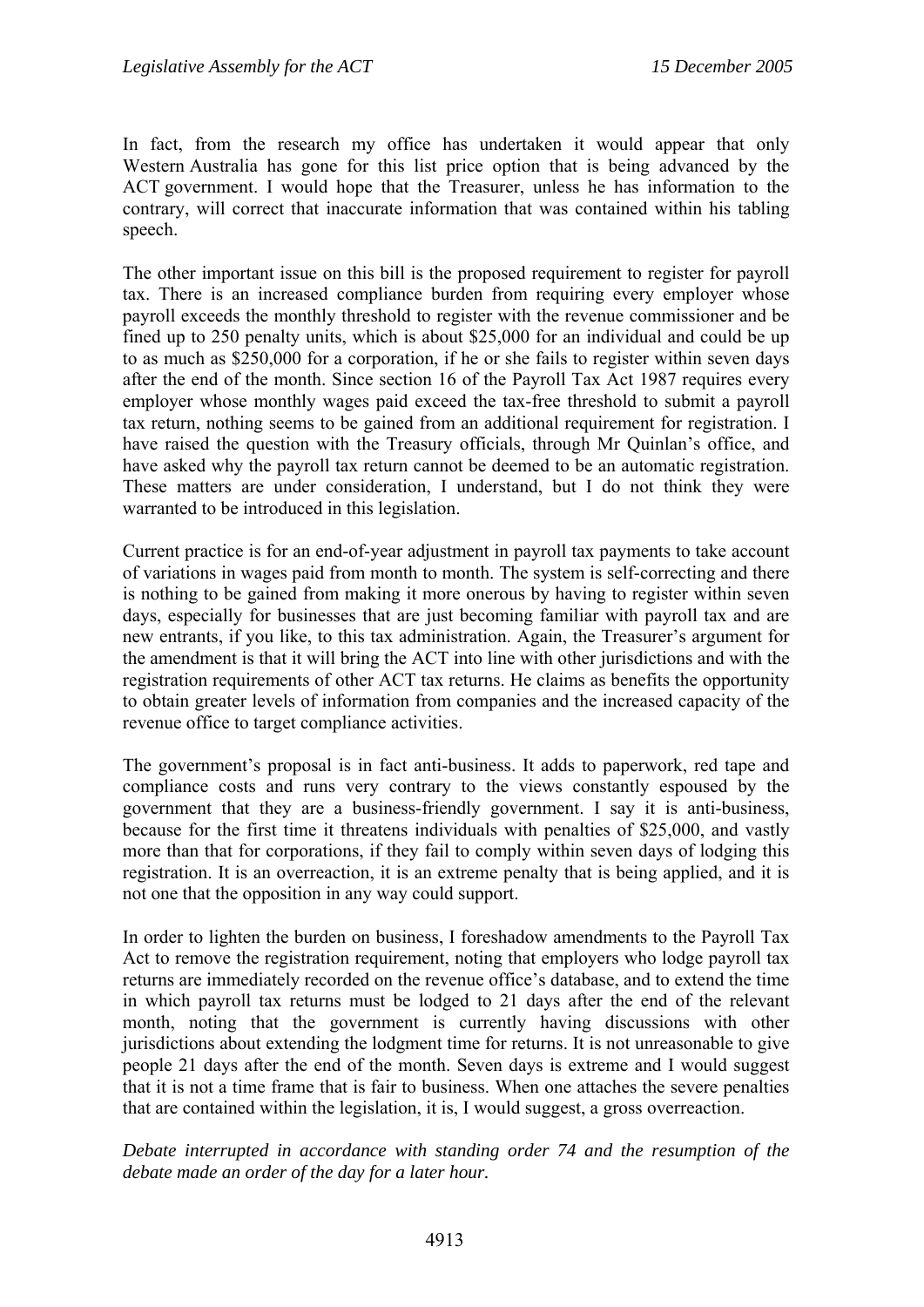#### <span id="page-35-0"></span>**Sitting suspended from 12.30 to 2.30 pm.**

#### **Questions without notice Capital works projects**

**MR SMYTH**: My question is to the Chief Minister. Chief Minister, in the Auditor-General's report on the 2004-05 financial audits, which was tabled this week, the auditor noted that the overall cash flow position in the ACT in 2004-05, after taking into account the funding necessary for operating and capital activities, was in a deficit of \$116 million for the first time since the data was recorded in the 1996-97 year.

The auditor also commented that to have the ACT return to positive net cash flows "will depend on the government's ability to achieve a steady growth in net cash inflows from operating receipts and a substantial reduction in expenditure on capital activities". Chief Minister, what action will you take to initiate the reduction in expenditure on capital works?

**MR STANHOPE**: I thank the Leader of the Opposition for the question. I thank, as always, the Auditor-General for the sort of groundbreaking insight into what you do if you believe you are suffering an issue in relation to cash flow or balance: either you spend less or you save more, or a bit of both. It is really insightful stuff this. It really goes to the heart of the decisions that governments have been making for thousands of years. It really is reassuring to have this bit of insight that the Auditor-General brings to the equation actually understood and acknowledged by the Leader of the Opposition.

What this government will do, through the cabinet budget process, as it has done in each of the years in which it has been in office over the last four years, is prioritise. We will look at this government's priorities, the priorities that the community represents to us. We will go through a very thorough and vigorous process, as we do each year, to ensure that Canberra remains the vital, energetic, well-managed, well-governed place that it has been for the last four years.

I think it is relevant, in the context of this being the last sitting day of the year, to acknowledge just how well the territory has performed in the last four years—four years of unparalleled growth. I do not think there is a single person in this place who, upon walking out of the doors of the Assembly and looking around at the skyline, would not think for one second that the ACT at the moment is enjoying a period of unparalleled growth and vigour, never before seen.

**Mr Smyth**: Why are you in deficit then?

**MR STANHOPE**: I have been a resident of Canberra for 35 years and I have never, in my 35 years of residence in the Australian Capital Territory, seen the economy performing in the way that it is performing now.

**Mr Mulcahy**: Where's the surplus?

**MR STANHOPE:** I have never been aware of the level of energy, the level of—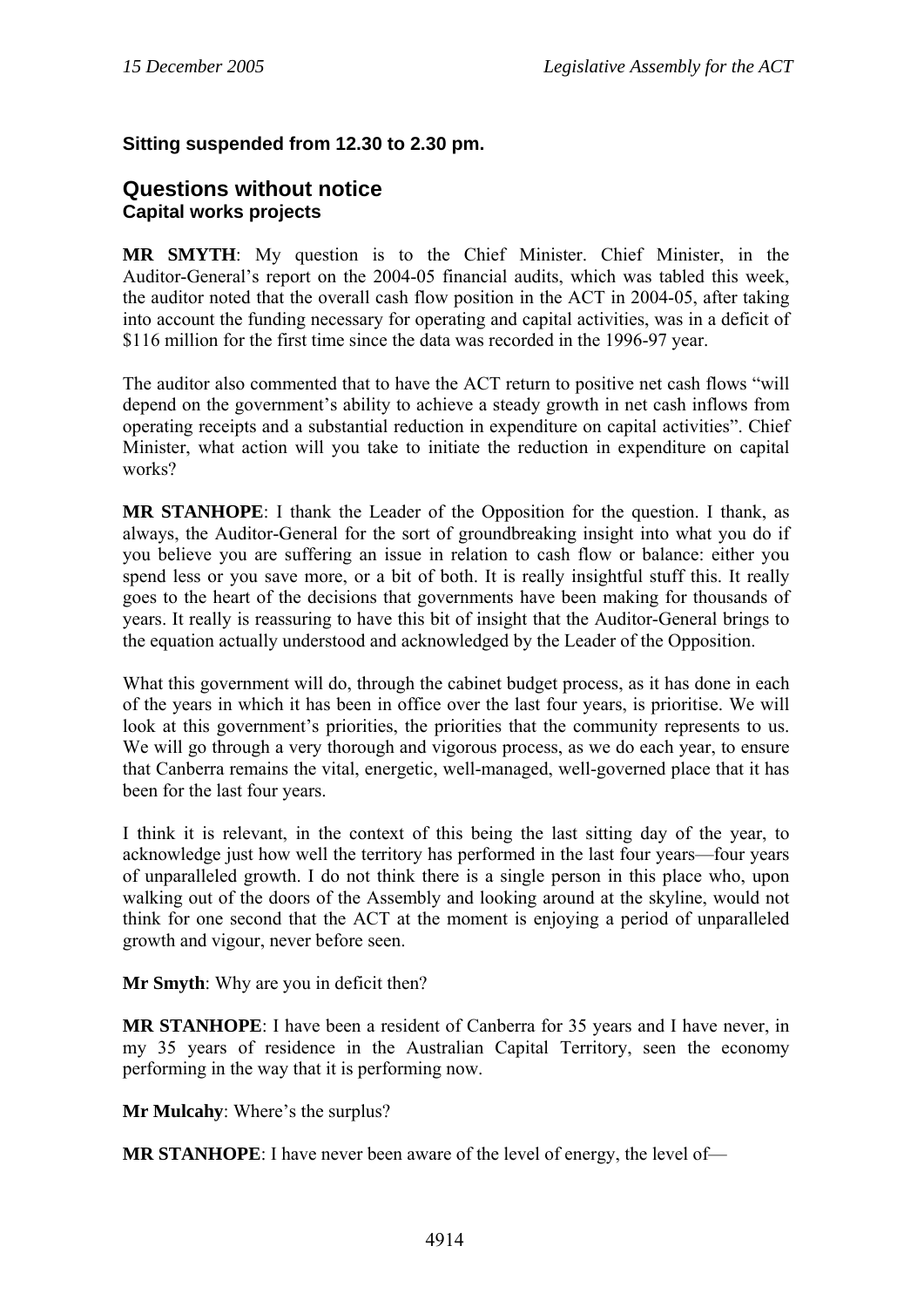*Opposition members interjecting—*

**MR STANHOPE**: commitment, the level of satisfaction and of confidence shown in the territory by the business and private sector in the ACT.

**Mr Mulcahy**: The federal government has done pretty well, Jon.

**MR STANHOPE**: Just go outside, gain a vantage point and look around the horizon. Just look around the horizon.

**Mr Smyth**: I raise a point of order, Mr Speaker. The question was not about the view outside. The question was: what actions are you initiating to reduce expenditure on capital works?

**Mr Seselja**: He doesn't know; he can't answer.

**MR SPEAKER**: It is fair enough to ask the Chief Minister to come back to the subject matter. But it is fair also for the Chief Minister to reflect on the economy generally in response to the question.

**MR STANHOPE**: Thank you, Mr Speaker, and I am and with pleasure. I do not believe that there has ever, in the 35 years that I have lived in Canberra, been the explicit level of confidence that there is currently in this community in the territory and its future. Just walk outside and walk around. Walk out this door into Civic Square and gaze around. Just gaze around, look at the level of confidence, look at the level of activity, look at the level of development and seek to imagine, if you can—

*Opposition members interjecting—*

**MR STANHOPE**: the implications of that for the economy of this territory, the strength of the economy and the confidence that the people of Canberra have in this government and in this economy, and the expenditure at unprecedented levels in the future of Canberra. Of course, it does not stop at just what one can see by taking the trouble to walk outside. But it is interesting, in the context of the question coming from the Leader of the Opposition as of today, to reflect back on the approach that the opposition would have taken to the economy, and of course the essential Keynesian approach, as espoused by the Leader of the Opposition, about the need to simply spend, spend, spend as a way of assuring our future.

#### **MR SPEAKER**: Order!

**MR STANHOPE**: Our economy is performing at a level—and it is reflected, of course, in the fact that—

**MR SPEAKER**: Order! The minister's time has expired.

**MR SMYTH**: I have a supplementary question, Mr Speaker. Chief Minister, given that you made a commitment to fund a substantial capital works component in your 55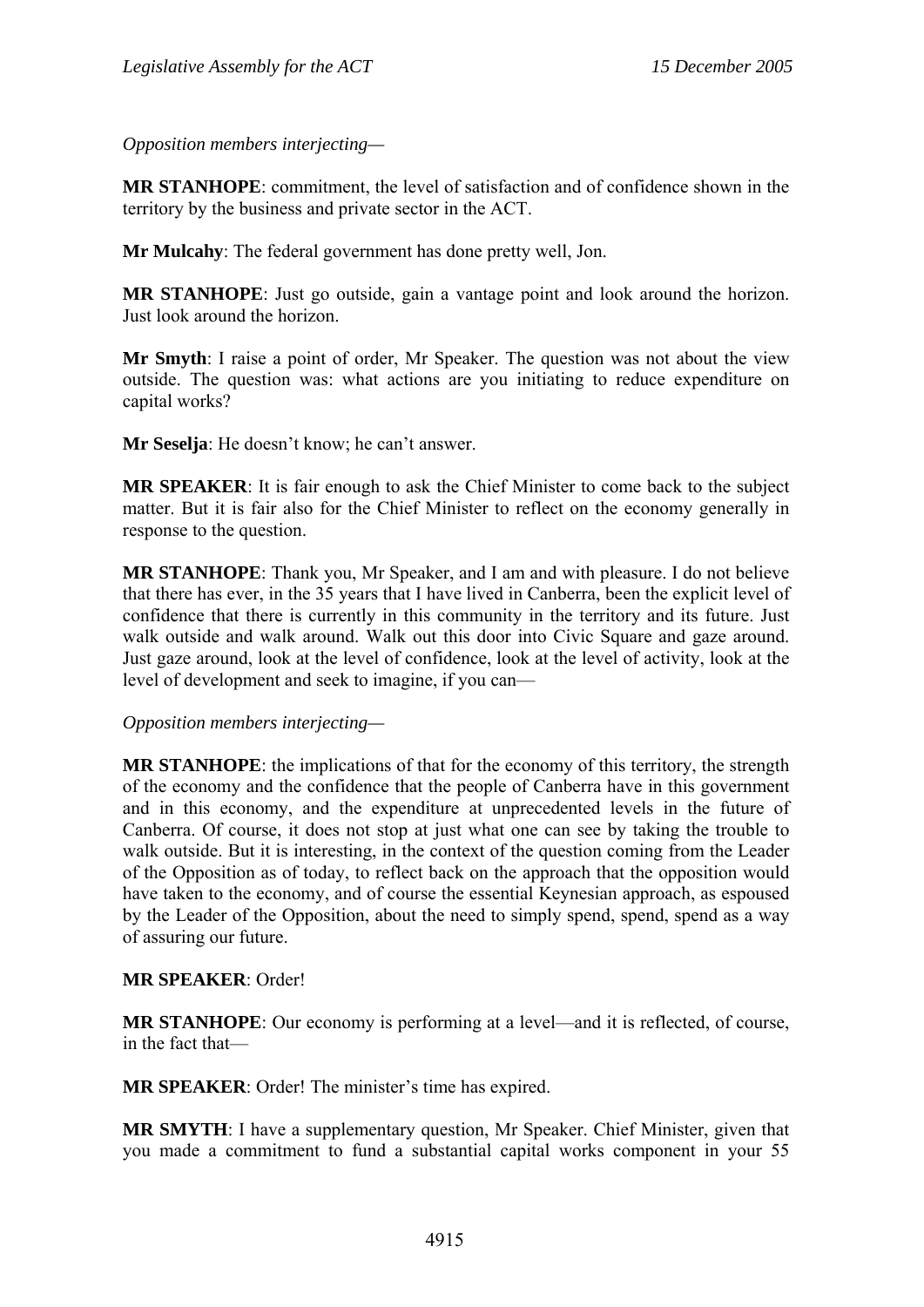outstanding election promises, when you prioritise which existing capital works projects will you abandon?

**MR STANHOPE**: I do not think it is fair to say that the government intends to abandon any capital works project. The capital works projects that we have committed ourselves to, the capital works projects that we have undertaken as part of our formal promises, will all be delivered. It has to be said, in relation to documents that the opposition relies on in relation to this, that the documents prepared by Treasury, in draft form, as a precursor to advice that was later formally provided to the cabinet. They contained a number of expressions of view or opinion by Treasury officials about the potential cost of initiatives that are on the table.

One that appears and features within that draft documentation—drafts that, of course, were never provided to the cabinet—is the issue of, for instance, the Belconnen to Canberra busway. The minister has stated repeatedly in this place that to date the appropriation or the funding provided for that project is funding restricted to the design phase of the program. The cabinet has never taken a decision to fund that particular program.

**Mr Smyth**: Are you backing away now?

**MR STANHOPE**: This, of course, is one of the so-called 55 projects that the opposition insists, revealed by leaked draft documents—

*Opposition members interjecting—* 

**MR STANHOPE**: indicate commitments by the government to expenditure on capital programs.

**Mrs Burke**: Do you deny—

**MR STANHOPE**: I do. The cabinet, the government, has never undertaken, has never taken a decision, to fund the Belconnen to Civic busway—never.

*Opposition members interjecting—* 

**MR STANHOPE**: Yet this is ratcheted out time and time again over the last couple of months, since the document was revealed, as one of these 55 promised funding projects—

*Opposition members interjecting—* 

**MR STANHOPE**: and it is simply not true. Go back and find that anywhere in the cabinet papers—a commitment by this government to fund that particular project. It is a project that we are committed to—

**MR SPEAKER**: Order! Chief Minister, resume your seat. The opposition will come to order, please!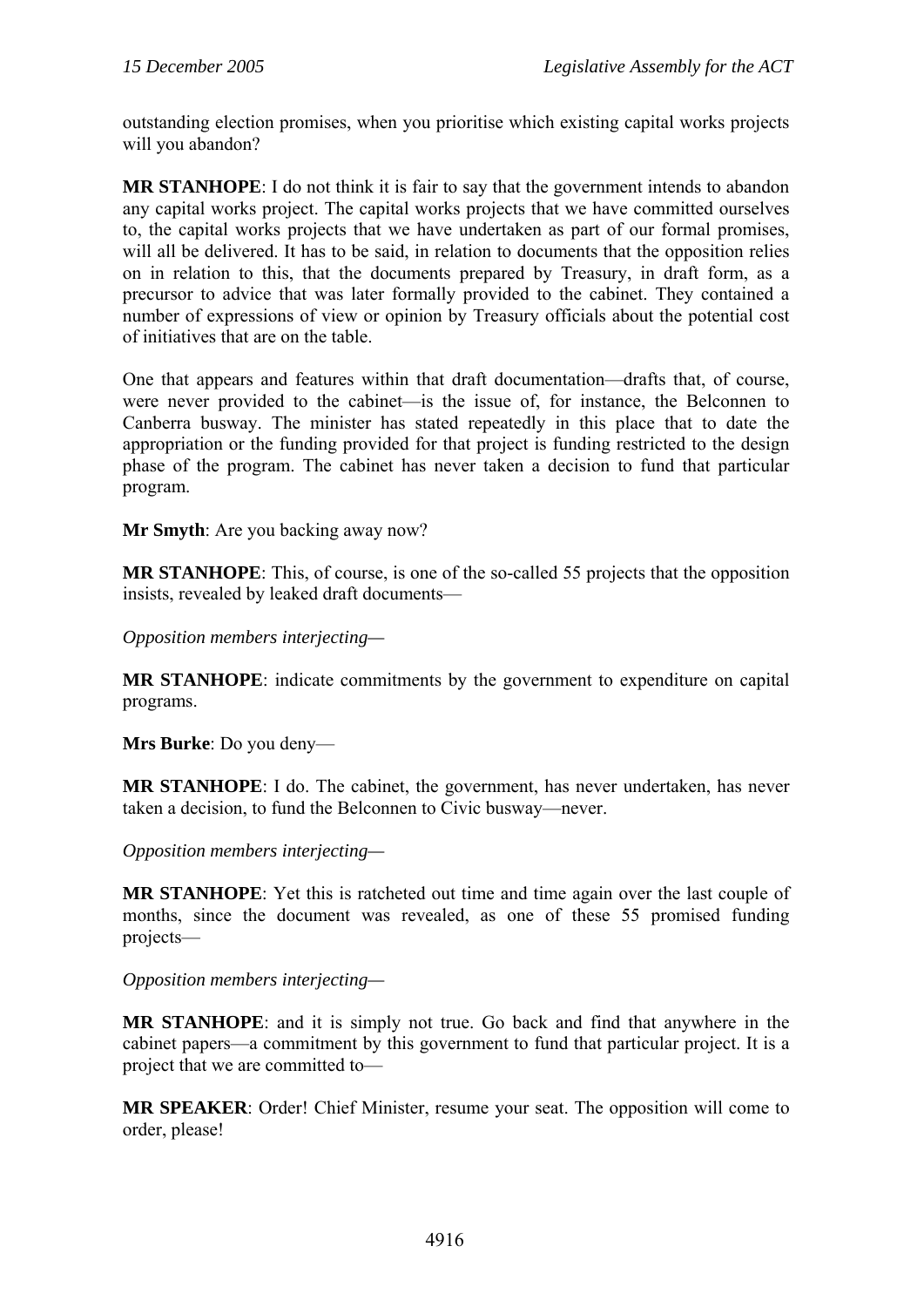**MR STANHOPE**: By way of example, it is a project to which the government is committed. In the context of our commitment to sustainable transport and the future of the city, it is the sort of work that must be done. We simply cannot claim the mantle of a sustainable city, we cannot possibly meet the targets that we set ourselves in relation to greenhouse gas emissions, if we do not truly embrace sustainable transport. But, in the context of the question asked and the banter and the extent to which the opposition mislead continually the people of Canberra around promises made and funded, this is one that is used constantly and repeatedly, and it is false. It is simply not true. So the question that was asked today is based on this falsehood, on this false premise—

#### **Mr Corbell**: Not again?

**MR STANHOPE**: Yes, again, another falsehood, just like the waiting lists. Mr Smyth has a problem with numbers. He has a problem with numbers in relation to the waiting lists and he has a problem with numbers in relation to leaked draft cabinet documents. This government—I use this by way of example—has never, ever promised to fund that busway. We promised to fund the design. We promised to fund the design for the future, as we should, in the first instance to ensure, at least, that the planning work is done and that a busway is protected on a confirmed route. The work needs to be done at the outset. We had this debate yesterday, of course, in relation, for instance, to City Hill. It is remarkable to see this question today, and the mock hilarity, in the context of the debate yesterday about a statutory authority to begin the development of City Hill. There is not a single developer in Canberra involved in development in Civic who believes that we should get out there on City Hill with our bulldozers and begin work—not a single one.

#### **Opposition members**: Not a single one?

**MR STANHOPE**: Not a single one. There is not a single developer, if we rocked up and said, Righto, buy this block of land, begin the development, start work within 24 months" who would say, "Right, okay." There is not one. If you put the offer out there, it would not be taken up. But this is of no moment to the Liberal Party. It is of no moment to the shadow minister for planning or the Leader of the Opposition. They would be out there doing it, they pretend, in complete ignorance of the economic situation or the economic proposal. This government is not. In relation to this coming budget, we will deal with each issue on its merits.

### **Emergency Services Authority—headquarters**

**MR GENTLEMAN**: My question is to the minister for emergency services. Could the minister advise the Assembly of the government's decision on the relocation of the Emergency Services Authority headquarters?

**MR HARGREAVES**: I thank Mr Gentleman for his question.

**Mrs Dunne**: On a point of order, Mr Speaker: I would like you to review the question. Is this an announcement of government policy?

**MR SPEAKER**: He was asked to advise the Assembly about the future position of the Emergency Services Authority. The standing order you are referring to is the one that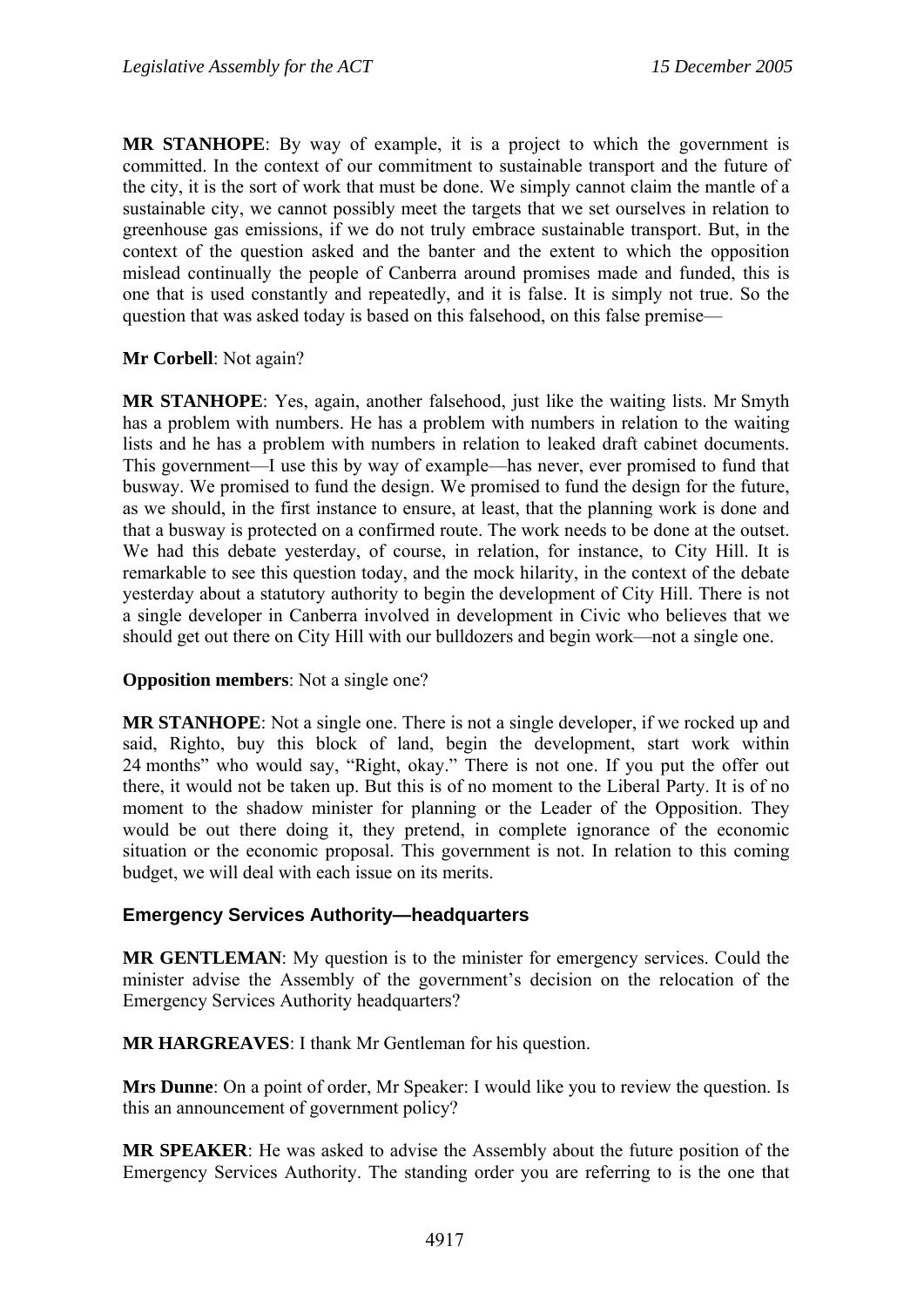puts a ban on somebody asking somebody to announce executive policies. He never asked that. He asked the minister to advise the Assembly of what is happening.

**MR HARGREAVES**: Thank you, Mr Speaker. Again, I thank Mr Gentleman for the question. It is my great pleasure today to announce that the new emergency services headquarter precinct, including the specialist outdoor training centre, will be established at Fairbairn. The requirement to establish a new headquarters and outdoor training complex for the ESA was identified in the McLeod inquiry and was committed to by the government.

The establishment of the new headquarters precinct and training facility at Fairbairn provides the ESA with modern premises in a secure location away from residential areas, with the capacity to undertake both routine and major operations. The ESA will be getting a new, state-of-the-art headquarter precinct and training facility to deal with the increasing demands placed on the ACT Emergency Services Authority now and well into the future. This precinct will become home to many sections of the ESA, which are currently spread all over the ACT, including risk management, media and community information, equipment storage, workshops, resource centre and an air support operations centre.

The number of emergency triple zero calls is expected to rise dramatically in the next five to 10 years, based on current projections. This proposal allows us to design a purpose-built facility for our communications centre. It will also contain two other key operational facilities: a new emergency coordination centre and a new emergency information centre. There will also be a new simulation centre. For the first time, we will be able to bring staff and volunteers into the new simulation centre in the morning for the theory side of a particular scenario and then go out in the afternoon and put it into practice at the specialist outdoor training centre. The training of our men and women is of key importance.

Some parts of the ESA will be moving into buildings as early as February next year. We are already housing our helicopters at the air support operations centre. We envisage that the ESA will be settled into their new home by mid-2007. With the decision to move to Fairbairn, the government is fulfilling the final two of the McLeod recommendations and a major election commitment.

# **National competition policy payments**

**MR MULCAHY**: My question is to the Chief Minister. Chief Minister, what is your view of today's announcement on national competition policy payments to the ACT?

**MR STANHOPE**: I will take the question on notice.

**MR MULCAHY**: I ask a supplementary question. What is the ACT government doing to ensure that national competition policy payments continue into the future?

**MR STANHOPE**: We are working hard to ensure that they continue, as is every government in Australia.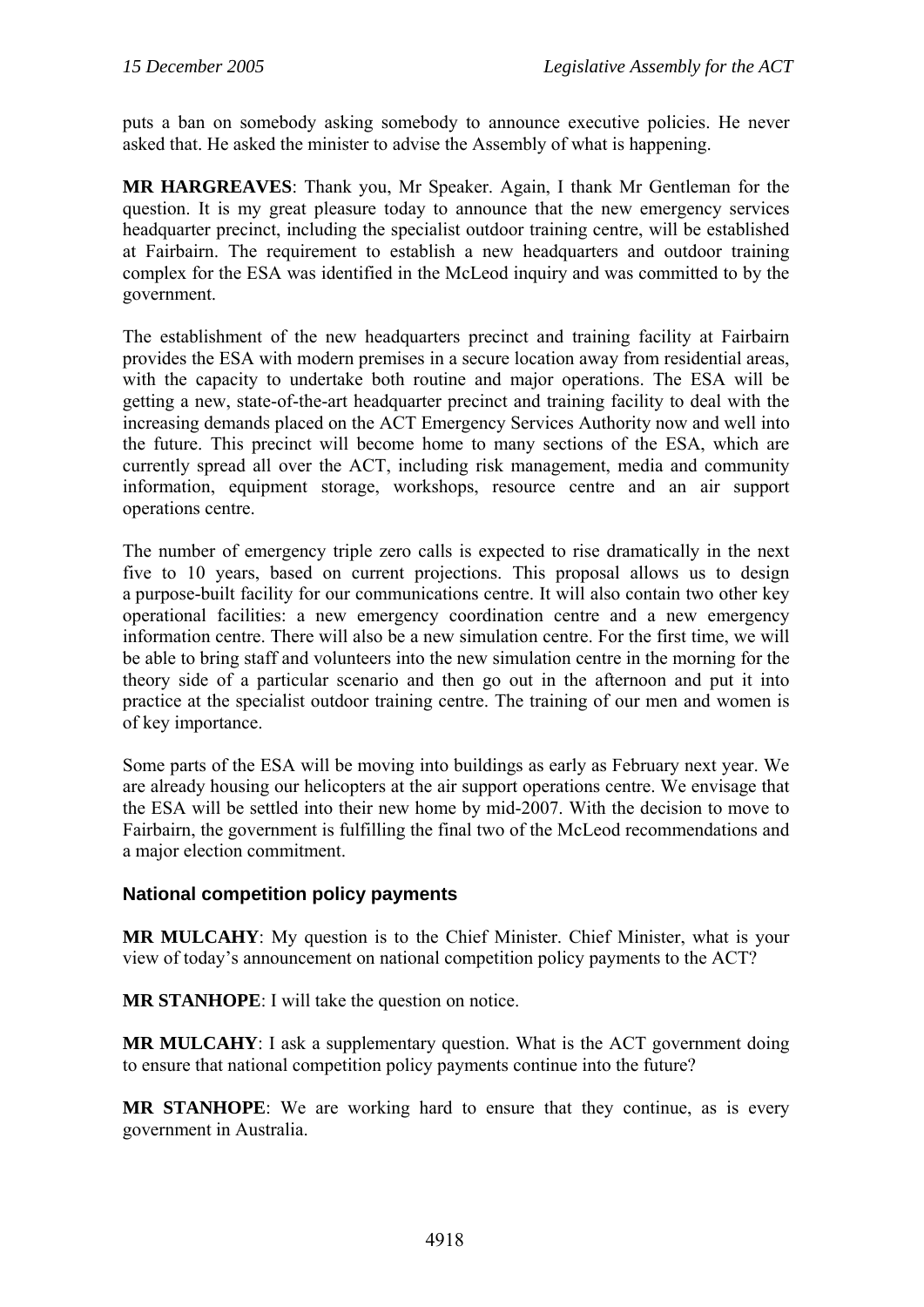## **Auditor-General's reports**

**MRS BURKE**: My question is to the Chief Minister. The Auditor-General has qualified three of the 2004-05 annual reports because they did not comply with Australian Accounting Standards. What have you done to ensure that the causes of the qualifications have been rectified?

**MR STANHOPE**: I have directed that a full government response to every aspect of the reports be prepared and the government will, of course, respond in full in the fullness of time to each of the recommendations made.

**MRS BURKE**: I have a supplementary question. Chief Minister, what would have been the corrected operating result for the general government sector if Australian Accounting Standards had been complied with in 2004-05?

**MR STANHOPE**: I will take that on notice, Mr Speaker.

#### **Government programs**

**MRS DUNNE**: Mr Speaker, my question is to the Chief Minister. Chief Minister, is it the case that the government is currently reassessing the existing base of programs operating within the territory to identify what is described as "incongruity with current strategic directions and policies"?

#### **MR STANHOPE**: No.

### **Sustainable transport plan**

**MS PORTER**: My question is to the Minister for Planning. Mr Speaker, in April 2004 the minister released the sustainable transport plan for the ACT. The plan provided a strategic framework for a sustainable transport system for the ACT and supported the Canberra spatial plan. A key element of the plan was a modal shift in journeys to work, with a stronger role for public transport. Can the minister advise the Assembly how ACT commuters are switching from private car use to public transport?

**MR CORBELL**: I thank Ms Porter for the question. The government is very proud of our commitment to help the community move towards more sustainable modes of transport in the ACT. One of those of course is making sure that our public transport system—

**Mrs Burke**: Mr Speaker, I wish to raise a point of order. We have a concern that this may be pre-empting debate on a motion that is already on the notice paper—notice No 1 from Ms Porter.

**MR SPEAKER**: If that were going to come on this afternoon, I think you would be making a fair point, but it is not coming on until next year. So I think it is—

**Mrs Burke**: It is still on the notice paper.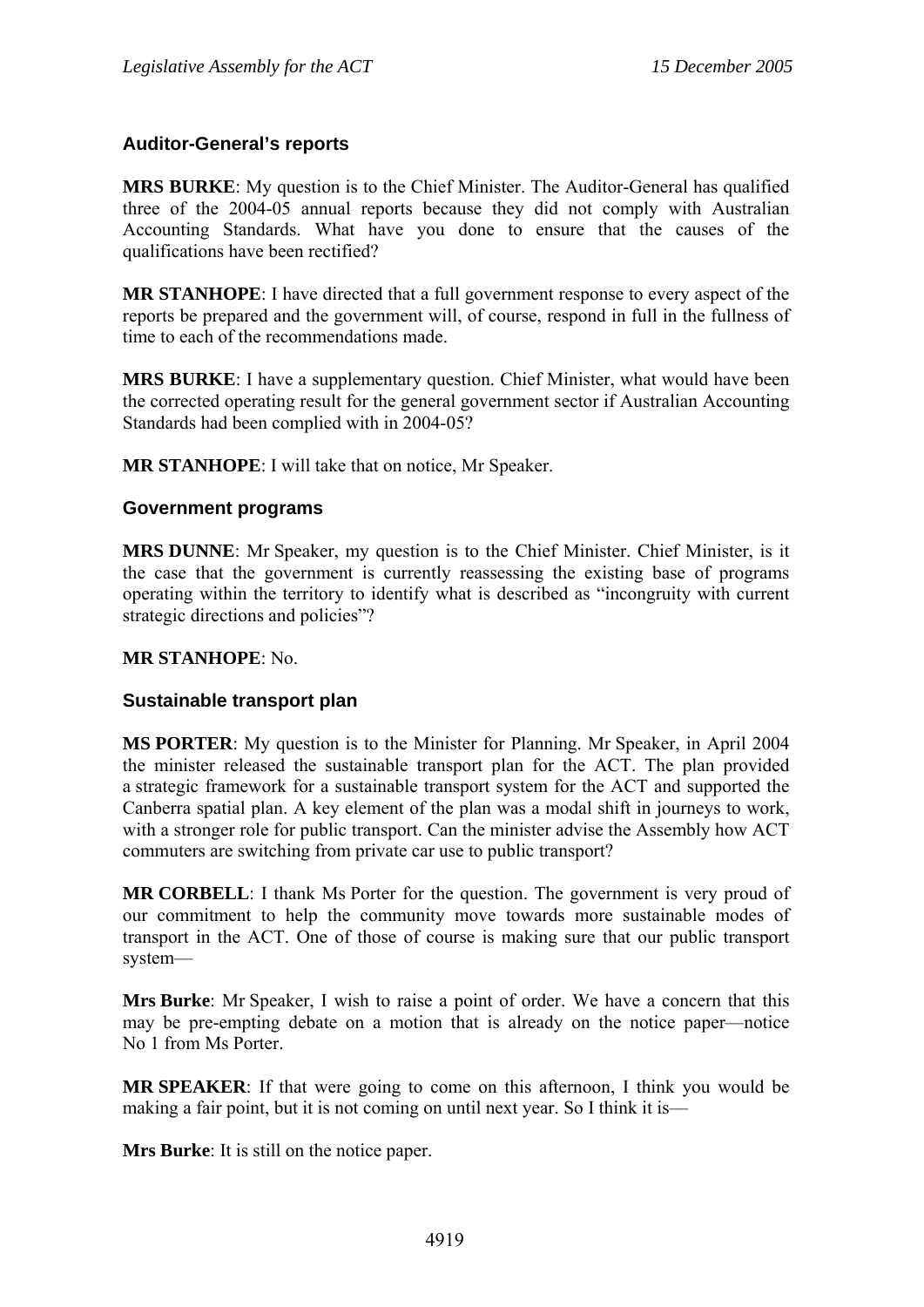**MR SPEAKER**: Yes, but if it were to be coming up soon, that would be fair enough.

**Mr Stefaniak**: It does not say that in the standing orders.

**MR SPEAKER**: I can give you a reference in *Parliamentary Practice*, if you like.

**Mr Smyth**: That would be good.

**MR SPEAKER**: I can assure you it is there, because I have read it before.

**MR CORBELL**: Thank you, Mr Speaker. The government is very proud of its commitment to focus on shifting the number of journeys that happen from private motor vehicles and increasing the number of journeys that happen by public transport, walking or cycling. In this way we can truly become a more sustainable city because, of course, energy consumption associated with travel is the second most significant contributor to greenhouse gas emissions in our city. The government is very pleased that the work we have undertaken through funding, incentives and new initiatives in public transport is achieving results. I am very pleased to advise the Assembly that ACTION continues to set new records in adult patronage on a weekly basis. ACTION's adult patronage continues to grow, with weekday adult passenger boardings averaging above 21,000 on most working days.

This financial year we will see over 5.5 million adult boardings. That is one million more boardings per year than when this government came to office four years ago. ACTION is currently estimated to be carrying approximately 8.25 per cent of all adults travelling to work. The target we have set ourselves as a government in the sustainable transport plan is for ACTION to have nine per cent of all adult journeys to work by 2011.

Last week ACTION had three consecutive days of over 22,000 adult passenger boardings. In February this year, as members may recall, ACTION achieved a milestone of over 20,000 adult passenger boardings. So just over the course of this year we have gone from hitting a record of 20,000 adult passenger boardings to now achieving over 22,000 adult passenger boardings on any particular day. What does this mean? It is a 15 per cent increase.

### *Mr Smyth interjecting—*

**MR CORBELL**: I know Mr Smyth does not like it because, when he was minister, he introduced an unfair zonal fare system that made it cheaper to park your car in Civic than to catch a bus, cut ACTION's budget and reduced funding for public transport. That had enormous impacts on our city. In contrast, this government has seen a 15 per cent increase in adult passenger boardings compared to the corresponding week in 2004 and an 18 per cent increase of over 3,000 in three years. We are immensely proud of this record and of the efforts we are taking to improve public transport in this city. We will stay on this track to continue to help build a more sustainable transport system for all **Canberrans** 

**MR SPEAKER**: Mrs Burke, I think the standing order you were touching on was standing order 117 (f), which goes to the issue of anticipating business. I refer you to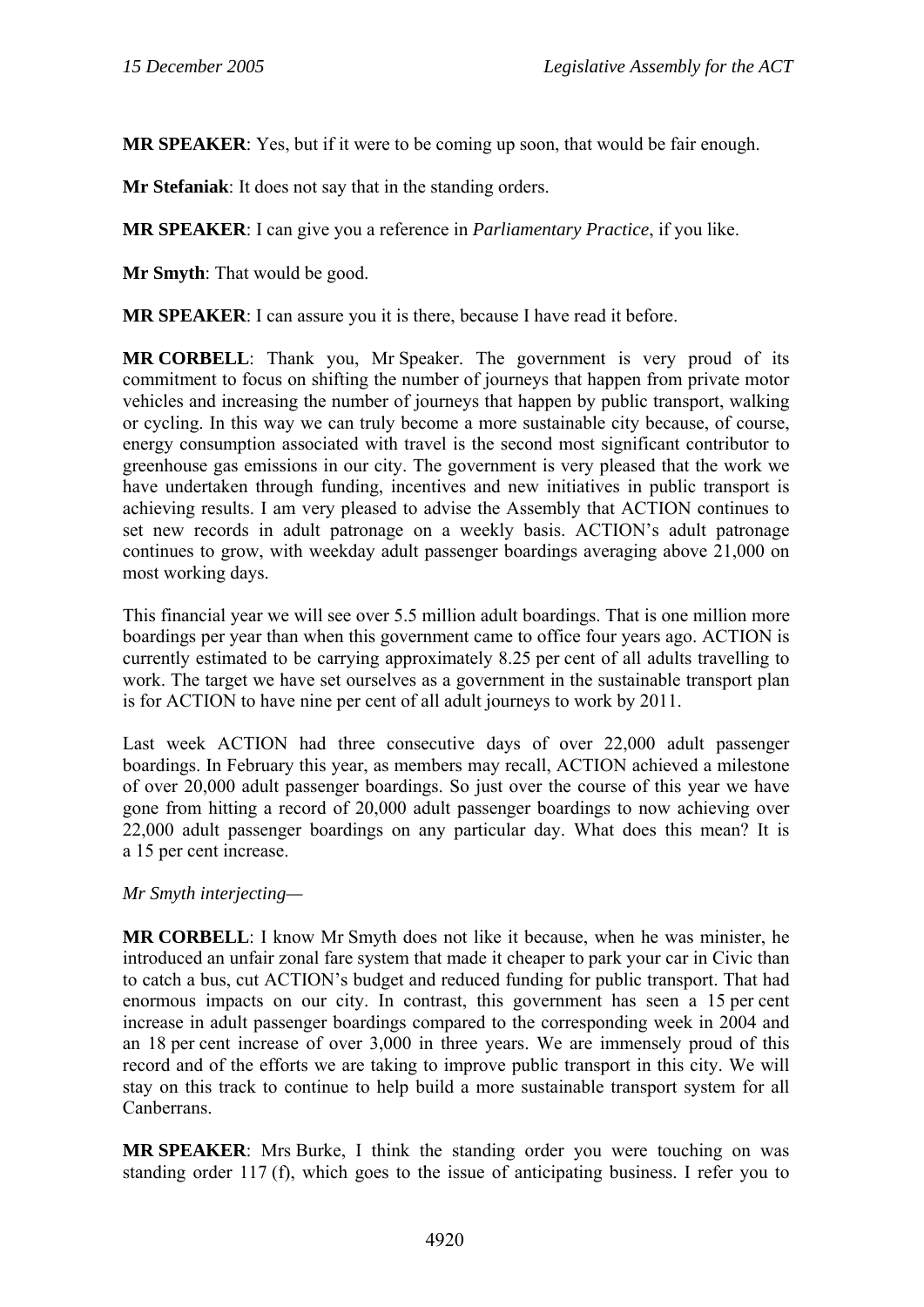page 541 of *House of Representatives Practice*, fifth edition. It expresses an opinion and says that the cardinal rule is to avoid anticipation of discussion, but that you must take into account whether these matters are going to be brought before the house within a reasonable time. I think it would be unreasonable to stifle debate until next year on this important subject.

**Mrs Burke**: I will go with your ruling, Mr Speaker.

# **Emergency Services Authority—internal audit**

**MR SESELJA**: My question is to the Chief Minister as the minister responsible for the annual reports act and governance generally. Chief Minister, what requirements are there for ACT government agencies to have internal audit committees and internal audit units?

**MR STANHOPE**: I will take that on notice, Mr Speaker.

**MR SESELJA**: Chief Minister, why are your governance arrangements so poor that the Emergency Services Authority was without an internal audit function for a whole year?

**MR STANHOPE**: The supplementary question is based on a false premise. The arrangements are appropriate and workable, and the Auditor-General's report into those actually indicates that they are appropriate and workable.

## **SouthCare helicopter service**

**DR FOSKEY**: My question is to the Minister for Health. It concerns the SouthCare helicopter.

Minister, it would seem that there is some concern about the current use and location of the helicopter in and out of Canberra hospital, both in regard to its flight pattern over residential areas and the urgency or otherwise of the transport of its patients. In order to have some understanding of the helicopter's operational guidelines and, in order to influence them constructively, the Garran Community Association has on previous occasions proposed some resident representation on the SouthCare board—but without success.

Given that there are residents adversely affected by the operations of the helicopter, can you advise the Assembly if you are prepared to reconsider resident representation on the board and, if not, why not?

**MR CORBELL**: I am not responsible for the administration of the SouthCare Aeromedical Service. That is the responsibility of my colleague Mr Hargreaves. I will defer that element of the question to him shortly.

Can I indicate for the record that the SouthCare Aeromedical Service is an absolutely essential service for Canberra and the region. I know that some residents of Garran have concerns about the operation of the helicopter and, yes, it can be noisy. But flights into and out of the hospital are emergencies. I know that SouthCare operates on that basis.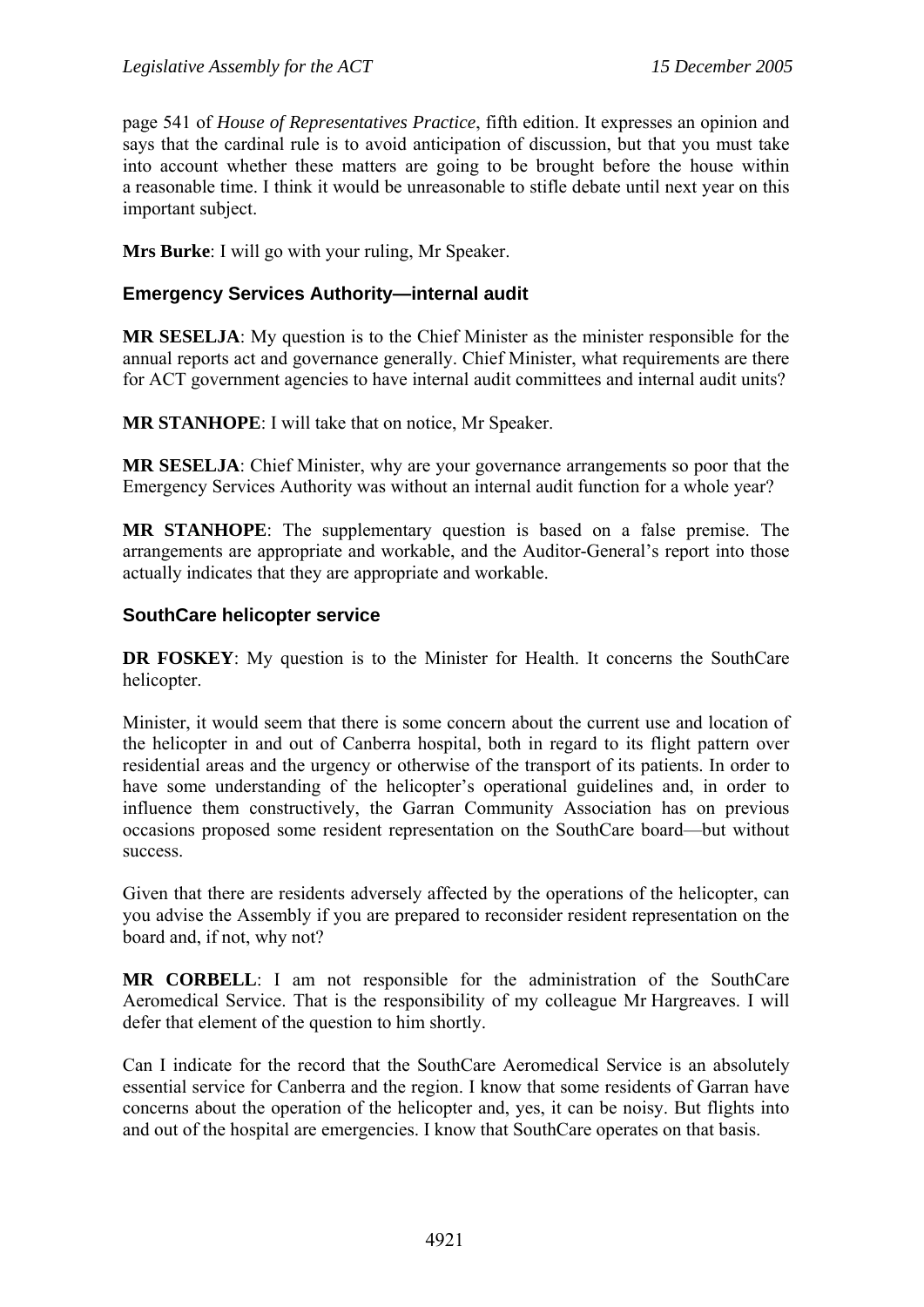Members may be aware that the government has already indicated that it is giving consideration to potential relocation of the helipad at the Canberra hospital campus to move it to a location that is more effective operationally. At the moment when the helicopter lands with patients at the Canberra hospital the patients are required to be physically wheeled from the helipad to the hospital building through the maternity ward to get to the emergency department.

We are currently considering whether or not the helipad should be relocated to a location closer to the emergency department to allow patients who are transferred from the helicopter to get to the emergency department by a more direct route and certainly by a route that is less exposed to the weather. At the moment in very bad weather patients have to be taken off the helicopter, put in an ambulance and driven in the ambulance from the helipad to the emergency department. That is clearly not a desirable state of affairs. So we are investigating that.

I want to stress that flights into and out of the Canberra hospital are emergencies or are in response to an emergency. I have every confidence that SouthCare operates in accordance with their guidelines and in accordance with the expectations all Canberrans and people in the broader region have for a response by emergency aeromedical support.

In relation to governance issues, I will ask my colleague Mr Hargreaves to answer that question.

**MR HARGREAVES**: Thank you, Mr Corbell. I thank Dr Foskey for the question. The fact is that the board of management of the SouthCare helicopter is a joint activity. The government is only a partner in this. The government does not have total responsibility for the governance of the service.

Dr Foskey asked why it is that a particular suburban community group could not be placed on that board. I suggest that there is sometimes disruption in the suburbs of Isaacs, Wanniassa, Fadden and Macarthur—and I sometimes put that down to the deafness of Mr Mulcahy. I will not recommend membership of the board for a specific single interest community group.

**DR FOSKEY**: I ask a supplementary question. Are the operational guidelines for the helicopter public? If not, can they be made so?

**MR HARGREAVES**: I am not aware that they are public. I would doubt it. Operational guidelines for such things as emergency services are usually not made public. There is a certain risk management around that process. However, Dr Foskey, if you have specific issues you want taken up, if you drop us a line, I will happily take them up with the board chair on your behalf.

# **Urban development committee**

**MR PRATT**: My question is to the Chief Minister. I understand that your government has established what is called the urban development committee. I further understand that one purpose of this committee is as a forum to discuss whole-of-government priorities, sequencing, demand-related issues and general timing of project readiness.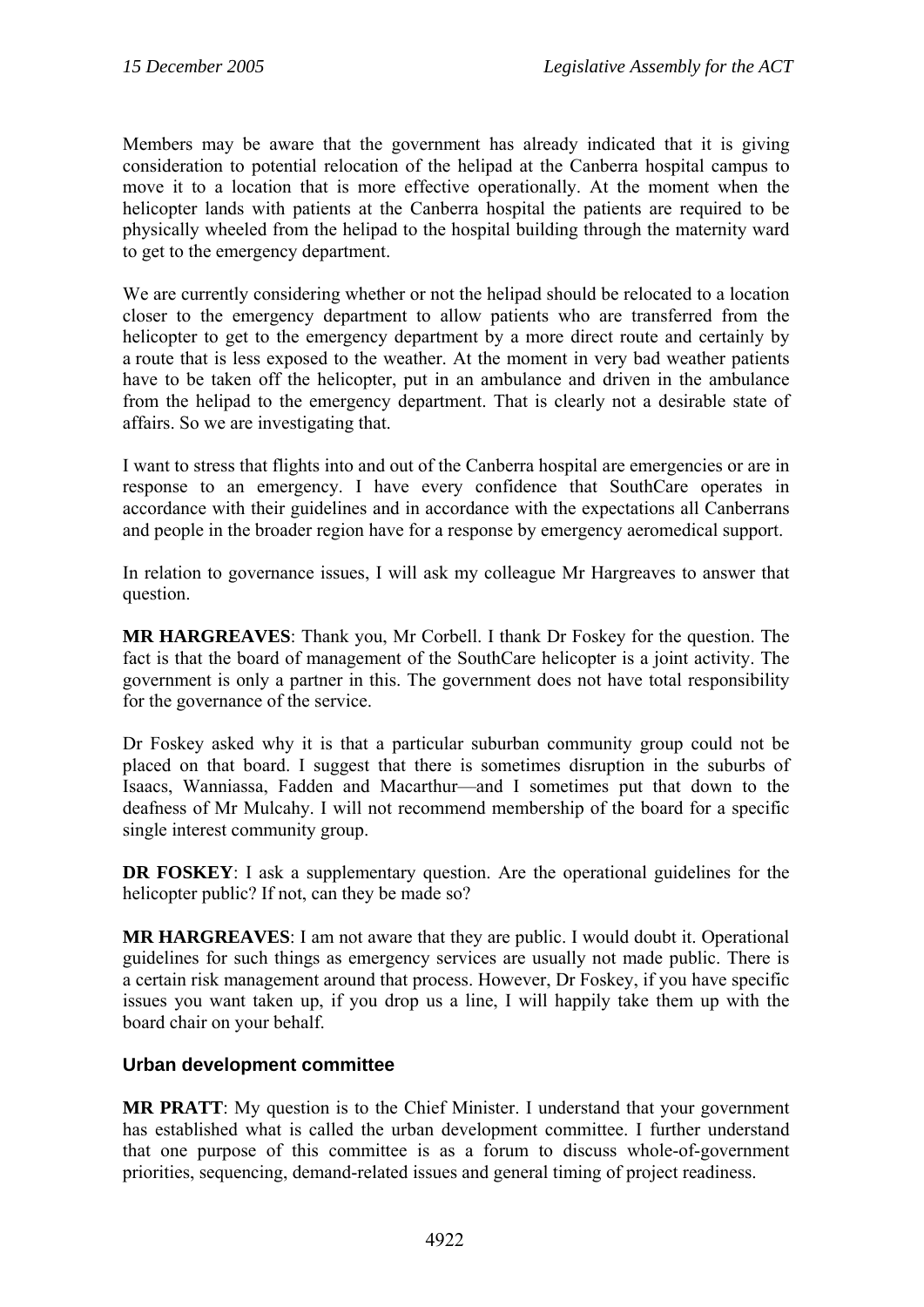What are the formal purposes of this committee? Who are the members of this committee? What public information will this committee produce? How is this committee different from the functional review of the ACT budget headed by Mr Costello that was announced by you in early November?

**MR STANHOPE**: My colleague the Minister for Planning has more detail on this than I. I am happy to defer to Mr Corbell on the government's overall approach to urban development planning in the ACT.

**MR CORBELL**: I thank the Chief Minister. I thank Mr Pratt for the question. The government has recently agreed to new coordination arrangements across government to ensure that the government gets coherent and coordinated advice on the future development of the city, in particular in relation to requirements across all portfolios on infrastructure development and the sequencing and staging of development in new and existing residential areas. Primarily, the objectives of this body are to ensure that the government gets a whole-of-government picture of the potential emerging infrastructure demands for the city.

**MR PRATT**: Thanks, minister. Chief Minister, you may be able to answer this or we will take the handball if you prefer. Chief Minister, how can your government justify the commitment of scarce public resources to the committee undertaking the functional review of the ACT budget, to the government's own expenditure committee and to the urban development committee when Treasury already has these responsibilities?

**MR CORBELL:** Mr Pratt's assumptions are simply wrong, again. This does not entail any additional expenditure. These new arrangements do not involve the commitment of any additional funding resources. They involve the relevant agencies coming together to give coordinated advice to the government.

The body is led by the chief planning executive and has officers of the ACT Planning and Land Authority and from all relevant government agencies. They coordinate the potential infrastructure demands that the territory faces over certain specified time frames. That is used to inform government decision making about where expenditure decisions should be made on infrastructure.

It is not the definitive list of what must be done but rather an indication to government of the relative priority of infrastructure projects and, in particular, the timing needs. For example, when a new suburb is being built, at what point will the government need to consider investment in a new school? As the suburb is brought on line, at what point should the government consider the development of sporting fields and so on? As the suburb comes on line, is new trunk sewer infrastructure required and so on and so forth? It is a coordinating body.

Most Canberrans would think that coordinating the delivery of infrastructure and making sure the government is well informed on the decisions it has potentially to make on the provision of that infrastructure is a pretty important role for the government to play.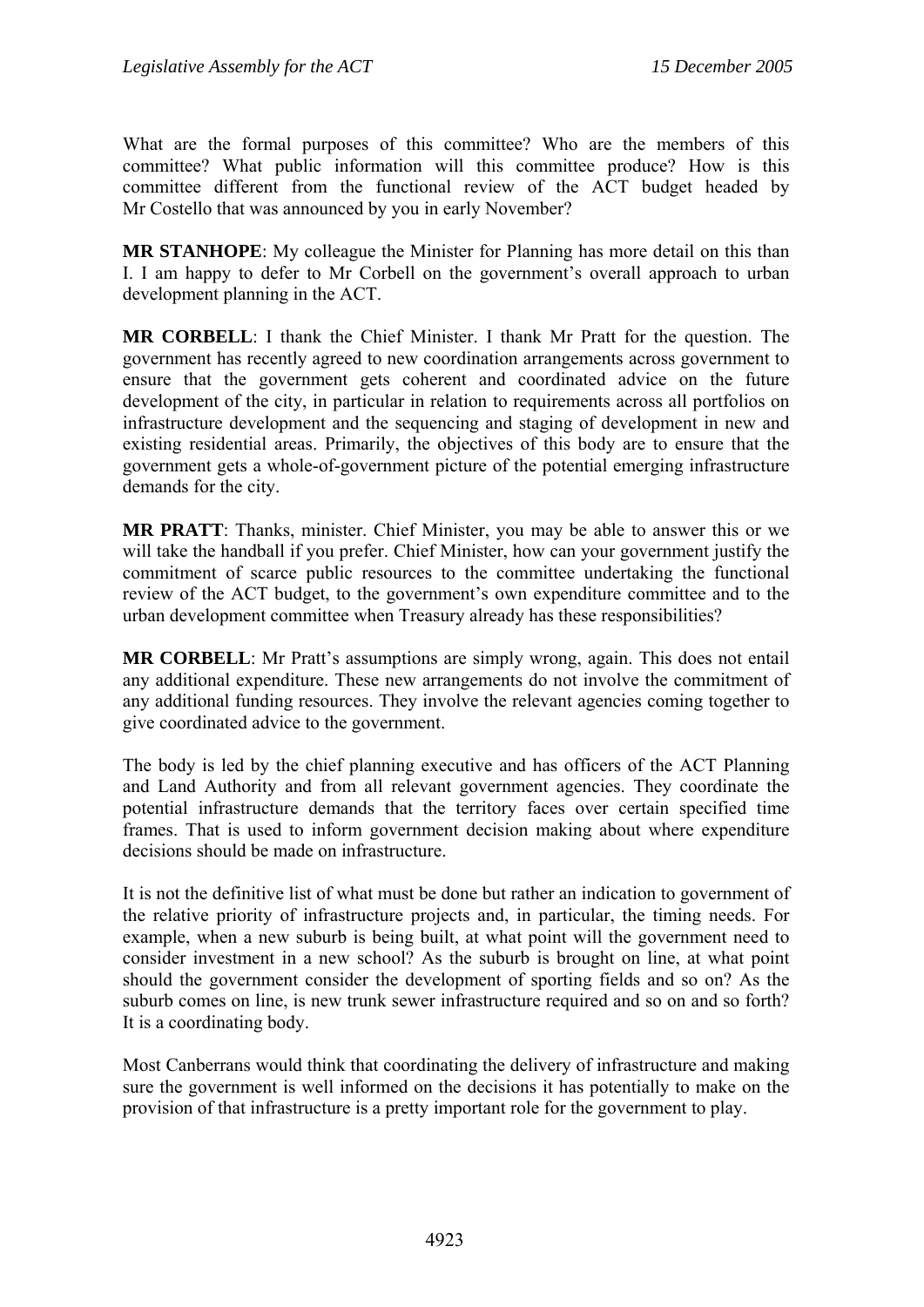# **Prison—funding**

**MR STEFANIAK**: My question is to the Treasurer.

**Mr Quinlan**: Is it in my portfolio area?

**Mr Stanhope**: You have not asked a single question of the responsible minister yet.

**Mr Smyth**: Oh, you are not responsible; the Chief Minister is not responsible!

**MR SPEAKER**: Order, please, members of the opposition!

**MR STEFANIAK**: Treasurer, what level of funding was appropriated in 2005-06 for construction of the prison?

**MR QUINLAN**: I have not got the number on that.

**Mr Stanhope**: Oh, you're sacked! Out of here!

**MR QUINLAN**: Hang on. Do you want me to pull out the budget? I am sure that you have a copy of it somewhere. It is a bill of this house and can be easily looked up, so I will not even take the question on notice.

**MR STEFANIAK**: Treasurer, have you informed the Chief Minister that he gave wrong information to the Assembly when he said that \$128 million had been appropriated?

**Mr Stanhope**: It had been allocated, Bill.

**Mrs Dunne**: That is not what you said.

**Mr Stanhope**: Oh, dearie me, I said "appropriated" instead of "allocated"!

**MR SPEAKER**: Order!

**Mr Stanhope**: I resign! I resign!

**Mr Smyth**: Mr Speaker, on behalf of the opposition, I accept the Chief Minister's resignation.

**MR SPEAKER**: Order! Sit down.

**Mr Stanhope**: I know that it is the last sitting day of the year, but this is pathetic.

**MR SPEAKER**: Order! We cannot deal with this question whilst there is such disorder.

**MR QUINLAN**: No, I have not discussed the matter with the Chief Minister. If, on reflection, we find that he has committed a grievous evil, I am sure that caucus will take the matter in hand.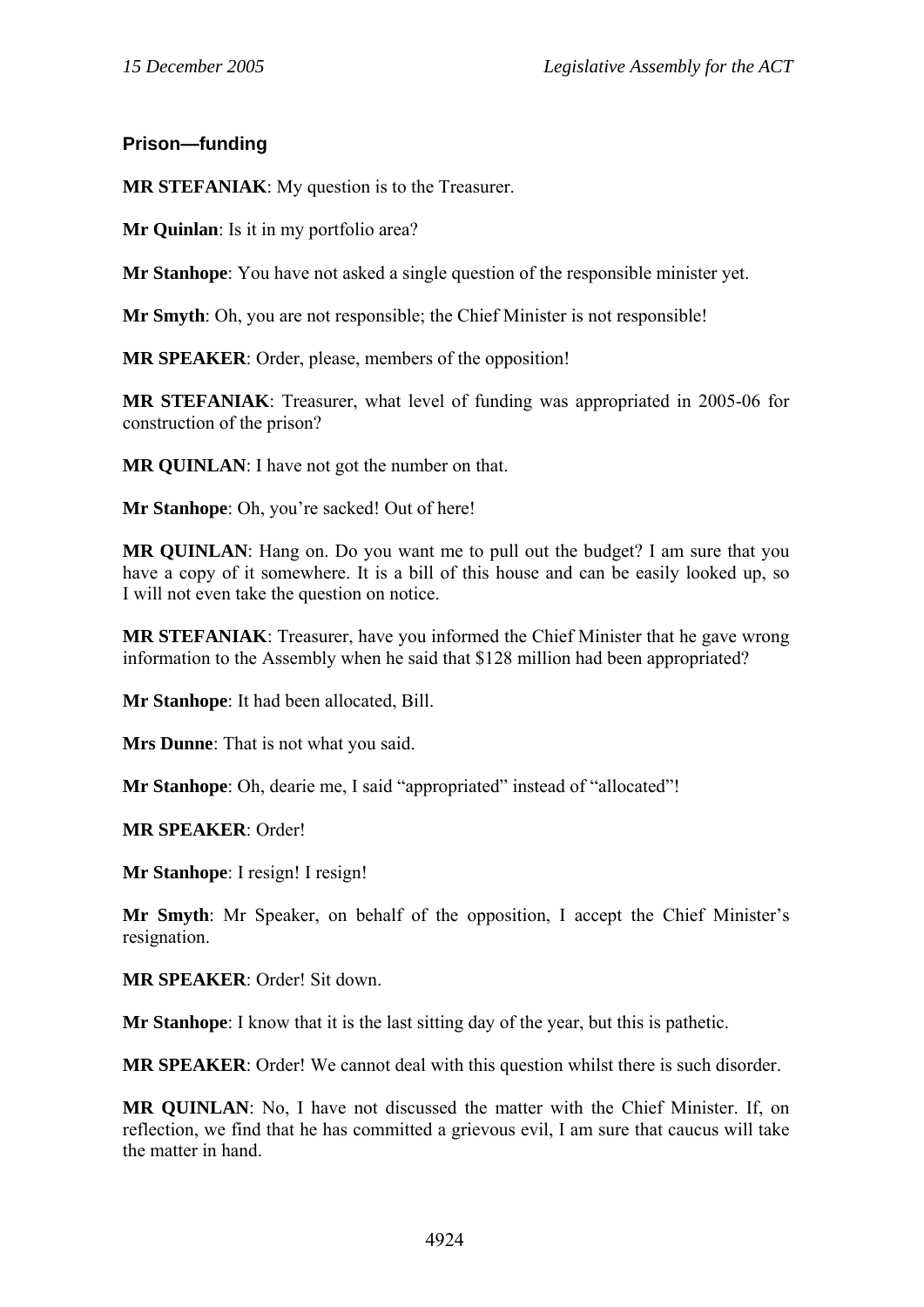### **Government—achievements**

**MS MacDONALD**: My question through you, Mr Speaker, is to Mr Stanhope in his capacity as Chief Minister. The year 2005, the first year of the second term in office of the Stanhope Labor government, has been one of great achievement.

**Mr Smyth**: You have got to tell the truth, Karin. You can't say "great achievements".

**MR SPEAKER**: Withdraw that.

**Mr Smyth**: I withdraw.

**MS MacDONALD:** Minister, can you outline for the Assembly the extent of those achievements, remembering of course that standing orders limit the time for your first response?

**MR STANHOPE**: I am delighted to respond to Ms MacDonald's question today. It has been a very good year for the government. Indeed, the government has had four very good years. Each of the ministers in my government has presided extremely well over a list of most notable achievements in the last 12 months. It is appropriate today that I reflect on some of those achievements.

Mr Quinlan has presided over much work that involved repairing or patching up omissions or simply mistakes made by the Liberal Party when in government. Included in that is the establishment of a dedicated Department of Economic Development. That was followed by the development of the master concept of the City West precinct, involving the government, the ANU and Baulderstone, that will see a \$600 million investment to build over the next five to 10 years the smart zone linking the ANU with the City Hill precinct, which will help Canberra along the way to becoming a city along the lines of Cambridge, Oxford and San Diego. All members would applaud the fact that the first \$50 million of that \$600 million investment has been announced and is under way.

We have commenced the process for the multi-million dollar refurbishment of the National Convention Centre, after the masterstroke of purchasing it for \$1.10, something promised by the Liberal Party in government but never delivered and certainly never appropriated or allocated by the previous government.

Mr Quinlan's department, going back to the point that I made before, has fixed up the defunct, appalling agreement made by the previous government on Impulse Airlines. We all remember that as another one of the major stuff-ups of the other government. It has been fixed by the signing of a deal with Qantas that will see one of its key subsidiary businesses, Qantas Defence Services, set up a new business facility at Canberra international airport, as was always anticipated by the Liberal Party with Impulse but which they could never deliver.

We remember that raft of Liberal Party achievements during the time of Impulse, headed up by Kinlyside and the Canberra Hospital. The Leader of the Opposition, particularly as a result of his place in the cabinet that oversaw the construction of Bruce Stadium,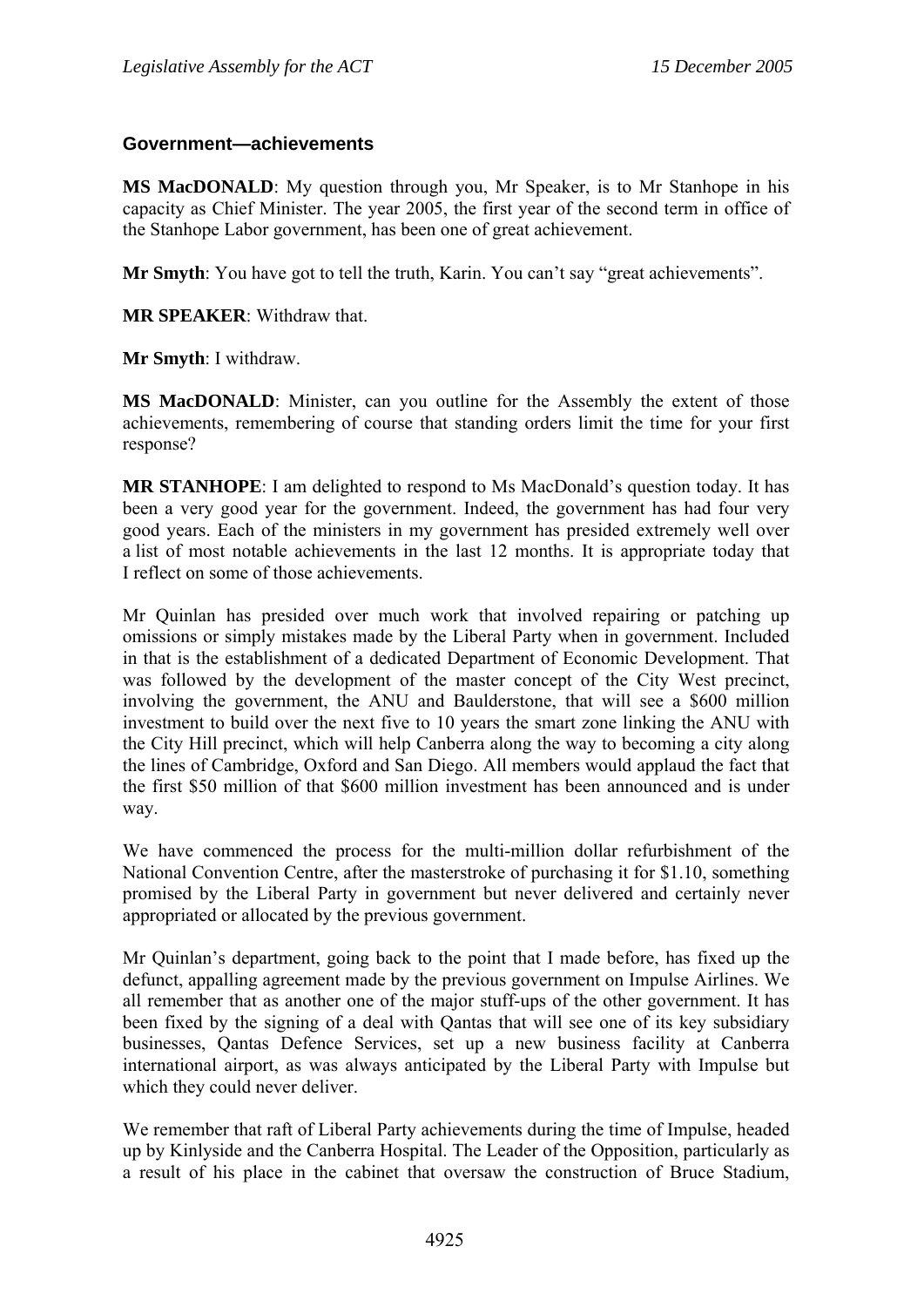knows all about money, numbers, appropriation and economic management. Whenever the Leader of the Opposition stands up in this place and talks about economic management, just think "Bruce Stadium". He was in the cabinet that took the decision on a \$12 million project that cost \$100 million. It is always interesting, is it not, to hear Mr Smyth talk about economic management. When you hear Mr Smyth talk about economic management, just think "Bruce Stadium".

**Mr Smyth**: On a point of order, Mr Speaker: the Chief Minister cannot mislead the house. I was not in the cabinet at that time. He must get his facts right.

**MR SPEAKER**: Withdraw that.

**Mr Smyth**: He must withdraw the lie that he has just told the Assembly.

**MR SPEAKER**: No. You imputed that the Chief Minister had misled the house.

**Mr Smyth**: He did. I was not in the cabinet that made that decision.

**MR SPEAKER**: Withdraw it.

**Mr Smyth**: I will happily withdraw it. You should make him withdraw his incorrect statement to the Assembly.

**MR STANHOPE**: Whenever you think of economic management in the context of the Leader of the Opposition, Mr Smyth, think "Bruce Stadium", a \$12 million project that cost \$100 million. Let us talk about the appropriation of the \$12.7 million that led to the \$100 million expenditure.

**Mr Smyth**: It is \$100 million now?

**MR STANHOPE**: Yes, it was \$100 million; read the Auditor-General's report; go back to it. I urge everybody in this place, and I urge every Canberran, whenever they hear the Leader of the Opposition, Brendan Smyth, talking about economic management, to cast your mind back to the Bruce Stadium disaster/scandal. Think about that; cast your mind back to that. They are just a few of the highlights of Mr Quinlan's role in the place.

Mr Corbell, similarly, has presided over a raft of the most significant achievements as Minister for Planning. Work has commenced on the planning system reform project, the first time that a major overhaul of land and planning processes has ever been attempted in the ACT. Others include the implementation of the City West master plan and the government's groundbreaking sustainable transport plan, in particular dedicated busways from Gungahlin to the city.

It was interesting today to hear from Mr Corbell about the success of our plan and the average daily increase in bus passenger utilisation in the ACT of 2,000 passengers—an additional one million passengers carried by ACTION since we came to government. Think about the successes of our sustainable transport plan and think about those magnificent numbers.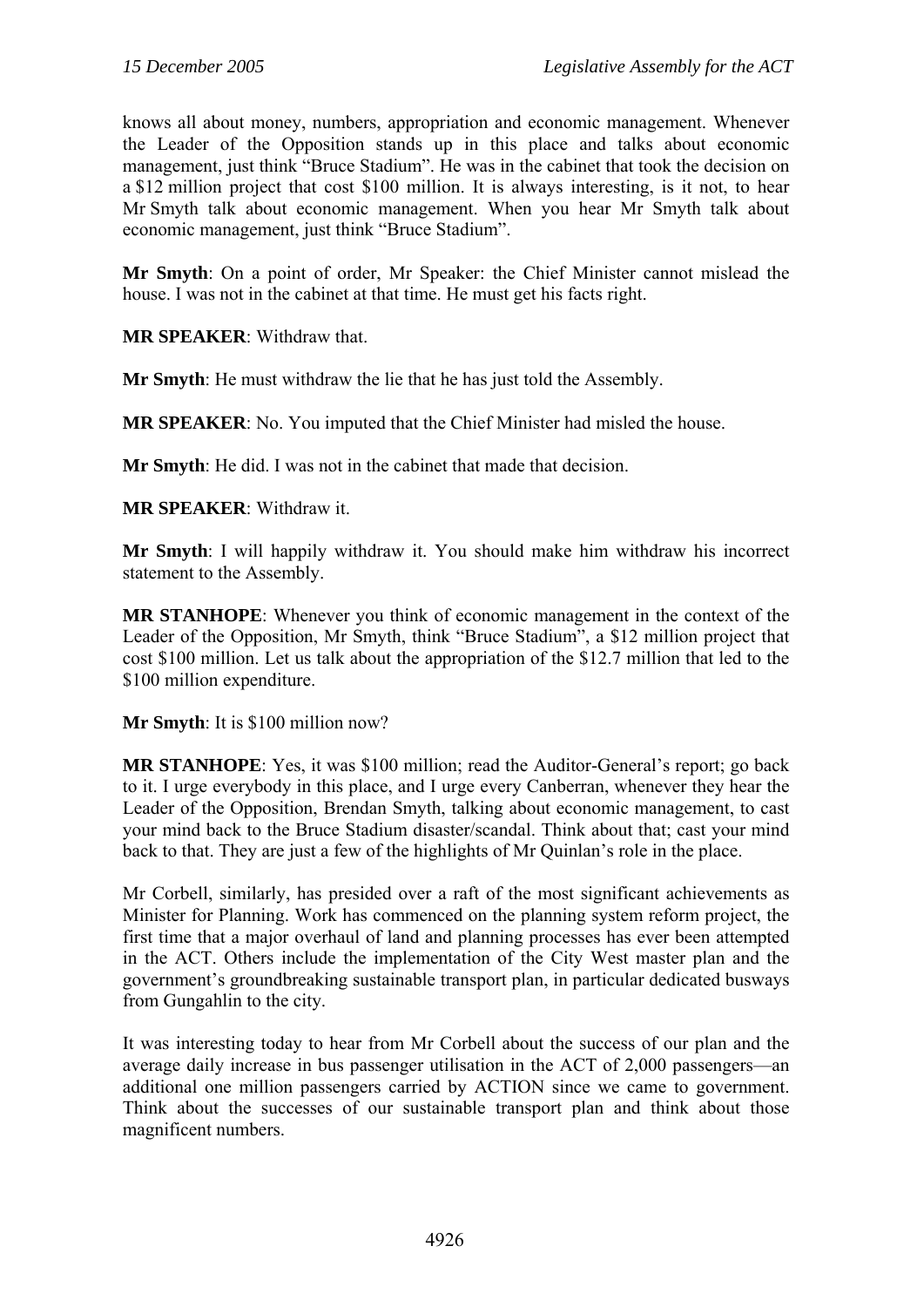**MS MacDONALD**: I ask a supplementary question. Chief Minister, what are some of the further highlights of the government's achievements in the past year, specifically in the areas that you have not already talked about?

**MR STANHOPE**: I thank Ms MacDonald. It is well worth looking at some of the major achievements in the last year in relation to health—the area of Mr Corbell's responsibilities. From October 2004 to October 2005 there was an eight per cent increase in case weighted separations. To the end of October 2005 our hospitals reported 73,108 outpatient occasions of service—a seven per cent increase. From January 2005 to September 2005 there was an eight per cent decrease in elective surgery. We provided 9,861 child dental services—a jump of 20 per cent on the total for the same time in the last financial year. Our community nurses provided 10 per cent more services in the first four months of the year. An additional 20 medical beds have been provided across the system and the ninth operating theatre has opened at Canberra hospital.

Compare these achievements in relation to health to the legacy of the other side. Who could ever forget the appalling state of mental health when we came to government? We had the lowest per capita expenditure on mental health in the nation by far. It was an indelible shame that we have worked assiduously for four years to overcome. Can you believe that the most affluent community in the country inherited from Brendan Smyth four years ago the lowest level of per capita expenditure on mental health in the nation by far! Through Minister Simon Corbell we have dragged that expenditure up to where we are now—above the national average and heading for the top of the tree in relation to mental health expenditure in Australia.

Dwell on what we inherited from this mob four years ago in relation to health services, in particular mental health. Brendan Smyth's attitude to mental health resulted in the lowest per capita level of expenditure on mental health in the country by a country mile. It was an absolute disgrace! Let us look at Brendan Smyth's legacy: Brendan Smyth and Impulse; Brendan Smyth and the Bruce Stadium; Brendan Smyth and mental health. What a disaster!

And then there is this leader in waiting who did not in the end have the bottle to take up the challenge. He is the Peter Costello of the ACT Assembly. He did not have it in him. He even came to the government during the year and tried to do a deal on a motion on which they could cross the floor. He had the bottle to come to me and ask me to participate in a motion on which he could cross the floor to vote just to embarrass his leader. Here he is now—the calm and suave leader in waiting, the Peter Costello of the ACT Assembly. He should go back to selling tobacco to kids. He was better at it.

But I want to talk about other areas of responsibility of my ministers. In education we continue to perform, nationally and internationally, way above our weight. The jurisdiction achieved the best results in Australia in years 3, 5 and 7. It ranked highest or second highest in Australia in years 3, 5 and 7; maintained the trend of previous years with 95 per cent of year 3 students achieving at or above the benchmark standard for reading and numeracy; and showed a significant improvement for year 5 reading with 96 per cent at or above benchmark, the highest percentage in Australia. In writing there was a considerable improvement in results with 94 per cent of years 3 and 5 students and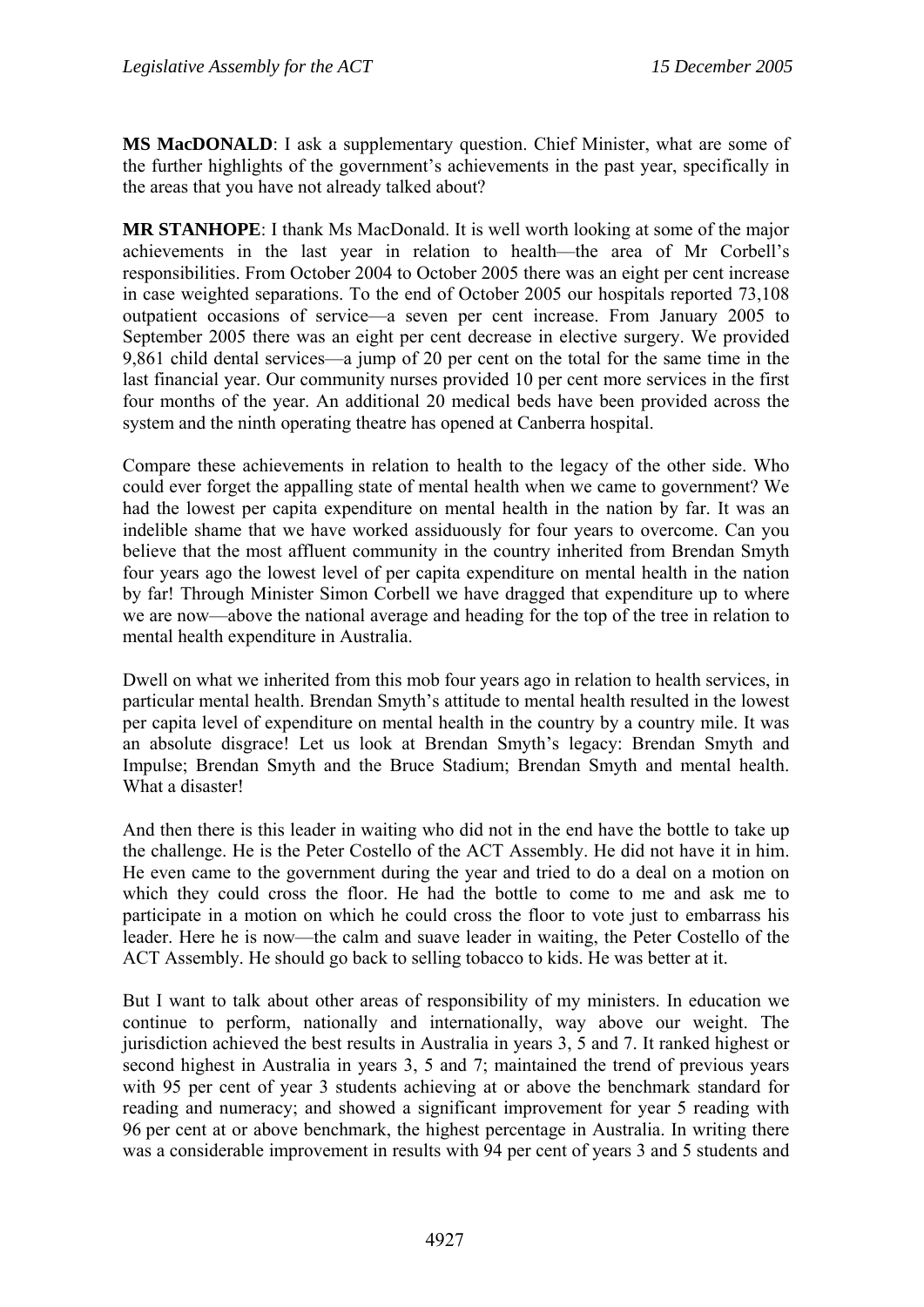93 per cent of year 7 students at or above the benchmark. These are absolutely outstanding results.

As well, as I am sure all members are aware, the government increased preschool hours from 10.5 to 12 hours per week. That is a fantastic initiative by this government to support families within the ACT. We created the Children and Young People Commissioner, opened the Child and Family Centre in Gungahlin and launched the ACT Women's Plan.

Mr Hargreaves can take enormous personal pride in the fact that today we have announced the creation of a new headquarters for the Emergency Services Authority. That is another area where we have picked up the neglect of seven years of Liberal government. Today, with enormous pride—and it is appropriate for me to congratulate the minister personally—in an arrangement with Mr Terry Snow and the Capital Airport Group we have achieved an absolutely outstanding result for the Emergency Services Authority.

We opened the new Woden police station and the Theo Notaras Multicultural Centre. The Liberal Party in government always talked about delivering a multicultural centre, but they never could get to do it. There is a raft of amazing achievements by this government that it would take me the rest of the day to deal with.

*Opposition members interjecting—* 

## **MR SPEAKER**: Order!

**Mr Stanhope**: I ask that all further questions be placed on the notice paper.

# **Supplementary answers to questions without notice Education—university admission index**

**MR STANHOPE**: Mr Speaker, I wish to provide further information in relation to a question asked of me yesterday by Ms Porter. During the answer to that question on education I responded that Mrs Dunne had publicly expressed the view in an attack on government education that in the ACT affluent people will always buy their children a proper education but it was the poor that never had that opportunity. She expressed these words as part of her ideological pursuit against government schools in the ACT.

When I made that comment yesterday, Mrs Dunne challenged me to produce the reference to her comment that affluent parents can always buy their children a proper education and that the poor never had that opportunity. This was, of course, a very direct and vicious attack by Mrs Dunne on public education. She challenged me to produce the evidence of that. Ms MacDonald believes that Mrs Dunne said she would eat the *Hansard* if I could prove that. I will table a page of the *Hansard* of 20 September for Mrs Dunne to eat. I present the following paper:

Education—Extract from *Hansard*, 20 September 2005.

**MR SPEAKER**: Order! It would be highly disorderly for Mrs Dunne to start eating it.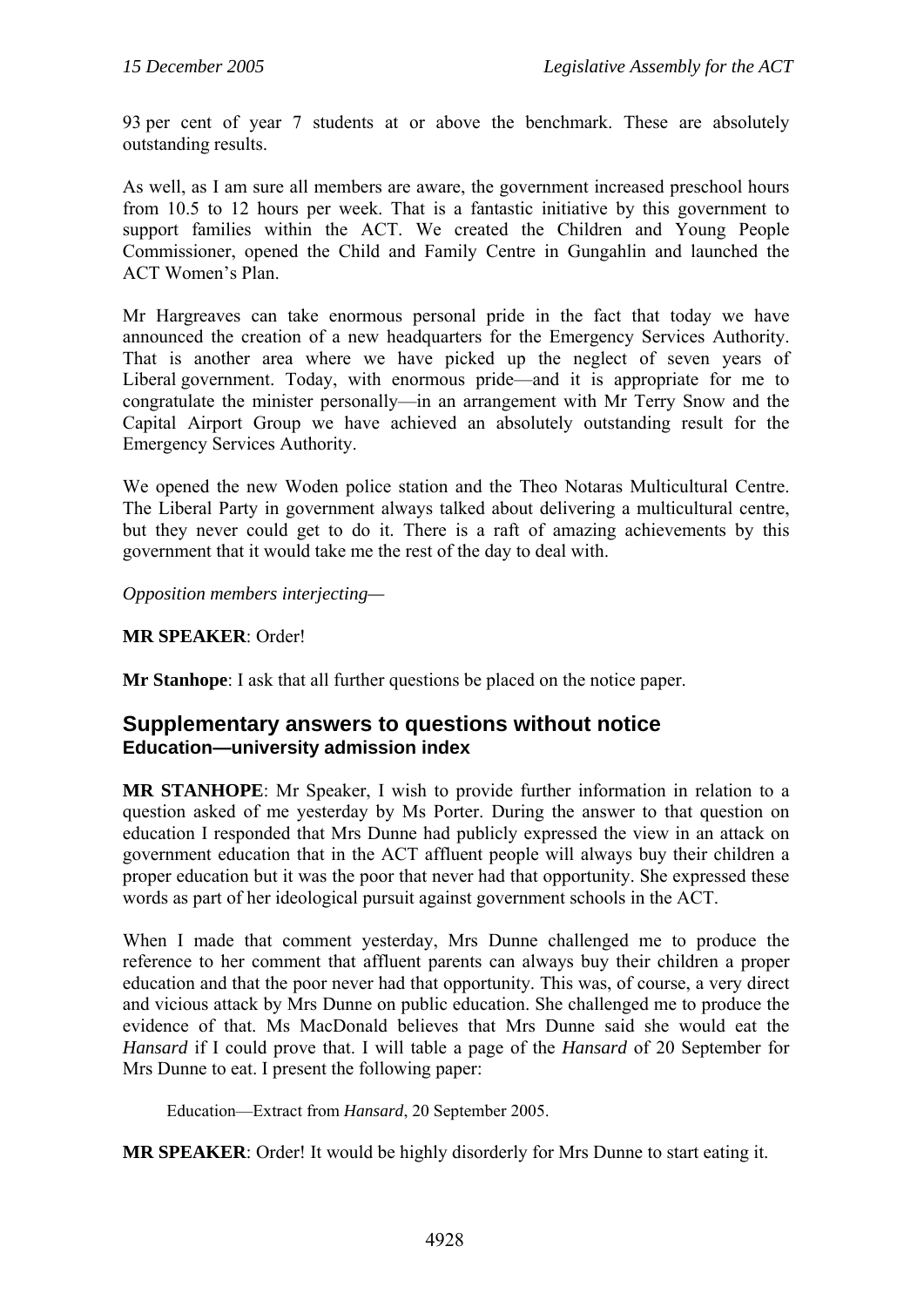### **Government—expenditure review**

**MR QUINLAN**: Mr Speaker, I received a question from Mr Mulcahy on 15 November in relation to the cost of the functional review. There will be a cost but I have to inform the house that the cost will be the blood and sweat of Treasury. The cost of the functional review will be absorbed within Treasury and, of course, within all the departments that are cooperating. Current staff are absorbing the work. The not inconsiderable workload is being absorbed within current resources.

## **Suicide prevention**

**MR CORBELL**: Mr Speaker, I am sure we can get a count on the kilojoule value of *Hansard*. Yesterday in question time Mr Seselja asked me a question in relation to the suicide prevention report. He asked me why, in his view, the exploratory work to be undertaken before the final report was released was not done. The answer to Mr Seselja's question is: exploratory work in relation to identifying successful suicide prevention programs and possible service gaps was undertaken in developing the suicide prevention plan. This work identified the positive outcomes achieved by the OzHelp program, a very good program set up by that very good community organisation, the Construction, Forestry, Mining and Energy Union.

All actions within the draft suicide prevention plan, including this one, have been developed through an extensive consultation process and have undergone numerous changes throughout that process. The actions, as included in the final draft of the plan, reflect the consensus position of key stakeholders and other community representatives, as agreed during the consultation process. Action 1.1.3 of the plan to "explore options for building on life skills programs that focus on resilience building, coping strategies and help-seeking behaviours for apprentices and trainees throughout the ACT" acknowledges the success of that program and the need to continue to build on that success.

The emphasis within the action has always been on finding ways to improve services for men and increasing men's utilisation of existing and future services to improve their mental health and reduce the risk of suicide amongst men, especially young men. The broader action also allows for consideration not only of opportunities to expand these current services but also of other options and activities that might build on and strengthen the current program. An action simply to expand the existing services would have limited the opportunity to explore other options that might strengthen this model of support.

# **Committee reports—government responses Papers and statement by minister**

**MR STANHOPE** (Ginninderra—Chief Minister, Attorney-General, Minister for the Environment and Minister for Arts, Heritage and Indigenous Affairs): For the information of members, I present the following papers:

Education, Training and Young People—Standing Committee—Report 1—*Report on 2003 to 2004 Annual and Financial Reports*—Department of Education and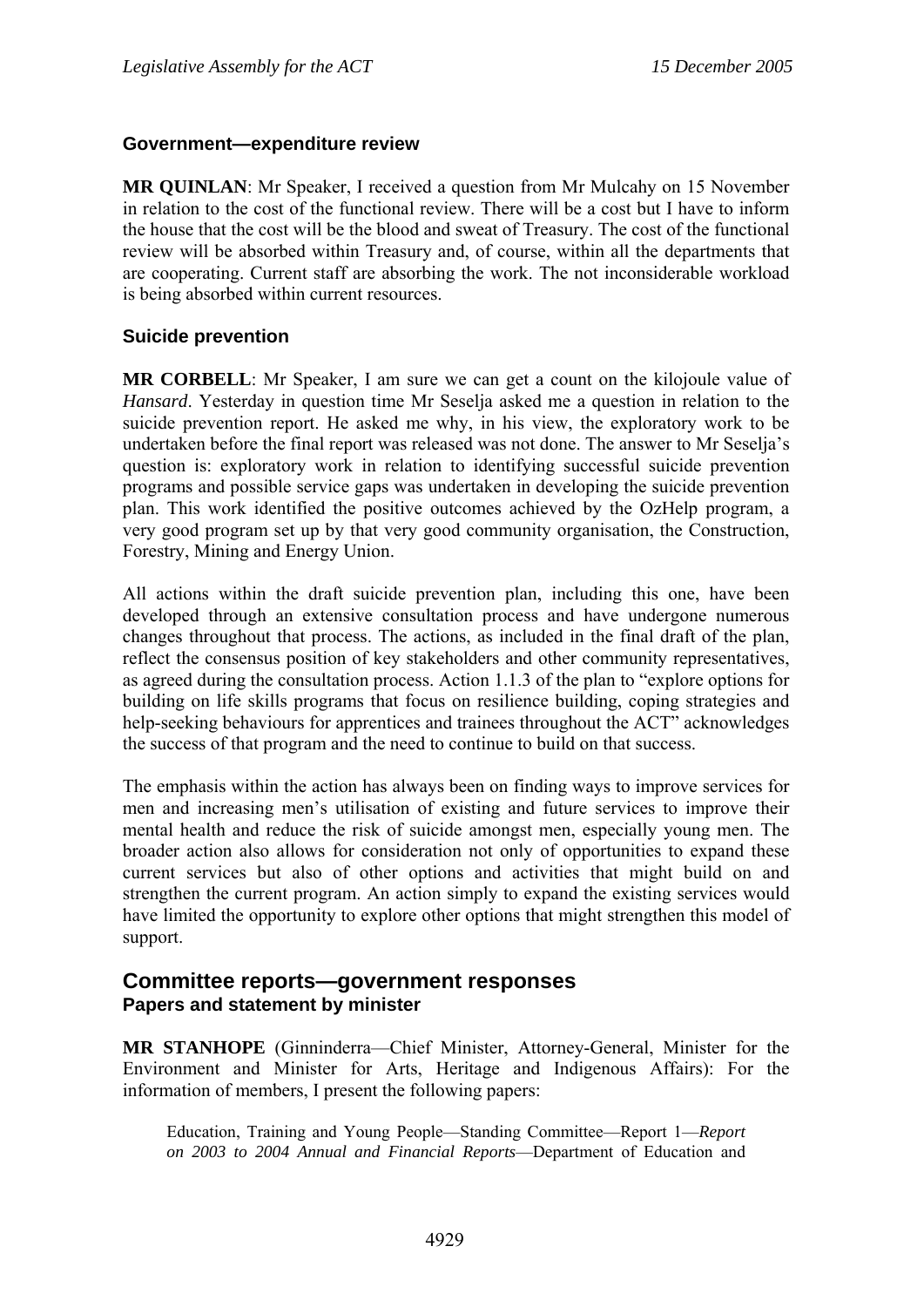Training and related entities, Office for Children, Youth and Family Support— Government response.

Legal Affairs—Standing Committee—Report 1—*Report on Annual Reports 2003-2004*—Department of Justice and Community Safety and related entities— Government response.

Planning and Environment—Standing Committee—Report 8—*Inquiry into Referred Annual and Financial Reports 2003-2004*—Department of Urban Services, ACT Planning and Land Authority, Land Development Agency and related entities—Government response.

Public Accounts—Standing Committee—Report 3—*Report on 2003-2004 Annual and Financial Reports*—Chief Minister's Department, Department of Treasury, Department of Economic Development and related entities and ACT Legislative Assembly—Government response.

I ask for leave to make a statement in relation to the government responses.

Leave granted.

**MR STANHOPE**: Mr Speaker, I have presented the government's response to four standing committee reports on the annual and financial reports for 2003-04. I have tabled the responses to all of the standing committee reports covering all portfolios because the standing committee reports generally cover more than one minister and more than one portfolio and, in certain cases, issues raised in the reports apply to all departments and agencies.

As members will be aware, annual and financial reports are prepared by agencies in accordance with the Chief Minister's annual report directions and in accordance with the Financial Management Act 1996. The government seeks to ensure that the directions and the act are continually updated to reflect best practice and full accountability in accordance with government policy.

The four standing committee reports made a total of 19 recommendations. In broad terms, the government supports 16 of these, with two recommendations noted and one recommendation not agreed to. The issue on which the government does not agree with the recommendation of the committee concerned relates to reporting in annual and financial reports of the quantity and quality of volunteerism in ACT government departments and related entities. Guidelines on volunteerism in the public service are currently being developed, including how volunteerism should be reported across government.

While some agencies already include in their annual reports qualitative information on the use of volunteers, the government believes that the most comprehensive source of information on the volunteer work force is available from the Australian Bureau of Statistics, and that it is not necessary for quantitative information on volunteerism to be included in agency annual reports. I thank the standing committees for the effort they have made in preparing their reports.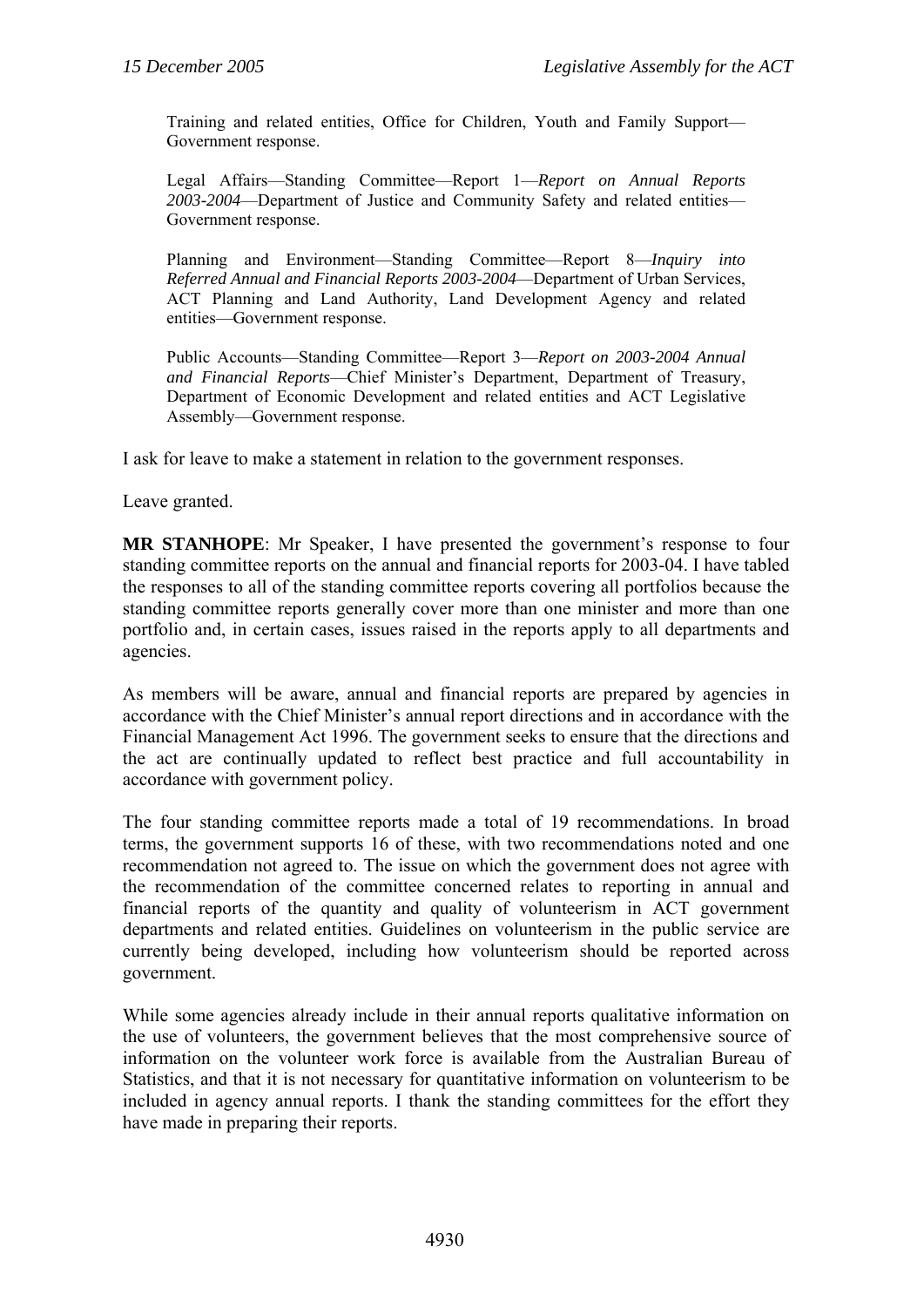# **Terrorism (Extraordinary Temporary Powers) Bill 2005 exposure draft**

### **Proposed reference to Standing Committee on Legal and Constitutional Affairs**

**MR STANHOPE** (Ginninderra—Chief Minister, Attorney-General, Minister for the Environment and Minister for Arts, Heritage and Indigenous Affairs): Mr Speaker, for the information of members, I present the following paper:

Terrorism (Extraordinary Temporary Powers) Bill 2005—Exposure draft.

I ask for leave to make a statement in relation to the paper.

Leave granted.

**MR STANHOPE**: Over the last six months, Australia has been engaged in a debate about how we should respond to the heightened risk of terrorism we all face—a risk we have all seen manifested, in the wake of September 11, in appalling crimes of violence in Madrid, London, Bali and daily on the streets of Iraq.

On 27 September 2005 the Council of Australian Governments agreed that the commonwealth, state and territory governments would enact legislation to strengthen existing counter-terrorism laws. Before I agreed with other first minister colleagues, I wanted to be convinced that the laws were necessary in the face of the risk confronting Australia. I received a briefing from the Commissioner of the Australian Federal Police and the directors-general of ASIO and ONA. Each told me the kinds of laws proposed by the Prime Minister were necessary.

COAG agreed that the commonwealth criminal code would be amended to provide for control orders and preventative detention for up to 48 hours to restrict the movement of those who posed a terrorist threat to the community. It was also agreed that states and territories would enact legislation to give effect to measures which, because of constitutional constraints, the commonwealth could not enact. These measures included preventative detention for up to 14 days and stop, question and search powers in places of mass gathering.

I agreed to the new laws on the basis of assurances from the Prime Minister that the proposed commonwealth laws would be based on clear evidence that they were needed in a democratic society and that the desired effect could not be achieved in less intrusive ways; that they would be effective against terrorism; that they would conform to the principle of proportionality; that they would comply with Australia's obligations under international law—in particular, its obligations as a signatory to the International Covenant on Civil and Political Rights; that they would involve rigorous safeguards against abuse, including respecting the principles of non-discrimination; that they would be subject to judicial review; and that they would contain sunset clauses.

I asked for these assurances because I believe that Australia should not be debating what freedoms we are prepared to surrender in the current security environment but how rights can be secured and democracy protected from the threat of terrorism. There is no need to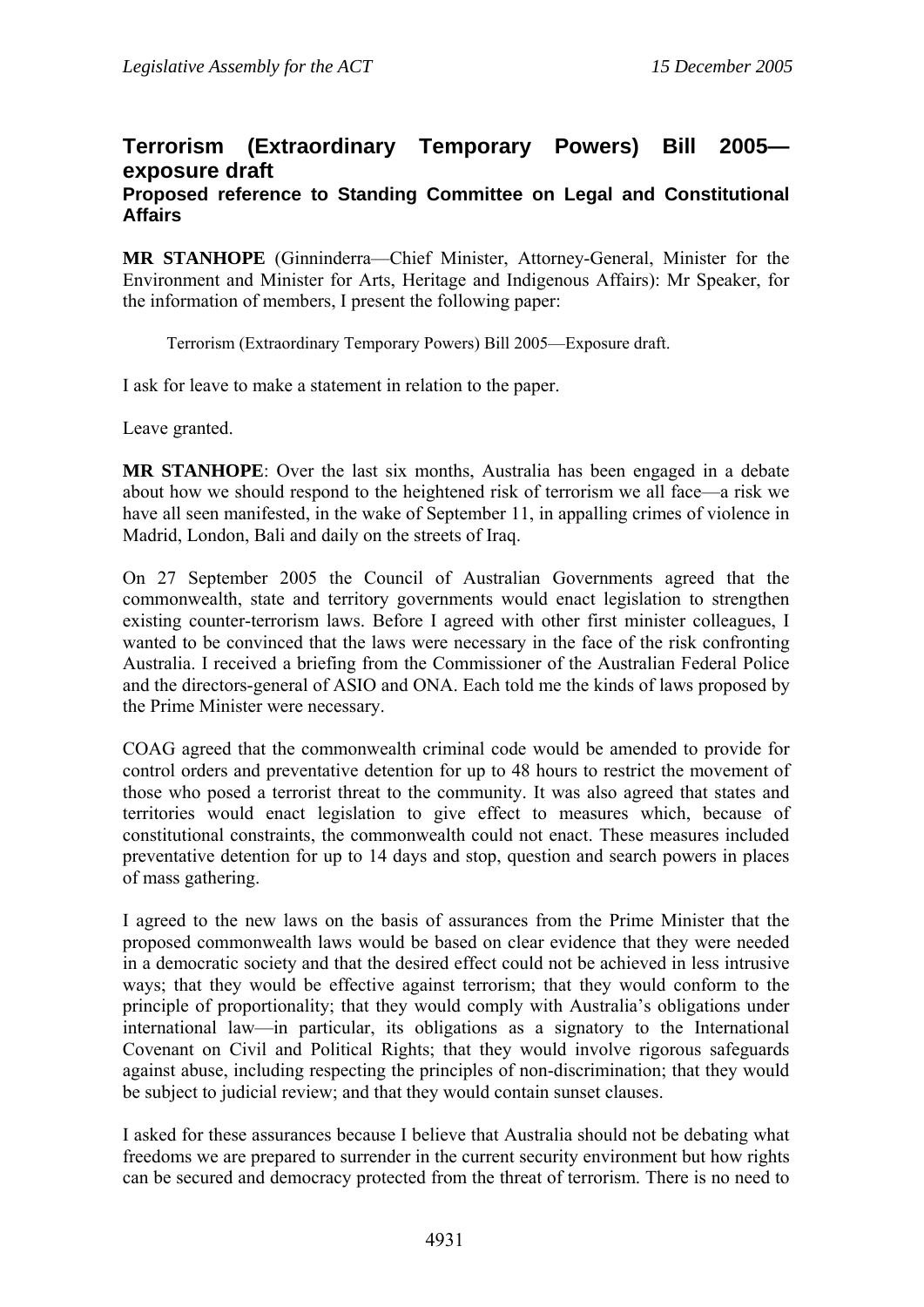make a choice between human rights and national security. What we must aim for is described by the Canadian Attorney-General as "human security legislation" or legislation that protects both national security and human rights.

While the anti-terrorism laws that eventually passed the federal parliament this month were a vast improvement on the early draft presented to the premiers and chief ministers, they still needlessly circumscribe the rights of Australians and lack necessary safeguards. It was pleasing and significant to see the bipartisan approach of the Senate committee in its report on the commonwealth legislation. The recommendations of that committee would have gone a long way to addressing the human rights concerns in relation to control orders and preventative detention. It is most disappointing that the commonwealth chose not to implement many of these sensible recommendations.

I remain convinced that with more time and greater goodwill all the outstanding human rights issues associated with the commonwealth legislation could have been resolved so that both the spirit and letter of the COAG agreement could have been preserved and we could have produced true "human security legislation". I think it is a matter of great regret that this was not done.

However, the ACT government will honour the commitment I gave to enact laws to protect national security and human rights—laws that comply with Australia's international obligations under the ICCPR which, of course, are enshrined in the law of the ACT in the Human Rights Act. The exposure draft of the Terrorism (Extraordinary Temporary Powers) Bill shows that it is possible to fully integrate a respect for human rights with tough and effective counter-terrorism measures.

Just as I commissioned expert and independent advice in relation to the commonwealth's draft, I have taken the step of seeking independent advice as to whether the draft I present to the people of the ACT is compatible with the Human Rights Act. I felt it was necessary in this case to table the bill as an exposure draft to ensure that the community had adequate time to consider and assess the draft and to ensure that the government is on the right track.

Mr Speaker, the exposure draft has been developed in light of various legal opinions on human rights and constitutional issues. These include the opinion of the solicitors-general, assisted by Mr Stephen Gageler SC, the advice of the Human Rights and Discrimination Commissioner, Dr Helen Watchirs, and professors Hilary Charlesworth and Andrew Byrnes, and opinions from Lex Lazry QC and Kate Eastman specifically in relation to the ACT Human Rights Act.

The provisions in the exposure draft that relate to preventative detention have been modelled on the parts of the state bills that are considered the best in terms of human rights compatibility, constitutionality and adherence to established principles of justice. Additional safeguards, including some contained in the legislation of the other states, have also been incorporated in the exposure draft to ensure that the ACT has the best and most human rights compatible legislation. Making the bill compatible with Australia's international human rights obligations has not altered the effectiveness of the law or limited its reach. It remains consistent with the COAG agreement.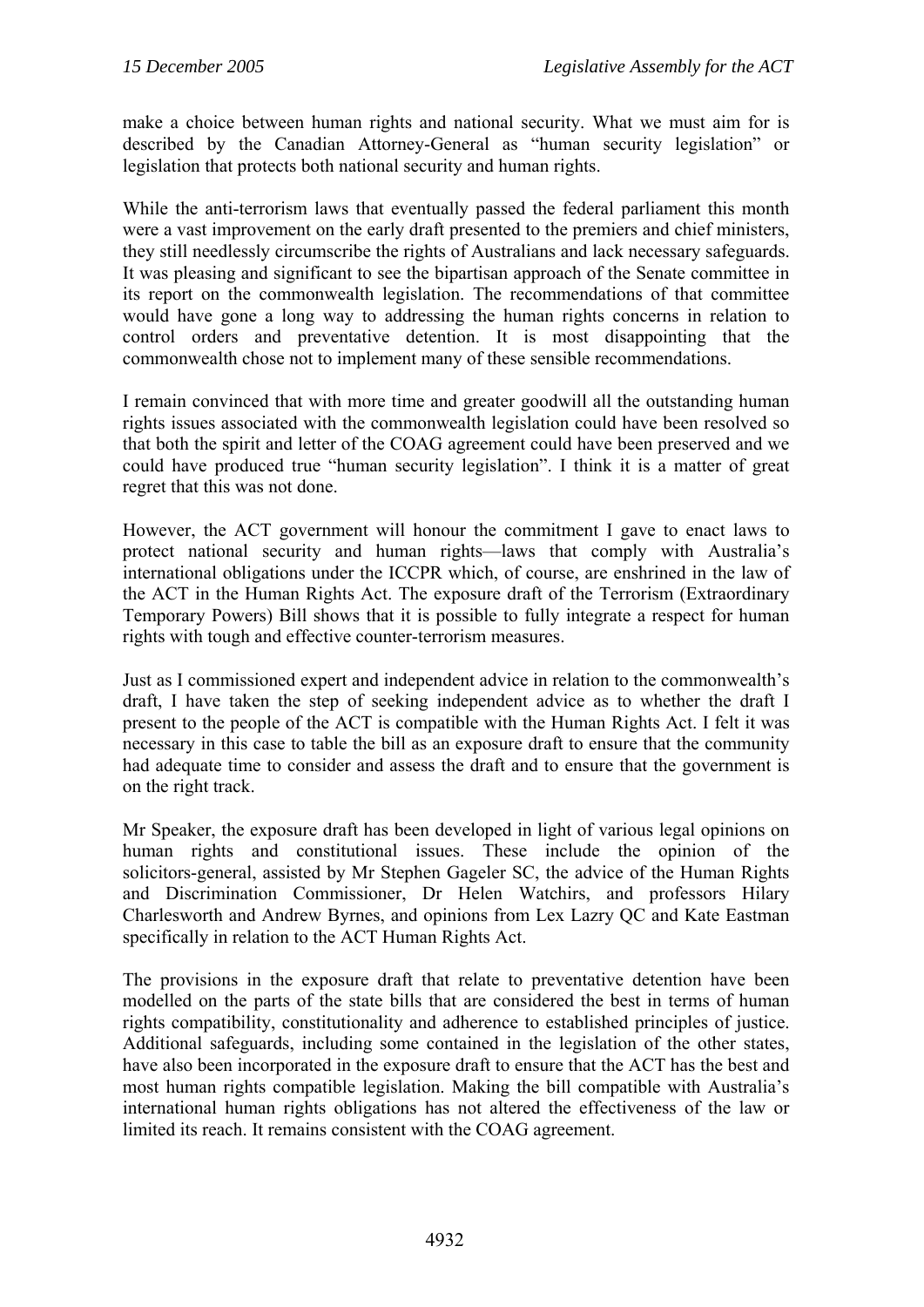Mr Speaker, the exposure draft also sets out the special police powers agreed to by COAG. During a conventional criminal investigation, police already have available to them considerable and effective powers of investigation. However, the police may only exercise these powers—for example, powers of search or inquiry—when they have information that is substantial and credible enough to give rise to a "reasonable cause to suspect".

The legal requirement that the exercise of police powers is ordinarily based on a suspicion or belief on reasonable grounds usually limits the scope and application of the powers to an individual person, vehicle or premises to which the suspicion is attached. Although this is appropriate for conventional criminal investigation, it is not adequate for responding to terrorist activity with its covert, complicated and sophisticated nature. For example, intelligence may indicate a significant threat to a landmark—say a particular public place—without identifying specific individuals who pose the threat. Police need to be able to respond and take effective protective measures affecting all persons in a particular area regardless of whether any particular individual has given "reasonable cause to suspect".

The enhanced police powers have been modelled on the parts of the states' bills that are considered the best in terms of human rights compatibility and adherence to established principles of justice. Additional safeguards have also been incorporated, including the judicial review and oversight of all authorisations under the legislation.

The exposure draft provides for the declaration of special powers authorisations and special investigative powers authorisations by the Supreme Court. Under the provisions, a special powers authorisation may be issued if the court is satisfied on reasonable grounds that a terrorist act is imminent and that the exercise of the powers under the provisions will substantially assist in the prevention of a terrorist act. An investigative special powers authorisation may be issued if the court is satisfied on reasonable grounds that a terrorist act is being, or has been, committed and that the exercise of powers under the legislation will substantially assist in the investigation of the terrorist act.

The exposure draft incorporates important safeguards to prevent the inappropriate use of the extraordinary powers proposed in the bill. Other proposed safeguards to protect human rights include requirements that all police who exercise stop, search and seizure powers must undergo human rights training and all police must keep records in relation to their use of the stop, search and seizure powers.

Mr Speaker, I have a responsibility to do all I can to protect the ACT community against terrorist acts without unnecessarily infringing upon their rights and freedoms. I believe that the exposure draft achieves this. It takes a principled approach to counter-terrorism law that is anchored in the relationship between security and rights. I believe we can protect both and I look forward to the process of consultation with the ACT community.

In recognition of the significance of the proposed legislation, and in order to ensure additional scrutiny and an opportunity for the public to participate and work with the government, the government proposes that the exposure draft be referred to the Standing Committee on Legal Affairs for inquiry and report. In this regard, I seek leave to move the motion that I think has been circulated in my name.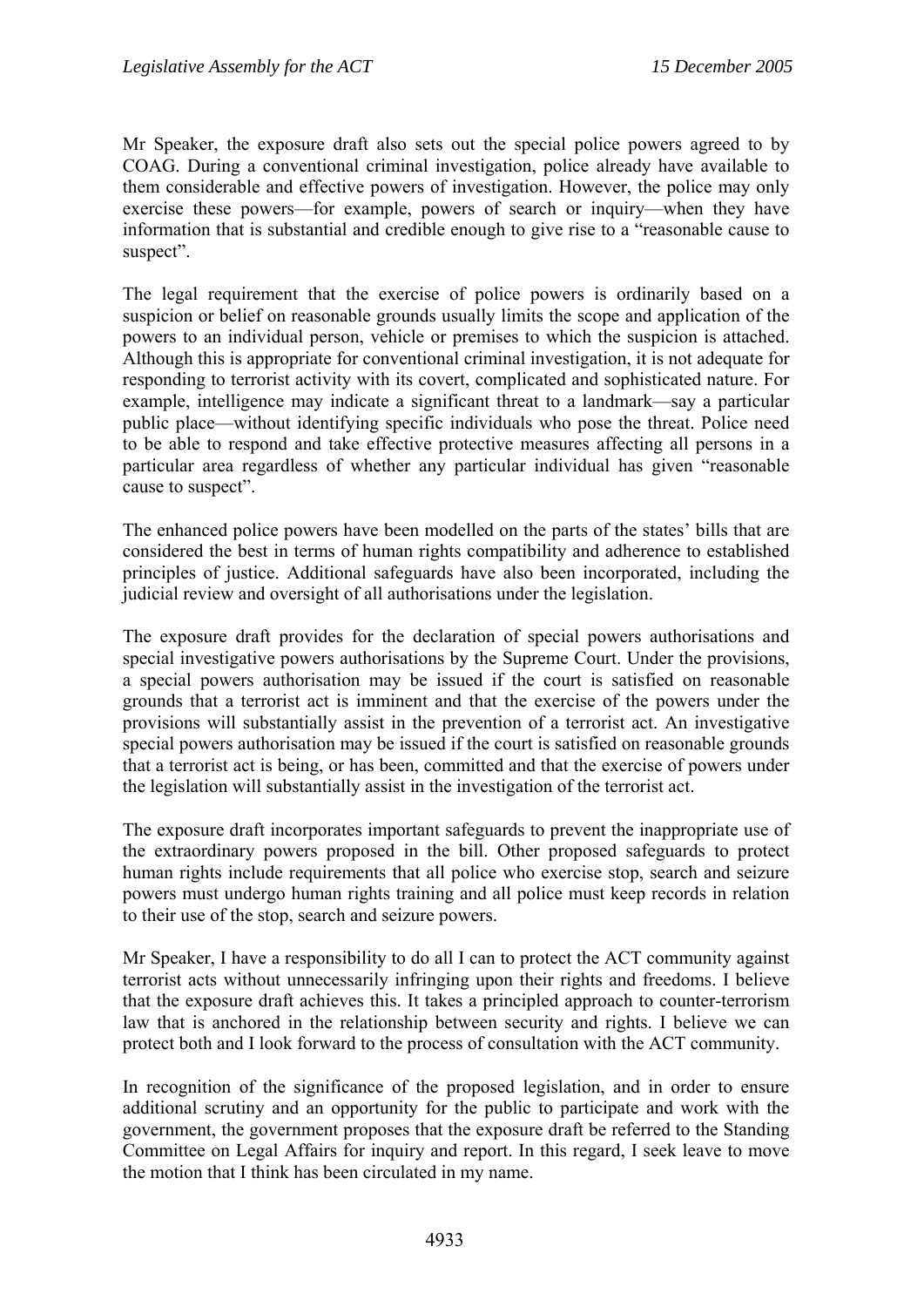**Mr Stefaniak**: I don't think it has been circulated.

**MR STANHOPE**: I beg members' pardon for that. I will circulate the motion.

Leave granted.

#### **MR STANHOPE**: I move:

That:

- (1) the exposure draft of the Terrorism (Extraordinary Temporary Powers) Bill 2005 be referred to the Standing Committee on Legal Affairs for inquiry and report;
- (2) the Committee report by 28 February 2006; and
- (3) if the Assembly is not sitting when the Committee has completed its inquiry, the Committee may send its report to the Speaker, or in the absence of the Speaker, to the Deputy Speaker who is authorised to give directions for its printing, publishing and circulation.

**MR STEFANIAK** (Ginninderra) (3.38): Mr Speaker, I will speak briefly to the motion. I note the numbers and I note that this matter will be referred to my committee. It is my understanding that every other state and territory, except Victoria, has already introduced, debated and passed its complementary anti-terrorism legislation. On behalf of the opposition, I want to put on the record that the opposition has a very significant concern that, unless Victoria does something which delays its legislation even further, we will be the last state or territory to have this complementary legislation in place within the time frame.

I understand that the committee will look at the bill and report by the end of February at the latest and then the legislation will be introduced and passed by March. I have no problem with that late time frame. I do not think my committee has any problem with trying to report by February. We have already looked at dates with this in mind. But I stress that the opposition has great concerns that, as the last state or territory to pass this legislation, we are left in a somewhat exposed position compared to other states, especially as our surrounding state of New South Wales has already introduced, debated and passed terrorism legislation. So I have put the opposition's position on the record. Wearing my hat as committee chair, I say that we will certainly be trying to look at this. We have set aside dates and we would be keen to report by February.

Question resolved in the affirmative.

# **Papers**

**Mr Stanhope** presented the following papers:

Recognition of same sex relationships in the ACT—Report on public consultation.

Civil Law (Wrongs) Act 2002—Review of the operation of certain provisions.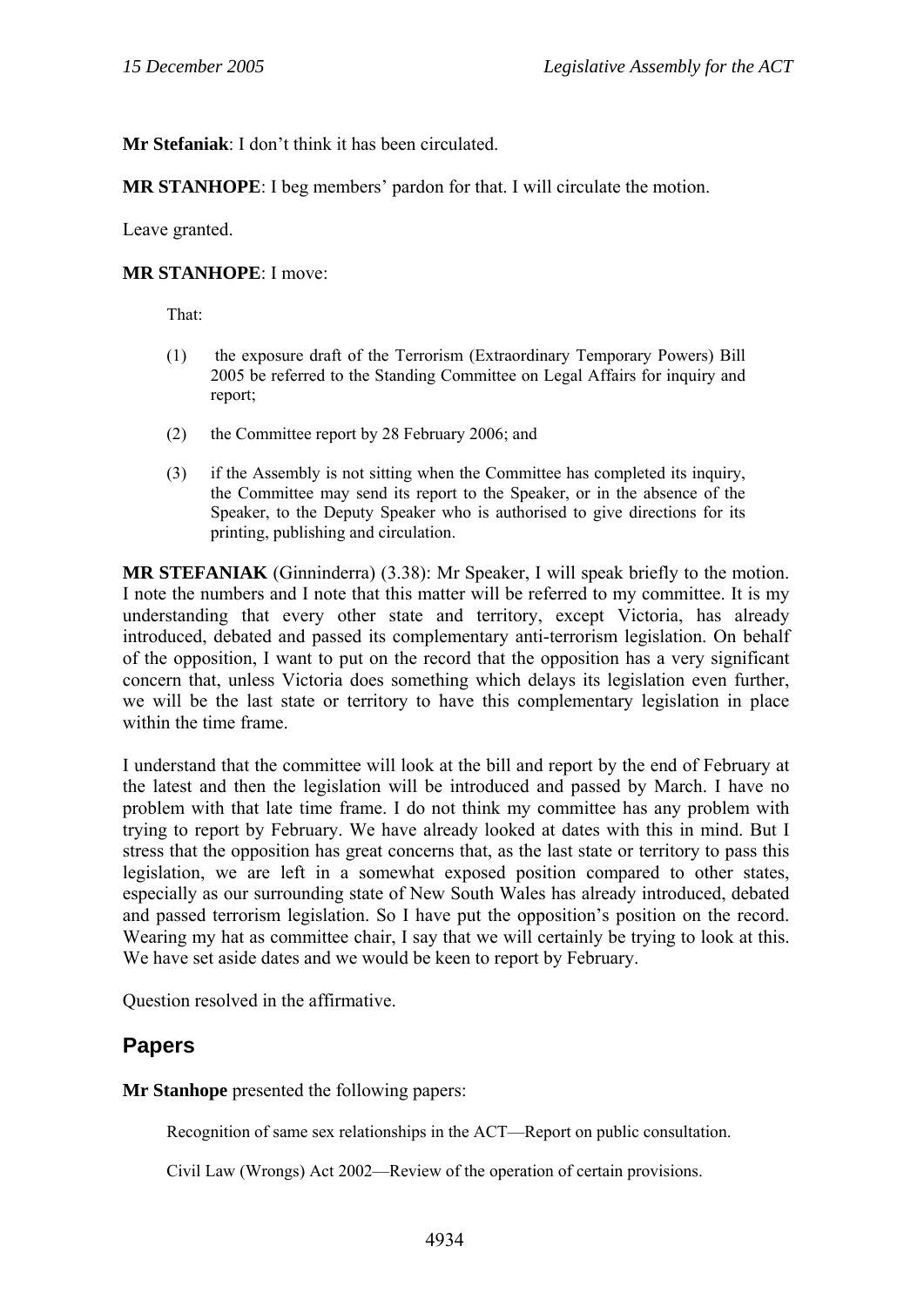**Mr Quinlan** presented the following papers:

Financial Management Act—

Pursuant to section 14—Instrument directing a transfer of funds from the Department of Urban Services to the Department of Economic Development, including a statement of reasons, dated 13 December 2005.

Pursuant to section 16—Instrument directing a transfer of appropriations from the Department of Urban Services to the Chief Minister's Department and the Emergency Services Authority, including a statement of reasons, dated 13 December 2005.

## **Canberra central task force report Ministerial statement**

**MR CORBELL** (Molonglo—Minister for Health and Minister for Planning) (3.40): I ask leave of the Assembly to make a ministerial statement concerning the government response to the Canberra Central Taskforce report.

Leave granted.

**MR CORBELL**: Mr Speaker, yesterday I released the Canberra Central Taskforce report which was presented to the ACT government in October 2005. In response to the government's terms of reference the comprehensive report has outlined a strong framework for the future planning and development of the City Hill precinct and the city centre, with clear recommendations and actions for the government to consider. The task force has demonstrated a strong example of the private and public sectors working together, despite a variety of views about the most desirable and effective way to create a dynamic heart for our city. Central to this joint approach has been the cooperation and participation of the National Capital Authority through the task force to implement the vitalisation strategy for City Hill and Canberra central.

Given the shared vision of the development of the city centre, engagement of the commonwealth in a strategic partnership is likely to be the best strategy to achieve a fair and reasonable contribution for any specific national requirements emerging through the Griffin legacy work, such as major infrastructure. One of the key features of the Canberra Central Taskforce report is the recommended objectives for the planning and development of the City Hill precinct. These objectives deal with a range of matters, including the vitalisation of the city centre; higher standards of urban design; exemplary architecture and social inclusion; sustainability; maximising inner city population; and encouraging a diversity of activity and sustainability to create valuable assets for the community and not a burden for taxpayers.

The task force's objectives are practical and provide a strong framework for considering the future planning of the precinct. Since its restructuring in May this year the task force has, in a relatively short period of time, taken on board many of the comments made during the public consultations, including the outcome of the living city design competition ideas. The task force also received presentations by experts from other capital cities in Australia and ACT government senior officers, and commissioned its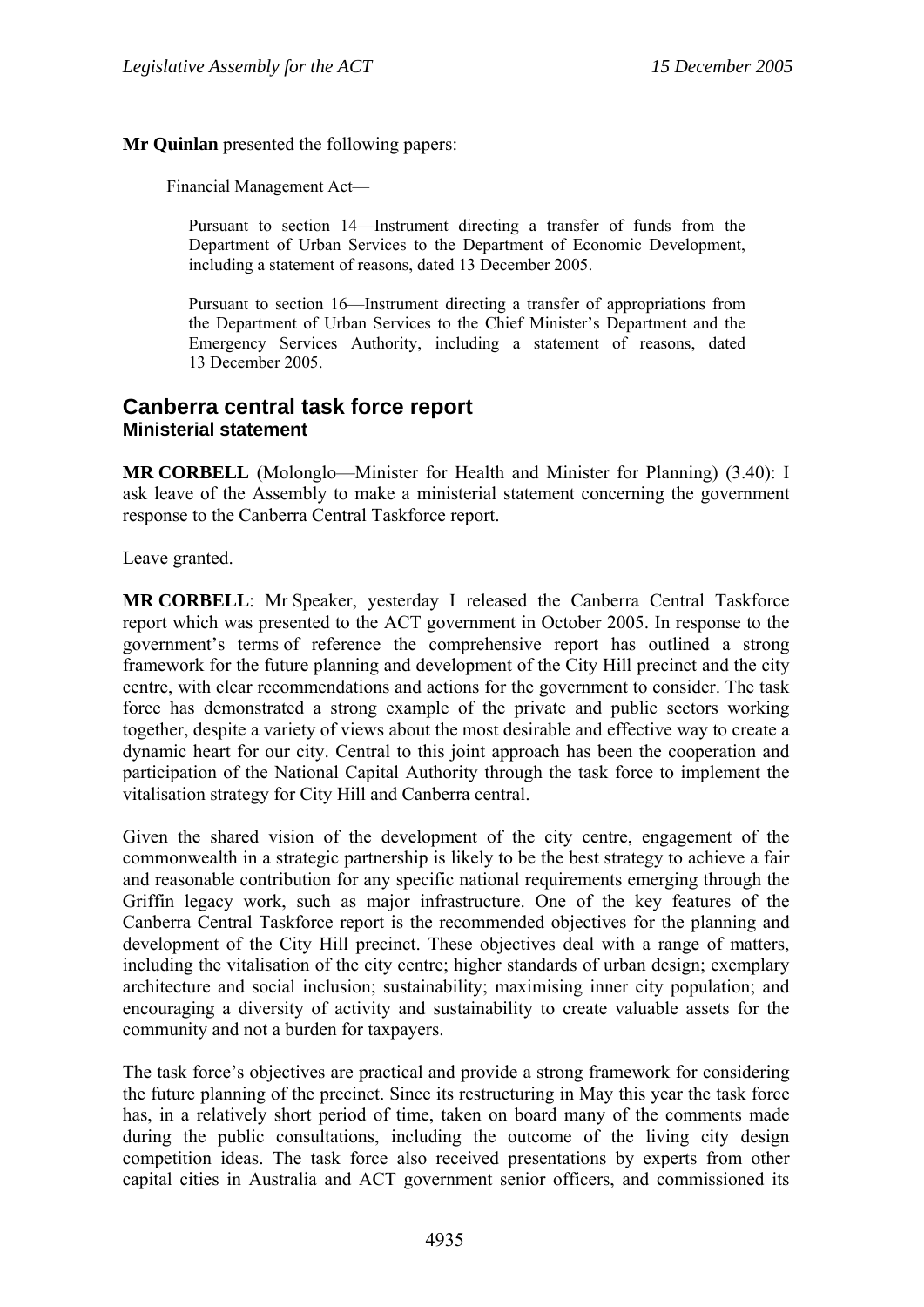own reports that have helped in reaching a pragmatic view of the investment climate, economic growth rate, employment and land availability in the wider Canberra central area, not just City Hill.

The task force report refers to the preliminary and financial modelling undertaken by ACT Treasury with various agencies and also with an expert external consultant, Hill PDA. This work shows that there will be significant costs incurred for infrastructure before there will be any significant revenue from land sales. The report also shows that development of the City Hill precinct is likely to extend over approximately 27 to 30 years, and makes reference to the capacity of the existing Canberra housing market to absorb premium high density housing and an emerging surplus of commercial office space environment in the city.

The expert consultant report shows that, despite a positive outcome over a 30-year period, there are substantial negative cash flows in the early years and that the current outlook within the ACT residential and commercial property market suggests that a dedicated project would not be justified to start until around 2010. The government believes it is therefore prudent, as part of any robust due diligence process, for more detailed feasibility studies to be undertaken before committing to a project of this scale.

The government will also analyse the full range of social and environmental impacts associated with the development through a rigorous triple bottom line analysis. In this respect it is important to reflect on the fact that development in our city centre is not stagnant and indeed continues to be the subject of substantial private sector investment. A range of short-term projects have the capacity to further enhance the situation which, as part of a well-planned development sequence, will result in ongoing incremental development that can optimise returns to the territory and potentially defray infrastructure costs.

Those on the other side of this place who say that the government's position is a non-decision, or that the city should be developed in the next 10 years—and I include amongst these the criticisms of Mr Terry Snow—need to be reminded of just what is happening and what is planned to happen under the government's current policies, the Canberra central program and, as both the task force report and independent financial modelling by Hill PDA identify, the current prevailing and forecast market conditions.

For the information of members, I would like to outline in detail the unprecedented levels of development activity currently happening in our city centre. In section 61 of the city a new building will be built for the Department of Agriculture, Fisheries and Forestry. This is especially welcome, as it is a commonwealth government department. They have chosen to relocate from the parliamentary triangle into our city centre. That building will have a gross floor area of 29,400 square metres and its construction value is \$63.6 million.

Turning to section 88 of the city, a new building is in the process of being built for the commonwealth department of industry, trade and resources on Akuna Street. Members will be familiar with that. That building has a gross floor area of 28,141 square metres and is of the value of \$58 million.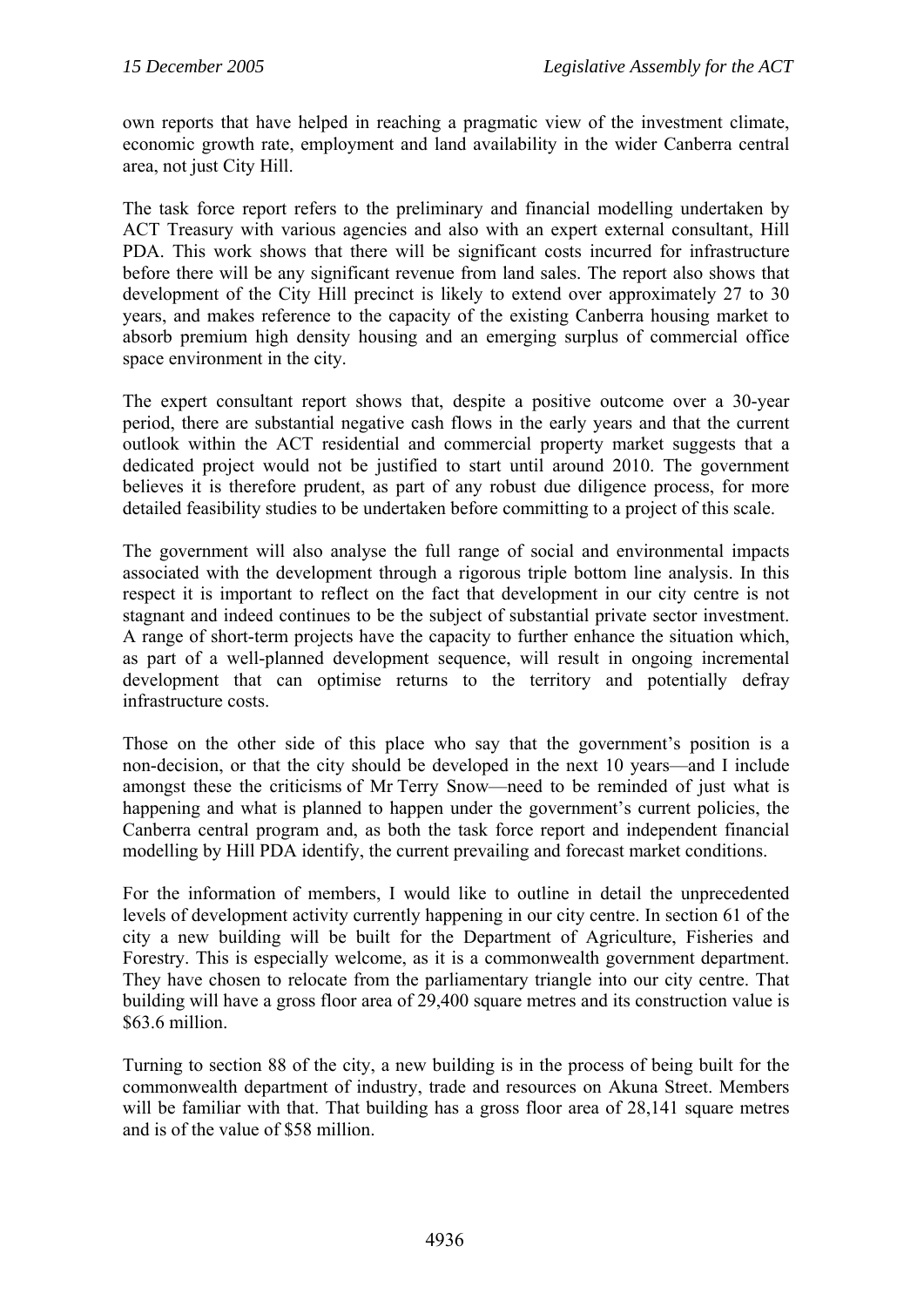Then there is section 84 in the city—the QIC Canberra Centre development, precincts A and B, which are retail, commercial and entertainment. There is a gross floor area of 54,939 square metres to the value of \$105 million. Then there is section 84, precinct D in the city, which is a residential development with a gross floor area of 29,000 square metres, to the value of \$30.5 million. There is also section 89 in the city, precinct C of the Canberra Centre development—a new building for the commonwealth taxation office—with a gross floor area of 49,220 square metres, to the value of \$110 million.

We then go to City West, section 6—the new Metropolitan development—which is a residential tower complex with a gross floor area of 38,400 square metres, to the value of \$50 million. We also have section 91, across the road from the Metropolitan—the new building for the National Information and Communication Technology Australia Centre, with a gross floor area of 20,000 square metres, to the value of \$45 million. There is then section 90 in the city—the Williamson building—consisting of 7,993 square metres, to the value of \$16.6 million. We also have the proposed development at the new YMCA site which members will see is now commencing. The ANU precinct master plan, which will shortly be formally approved by the ACT Planning and Land Authority, will have approximately 180,000 square metres of mixed-use research, academic, commercial and accommodation development, with an estimated value of \$600 million.

All of this tells us that in total there are some 500,000 square metres of gross floor area approved for development or under construction right now in our city centre, with a total value of \$1.1 billion. This is not a city centre that is stagnating, it is a city centre that is growing and changing the face of the commercial centre of Canberra—and it is happening, I am proud to say, under a Labor government.

The government will continue with major investigations and studies to further prepare the groundwork for long-term sustained development funded by the government through our Canberra central program. These investigations will include looking at road engineering and infrastructure feasibility issues; further land economics analyses; the development of a dedicated car parking strategy, which is important for the future of our city centre; identifying a range of sites for new structure car parks, as well as the capacity for alternative means of providing for transport in and out of the city.

A new single planning document is currently under development. This is linked to our planning system reform work. Its purpose is to simplify planning arrangements between the ACT Planning and Land Authority and the National Capital Authority. More work is to be done on investigations into further improving the public realm of the city and pedestrian movement.

This comes on top of the work currently underway through the Canberra central program, including the development of paving guidelines; street furniture guidelines; a place management and maintenance review; the development of the Childers Street art precinct, which is shortly to go to tender for construction; forward design of the City West performing arts facility; improvement of safety in the city; a new signage system for Canberra central being rolled out just this week; improvements to Alinga Street; the removal of clutter from public spaces; a public arts program; the development of the area benefit levy; our very successful Christmas in the City program and an ongoing range of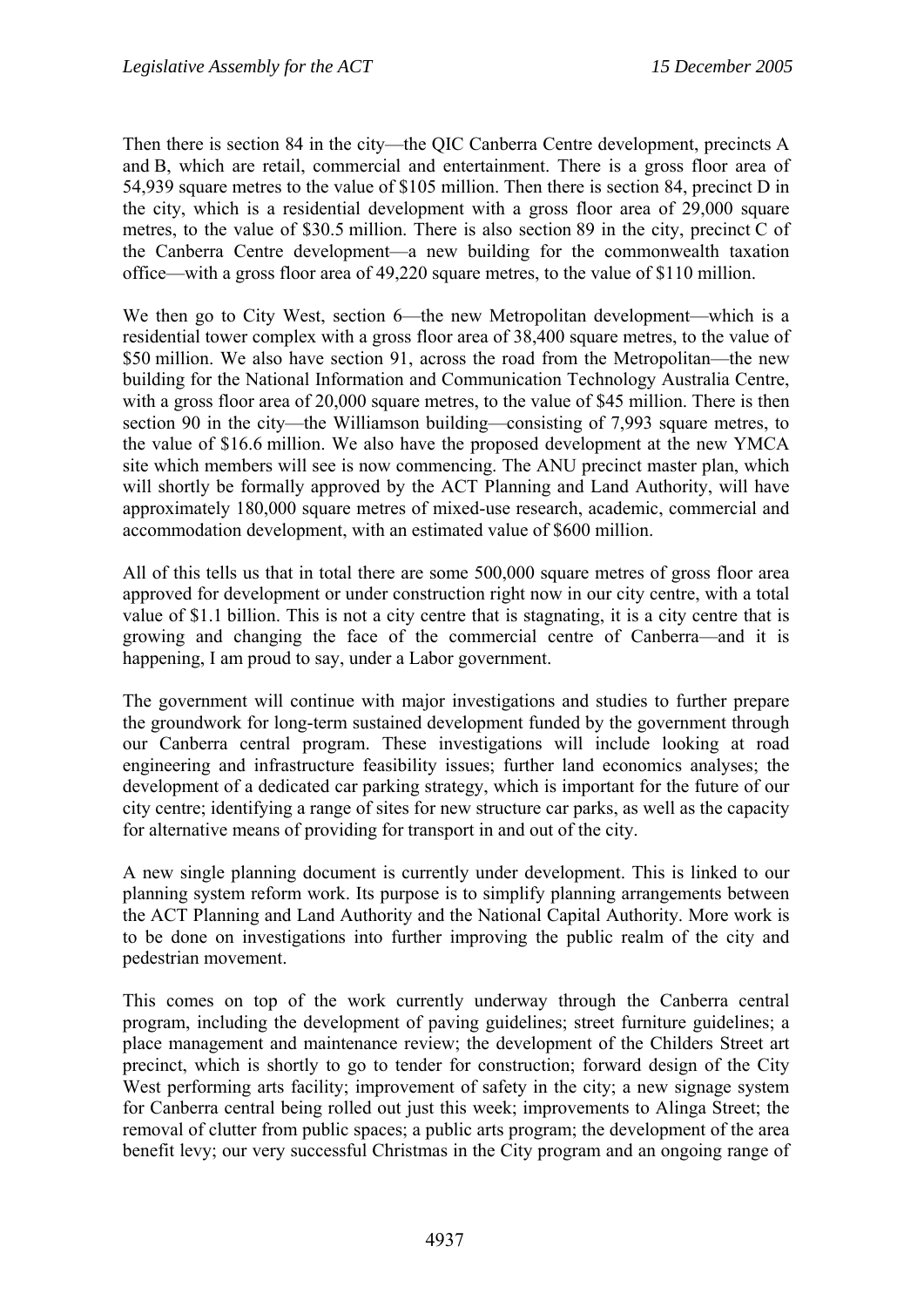other events. The government's commitment to making our city centre a vital part of our community is very clear.

The government is also focusing strongly on issues around sustainable transport. As discussed in question time today, the Belconnen to city busway, Gungahlin to city and Tuggeranong to city bus priority measures are part of a future network of intertown dedicated public transport routes, with \$6 million already being allocated for forward design, planning and engineering analysis.

A real-time passenger information system is being rolled out to provide greater reliability of information for people using public transport in Canberra, and a city bus loop is currently being scoped to link in with improvements to the existing bus network. This will enable the gradual reduction in focus on a single dedicated bus interchange, with many of the antisocial behaviours we see as a consequence of that.

The task force the government commissioned also looked at a range of planning and development issues, including the National Capital Authority controls, submissions from the community, community safety, traffic analysis, car parking, public transport, pedestrian movement, economic analysis, financing, heritage, cultural activities and maintenance of the public realm. The task force approach has been to establish the principles and policy framework to provide the future planning and development direction for the City Hill precinct and our city centre overall, to create and maintain a thriving and vibrant city centre.

The government is pleased to support the National Capital Authority's proposals to incorporate these principles into the national capital plan. These principles can be translated into an indicative development plan that can be refined, adapted and implemented over the medium to long term. In conjunction, the government believes there is a logical sequence of development of the city centre reflected through the projects I have already outlined to members. This follows a pattern of incremental growth that will maximise returns to the community, maximise utilisation of existing infrastructure and help defray the cost of new infrastructure.

The task force debated at length the form of governance that is most likely to achieve the recommended objectives. In the government's view, the cost of establishing a new statutory authority simply cannot be justified. The reality check provided by the Hill PDA report, backed up by the observations of the task force, which I have not seen challenged in any substantive way by those opposite or outside of this place, meant that another statutory authority—which is in itself costly to establish—and another level of bureaucracy would have little or almost nothing to do in the first five years. There was also a failure to recognise all the precondition work that has been and continues to be carried out by ACTPLA, the Land Development Agency, the Canberra Central Taskforce, the Department of Treasury and so on, so that when the market is right a future government can act on implementing the development of the City Hill precinct in a well considered and financially responsible manner.

The task force considered the option of a development authority, similar to the one proposed and voted down yesterday by the opposition, but concluded that this approach was not appropriate for Canberra central. It formed the view that the desirable model should have a clear focus and provide skilled policy input to government but should not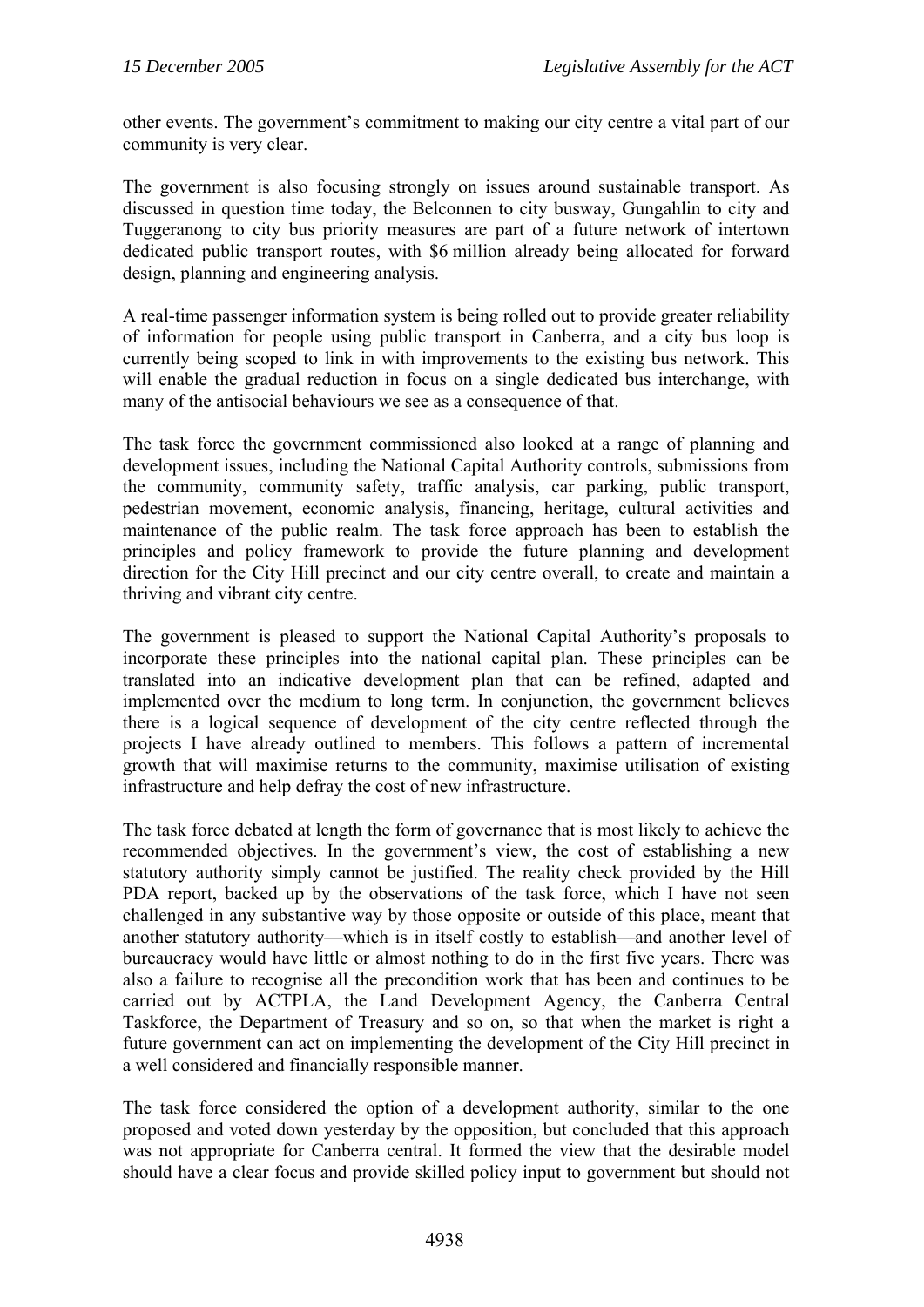be a planning authority or decision-making body and should not replicate the resources already in place. The government has decided to continue with the existing task force in the interim. We will establish a new permanent advisory forum of both private and public sector representatives, which will be announced earlier next year. This new permanent advisory body will differ from the task force recommendation, in that it will have a clear focus on the Canberra central area as a whole, not just on the City Hill precinct. In order to continue with the invaluable work the task force has already accomplished, the government will request it to oversee and monitor the current Canberra central program until the new permanent advisory mechanism is established, and to assume responsibility for the implementation of the Canberra central program.

Detailed investigations to further the principles and actions outlined in the task force report, which was made public on 14 December this year, will continue. These investigations will include rigorous assessment and analysis of the market, land economics, engineering feasibility studies, analysis of the public realm, city patterns and car park area. These investigations are crucial to underpin any indicative development scenario and sequential plan for the future development of our city centre. The government is looking forward to seeing the results of this work.

The government will also be investigating key development trigger projects that will help facilitate ongoing interest in the city centre, such as the investigation of the feasibility of a new convention centre and five-star hotel, a new mixed-use recreation facility on the site of the Civic swimming pool, a new government office block and potentially the first residential tower within the City Hill precinct—that is, inside London Circuit.

Based on the preliminary financial modelling, the task force report has reached a different conclusion from that of the living city proposal. There are a number of reasons for the differences with the living city proposal, including different land areas, different land pricing, displacement costs, car parking revenue, taxation assumptions and different assumptions around prevailing market conditions.

The task force took the view that selecting a single design would not deliver the outcomes necessary for government to progress the long-term planning and development of Civic and the City Hill precinct in particular. In doing so it has provided a comprehensive set of planning and design principles that will be interpreted into an indicative development plan that can be adopted by both the NCA and the ACT government to guide development in the area over the long term.

The government is pleased with the task force report. It provides a clear way forward for achieving our vision to create a dynamic heart for the city. I would like to thank everyone who has contributed to this major project to date—in particular, the members of the public who made submissions; the task force chair, Mr Jim Service, for his time and commitment; the independent members and the government members of the task force. Their commitment and contributions have been pivotal to the quality of the recommendations and the ongoing success of the government's Canberra central strategy. I present the following paper:

Canberra Central Taskforce Report—Government response—Ministerial statement, 15 December 2005.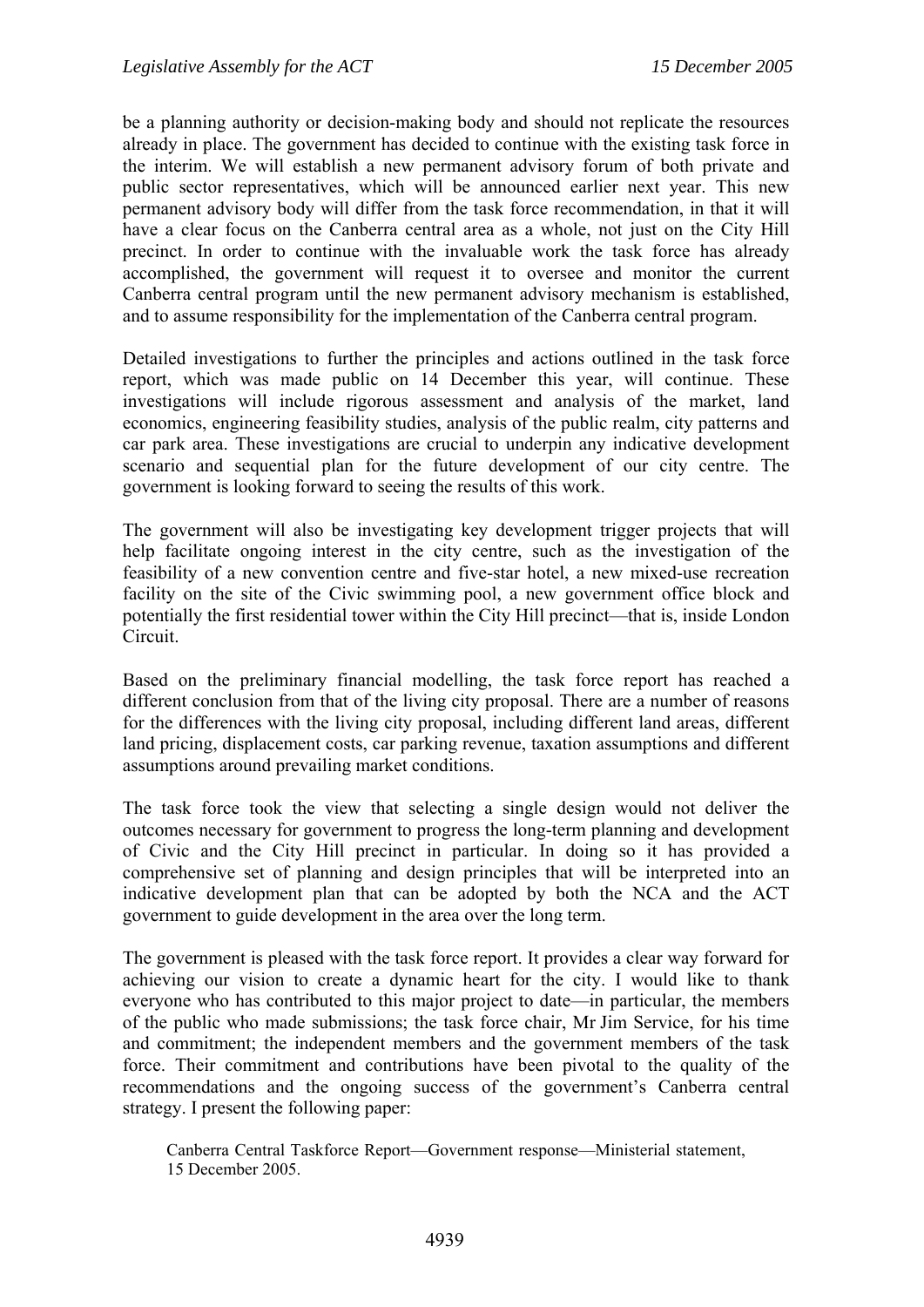**MR SPEAKER**: Mr Corbell, I know you moved the motion earlier but you may have been restricted by time after you had sought leave. So would you move that it be noted again.

# **MR CORBELL**: I move:

That the Assembly takes note of the paper.

Debate (on motion by **Mrs Dunne**) adjourned to the next sitting.

# **Adapting a car-based city to a declining oil supply and climate change Discussion of matter of public importance**

**MR SPEAKER**: I have received letters from Mrs Burke, Dr Foskey, Mr Gentleman, Ms MacDonald, Mr Mulcahy, Mr Seselja and Mr Smyth, proposing that matters of public importance be submitted to the Assembly. In accordance with Standing Order 79, I have determined that the matter proposed by Dr Foskey be submitted to the Assembly, namely:

The challenge of adapting a car-based city to a declining oil supply and climate change.

**DR FOSKEY** (Molonglo) (3.59): This MPI has been at least seven weeks in the waiting but, unfortunately, it is an MPI that is as relevant now as it was seven or eight weeks ago. Although Chicago-based architect and town planners Walter Burley Griffin and Marion Mahoney envisaged Canberra as a small, vibrant city connected to Sydney and Melbourne by train, with light rail connecting the town internally, most of Canberra's infrastructure was set in place at a time when the car was seen as the most convenient way to get around. Consequently, Canberra has plenty of dual carriageways, clover leaf junctions and ample parking compared to most cities, although you would not know it from the complaints of city business interests. While Melbourne and Sydney people travel to the central district on trams, trains and buses, many Canberra people complain if they cannot park their cars a few metres from their destination. We take parking for granted.

Canberra's retail structure was based around the concept of the car as a large shopping trolley. That is taken direct from NCDC material of the time. This led to neighbourhood, group and city centres surrounded by parking lots and a retail structure which has not stood the test of time. Why would you buy your groceries at your slightly more expensive local shops when you can buy everything you need in one trip to the town centre? Thus we have seen the decline of many neighbourhood centres. The Y-plan discarded the traditional radial layout of all major roads leading to the city and set in place a multicentred city without good public transport systems within and between them. Again, the long intertown roads through rural and bush settings mean that, without access to a car, you cannot experience the whole of this lovely city.

In Australia, family life is arguably most intimately, although not necessarily harmoniously, experienced in the car—on the way to shopping expeditions, visits to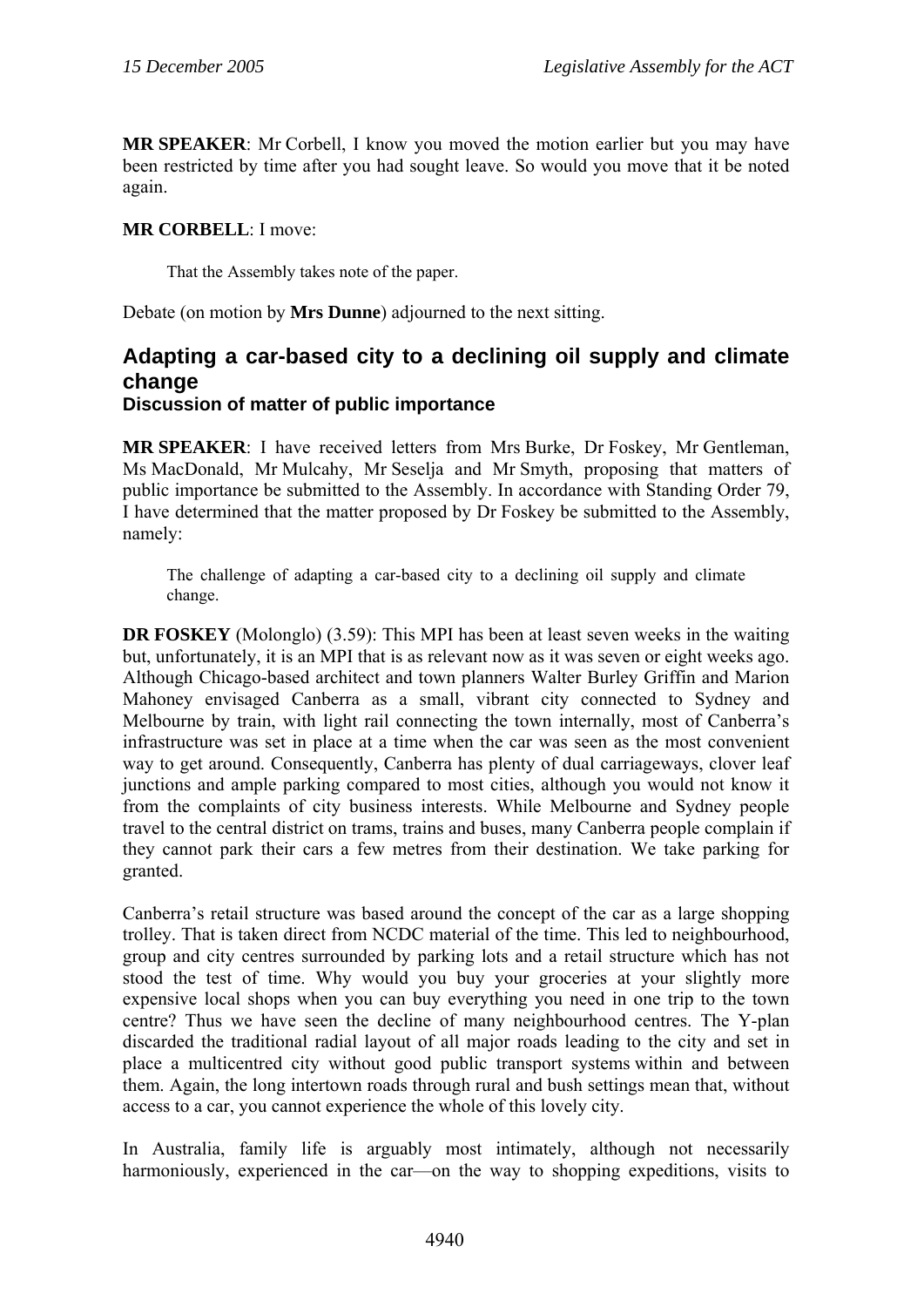relatives, Sunday drives and on holidays—often pulling a caravan. Community life is also shaped by Canberra's reliance upon and encouragement to drive cars. We are a relatively small population, so events are generally centralised for maximum participation. On fireworks nights, for instance, mass migrations cross the city to Commonwealth Park, and chaos ensues when everyone leaves at once. This is when Canberra has its major incidence of gridlock, as cars leave the event and head for the suburbs.

When there are major events, bus services at night and on weekends are for the truly intrepid, and cease earlier than most final curtains come down. Although there are wonderful places to walk for recreation, Canberra is not a good city for walking or using public transport between tourist attractions. Legibility of tourist maps is poor and they are usually addressed to the car driver. Riding across Commonwealth Bridge, I often pass visitors to our town holding maps against the wind while they check again where Parliament House or the art gallery are. In fact, many times on Commonwealth Bridge I have served a very great service for Canberra in advising people how to get to their destinations.

The bus routes are incomprehensible to the uninitiated—ie, the visitors to our town. Despite the good bus system—and it is a good bus system; I am not knocking ACTION if you live in the right place with a growing network of bike paths and lanes—this city runs on oil. When the city was built, oil was a relatively cheap fuel, and it looked as though it would be available for a long time. Fifty years is a very long time to the planner but it is an absolute century to the politician. Since the oil shocks of the 1970s, our vulnerability to oil price rises has been better understood. Nonetheless, the sudden realisation that oil, like all non-renewable resources, becomes scarce when its extraction and treatment becomes too expensive, has hit the average person. This is because oil shortages have hit a car dependent society where it hurts most—the hip pocket.

People are looking around for alternatives to using their cars so they can reduce the amount of petrol they must buy. For some it is a choice between driving the car to work and buying food and paying the bills. Since governments still provide the infrastructure for modes of travel, it is timely to consider what the ACT government can do to assist Canberra people to balance their budgets while continuing to live a rich social life and get to and from work and their other activities as safely and conveniently as they need to.

A couple of years ago the Pentagon produced a study which showed that climate change is more of a threat to the world than terrorism. That is an interesting contrast. For this and other reasons, climate change is a sufficient reason to change our oil dependency, yet so far it has not inspired the commonwealth and territory governments to act meaningfully. This reality is now clearly evident, with even sceptical scientists acknowledging that the unprecedented thaw of the vast expanse of permafrost in Western Siberia is only one of a number of events bringing global warming closer. Indeed, hurricanes like Katrina, which exacerbated the oil shortages, will be more frequent as sea surfaces warm.

If we cannot act with urgency to save the planet, the more direct impact of rising oil prices may provide the spur for change. At the same time, we can achieve other policy objectives. We can reduce our greenhouse emissions to 1990 levels, which we have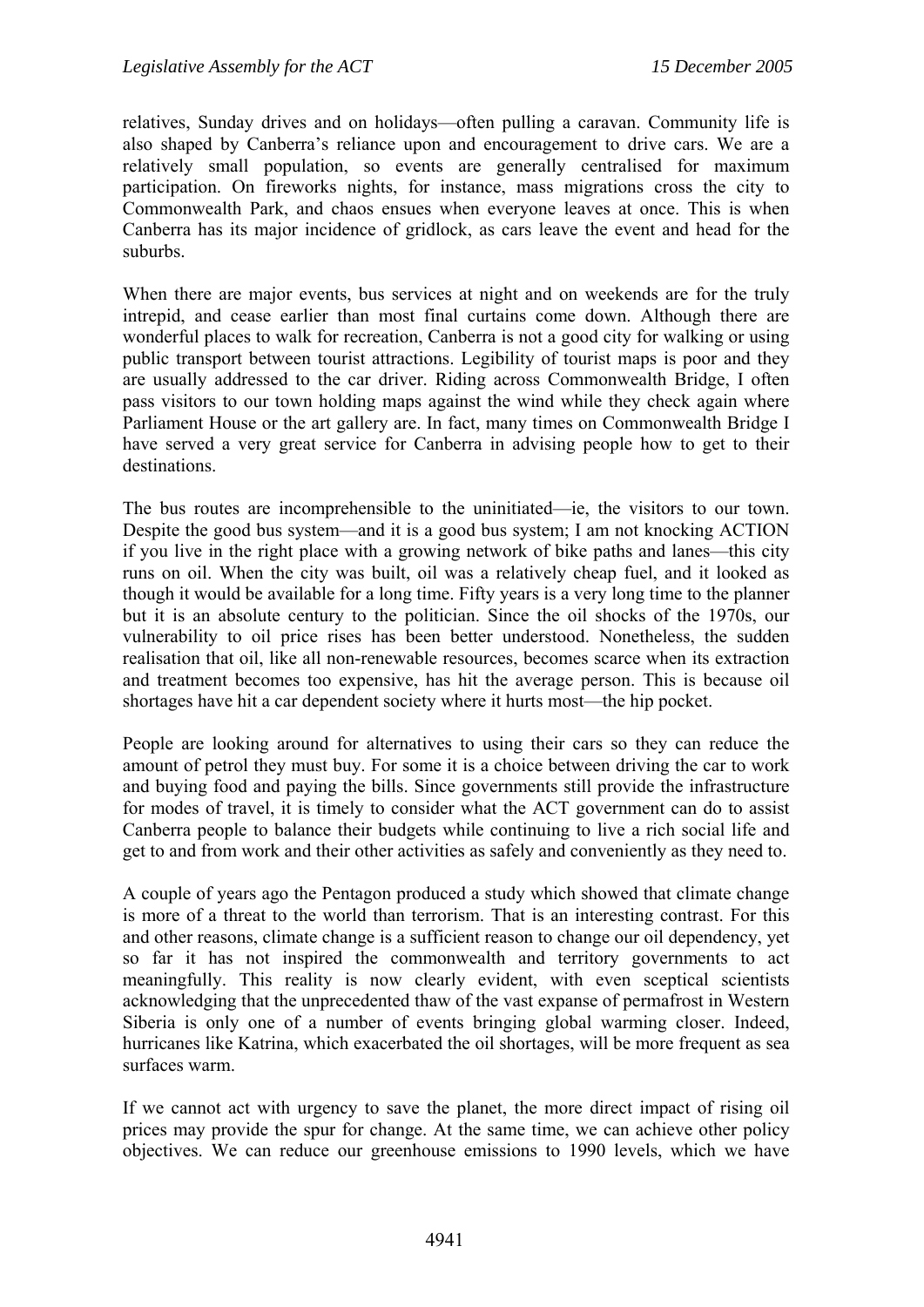committed to do by 2008; increase opportunities for social encounters; reduce the human impacts of air pollution and traffic accidents; and increase fitness.

Turning to peak oil, I should not have to—and I do not have the time to do so—argue today that we will never again see oil-based products at prices we have come to regard as normal. I expect my colleagues are already well aware of these facts. To summarise, with crude oil above \$US50 a barrel, experts are predicting that in 2008 global oil production will peak and thenceforth decline. This will occur without political events such as the war in Iraq and human exacerbated natural events like the New Orleans disaster adding further uncertainties to oil supplies. It will also be a factor even without the huge growing markets of China and other parts of the world which are now demanding their share of oil supplies.

This is one case where the market must not be allowed to determine our adaptation to a world with dwindling supplies of oil. The process of adjustment will inevitably favour those who already profit from oil and will be able to afford it, no matter the price. We can expect more wars for oil, food for oil sanctions and social unrest as poverty bites those who cannot work either because they cannot afford to get there or because their jobs went with the oil.

We cannot afford to let oil run out either. It is essential for the production of many goods that are essential to our way of life. Things we are not going to willingly dispense with nor should we have to—are plastic bags, which are often used unnecessarily but are sometimes essential; bottles; pipes; fertilisers and pesticides; lipsticks—I can give those up—and pharmaceuticals. It is a long list, and there is much more. The fact is that oil, even if not used in products, is used in the transport methods that bring the products to us.

Letting the market solve our oil problem will not help the community and the voluntary organisations who deliver so many services to our most marginalised citizens. Government grants are already stretched thin. Paying more for petrol threatens the ability of many groups to maintain their services. Because these groups are the buffer against need and hardship in our community, they must themselves be buffered against petrol prices which have not been budgeted for. The International Energy Agency does not rely on the market to reduce oil demand. I will quote from something released earlier this year. It says that a rapid demand response, especially if coordinated against International Energy Agency countries, can send a strong market signal—ie, we have to tell the market what to do. The IEA recommends many of the initiatives that I will outline briefly later.

Despite its inevitability, I think we have time to act to reduce the shock of oil price shortages on Canberra. The year 2008—the target year for reducing greenhouse gases dropped last year by the Stanhope government—is also the year in which oil supply is expected to peak. Our government has a number of policy instruments it can use to work with Canberra people to make our city a leader in cooperative efforts to make Canberra more liveable and more sustainable. Today I will mention just some initiatives already working elsewhere. Sadly, this government is yet to show visionary leadership in reacting to climate change and rising oil prices. I expect to hear many of your ideas in today's discussion. Oil scarcity must be regarded as an opportunity as well as a challenge. By the way, people will perhaps argue with my information about peak oil but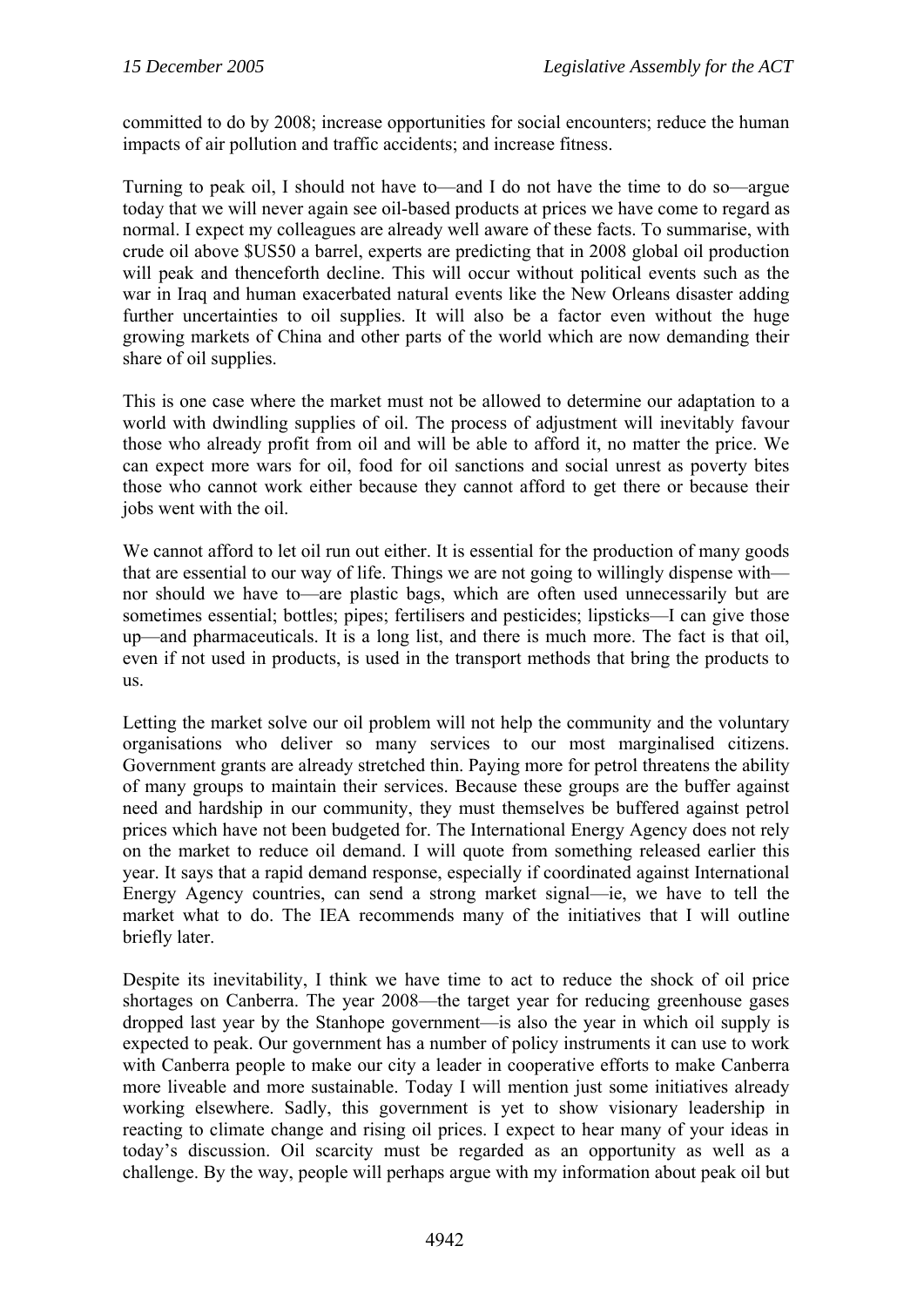I think we are talking about a number of years. You may argue with it but there is no doubt about it: oil is not a renewable source.

I turn now to cars and motor transport. They will never disappear, but the government could encourage the purchase of more fuel-efficient vehicles through sales tax, registration fees and parking charges. More parking facilities can be located near bus stops to encourage public transport use, where buses are not handy to people's homes. Scooters are increasing in use as the population ages. They should be encouraged, through path and road planning, with places to park them. There is a lot of confusion in our community about the rules that apply to scooters.

Car pooling through workplace and educational institutions should be encouraged. Shared-use vehicle systems are in place in many US and British cities, where a fleet of vehicles is shared between a group of people. Many people do not need cars for day-to-day use but they need access to a car. Other measures are car-free days, with prizes for the workplace which registers fewest cars coming to work on selected days of the month; encouraging cycling and walking; revitalised neighbourhood centres; encouraging people to shop locally; having cafes and community spaces within easy walking distance to develop sustainable communities; and reducing car use.

More people may be working at home with the new technologies. Why not have community resource centres where they can walk down, use fax machines, photocopiers and other things that have not even been invented yet but will make work easier in the next decade or so? We could have seating at regular spacings for elderly people, to encourage them to walk to the shops. Elderly people in Yarralumla complain that they cannot make the trip to the shops because they need to sit down on the way and there are not many places to do that. These are simple things. We could install a network of solar lamps to light bike and walking paths, which are quite dangerous and scary at night. Solar lamps can recharge during the day and light the night. We could plan new suburbs to include off-road walking and cycling tracks that are safe for children and non-lycra clad cyclists, which are accessible from all residences—and we could support bike hire services.

I refer to now to public transport. People are moving to public transport, but not quickly enough. Why not issue free bus tickets for a week to let people see how convenient bus services are; increase their frequency; extend night and weekend services; make them convenient; and make bus routes more flexible. I am very encouraged by the legislation tabled this morning by Mr Hargreaves to make that happen, with the inclusion of taxis in the public transport system.

We should plan for and establish light rail. Do not put in bus lanes that are going to cost millions and millions of dollars and then spend another few million dollars years down the track. Let us put the light rail in now. There are a number of routes that could be very convenient. We should make public transport easy to understand, accessible and useful for visitors; improve signage at the pedestrian level; put on buses to Namadji and Tidbinbilla on the weekends, so families can go out there for Sunday picnics; put on buses to all large public events, and lobby for better rail connections to Melbourne and Sydney.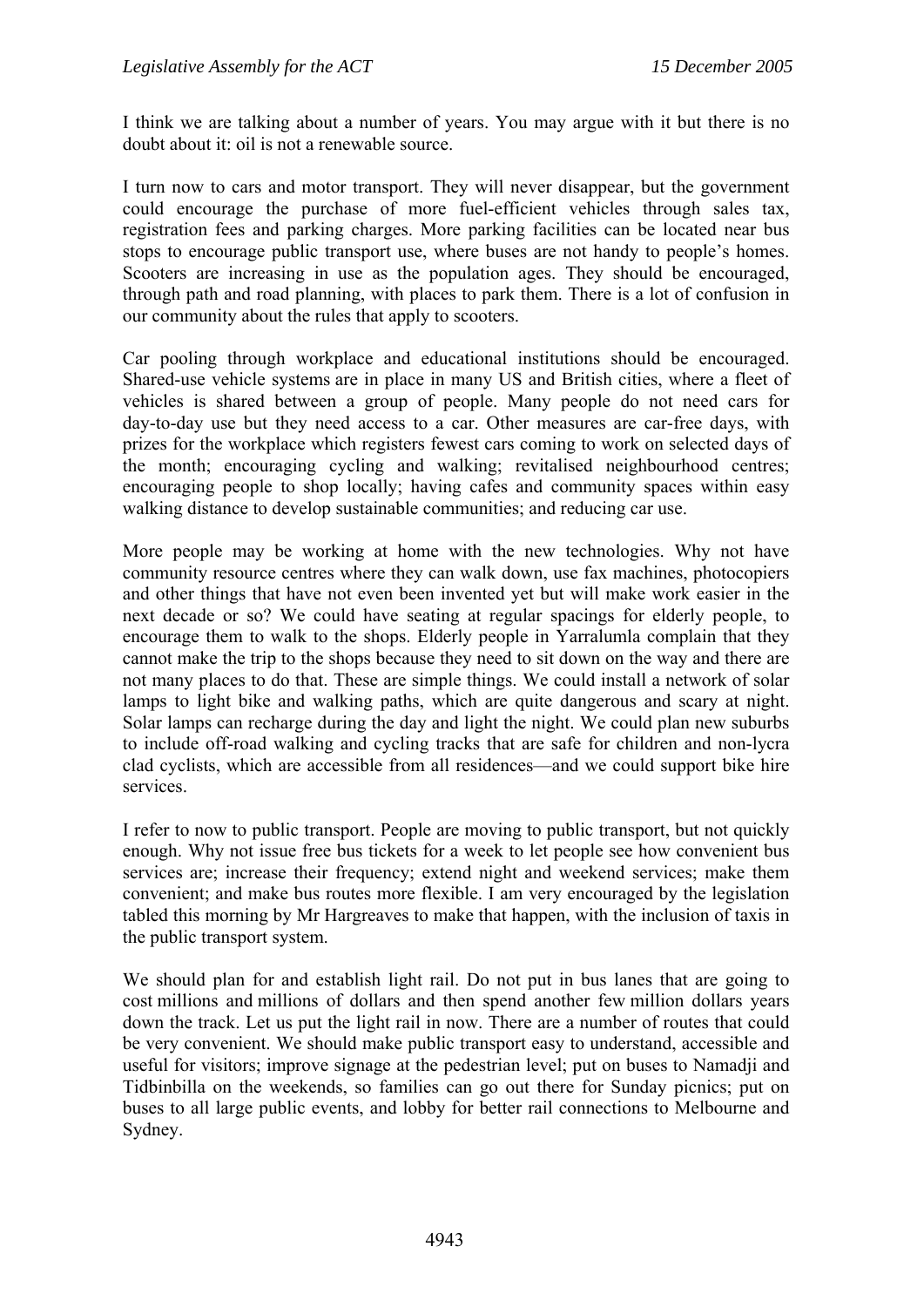In retail and planning, let us encourage local production because transport costs of imported goods will rise; encourage a diversity of types of shops at shopping centres so people do not have to drive all over Canberra for their Saturday shopping; maintain social and health services at town centres; increase the availability of neighbourhood centres in areas with demonstrated needs; require medium density developments to plan for shared social space and social mix, including affordable housing; and locate community facilities close to bus and/or light rail stops. These are long-term things, but let us start now.

**MRS DUNNE** (Ginninderra) (4.14): I welcome Dr Foskey's raising this matter of public importance because it so happens that I was addressing precisely these and similar issues at the Brisbane state of Australian cities conference just a fortnight ago. The conference—here is its program—was a multidisciplinary, multipartisan event during which I shared the platform with the likes of Professors Patrick Troy, John Quiggin, Frank Stilwell, Brendan Gleeson and Nicholas Low.

We all agreed that we needed to avoid the use of sustainability as a talisman, to get rid of magical thinking that characterises much of what is said when we talk about sustainable development, because we often merely name things as sustainable in the hope of making them so. One of the results of this is the cognitive distance between professed environmental beliefs and its practices. Sadly, this is no better illustrated than in Canberra, where a large number of people express very deep concern about general environmental issues while engaging in some of the most wasteful consumption in the country. As I have said before, it seems that our collective ambition seems to be to install a green shopping bag in every four-wheel drive vehicle in Canberra.

Another consequence of the way we approach sustainability is to encourage a sort of blanket opposition to sustainability itself, manifested by what I consider a fairly unfortunate article in today's *Canberra Times*, which ends up by mounting a defence of cars against all things. As we all agreed at the conference, we have to abandon the either/or perspective, which is an unhelpful polarisation, particularly when discussing the relationship between private car use and the development of effective public transport systems. Private cars and public transport must be complementary; they need not be in direct competition.

Obviously, permanently higher energy costs are a reality. To talk about the end of the cheap fossil fuel era is not to engage in doomsaying but to echo the sober research of nearly all observers outside the more deluded echelons of the oil industry. We are near the time of all-time global oil peak production—the point at which no increased production is possible—and there will be only gradual depletion. The estimates vary but some time between 2005 and 2017 seems to be the best guess. Of itself this will not produce a sudden crisis, unless there is politically-inspired panic on other grounds, but it will mean a permanent rise in the cost of energy, however generated. There are not going to be many cheap energy alternatives. Hydrogen energy at this stage is out of the question, if only because hydrogen requires more energy to produce than it returns.

Natural gas supplies are at greater risk of depletion than oil supplies. Wind and solar will only produce a fraction of what we are currently using, let alone what we will use especially with the growth of industrialised economies like India and China—and they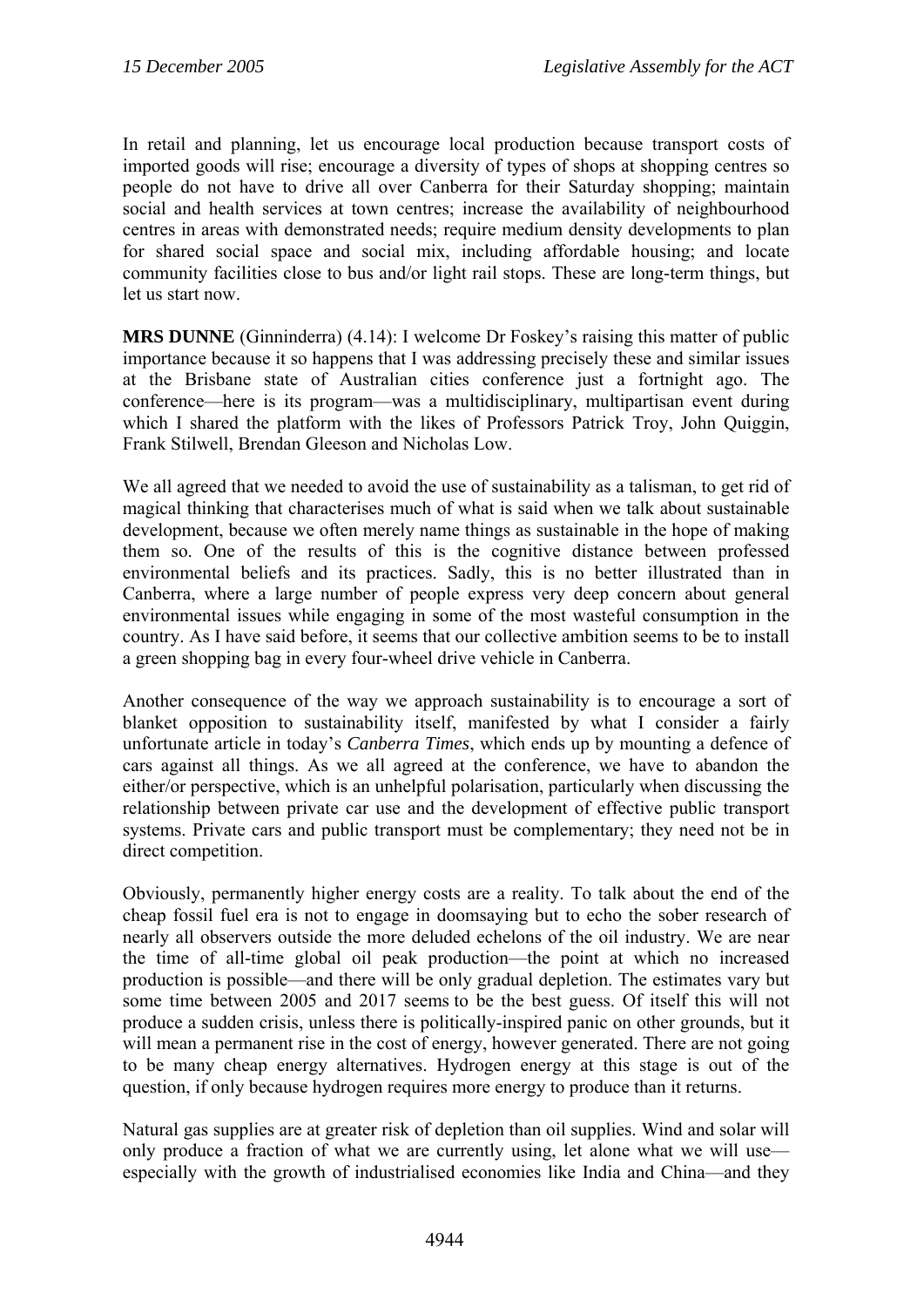are not useful for transportation. In any case, it cannot be manufactured without the underlying support of a fossil fuel industry. Wind and solar energy have huge levels of embedded energy in them.

Coal is far less versatile than oil and gas. It is less abundant than most people assume and, as we all know, fraught with huge ecological drawbacks. To produce enough biofuels to produce an adequate substitute for oil would require almost all the arable land on the surface of the earth, and we would be producing food for cars rather than people. In short, although we are still using these alternative energy sources as supplements, they will be neither cheap nor probably sufficient to replace what we have come to expect and have come to see as a historical anomaly in this period of cheap energy. Given this information, it is obviously sensible for us to support all initiatives to persuade people to use more fuel-efficient cars. To the stick of permanent high fuel prices we should add other sticks and carrots, perhaps increased charges for parking where alternative modes of transport are readily available, or different charges for vehicle registration.

Of course there are many ways in which government can lead by example. In Canberra senior public servants get a car as part of their remuneration package, partly because of their work hours but also partly for artificial reasons that have to do with commonwealth government defrauding itself of tax. Middle-ranking public servants are encouraged to buy cars through equally artificial FBT arrangements. They are also encouraged to drive them long distances through the same FBT arrangements. In Canberra in particular, cars are associated with status and buses become infra dig, not because of the operation of the free market but because of the exact reverse.

In the long term, the main carrot would have to be the various price and social advantages associated with improved public transport. Having said that, there are certain facts about the ACT that we have to accept. Part of its misfortune is that much of Canberra's development as a modern city occurred at the precise moment public transport ceased to be modern. The result is easily the most car dependent of all Australian capital cities, despite Walter Burley Griffin's original design and original intentions. At the same time, Canberra has two distinct advantages which, paradoxically, are generally regarded as vices. Firstly, most people are employed by the public service—either directly or indirectly—and we are also a more qualified and affluent population than anywhere else in the country.

Secondly, Canberra has a centrifugal character, not a central city place like Adelaide or Melbourne. Its nominal heart—Civic—is really one town among five. In economic terms, Canberra is a government town. Governments are infamous for forever shifting the location of their offices, usually for the worst possible reasons. However, this suggests that Canberra has the potential, as well as the need, to contrive an overarching sustainability policy that combines economic development of these city nodes with effective land use and sustainable integrated transport to encourage more mature development of these centres and a more balanced distribution of the work force.

The approach I am suggesting is partly precautionary. We do not want Canberra's peripheries to become Parisian style banlieux, detached from the main economy. More positively, a decentralised occupational structure is appropriate for an economy which predominantly relies on the public service, knowledge-based industries and personal services. Canberra is not a captive of topography; its industry is not dependent on mines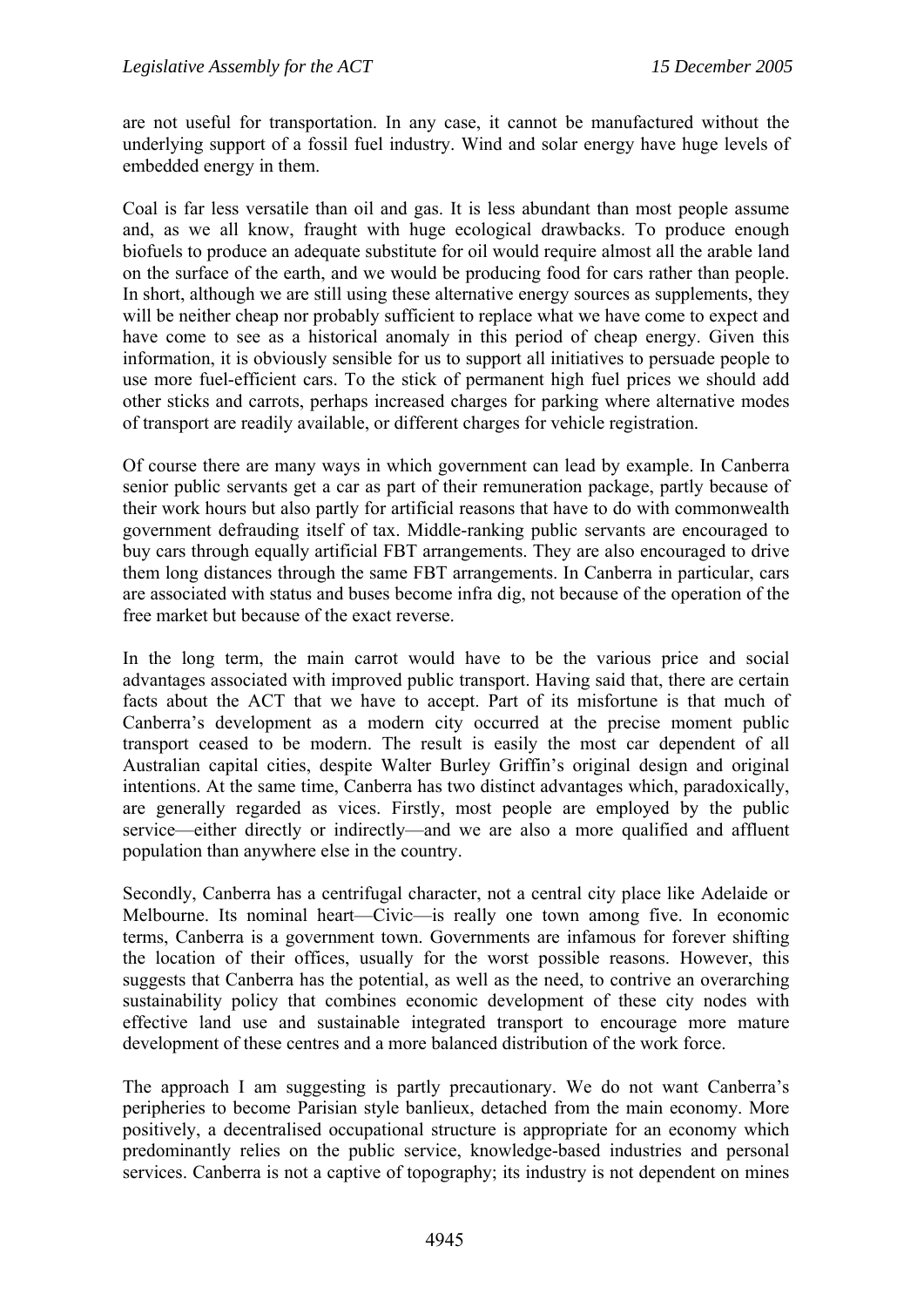or harbours; and there is scope for reconfiguring. But it is apparent that, if we choose any of the substantive definitions of sustainability, a clever city in which everyone gets around behind his or her personal fossil fuel burner is not sustainable.

The obvious answer is a light rail transit system or some rapid transit system. This is an idea which has been resuscitated a number of times over the past 20 years, only to be discarded each time. The recent attempts to pursue the Griffin legacy have ignored the subject altogether. The claims in favour of light rail are strong. Rail efficiency is seven times greater than that of rubber-tyred vehicles on tar roads; a road lane can carry 2,500 people an hour; a busway can carry 5,000; and light rail can carry from 7,000 to 10,000 people.

Everyone will be familiar with the other numerous environmental benefits; yet, to date, we have shied away from doing anything about this, partly because of plain risk aversion and partly because of what some people might call fiscal responsibility, which pushes governments towards short-term incremental options. Ironically, such safe options may fail to capture the public's imagination as they fail to capture market share, precisely because the options are safe and unexciting. Nor are current initiatives like providing bus interchanges, real-time bus information and a busway between the town centres likely to do much more. The planned busway—unlike Brisbane's—would make almost no difference to commuter travel times.

It has been apparent for years that sensible public transport could pay for itself, especially in a city where land acquisition needs are few and they are facilitated by the leasehold system. At the last election, the Canberra Liberals undertook to look at the means of funding a light rail system for this territory. The following are some thoughts on the way forward. They are not hard policies; they are ideas for further development. The current government policy of limiting capital expenditure to what can be paid for from the annual budget would clearly rule out a project of this size, so we need to look at other funding options. Ironically, all governments, and especially Labor governments, are now reluctant to borrow in order to fund what any sane person would regard as necessary long-term investment.

Labor governments have burnt their fingers very badly in the not too distant past, especially in Victoria, but the result has not been a more careful approach to public borrowing, it has been an aversion to any public borrowing at all—as though there is no fundamental difference between borrowing for short-term consumption and borrowing to pay for essential infrastructure; as though borrowing cannot be done for good as well as for bad purposes. Just as the average family cannot finance home ownership without borrowing, so the average polity must finance at least some of its wealth-building infrastructure from borrowings.

Of course, it would be preferable if public borrowings could be supplemented by private investment. Unfortunately, given the recent history of public-private partnerships, that option is not looking so rosy these days. However, there is one type of partnership which would avoid the need for direct borrowing. That is based on what is called value capture. As a leasehold city, Canberra is particularly well placed to utilise such a model to help pay for expensive infrastructure through the increasing value of land along any transit route.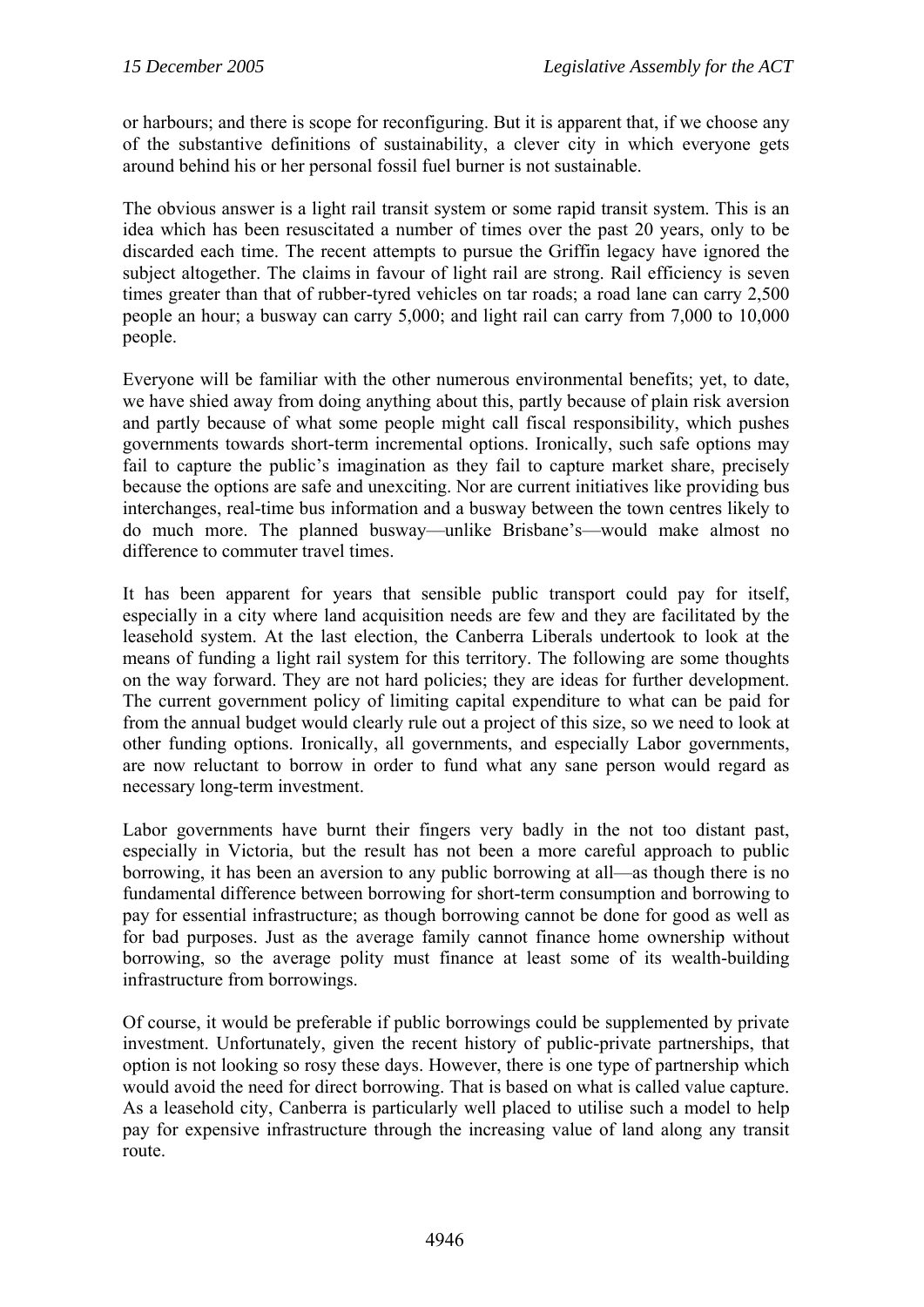Businesses would have numerous reasons to relocate along the transit route—reduced general transportation costs, access to larger pools of potential services, jobs, customers and employees. There are numerous historical and contemporary examples of this. For example, value capture was used to develop the rail networks in the United States and was initially proposed by the South Australian government to fund the Adelaide to Darwin railway. Today Hong Kong's rail transit system receives no subsidy, all costs including interest are met from land rents from developments in station areas alone.

Surplus values have been generated from Washington DC's Metro and the London tube extension. Mr Temporary Deputy Speaker, you are probably saying to yourself, "These are high density cities with little bearing on Canberra's situation." Much closer is the Dublin area regional transport system. In 1991 dollars, the development added \$62 million to surrounding property values where the DART was built. Brisbane has seen the same increase in land values along its south-eastern busway. Investors gained from increased land values along a permanent route. This encouraged medium to long-term investment and permanent business relocation.

To sum up, Dr Foskey is right—we have to adapt our current car dependent city in response to the challenges of declining oil supplies, higher prices and climate change. To do so we must abandon the either/or mentality that sees questions of sustainability and development as mutually exclusive. More importantly, the challenge is to make the private car and public transport complementary, not competitive. I have suggested one general way in which this might be done. I would hope that, like those of us who attended the Brisbane conference, present and future members of the Legislative Assembly will see beyond short-term partisan interests to devise a generally cooperative approach to this extremely important issue.

**MR TEMPORARY DEPUTY SPEAKER** (Mr Gentleman): Before I call the next speaker, I would like to draw members' attention to the gallery, where we have four staff members from the Senate and National Assembly of Pakistan.

**MR CORBELL** (Molonglo—Minister for Health and Minister for Planning) (4.28): This government has made a clear commitment to sustainability to ensure that future generations have a lifestyle at least comparative to our own. Meeting the climate change challenge is part of that commitment. It will require leadership by government and an equal commitment by everyone in the community. It will require innovation, a risk management approach and effort directed at building our collective wisdom. We cannot achieve this in isolation. It is a local, regional, national and global responsibility.

The ACT government is currently developing a new ACT climate change strategy and an ACT energy policy. This is in recognition of the fact that most of the ACT's greenhouse gas emissions—nearly 70 per cent—arise from the use of energy and another 25 per cent arise from the use of energy associated with transport. Therefore, an energy policy that influences the types of energy sources, energy efficiency and energy demand will have an important influence on greenhouse outcomes for the ACT.

The sustainable transport plan and Canberra's spatial plan will also have an important part to play in reducing greenhouse gas emissions. Perhaps the most compelling, but still largely unrecognised, evidence of the lack of even short-term sustainability in Australia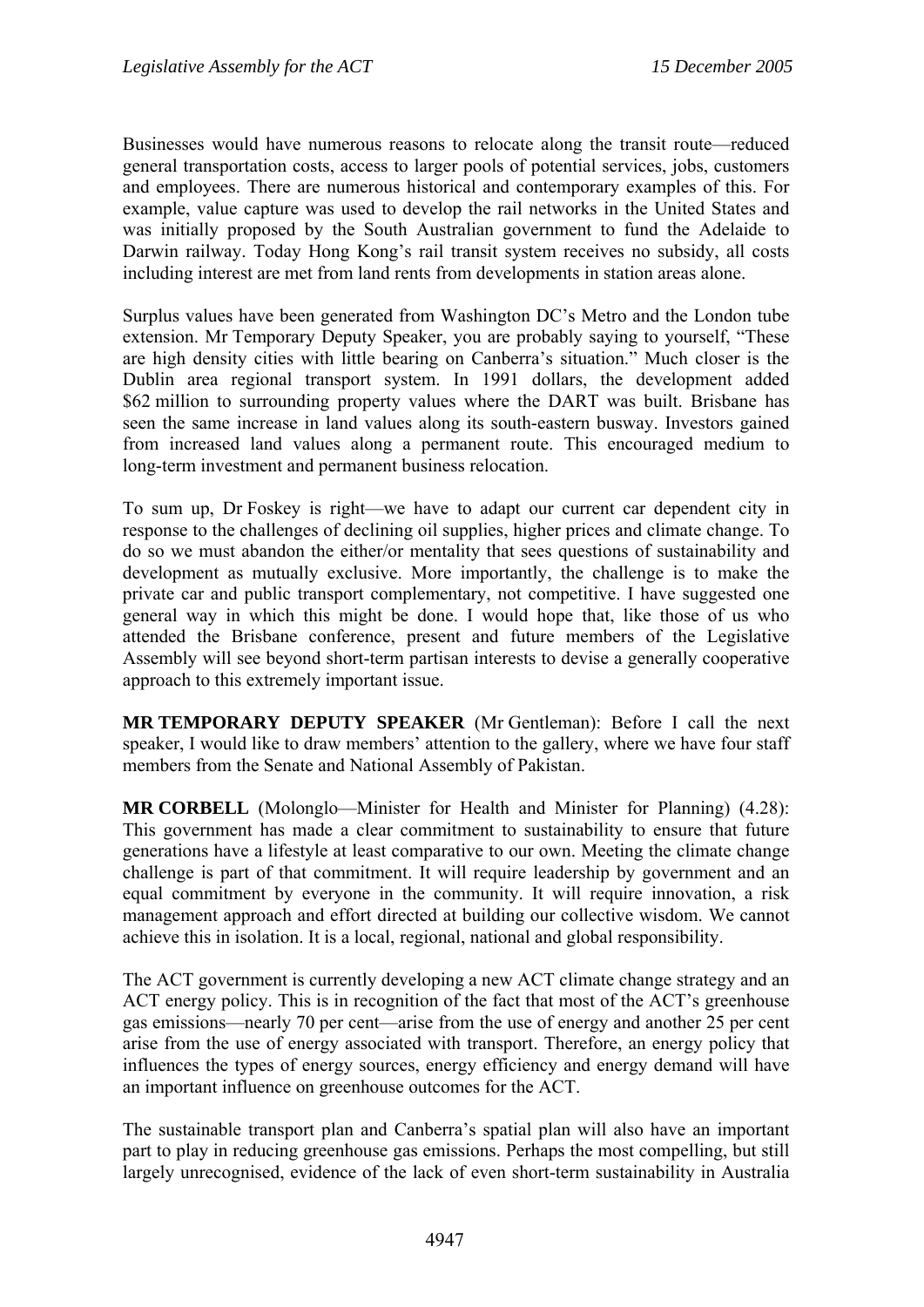is our very serious dependence on declining petroleum sources. Petroleum is currently essential for agriculture and most facets of Australia's community life and economic systems, as well as for transport. Many people assume, wrongly, that medium and short-term supplies are assured. There is mounting—and in my view clear—evidence from the oil industry itself that this complacency about future oil supplies is misplaced. Almost 80 per cent of Australia's petroleum use is in transport, 55 per cent of road transport fuel is petrol, 39 per cent diesel and six per cent LPG. Australia uses about 45,000 megalitres of petroleum every year.

This decline of petroleum sources poses a particular challenge for Canberra. As other members have noted, much of metropolitan Canberra was designed in the 1960s and 1970s around a car-based transport and land use system, with the expectation of a future public transport system. Currently cars provide the bulk of Canberra residents' accessibility needs—83 per cent of work trips—with relatively low use of public transport, walking and cycling for work trips—seven per cent, four per cent and 2.3 per cent respectively—based on the most recent census.

Compared with the Australian average for getting to and from work, Canberrans use their cars more, cycle more, walk about the same and use public transport less. The city has a high quality road system, substantial parking availability and high levels of car ownership, but declining oil supply, issues of greenhouse gas emissions, growing congestion and other negative externalities are some of the key issues for our car-based city. In response to the Canberra spatial plan, we have aimed to create a sustainable pattern of urban settlement in the ACT and the region. A well planned city reduces the ecological footprint of urban settlement, reduces the impact of human activities on our climate and, at the same time, allows the city to adapt to altered climates.

The spatial plan recognises that the per capita ecological footprint of the city needs to be reduced and has indicated this through limits of new growth within the territory to be within 15 kilometres of the centre of the city. This reflects our aspiration to restrain urban expansion while still allowing for economic development, amenity and the lifestyle benefits our city provides. Furthermore, the spatial plan encourages residential intensification within 7.5 kilometres of the city centre. This will ensure that a large proportion of the predicted urban growth is located close to major employment, services and facilities. It will consequently reduce the distance travelled and therefore the fuel consumed and the greenhouses emitted.

Through the sustainable transport plan, which was also released in 2004, the government has demonstrated that Canberra and Canberrans would benefit from a transport system that has a greater role for walking, cycling and public transport and the more efficient use of our existing infrastructure. The plan seeks to maintain the high levels of accessibility that Canberrans enjoy by achieving a shift towards more use of walking, cycling and public transport. It sets out to increase the use of sustainable transport modes—that is, walking, cycling and public transport—from 13 per cent of work trips in 2001 to 20 per cent in 2011 and 30 per cent in 2026. That is more than doubling the market share of environmentally friendly transport modes. As a comprehensive framework for a sustainable transport system, the plan contains strategies related to the following: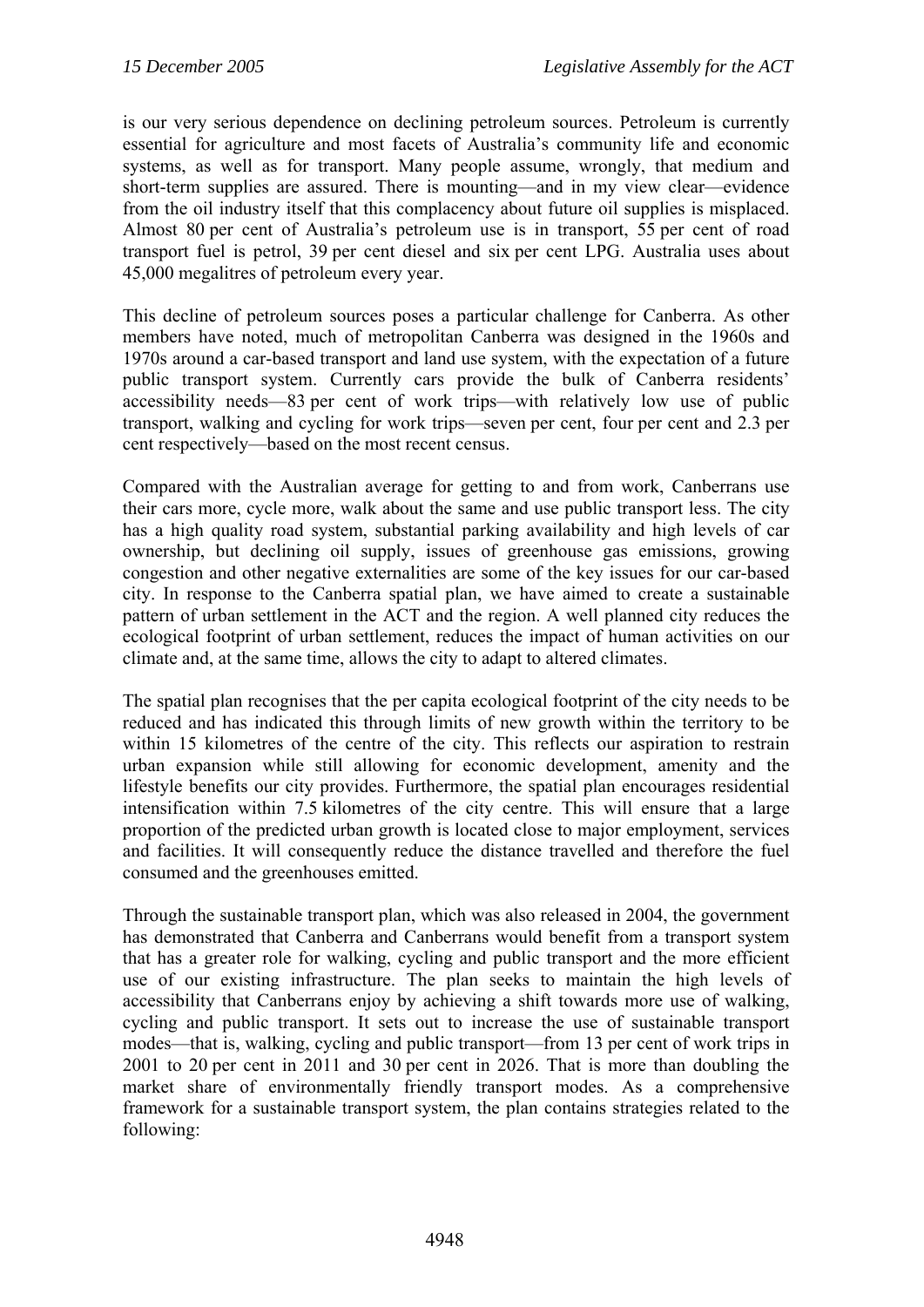- integrate transport and land use, which is land use planning to reduce travel distances and to increase choice of transport modes and encourage greater use of sustainable transport;
- transport infrastructure, including roads, public transport systems such as dedicated busways, pedestrian facilities, lighting and signage, cycleways and shared paths and parking infrastructure;
- transport technology, through transport vehicle technologies and less reliance on fuels;
- behaviour change, such as TravelSmart programs, travel access plans and community awareness;
- intelligent transportation systems such as smart cards, global positioning systems and real-time information;
- economic and institutional reform, such as transport pricing, regulatory reform, parking supply and charging, and taxation reform;
- alternative modes of transport, including public transport, demand-responsive services and non-motorised transport; and
- planning models, such as transport modelling, data collection and analysis, investment assessment and funding.

The plan includes a package of mutually supportive initiatives to create a cultural change for transport. It is not easy, and it is often easy for people to make a cheap political point. The range of measures includes busways and bus priority measures; real-time information; improved public transport interchanges; improved cycling and walking facilities; investment in TravelSmart programs and integrated land use and transport planning.

A major thrust of the plan is the progressive improvement of the public transport system so it becomes a more attractive and viable alternative for many people and many trips. As congestion on the road increases, the improved public transport system will accommodate more of the demand, with a consequential lowering of greenhouse gas emissions and air pollution. We are achieving this already.

As I outlined only in question time today, public transport patronage amongst adult users—that is, those people who have the choice of using a car but are choosing instead to use public transport—is growing substantially. ACTION estimates it now achieves 8.13 per cent of all journeys to work by public transport and our target by 2011 is nine per cent. We are well on the way.

The other part of the plan is to investigate the development of busways. Busways will improve public transport facilities and help create a culture of public transport use. They will also provide dedicated public transport corridors and a system that enables transformation towards a public transport system that is less reliant on the private motor vehicle.

Corridors for public transport will be reserved into the future and allow for future technologies such as light rail or driverless vehicles if these are justified. We have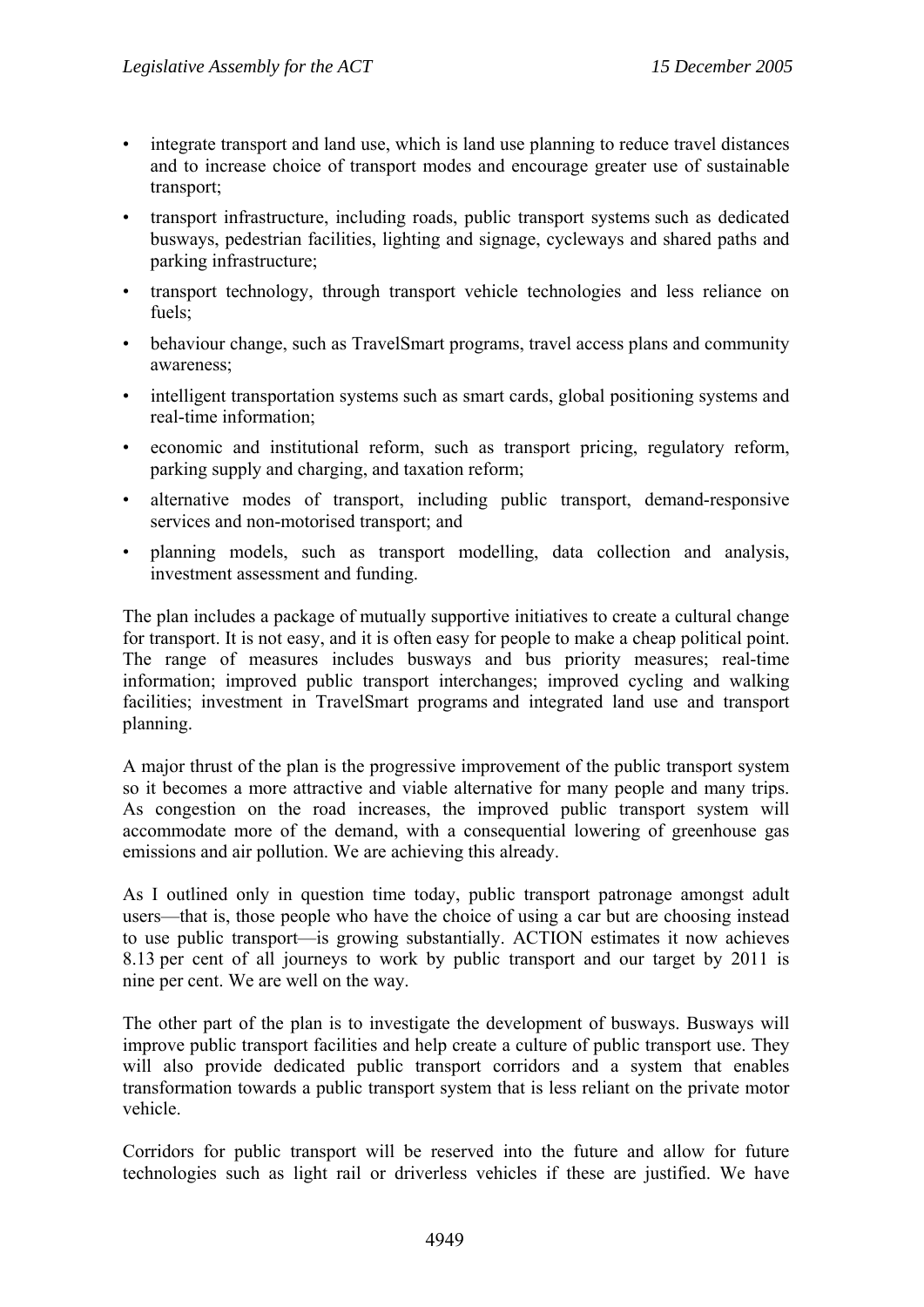already committed \$6 million for this assessment—for the planning and designing of such a system.

Other improvements proposed and about to be implemented are real-time information systems that make public transport systems highly reliable, reduce uncertainty and provide opportunities for smart planning of public transport operations. The amount of \$6.76 million has been set aside for the implementation and tenders are currently being evaluated.

Walking and cycling are also being encouraged. We have developed a 10-year master plan for trunk cycling and walking path infrastructure. The master plan has been funded since its release last year infrastructure and improvements of more than \$1 million have already been undertaken. Another key policy to support the achievement of the plan is the implementation of TravelSmart programs that have proved to be very successful in encouraging walking, cycling and use of public transport. Our program will target over 10,000 households, 13,000 employees and 25 schools and will be undertaken in consultation and association with the Australian Greenhouse Office.

The government's view is that we are well placed to respond to these challenges. Within the territory we have a government committed to the principles of sustainability and to making Canberra a great place to live, work and play. We have a well-informed, interested and active community. We have some of the world's best research organisations on our doorstep and we have a location that is second to none. We have the opportunity, the capacity and the willingness to face these challenges. We have the strategies in place to start making it happen and our strategies are already demonstrating tangible results.

There is much more work to be done. Our targets in relation to modal split for transport use are challenging but I believe we have taken the first vital steps in addressing this challenge if we are to ensure our city can manage the shocks that will come from the increased costs of conventional oil supplies into the future.

**MR TEMPORARY DEPUTY SPEAKER** (Mr Gentleman): The discussion is concluded.

# **Leave of absence**

Motion (by **Mr Corbell**) agreed to:

That leave of absence from 16 December 2005 to 13 February 2006 inclusive be given to all members.

# **Suspension of standing orders—adjournment debate**

Motion (by **Ms MacDonald**) agreed to, with the concurrence of an absolute majority:

That so much of the standing orders be suspended as would prevent the adjournment debate for today continuing past 30 minutes.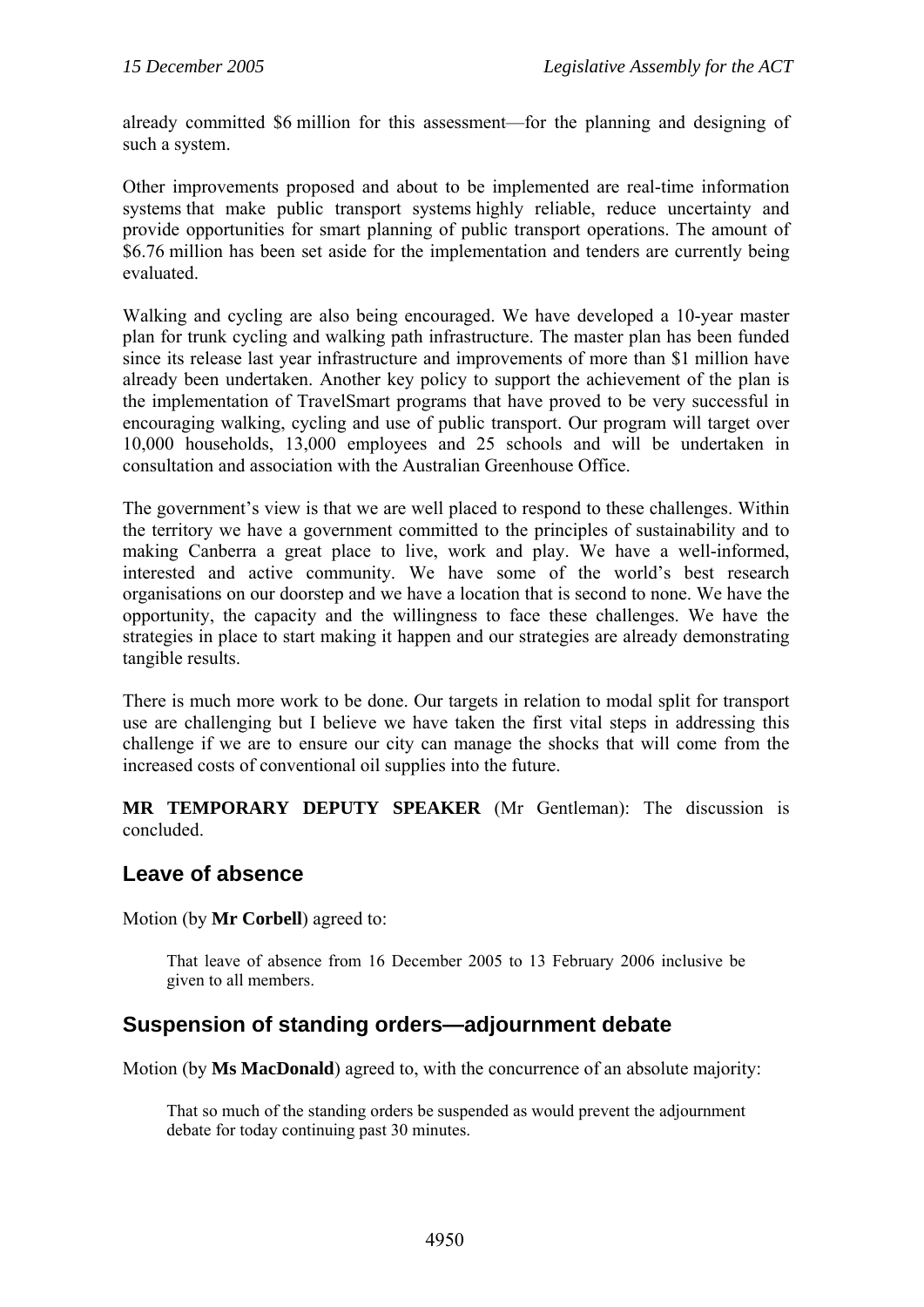# **Revenue Legislation Amendment Bill 2005 (No 2)**

Debate resumed.

**MR SMYTH** (Brindabella—Leader of the Opposition) (4.39): The debate today on the Revenue Legislation Amendment Bill 2005 (No 2) provides us with another opportunity to examine some of the marks of this Treasurer's time in office. As my colleague Mr Mulcahy has pointed out, this bill, while proposing a number of useful amendments, also proposes a silly change to the way in which certain motor vehicles are to be valued for duty purposes.

There is a strong sense of deja vu about this proposal relating to motor vehicles. Many of us will recall the history of failure of this government with respect to taxation proposals. This history of failure has involved what seems to be an inability to research taxation proposals properly. It is timely for us to revisit this sad history of failure by this government because, as we all know, history has a habit of repeating itself—and that is what we have again from this Treasurer.

Let us talk about the loan security tax. As part of the 2003-04 budget, this Treasurer proposed the introduction of a loan security tax. What a fine example of a fiasco in public policy making the consideration of this tax turned out to be, what a mix of sloppiness and laziness in research and execution. We were first informed of the proposed loan security tax when the 2003 budget was brought down. It is interesting to see the words used in budget paper No 3 at that time to support the proposal: the proposed duty would "bring the ACT into line with the rest of Australia".

That statement was incorrect because the Northern Territory did not have that tax. But, more importantly, the research conducted by this Treasurer into the tax was completely deficient because, when this Treasurer introduced the tax proposal, he said that the policy in the ACT "will operate on a similar basis to that in Victoria". What he did not tell us, because he presumably did not know, was that Victoria at that time had already enacted legislation to abolish this tax as from 1 July 2004, and Western Australia had already announced that it would remove this tax from unsecured loans.

As if this was not bad enough, because we should expect better from a Treasurer with all the resources that he has at his disposal, we then had an admission from our Treasurer that there could be some adverse unintended consequences arising from the loan security tax. The Treasurer told the ACT community that the proposed loan security tax could lead to an unintended double taxation of transactions. He then said that further research was necessary to establish whether there would be any unintended outcomes. He also told the community that the tax would not apply to family trusts. A few days later, the Treasurer had to correct that information and tell us that the tax would apply to family trusts.

So we had from this government a proposal for a new tax that clearly had not been properly researched and claims about this tax as it existed in other jurisdictions that were incorrect. In the first instance, this Treasurer deferred the implementation of the loan security tax. The good news for the ACT community was that the Treasurer abandoned this proposal in August 2003. What a sad story of incompetence and sloppiness from this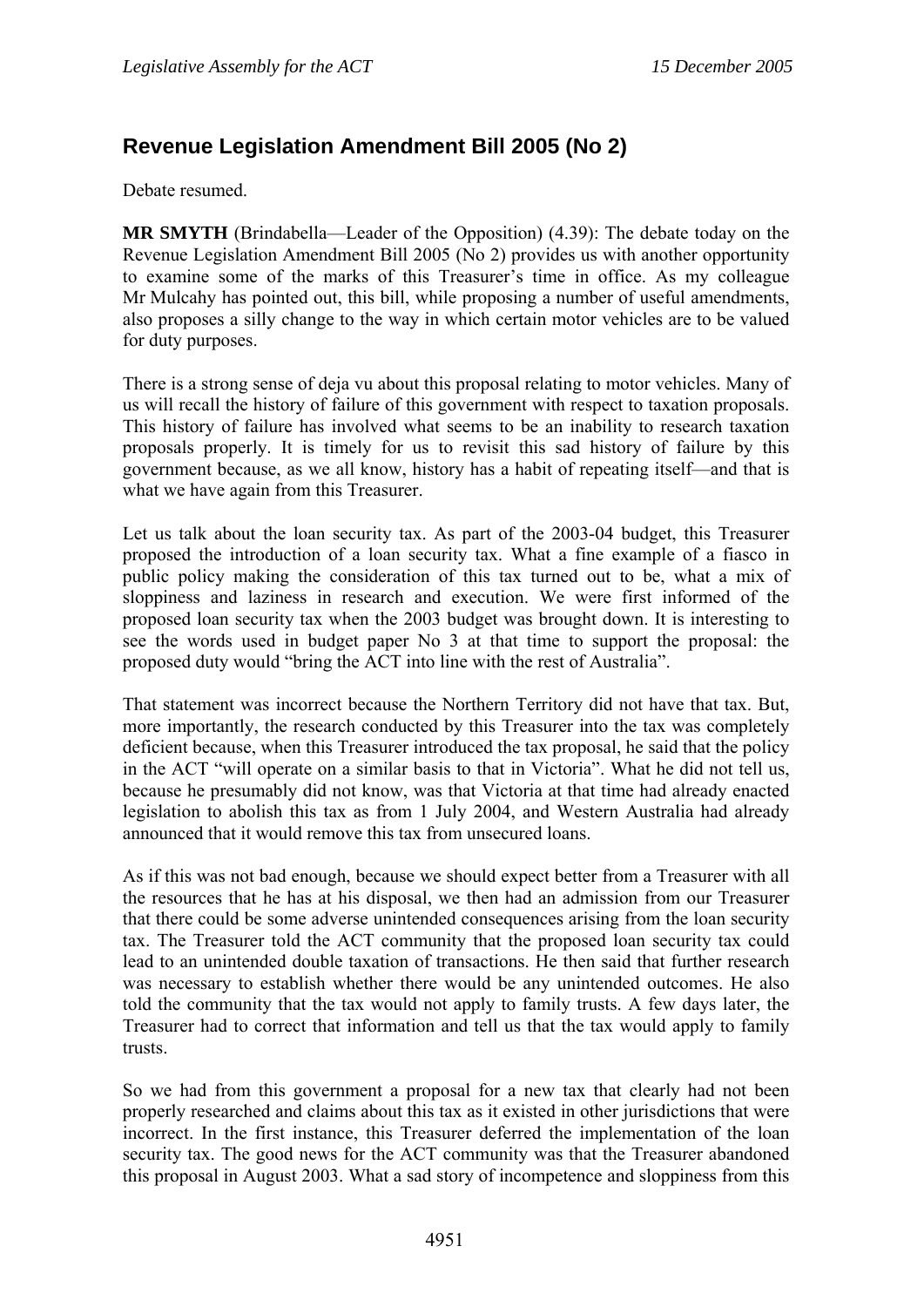Treasurer. I guess in the manual of how to develop public policy, this is a fine example that would be included in the "how not to" section, and, as if this sad saga was not enough, there was more from this Treasurer and this government.

Let us look at the ill-fated parking space tax. This is another example of a taxing proposal that has been consigned to the dustbins containing the government's policy failures. In the 2003-04 budget, the Treasurer announced that the government would introduce a parking space tax. At first blush, he seemed to try to portray this tax as a reasonable proposal. But things started to unravel very quickly once the Treasurer was asked questions about the detail of this policy. It quickly became evident that this Treasurer, this government, had not undertaken all the research and all the consultation that are essential before such a policy is introduced. This proposal represented genuine back-of-the-envelope stuff. The approach of the Treasurer seemed to be that there was such a tax in Sydney and Melbourne, so why not have one in Canberra. Forget the necessity to prepare such a policy proposal properly.

It is also pertinent to remember that this proposal was not rushed. The Treasurer said after the budget had been brought down, "No, the parking space tax did not come up late in the piece but in preparing the budget." So what does the history of taxing proposals tell us about the processes followed by this Treasurer? That is quite easily summarised: inadequate research, incomplete consultation and the details of the tax were incomplete, particularly with respect to potential exemptions from the tax. Once again, the ACT community was subjected to an example of pathetic, even sloppy, public policy making.

Then, of course, we had the bushfire tax. In the aftermath of the bushfire disaster of January 2003, this government proposed a bushfire tax as part of the 2003-04 budget. This tax would have raised \$5 million in each of two years to assist in the funding of recovery activities. We in the Liberal Party were convinced that such a tax was unnecessary as well as being discriminatory in its proposed application. We explained that the ACT had a wide range of potential sources of funds to assist in paying for the recovery from the bushfires and that it was premature of the ACT government to be talking about a bushfire tax when a number of alternative funding options were still available. The fact that this government failed to take full advantage of those options is just another indication of its incompetence.

The fourth example of the sloppy approach taken by this government to the formulation of public policy concerns the Treasurer's attempt to change the rating policy in the ACT. As with the three previous instances of poor policy making, this proposal demonstrated the lack of research and development undertaken by the government. The Treasurer was questioned about the development of this rating proposal after he had announced it. In particular, he was asked about the impact of his rating policy on people living in different locations across Canberra.

We were most surprised to learn from the Treasurer that virtually no analysis had been made by the government of the way in which this rating policy would affect different people. The Treasurer was asked for any details of any research or modelling that had been undertaken to show the likely impact of the new rating policy. Mr Quinlan proudly told the Assembly that the only modelling he had done was one draft graph. Mind you, he first proposed a change to rating policy in June 2001.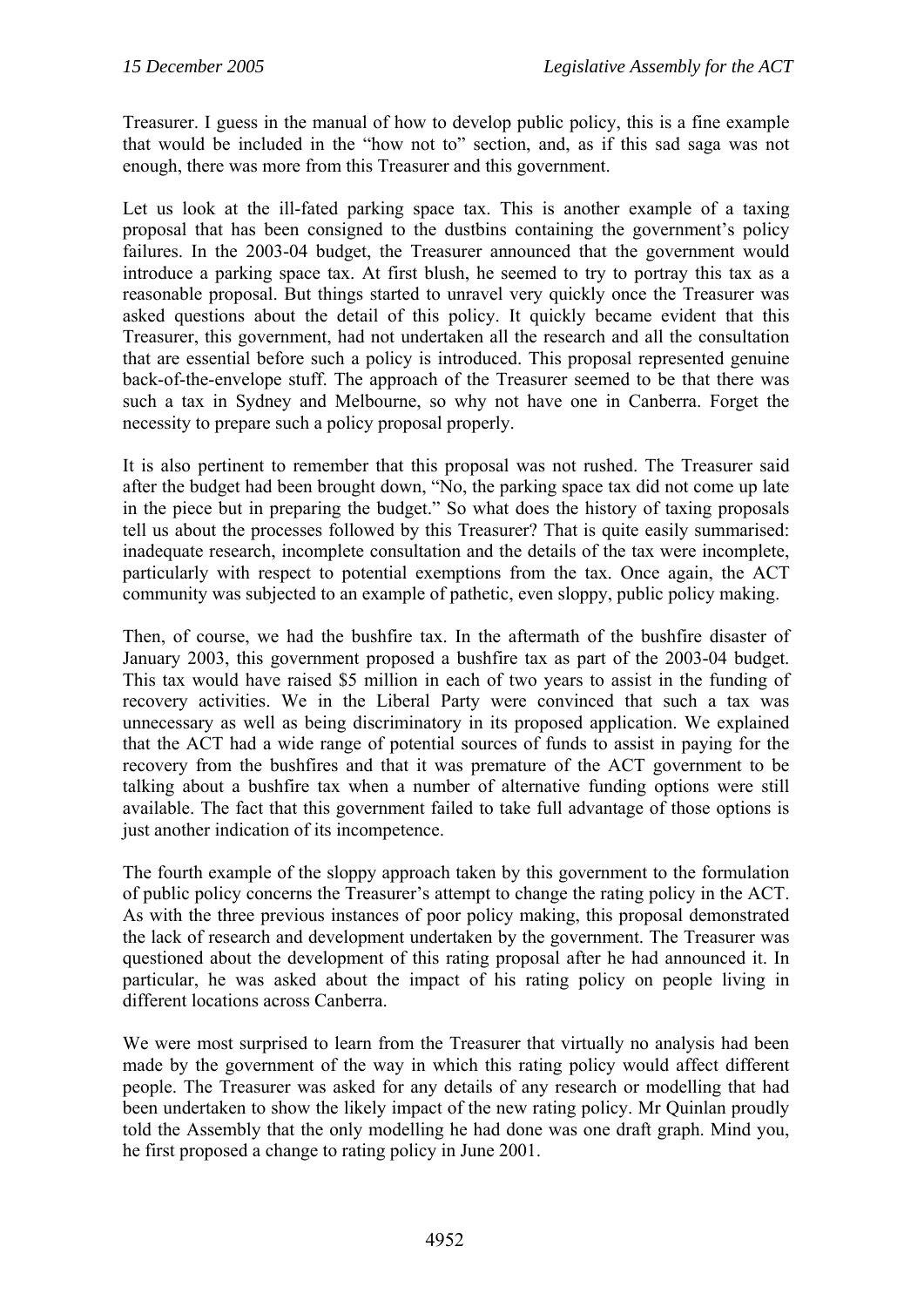Again we can look at the economic performance and the failures of this government. We have seen the profligate spending of this government and we have seen a budget that has grown from \$2.2 billion to \$2.8 billion this year, and what we have from this Treasurer is yet another proposal to put his hand deeper into the pockets of the people of Canberra to take their hard-earned cash.

In general terms, this bill is reasonable. The proposal to change the way in which certain motor vehicles will be valued for duty purposes, however, is not good public policy. It has all the hallmarks of a policy that seemed like a good idea at the time. The Treasurer, in introducing this bill, claimed that this proposal would reduce compliance costs, create administrative efficiencies for government and increase certainty for taxpayers. As Mr Mulcahy has explained to the Assembly, this process does not increase certainty. It does not reduce administrative complexity; on the contrary, there will be increased complexity because there will be now two systems for paying this tax, not one. There will be a duty on motor vehicles not previously registered in the ACT for which there is a list price. For those vehicles not previously registered in the ACT for which there is no list price, however, the current policy will remain.

It is clearly evident that there will be an additional category of motor vehicles for duty purposes, and this must represent increased complexity. Unfortunately for the ACT community, the proposal to introduce increased complexity in the duty regime for motor vehicles is not good public policy. Moreover, as we have shown, the government has not undertaken the proper research into this proposal, to the extent that claims made by the Treasurer in support of this proposal do not appear to be correct.

We will support this bill, although Mr Mulcahy will move some amendments to get rid of some of the more onerous parts of the bill, particularly in relation to payroll tax. For a government which in their economic white paper quite proudly proclaimed that they were going to be the most pro-small-business jurisdiction in the country to put the seven-day burden on small businesses I think is unacceptable. We will be seeking to change that and we will be seeking to oppose the valuations of certain motor vehicles for duty purposes and the changes to the payroll tax liability.

**MRS DUNNE** (Ginninderra) (4.49): I wish to concentrate on one element of this piece of legislation, which for the most part is the usual sort of fix-up that we have to do from time to time. I am singularly appalled at the proposal put forward by the government in relation to stamp duty on new vehicles. If ever there was a tight-fisted approach to racking the last possible cent out of the working men and women of Canberra, this is it. People save up to go out and buy a new car for their family.

The average person just does not wander into the first new car shop around the place and buy a vehicle.

#### **Mr Hargreaves**: My wife did.

**MRS DUNNE**: He does his market research, he works out what is the best sort of car for him and then he goes and shops around for the best deal. From time to time, with factory run-outs, oversupplies and things like this, you can get a not bad deal on the car of your choice—\$2,000 or \$3,000 off, or occasionally you might get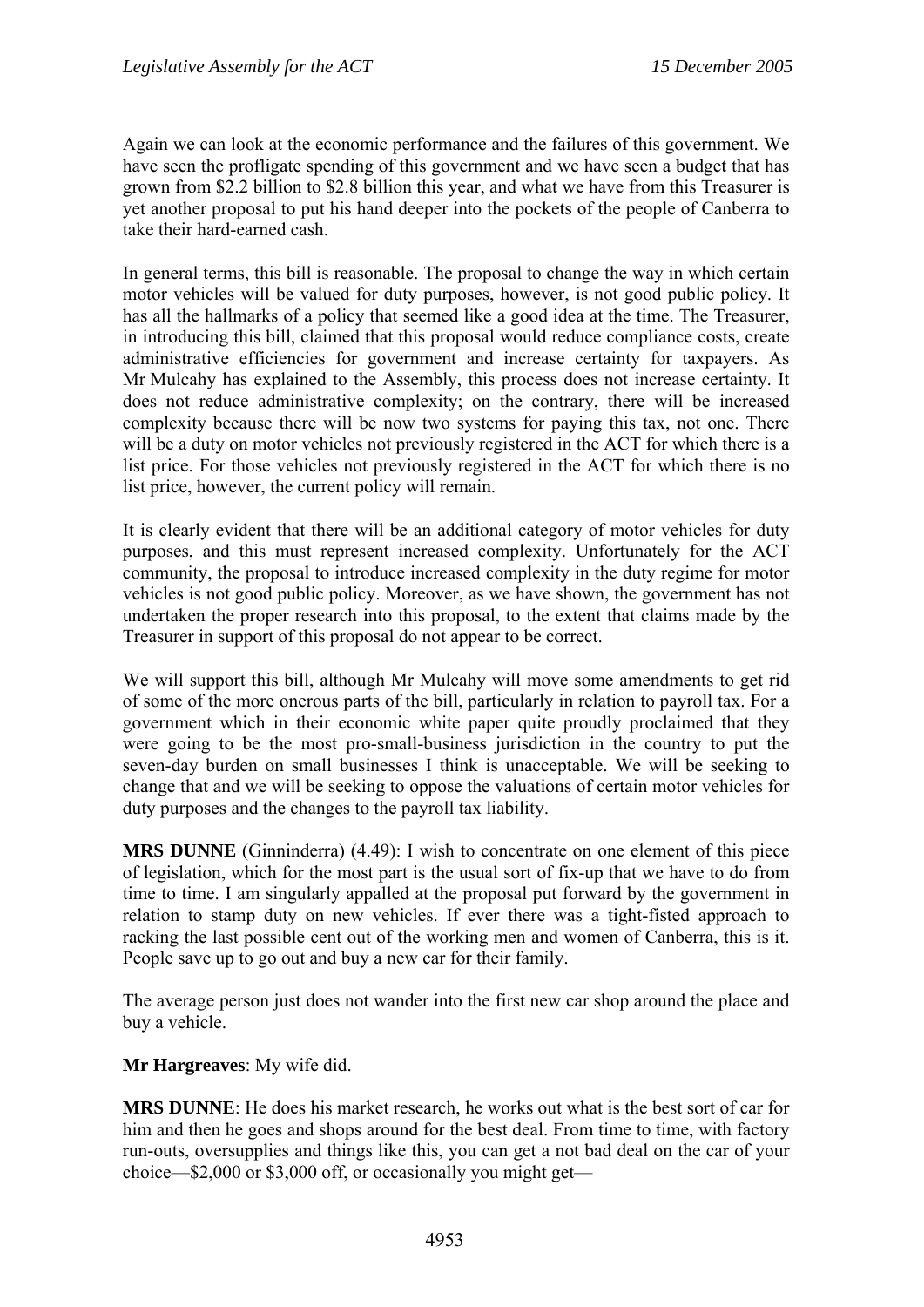**Mr Hargreaves**: She only got half a car, though.

# **MR TEMPORARY DEPUTY SPEAKER**: Order!

**MRS DUNNE**: Mr Hargreaves tests my patience with that loud voice; it is a bit of a distraction from time to time.

What actually happens is that people go around and get the best possible deal for their family. Sometimes they can get the price knocked down and sometimes they can get \$1,000 worth of petrol thrown in. What Scrooge McDuff over there wants to do, what the Treasurer wants to do, is essentially to levy tax on a fraudulent basis—not on the basis of the price paid for the new vehicle but on the basis of the book price. So, irrespective of how good a deal Mr and Mrs Waramanga can get for their new car, Mr Quinlan as the Treasurer says, "I don't care how good a deal it is, I think your car is worth  $X$  and you will pay  $X$  in stamp duty on it, irrespective of whether you got a discount on it."

That is mean minded and mean spirited. Imagine the impact that that would have on fleet vehicles. A builder with a range of tradesmen working for him might go out and buy three or four utes and get a discount because of that. No, Mr Quinlan says, "The book price is \$3,000 more than you paid for it and you are going to pay the equivalent of \$3,000 worth of stamp duty more, irrespective of the price you paid." This is an outrageous impost on the working men and women of Canberra.

**Mr Mulcahy**: Even unions will pay more for their fleets.

**MRS DUNNE**: Even the CFMEU will pay more. And what about people who are buying large vehicles—people buying 12-tonne trucks and things like that? If they do a deal and they get a discount, Mr Quinlan will make sure that he gets his pound of flesh out of it. The working men and women of Canberra, their families, their children, will be under an unjust impost. It will be in a sense a fraudulent calculation of the stamp duty because it will not be based on the actual price paid for something.

What does this Treasurer hope to gain by this, except the complete disregard, the complete opprobrium, of every new car buyer in this town? These are families, these are business people, these are unionists, these are everyday working people. What has he got against people buying new cars? You have to ask: is his grab for taxation revenue, his need to plug the dike, which is bursting all over the place, so great that it has to be done at the expense of family people in Canberra?

The proposal put forward by Mr Quinlan is wrong. It is not moral. It is not appropriate for Canberra in the 21st century. It is entirely and utterly inequitable. Mr Mulcahy proposes to delete this proposal, and it should be considered very carefully. As with many pieces of legislation, the more draconian provisions come in under the radar and people do not notice. But they will when they go to pay their stamp duty the first time after this law comes into effect. If this law comes into effect this week, the people who go out after Christmas and buy a car when there are discounts will suddenly realise just how tight a grip Ted Quinlan has on their wallets—and they will not appreciate it one bit.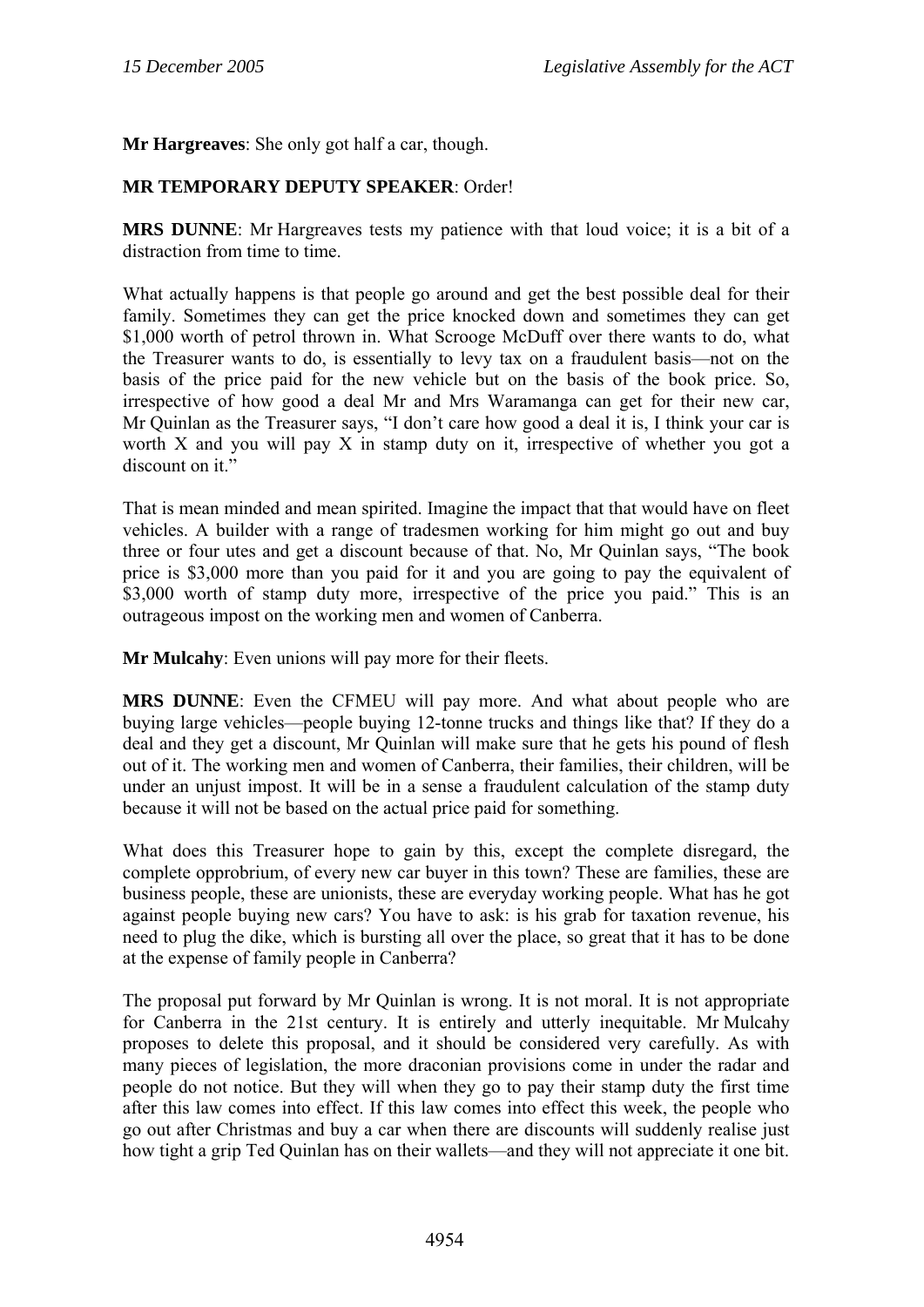**MRS BURKE** (Molonglo) (4.54): I have to agree with all the comments that have been made by my colleagues in this place today. While listening to the debate, what has struck me is how totally unfriendly these proposals by the government are towards everyday people, mums and dads. Mrs Dunne has eloquently said it, and my colleague Mr Mulcahy has said it too: this is yet another impost upon our community, which is already, by the government's own admission, in many cases doing it tough. So I ask the question: why do we slug them again in the hip pocket?

This government has now got a really good record of mismanaging its affairs. So what does it do? It slugs people in the community to make up for its ineptitude and mistakes. It is particularly mean to hit people at this time of the year with the sort of legislation on the table before us today. Other areas of this legislation will hit at small business. This government purports to be small business friendly. What an absolute shambolic state of affairs to stand up and say that and then go and do these sorts of things to really make sure that you put more and more pressure on small business owners, who are of course mums and dads and who employ people.

The government have lost their way in terms of their financial management of this city. They have totally lost their way. Because of the mistakes they have made, they are totally dependent now upon begging from all these people in the community. They need to be ashamed, to hang their heads in shame, for hitting at the people they purport to help and assist. In fact, that is an absolute sham. You say that in one breath, yet behind closed doors, by stealth, you go and hit them—hit them where it hurts hard, at Christmas. Why not? That sounds a really good idea. This is quite dumb. It does not make good sense, it is not good law, and I think the government need to really reassess where they are travelling in terms of revenue legislation in this city.

Debate (on motion by **Mr Corbell**) adjourned to the next sitting.

# **Adjournment**

Motion (by **Mr Corbell**) proposed

That the Assembly do now adjourn.

#### **Valedictory**

**MR QUINLAN** (Molonglo—Treasurer, Minister for Economic Development and Business, Minister for Tourism, Minister for Sport and Recreation, and Minister for Racing and Gaming) (4.57): I am feeling a little un-Christmassy after that last debate. I have been thinking about Christmas and I had decided to give each member for Christmas a metaphorical or virtual doll to carry through the year.

Mr Speaker, your doll would be of an Australian worker, complete with union ticket and an inexhaustible supply of cotton wool. For Jon Stanhope, there would be a Maria Doogan doll, complete with a remote on and off switch. For Mr Brendan Smyth, there would be a Richard Mulcahy doll, which comes with an industrial-strength voodoo kit and assorted sharp objects. Mr Corbell would also get the industrial-strength voodoo kit, but his doll would be much larger and take the form of Terry Snow.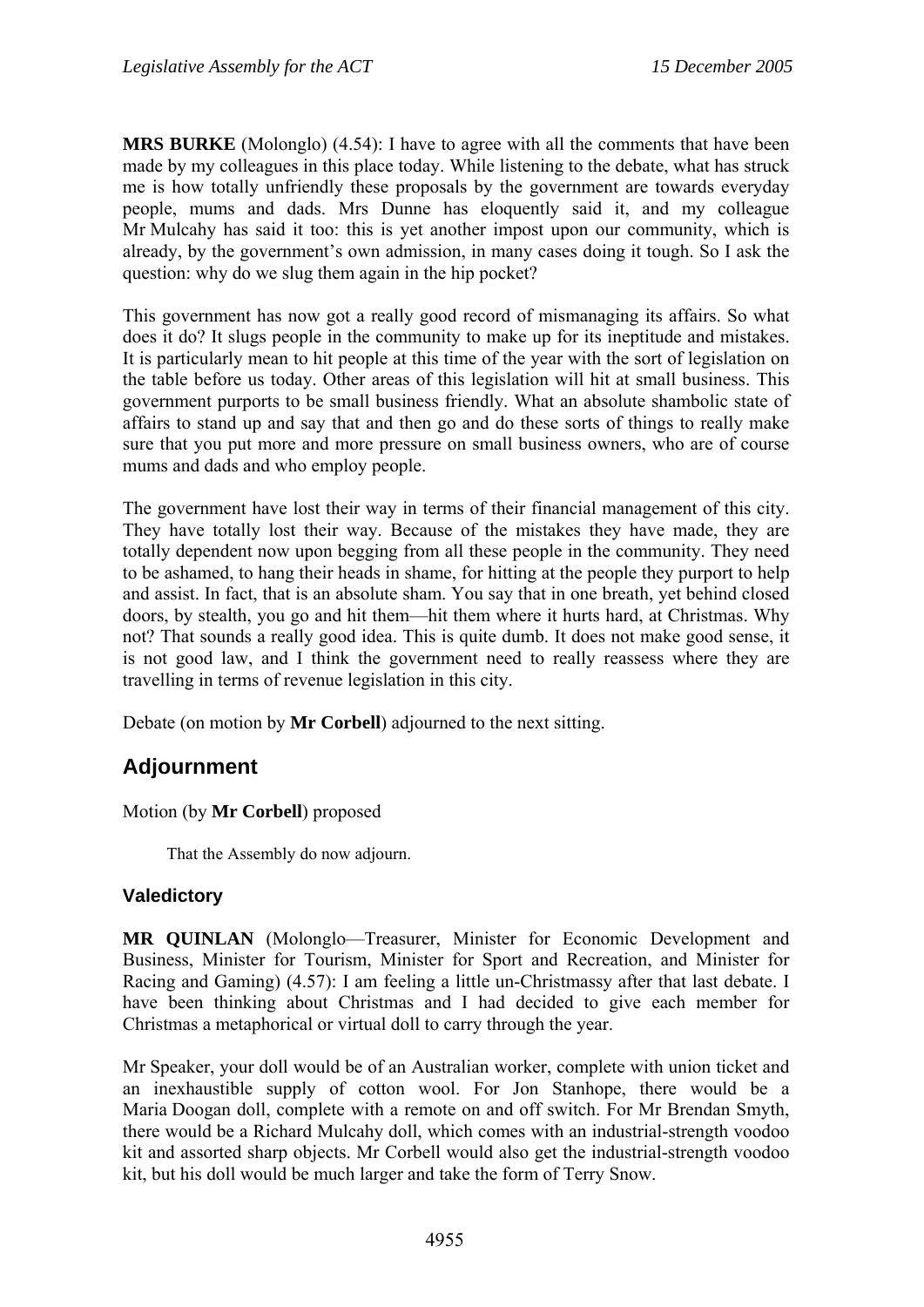For Vicki Dunne, the doll would be that of Peter Mark Roget of Thesaurus fame, to help her as she seems to have been running out of superlatives in trying to damn the government, damn Simon Corbell and damn the Chief Minister; but with a pull-string there will be a new supply. Bill Stefaniak will get a petty criminal; it comes with a cage and an endless supply of keys, so each day he can lock him up and throw away the key.

John Hargreaves gets the Aussie cliche doll: you pull a string and you get "a rat up a drainpipe", "like a ferret on heat", "a head like a Mongolian trotting duck" or something similar. Jacqui Burke gets a constituent doll. This is a very clever doll; it can call her office regularly and therefore she can make true claims of constituent calls on a regular basis.

Mr Richard Mulcahy gets a Peter Costello job, with a coat made of very heavy material so it can withstand repeated tugging. Mary Porter gets a volunteer doll with its price tag because we need to know at all times the value of volunteers. Deb Foskey gets no doll at all, but she gets a dolls house—from the private stock; it would not come from public stock. Mr Mick Gentleman would get a gelignite Jack Murray doll, the famed rally driver who blasted his own path whenever necessary.

Steve Pratt gets a PC Plod doll, life size, to take up the post at the bottom of his driveway and to ever be deferential and respectful for a man of his station. Karin MacDonald gets what she was expecting, I think—a baby Jesus doll, because she is the Jew girl. But I have decided to give her a Mark Latham doll, because she might do to him what he thinks has already been done to him. Finally, Zed Seselja gets a Zed Seselja doll. This is a life-size doll that can be propped up in a committee room so he will not be missed so often. On a serious note for Katy Gallagher, our thoughts are with her, and I hope that she has in the near future a real, live, healthy doll of her own.

May I just take the last few minutes to thank all of the support staff that we have in the Assembly for what we often take for granted. I also thank my staff, my very clever staff; I rank them as a fantastic team. They have been together for some time; they work together well. They have got utterly no respect whatsoever for me, but they have done a sterling job over the years and I truly do appreciate what they have done.

# **Valedictory**

**MR SMYTH** (Brindabella—Leader of the Opposition) (5.02): I, too, thank all involved with the year for the work they do for all of us, and on behalf of the opposition give our thanks to all the people we have had to deal with, have dealt with and helped over the course of the year, whether they be interest groups, lobby groups, people coming looking for something, but particularly the constituents, who, after all, are why we are here.

I thought I would mention that it has been a fertile year in the Assembly. Jane from the committee secretariat delivered baby Harry a couple of weeks back. The Clerk, of course through his wife, delivered baby Matilda, and our own Minister Katy is expecting, as the Treasurer has just said, her own lifelong doll some time in the next couple of weeks, and we all wish Katy well.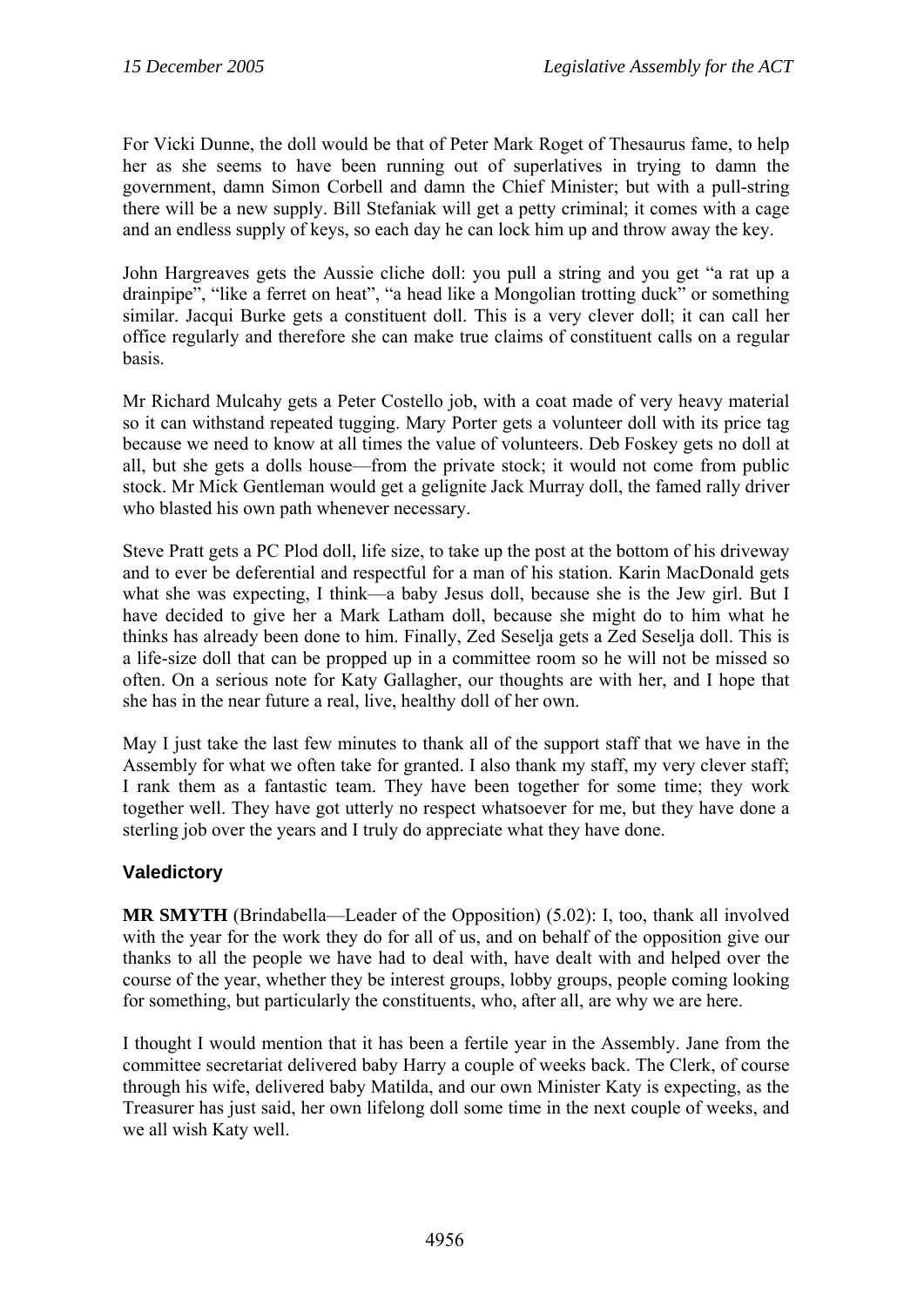I am going to break a small confidence here and betray Midnight Max. As all of you would know, when Max turned up, the Assembly started to sit till midnight every night as a tradition, just because of Max's presence. Acting Clerk Max was able on Tuesday to ring the paternity leave Clerk to say, "I'm no longer Midnight Max. I'm now Midday Max; we knocked off at 11.17 on Tuesday," to which, apparently, the Clerk responded that he has now got Midnight Matilda to make up for it. So there are obviously lots of people who are learning about the joys of parenthood, and we wish young Matilda, young Harry, and whatever it is that Katy has as a young minister the best in the coming year.

To all those who make the place work, starting with your office, Mr Speaker: thank you for the way you look after us so generously and courteously all the year long. I have sat here in the shadow of your old spot and learnt much about interjecting over the course of the last couple of years—and of course it will continue. To the Clerk's office, through you, Acting Clerk, we would like to offer our thanks for all the assistance and the advice that we get from the Clerk. It is essential to what we do and we thank you for it.

To Lewis and the attendants: thanks, guys, for what you do. Whether it is the quick refills of the glasses, or responding to the hasty, "I need a sharpened pencil or a black texta" through to "Can you get me a copy of that report that was delivered some months ago because I forgot and left it up in the office," the attendants are always there, not just when we are sitting, with the courteous way they answer the phone on behalf of the Assembly, the way they greet people and get them to our offices, and make sure that we have what we need to do the job properly.

The same for the secretariat staff: we thank you for all the service that we get from the members of the secretariat. I am sure we are all grateful when the pay turns up on payday, through to all the assistance that we get for other matters. To the Hansard staff, who take down our words and who live up there in their black box and up on the second floor: we thank you for your work in keeping the record straight and for allowing us to settle our squabbles—and giving us things to eat later in the day, apparently.

To the library staff, who I think are often forgotten: I love the fact that we have a library here in the building. It is a fabulous resource, and they certainly look after us well. It is a service that I think could always be expanded. I remember the luxury days of a year at the federal parliamentary library, which is the library of all libraries in this country in terms of service and resource. It would be nice, Mr Speaker, to see the library get a little bit extra in the coming years, if that were possible.

For the committee office, it has been a bit of a year of hellos and goodbyes. We certainly farewelled Siobhan but we got Andrea in exchange, so welcome Andrea—and it is good to see Derek Abbott back, if only for a short while. It is nice to have your face around again, Derek. And congratulations to Robina on the promotion.

To all of my colleagues I would like to say thanks for a good year. We are certainly going to have a better year next year, and then the year after that, and the one after that. I give thanks to all the staff in the various offices for the work that they do in making the whole show run, particularly to my staff. To Alexis, Keith, Tim, Dinah and James: thanks very much for the way that you look after me. It is obvious, I think, to all of us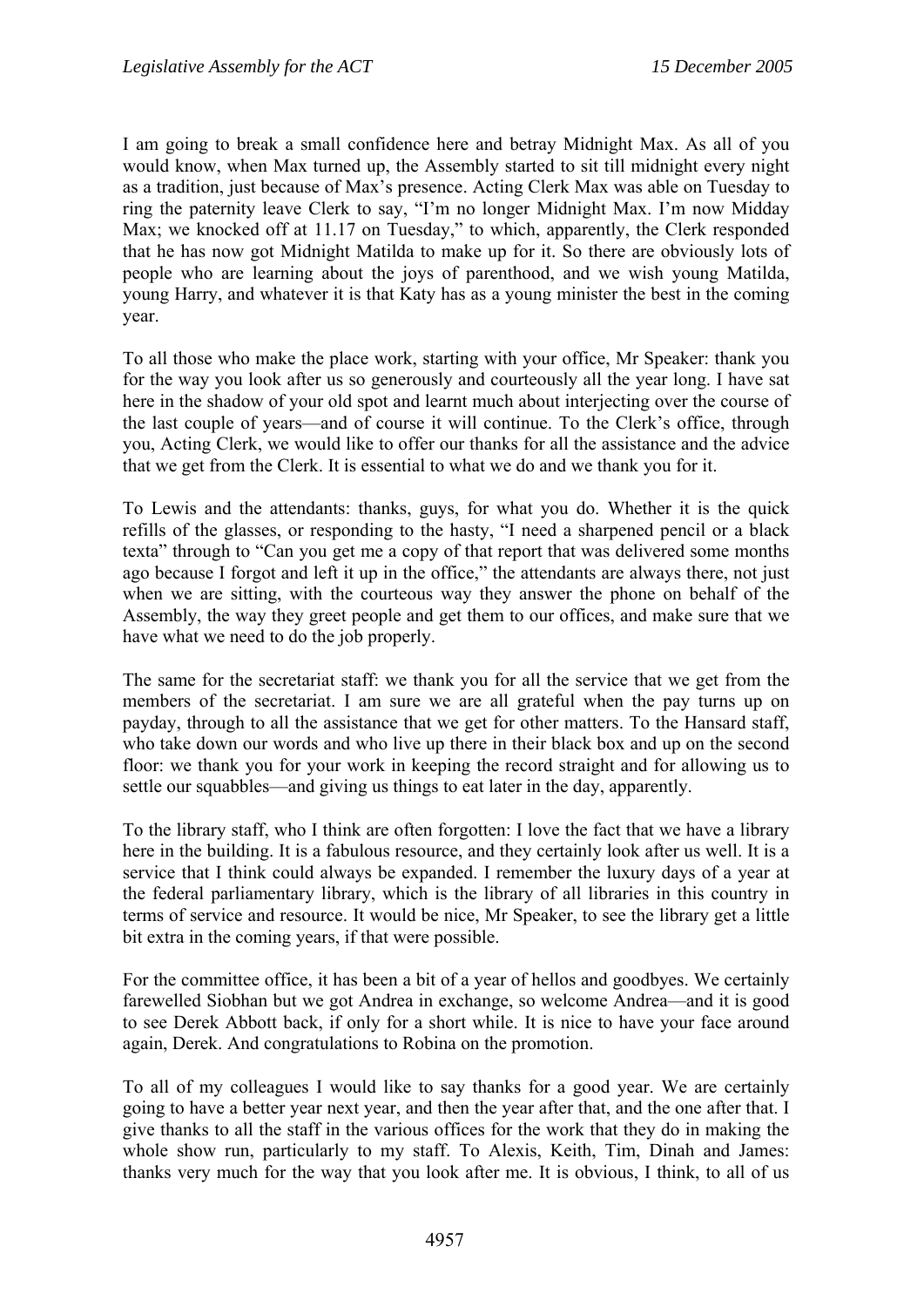here that none of us can do this job without our staff, and without the staff and the way they work we would not be, in some cases, as good or as presentable as we are, so thanks very much to them.

To my family, to my daughters Amy and Lorena, who are growing up: thank you for all you have done for me; and to my wife Robyn, thank you for all that you do in coming out with me to all the functions that I have to go to and you choose to come to. It is great to have a partner that is there with you all the time. Robyn, I thank you very much, and I look forward to our first child in March next year. So I am looking forward to a big year next year, Mr Speaker. I wish all of my colleagues around the house and those that we work with a very merry Christmas.

The group that we perhaps most often forget in this place is the fourth estate. The lone representative up there in the gallery will no doubt take note that I say thankyou to the press. We do not always get what we want, but we always live in hope that Christmas will arrive every day with a front-page story or the lead article on the news. So, members, thanks very much, travel safely over Christmas, and merry Christmas to you all.

# **Valedictory**

**MR HARGREAVES** (Brindabella—Minister for Disability, Housing and Community Services, Minister for Urban Services and Minister for Police and Emergency Services) (5.07): I rise today to wish all members a safe and refreshing break over Christmas. I do hope that you all have a wonderful time with families and friends and that you return next year invigorated.

To my colleagues on this side of the house I say thanks for your support in my first year in the ministry. In particular, thank you to my backbench colleagues: Karin "spell my surname properly, idiot" MacDonald; Mick "not a rebel in sight" Gentleman, and Mary Porter AM. I thought the AM was ante meridiem and meant she only worked in the morning, until I found out it was actually an Order of Australia, and I am really pleased about that.

To the opposition and to Dr Foskey: I hope you come back refreshed and provide me with even more entertainment; I say thank you very much for that. To the A team and the B team, may the battle begin and may your divide grow even wider. I look forward to that in the new year.

To you, Mr Speaker: thanks for adjudicating fairly and with humour, not always easy but done, I must say, with aplomb; a huge amount of aplomb, and I thought maybe you could do with a plum next year. I love the accent coming from the bench. I was thinking the other day when you were saying that you wanted robes and a wig—

**MR SPEAKER**: I never said that.

**MR HARGREAVES**: and I thought: I don't know about the robe.

I would like to thank my office staff, Andrew, Lizzie, Maria and Ian, without whom my office would not enjoy the fine reputation it has. Our year just showed that shouting at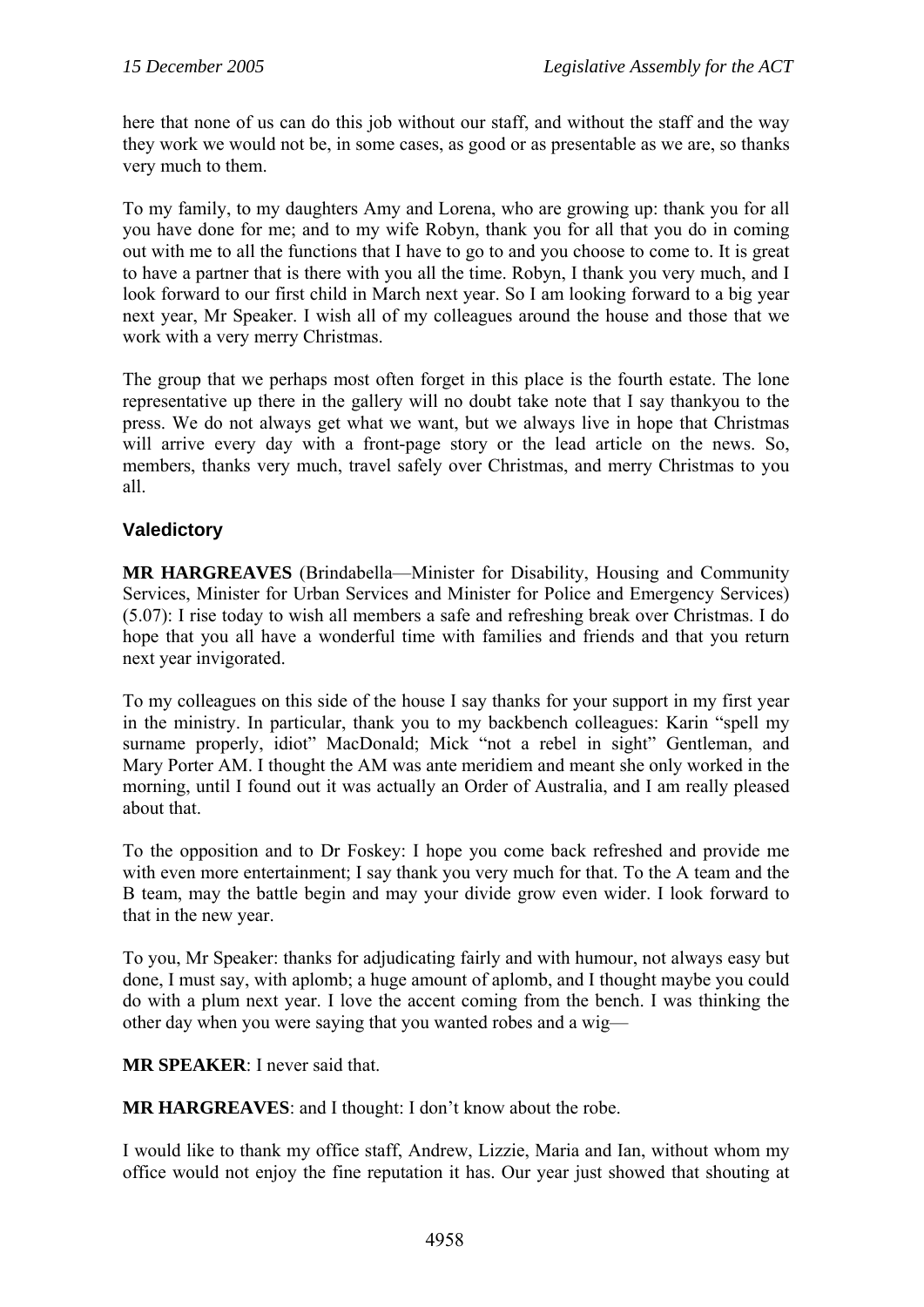the minister does not always work. They shouted at me, I think, probably 75 per cent of post question time periods in the last year. I say to my staff: it was a fat lot of use, so I would not bother to waste your time next year.

No ministerial office can function without the support of DLOs and I have been blessed with the services of David, Matthew, Emma, Melissa, and Cathy and Ashley earlier in the year. They are magic people. People who wander the halls for something to do will notice a lot of laughter coming out of my office. That is because they are a magic bunch of people, and we do get a great laugh. I would like also to congratulate my departments and send to all the chief executives—Sandra Lambert, Mike Zissler, Peter Dunn and Audrey Fagan—my absolute gratitude. They are a fine bunch of professionals, and Canberra is all the better off for their service.

I would like to say thanks very much to the attendants this last year. How they sat through a whole year with a straight face is absolutely beyond me. I congratulate them for their professionalism, and I will try to do better for you next year. To the chamber support, Hansard, the library, Ray and Barry, the committee office, and, of course, the Assembly's corporate support, I say thank you very much for everything that you have done this last year. You have kept the high jump bar very high in the sky as far as I am concerned—very professional.

To the media, I also appreciate the fair and unbiased way in which you reported last year. I must admit I got confused between fifth columnists and fourth estate there for a while. But I think we will settle on fourth estate.

I would like, finally, to express publicly my gratitude to my wife, Jen, for putting up with some unseemly words during the year and for trying her best to keep me on the straight and narrow and, most importantly, as all of my colleagues would know with their wives, for her unswerving support for me in what can be sometimes a very difficult job.

To everybody: have a lovely time over the break with your families and your friends and let us come back next year, do some serious work and have a few laughs.

## **Mr Burke—personal attacks Valedictory**

**MRS BURKE** (Molonglo) (5.11): Mr Speaker, it is with some regret and disappointment, but very necessary, that I stand at the close of this Assembly this year to raise a very serious issue. At the heart of this issue is the matter of personal attacks in this place on my husband. Sadly, I must use this time now to stand to defend my husband's honour, simply because he has been refused a citizen's right of reply in this place. He has had to endure some of the most harsh, outrageous, vitriolic and scandalous attacks directed towards him in relation to his time as director of a cleaning business he once owned, Endoxos Pty Ltd.

It has been very disappointing to witness, not just this year but for the last four years, severe attacks on his integrity and credibility as a human being, as an employer, as a person who always tried to do the very best for the hundreds of people he has employed over the last 19 years, and of course as my husband. We have both endured numerous disgraceful verbal attacks upon us in this place and, more widely, through union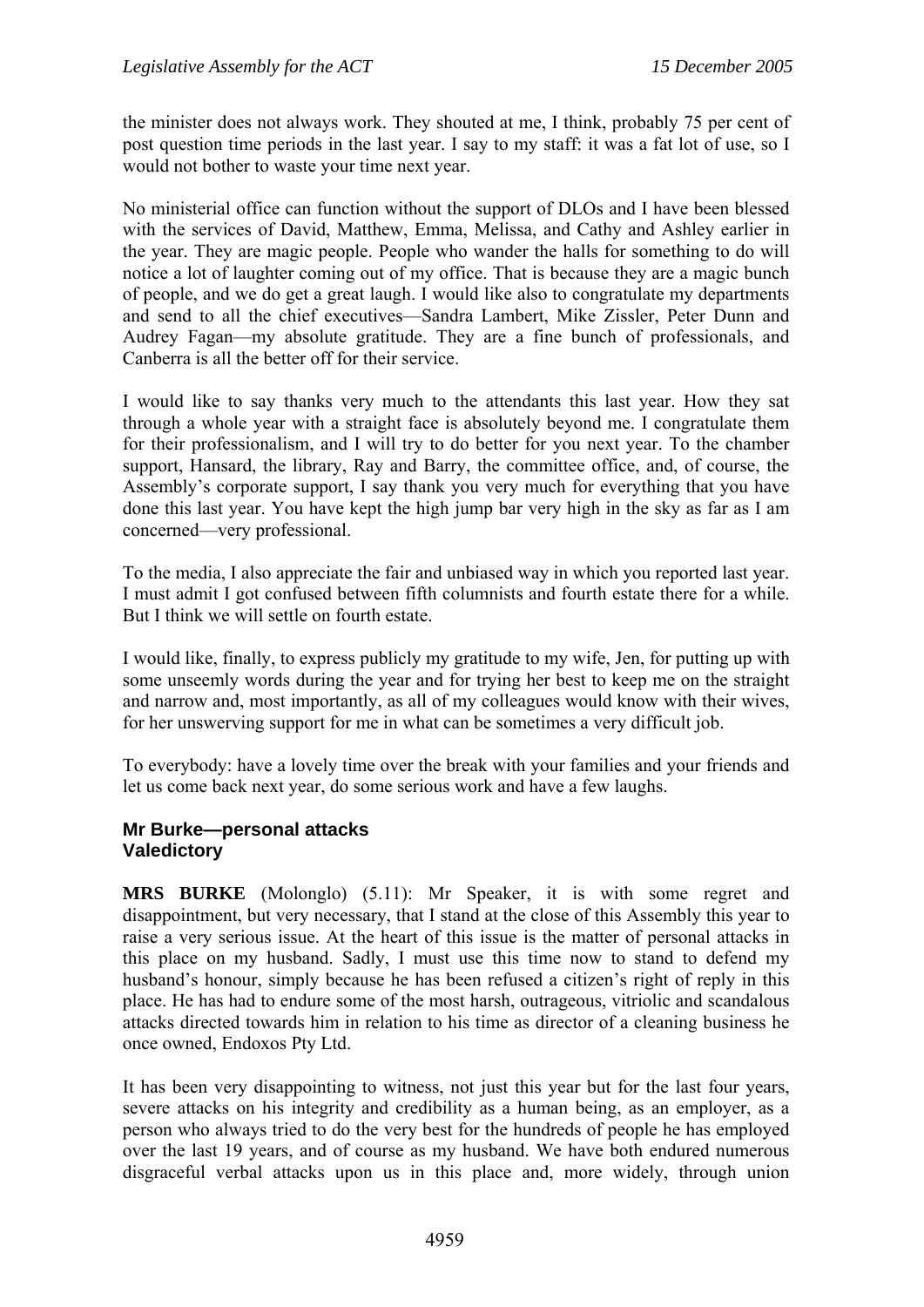propaganda. You who stoop to such levels are to be pitied more than ridiculed in many ways; you are very bad losers.

During yet another ridiculous debate on WorkChoices yesterday, Mr Quinlan made a point of targeting me—or was it my husband?—in what was thinly disguised as an attack upon the federal government's industrial relations legislation. Mr Quinlan and other Labor members opposite should perhaps have availed themselves of the recent facts before attacking my husband and me in such a shabby way, which is clearly what Mr Quinlan's innuendo was all about yesterday. Mr Quinlan should have the courage to speak face to face with my husband about the truth of the matter, rather than making veiled accusations and assumptions, under parliamentary privilege. I note ironically, Mr Speaker, that the Chief Minister is rather keen not to see shabby politics in this place, yet he and his deputy would be two of the best for delivering shabby personal attacks on members of the opposition.

So, for the record, members, all entitlements at all times were paid to Endoxos employees. All Endoxos employees have, in fact, been paid long service leave—not once but twice. Ms Gallagher should now try to recover the moneys overpaid. All payroll tax has been paid. The union has had a vendetta against Endoxos for many years, and in fact I was threatened by a union official a few years ago, who said, "We will do all we can to close your business down"—and all this because we would not force our employees to be union members. The union has used employees in the cleaning industry for their own gain for years, with little to no positive outcome for the poor unsuspecting employees. The union lost their recent case against Endoxos and Endoxos have been awarded costs.

I might add here that Mr Quinlan might like to revisit his close associations with a certain local cleaning company before he continues to hurl accusations elsewhere. This company is well known for paying underaward rates. Once sprung, this company then, and only then, pays up. This same company has also been in strife in relation to arrears of payroll tax. I am wondering if the Treasurer and the Minister for Industrial Relations might check whether this same company has any government contracts. My husband would be happy to discuss the matter with either of you. Thank you, Mr Speaker and members, for that.

On a positive note, I will say to all members: I wish you a huge, blessed Christmas. I wish an absolutely good holiday, resting up, to everybody within this building, all the people involved that look after us so well. To my staff, Robin and Nick, thank you very, very much for your undying support. I also give thanks to the library staff; the education office, who are a vital link to the outside world; Hansard; the DLOs; the cleaners, who are often forgotten in this place; the Speaker's office; the Clerk's office; corporate services—maybe their Christmas present to members is the resources to do our job properly in this modern age; chamber support, you guys are the glue that holds this place together; the committee secretariat, particularly committee secretary Ellie Eggerking; Barry Schilg, and so it goes on. If I have missed anybody, I do apologise. I wish you all a safe, blessed Christmas. Let us come back next year refreshed and reinvigorated, and let us make sure that we follow Mr Stanhope's words and cease the shabby politicking.

## **Canberra Hospital—development issues Valedictory**

**MR MULCAHY** (Molonglo) (5.15): I will say a few words that are appropriate to the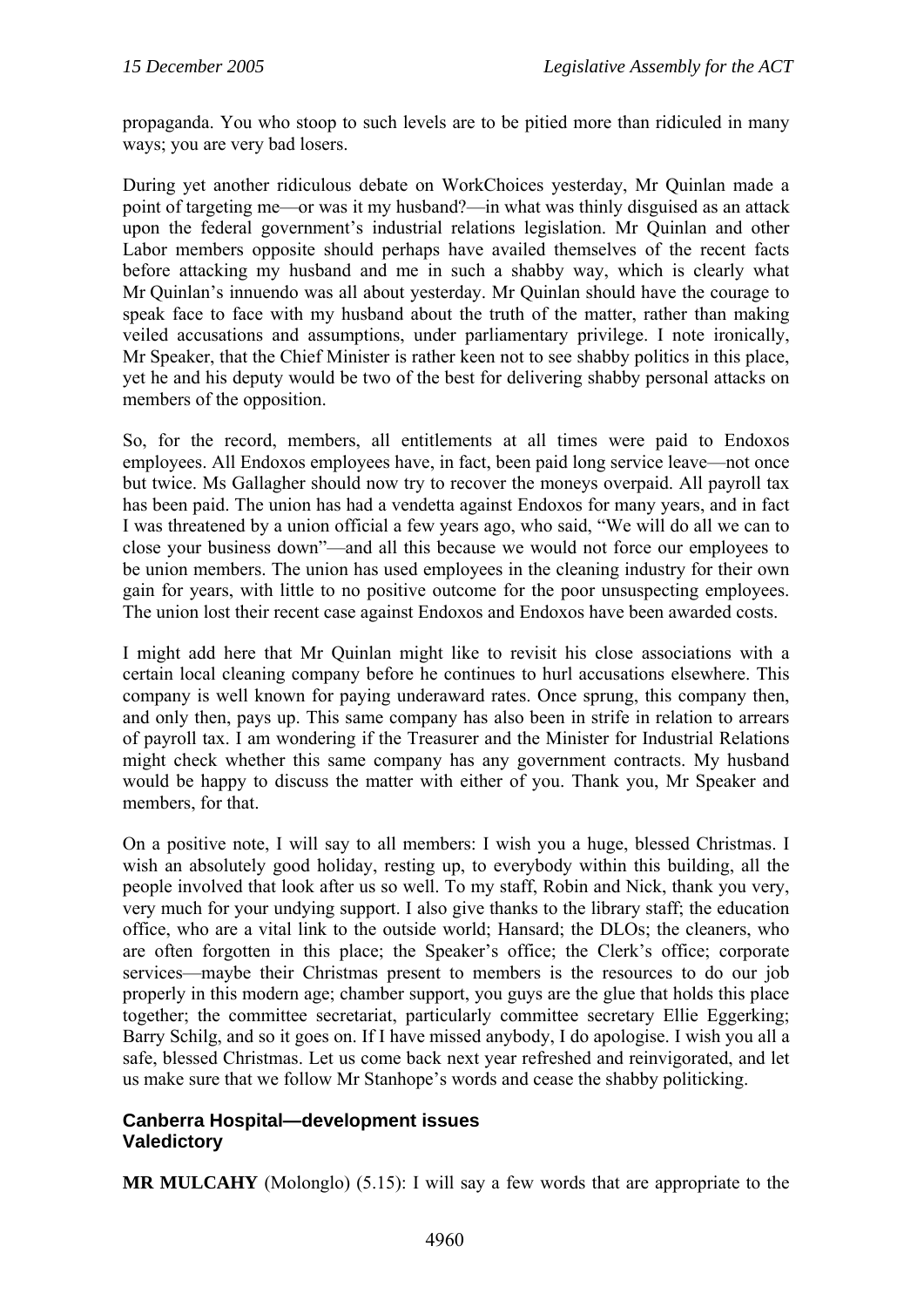season, but I want to raise a matter of importance to the people who elected me to represent them. On 10 November I attended a meeting of the Garran Residents Association at which a large number of residents expressed a variety of concerns about matters related to the hospital and future developments in the suburb. I will briefly outline the issues raised for the benefit of members of the Assembly.

The first issued related to the disruptiveness of helicopters approaching Canberra Hospital. Everybody accepts that these helicopters provide a vital service, and indeed their operators deserve great credit for life-saving efforts. However, there are concerns amongst residents over the apparent lack of regulation of flight paths. Whilst the SouthCare helicopter operators have shown sensitivity to the presence of residential areas and directed flight paths to minimise disruption, other operators appear not to have shown the same level of concern regarding the amenity of the suburb, and I think the real issue here is that there is a raft of other operators that are coming in over a variety of different flight paths.

Considering the efforts of the SouthCare operators, there appears to be no reason why a more regulated system could not be implemented. Without hindering the vital role of the helicopters, the living conditions of the people of Garran should be considered in enforcing regulations on things like flight paths, height over residential areas and cool down and warm-up periods.

Concerns were also raised at this meeting about parking in the hospital complex and the danger of overflow into the residential streets surrounding the hospital. There is already a lack of convenient parking for staff, residents, patients, visitors and volunteers to the Canberra Hospital. This will be potentially exacerbated by the proposed Mental Health Unit and also the loss of 600 parking spots.

It is also feared by residents that the introduction of pay parking at the hospital will lead to more overflow into the streets as those without parking permits seek to escape paying for parking. This is obviously detrimental to the amenity of the suburb and presents difficulties to residents trying to access their homes and park their cars.

I understand that Mr Hargreaves has undertaken to investigate the feasibility of residential parking permits in inner city suburbs like Reid, Turner and Braddon. I urge the ACT government to give regard to trialling this program in the areas of Garran close to the hospital to reduce the pressure that is being experienced by residents in the area.

The last issue that came up at the meeting—I also attended a consultative process there with departmental representatives—was the question of whether in fact there is a true master plan for the long-term development of the hospital. The ageing population in Canberra would suggest that the demand for health care is hardly going to decline. There are concerns amongst residents of Garran that they do not really understand whether such a plan exists and they are certainly seeking a greater level of consultation in that process.

I encourage the ACT to take time to explain the basis of decisions made in line with the apparent master plan to local residents. Whilst there is some consultation on immediate plans for the hospital's development, clearly a longer-term picture needs to be assessed that takes into account the impact on the neighbourhood, the impact on planning, the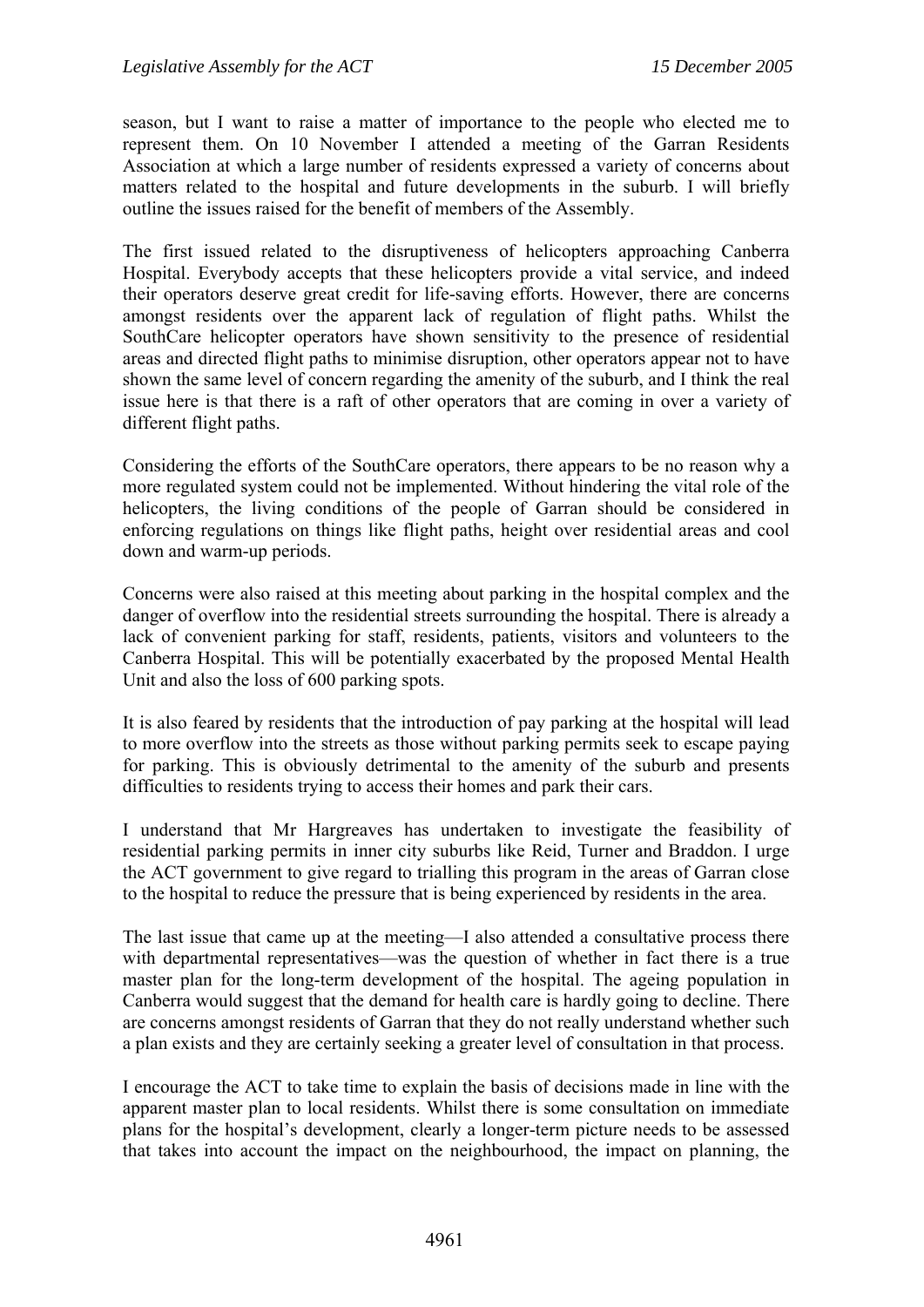issues related to the provision of emergency helicopter services and obviously, as I mentioned earlier, parking.

If such a plan does not exist, then obviously one should be developed. The process should include adequate consultation with the people of Garran so that their concerns, as outlined at that quite large meeting I attended, are taken into account. I seriously hope that the territory government will give regard to the concerns expressed by those residents and also residents of other suburbs in relation to the flight paths of helicopters. I have made representations to Mr Truss, who I believe is the federal minister responsible, in the hope that they may look at regulating the process without impacting on the important work provided by emergency services.

Finally, in the spirit of the season, I would like to thank my own staff, led by Ian Wearing. He has done a first-class job in providing me with economic advice and, in the current state of play, that is a full-time and a half job. I also thank the media for their coverage of the perspective I have offered on various issues.

I thank the people who have made my life easier here. Without exception the attendants are people of great courtesy who assist wherever possible, and I thank them. I want to thank the *Hansard* folks and the various others that the Leader of the Opposition cited. I want to place on record special thanks—and I can safely say that I speak on behalf of Dr Foskey and Ms MacDonald—to Andrea Cullen, secretary to the public accounts committee, who has done an exceptional job while faced with difficult personal challenges.

Finally, I would like to thank my family for their support. Today, for the first time in her life, my 12-year-old came to question time. She was a little amazed at what her father does as a daily pursuit, but my colleague Mr Seselja assured her this was not the normal routine. I wish all members and the Speaker and staff a happy Christmas and New Year.

## **ACT Motorcycle Riders Association—annual toy run Valedictory**

**MR GENTLEMAN** (Brindabella) (5.21): Christmas is a time of giving. It is a time usually associated with giving gifts to family and friends, sharing our time and cheers with our loved ones and consuming copious amounts of our chosen poison. But for 25 years now Christmas has meant so much more for those dedicated members of the ACT Motorcycle Riders Association. It means the organisation of their annual toy run.

This year they celebrate 25 years of giving to the families of Canberra. This wonderful cause raises much-needed funds for those less fortunate. The toy run is cleverly named because, in additional to financial support, the MRA toy run collects donations of toys for those children who may otherwise have missed out at Christmas. I was fortunate again this year to lead the ride, along with the president, Ms Robyn Major, and Senator Kate Lundy. As we rode into Garema Place, many members of the community were there to meet us, including Jacqui Burke. I note for *Hansard* that, next year, once she has obtained her licence, Mrs Burke has made a commitment to ride her own bike. We will not forget that, Mr Burke.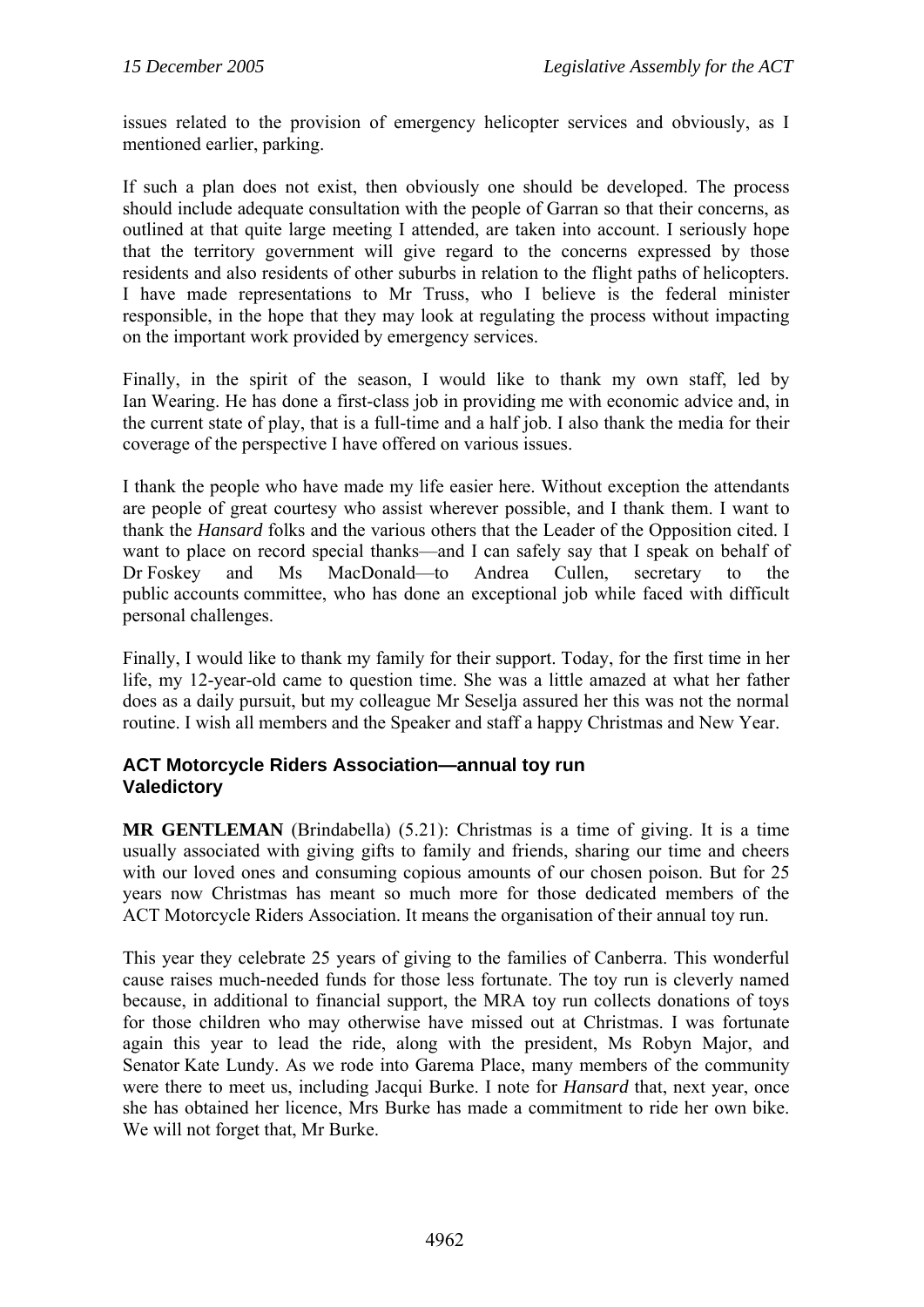This year the ride raised a total of \$2,400 in cash donations. These funds will go directly to the Smith Family and the Salvation Army to help out during this, their busiest time of year. In addition, there were so many toys donated that MRA members had great difficulty loading them onto the back of a truck for delivery. Special mention needs to be made of the riders from Australia Post, who donated big boxes of toys valued at over \$3,000.

The toy run is about raising funds and donating toys. However, there is an additional element that goes with any MRA ride, that being safety. The MRA toy run usually attracts a crowd of around 600 attendees and safety is imperative for the safe passage of both the riders on the run, as well as other motorists that use the road. This is why the MRA of the ACT practises road craft and road safety on every ride they organise, particularly the toy run.

It is always an honour to be involved in all types of fund raising, but it is heart-warming to see the wonderful generosity of those that attended this year's 25th annual toy run. I thank the ACT MRA for their ongoing support in the ACT community. I wish them a very merry Christmas and a safe New Year.

On that note I would like also to take this opportunity to say thanks. This is, of course, my first year in the Assembly, along with Ms Porter, Dr Foskey, Mr Seselja and Mr Mulcahy. I hope their year has been as fantastic and as fulfilling as the year I have had. I thank all those involved in my first year as a member in the Assembly for their wonderful support and guidance.

I wish a merry and safe Christmas to all my Labor colleagues and staff, to Dr Foskey, to members of the opposition and members of their staff. May all your Christmases be happy and hopeful, and so, too, to the committee secretariat, especially to the staff of the committees that I am on—Hanna, Ellie, Derek and Linzi. To all the staff here in the Assembly, from the Clerk's office, the staff of the library and the attendants, thank you for your tireless work in making this Assembly work like a well oiled machine.

Finally, thank you and a merry Christmas to the members of my office, Lauren and Rebecca—and, soon to join us, James. Your hard work and support is always appreciated. I would also like to take the opportunity to wish a merry Christmas to my constituents in Brindabella, and Mark and Nathan from the gallery. Merry Christmas!

#### **Valedictory**

**DR FOSKEY** (Molonglo) (5.24): I am not going to repeat anything anyone else has said. You have already said it and I endorse it. I wish I could be as funny as Ted, and next year I will try.

First of all, I want to thank all the Assembly staff, every one of you from every level. Since I first arrived here I have found you all friendly, helpful and informative. Sometimes you make my day.

I want to thank also other members who have been variously helpful, even when they were not being helpful, and who have taught me that in politics sadly there are few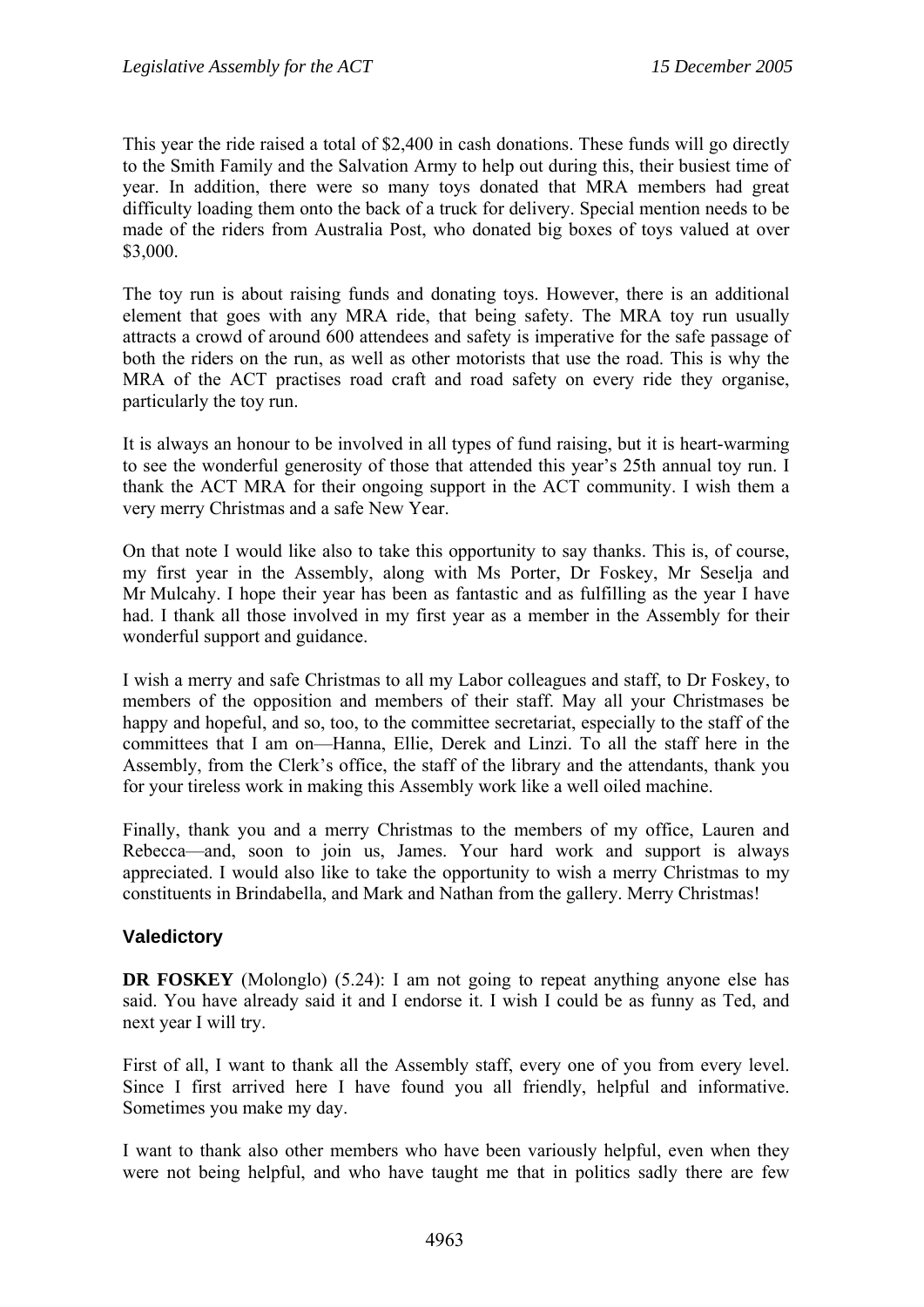friends, even apparently among colleagues in the same party. I have got to know you all, sometimes through talking to you, but mostly through listening to you and watching you. No doubt you have done the same with me.

I have also appreciated getting to know your staff. To some extent this was through trying to organise yoga classes—necessary, I might say, but sadly most of us were too busy to be regular attendees. Even so I want to thank Kay Reardon for coming along a number of times.

I also worked this year to improve our ability to deal with green waste. I am pleased to say that all my efforts were in vain because the issue has apparently been solved more comprehensively through other efforts than mine. It just goes to show that the world has greened up.

It has been of interest to me as a political scientist to study the workings of this place close up. As you know, I believe that majority government on the hill and under it does not serve our citizens well. I have a much clearer understanding of my role as a crossbench member, albeit the only one. I also believe I know better how to do it.

I lack party colleagues in this place, but I have great friends in my office. We work as a team and I have had tremendous support from them through some very difficult times. As you know, Roland and I try to colour coordinate, but today we have failed. Kate has not only worked beyond her paid hours but, I am pleased to announce, this semester achieved a brilliant result—she only found out yesterday—in her university course and she should be congratulated for that. Kate got 87 in her economic policy degree. She has discovered that there are things she likes about economics after all. I am very grateful to have her expertise in my office.

Indra is very sharp very sharp and on to environmental matters between running a small business. Andrew arrived at a time when his legal expertise really came in handy, around the time that the terror laws were put on the website. In fact, it could even have been the same day. His analysis has been invaluable to me. I want to acknowledge also Claire Henderson and Sam Paige, who worked for me earlier this year. I think Mr Hargreaves might have been on the sharp end of some of Ms Paige's comments. But she is sharp and astute and right to the point.

I also received support of a kind from my teenage daughter. She remains the major priority in my life. I thank her for her tolerance—sometimes. I will be supporting her through her transition to college next year. As for next year, I am up for it. Are you?

# **Valedictory**

**MR SESELJA** (Molonglo) (5.29): I am glad to get the call before Mrs Dunne. Her contribution will no doubt be very entertaining. I will be nice and short. I will not try and match Ted. I would like to take this opportunity to thank all of the support staff of the Assembly. That has already been said, but I certainly express my gratitude for the assistance that they give us. Mr Mulcahy mentioned the attendants, and I would like to endorse his comments. They are particularly courteous and friendly and helpful in all the things we need. So a very big merry Christmas to you and a very big thank you for your support throughout the last year and a bit.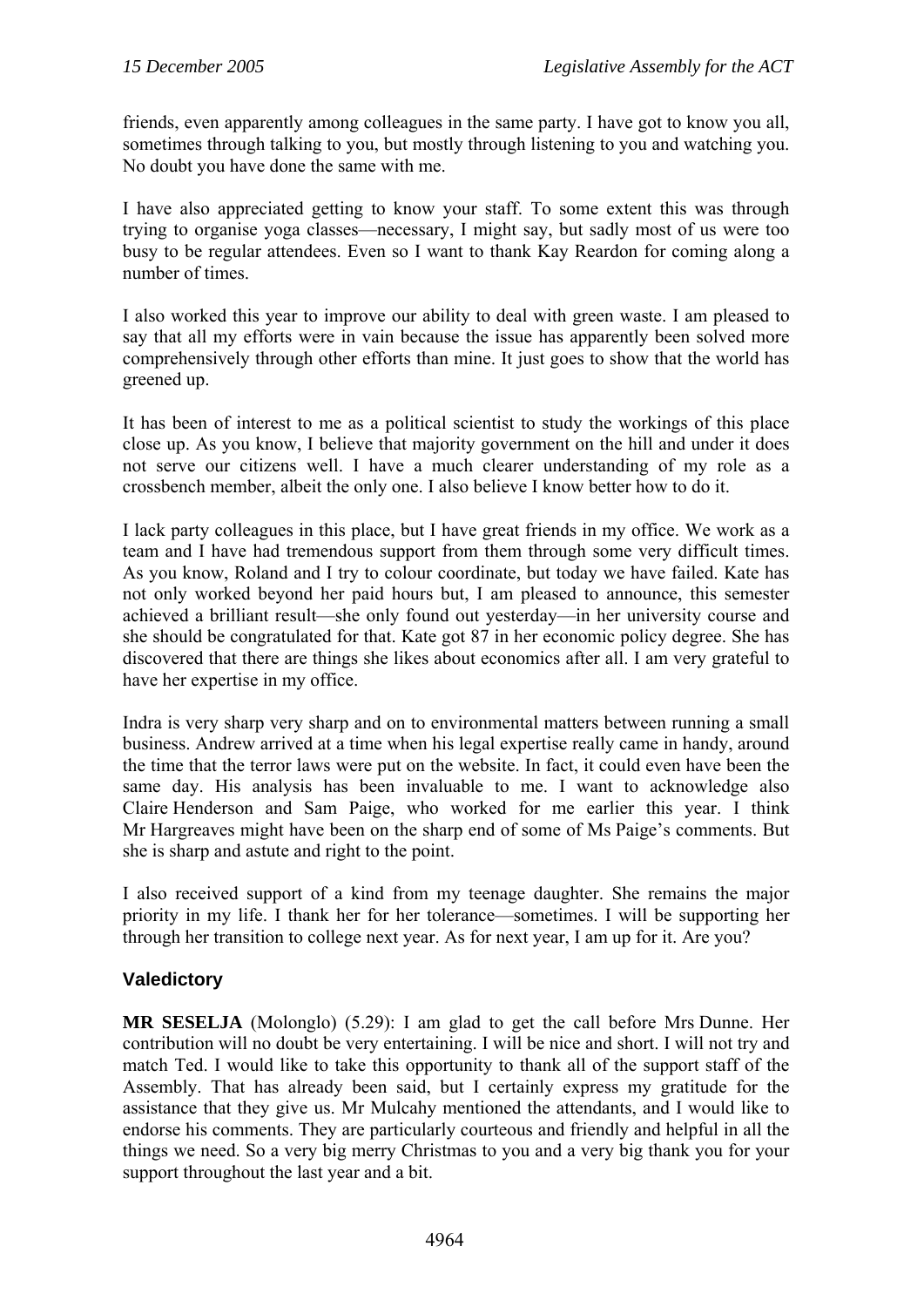I would like to thank my staff. At the moment it is a staff of one, and that has put a lot of pressure on Bob. I would like to thank Bob very much for his tireless work, particularly over the last couple of months, when there has been a significant extra burden on him. He is a hard working and loyal staff member and I am very grateful for the assistance that he gives me in the office. Mr Smyth mentioned the media. Mr Doherty has gone now, but I would like to thank Mr Doherty and all of our other friends in the media for their work during the year.

To my Assembly colleagues, both across the chamber and on my own side, thank you for the debates we have had, for the guidance I have had from some and for the general work that you all do. I know that everyone here seeks to represent their constituents as well as they can. I would like to thank you for the interactions we have had.

I cannot let the moment go past without thanking my wife Roz for her wonderful support. It has been a big year for us. We had baby number three, and the three boys are an amazing gift to us. What a wonderful family I have. I am very grateful for that and I wanted to put that on the record. Roz supports me and makes it much easier for me to do my job here. There is no doubt about that.

I would like to finish by wishing all Canberrans and those here a merry and safe Christmas. Tragically it is a time when many people lose their lives on our roads. We can only hope and pray that this will be a safe Christmas for all Canberrans and their loved ones. Once again, I would like to wish all Canberrans a merry Christmas and a very happy New Year.

#### **Valedictory**

**MS PORTER** (Ginninderra) (5.31): Like Mr Gentleman, on this last sitting day of the year I would like to reflect on the past 12 months. Having been in this place for just over 12 months, I have found it on the whole to be a very satisfying experience to be able to make a small difference to many lives of people around Canberra, particularly in the electorate of Ginninderra.

I am very proud to have served under the Chief Minister and with colleagues in whom I have every confidence and to whom I owe my very deep thanks for their support and assistance in my role as a government backbencher. I thank the Speaker for his support and guidance. I thank those opposite and Dr Foskey for being in good spirits most of the time.

Christmas 2004 seems a long way away. But since I arrived in this place everyone that works here, the staff of the library, corporate services, the secretariat and the committee office have all made my life much easier—obviously easier than it would have been if they had not been here. The attendants all started off my day with a very cheerful hello, and I do appreciate that. Ben often distracted me with his trumpet playing late in the evening.

Members of the staff and DLOs have always been willing to assist my staff and me in every way possible and I thank them very much for their support. I would particularly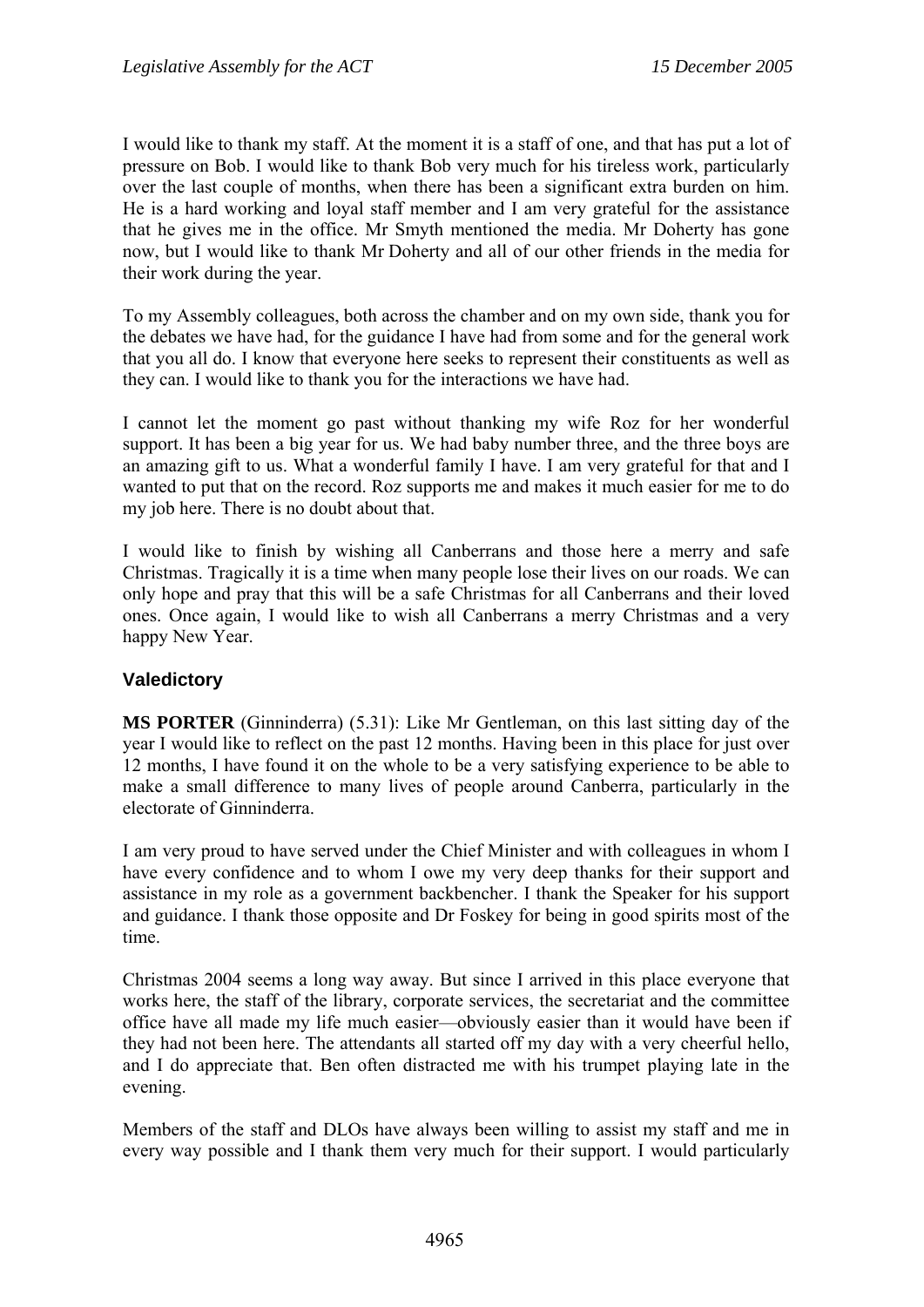like to thank the staff of the ministers' offices. I have probably driven them pretty frantic with all my constituency matters.

I would like to thank my own staff, in particular Alys, whose smooth operation of my office helped me settle down when I first arrived and who has also been driven to distraction with the number of constituency matters that I have generated through my mobile offices. Thanks to Karin and Mick for your support as fellow backbenchers and to your staff for always being willing to help us with our responsibilities in our shared roles as backbenchers.

I would like to thank the people of Ginninderra for the faith they have placed in me by bringing a myriad of matters to my attention and for their numerous messages of good will that I have received of late. As Mr Seselja was just saying, Christmas time can be fraught with tension. Obviously, I would like to remember my family and friends at this time. It is a time for family and friends to get together and for neighbours to spend time with neighbours. I would especially like to recognise my family members for their understanding of my new role and the effect it has had on their lives. I thank my friends for their patience and their support.

I am looking forward to my Christmas volunteer doll from Mr Quinlan. It will remind us all how much volunteers in fact do cost the community, but also how much value they add. I am going to call the doll Mary Poppins especially for Mr Seselja. In the true spirit of Christmas, may I wish you all a very happy and safe holiday. To the last one out: don't forget to turn out the lights!

#### **Justice system Valedictory**

**MR STEFANIAK** (Ginninderra) (6.35): Before I get to thanking people, I note with concern, having spoken to a number of lawyers at lunch time, that a long running matter was finalised today in the Court of Appeal. It brought to mind some real problems we have in the justice system in the territory, especially in relation to the Supreme Court and the Court of Appeal.

As of today, the ACT has not mounted a successful murder prosecution since the matter of Conway, which I understand was in 1998. That is no reflection whatsoever on the DPP. I note that the government in its paper in relation to the last annual report of the legal affairs committee said that it would look at the offence of constructive murder, and I certainly encourage them to do so. There are some issues there.

But there are some significant other issues as well. The most recent case, which has now been finalised, is the matter of Hillier. That matter was heard by a trial judge, as has always been the case in the territory. The system is certainly very fair to the accused, and I have no dramas with that. The accused was duly convicted. There was an appeal to the Court of Appeal, and I am concerned to see that that appeal was actually upheld. I think it was a very strong Crown case and some disturbing elements arise from the upholding of that appeal. Obviously, I am not going to comment too much, but I have some knowledge of the case and I encourage the DPP to appeal to the High Court, which would be the next court, as is their duty.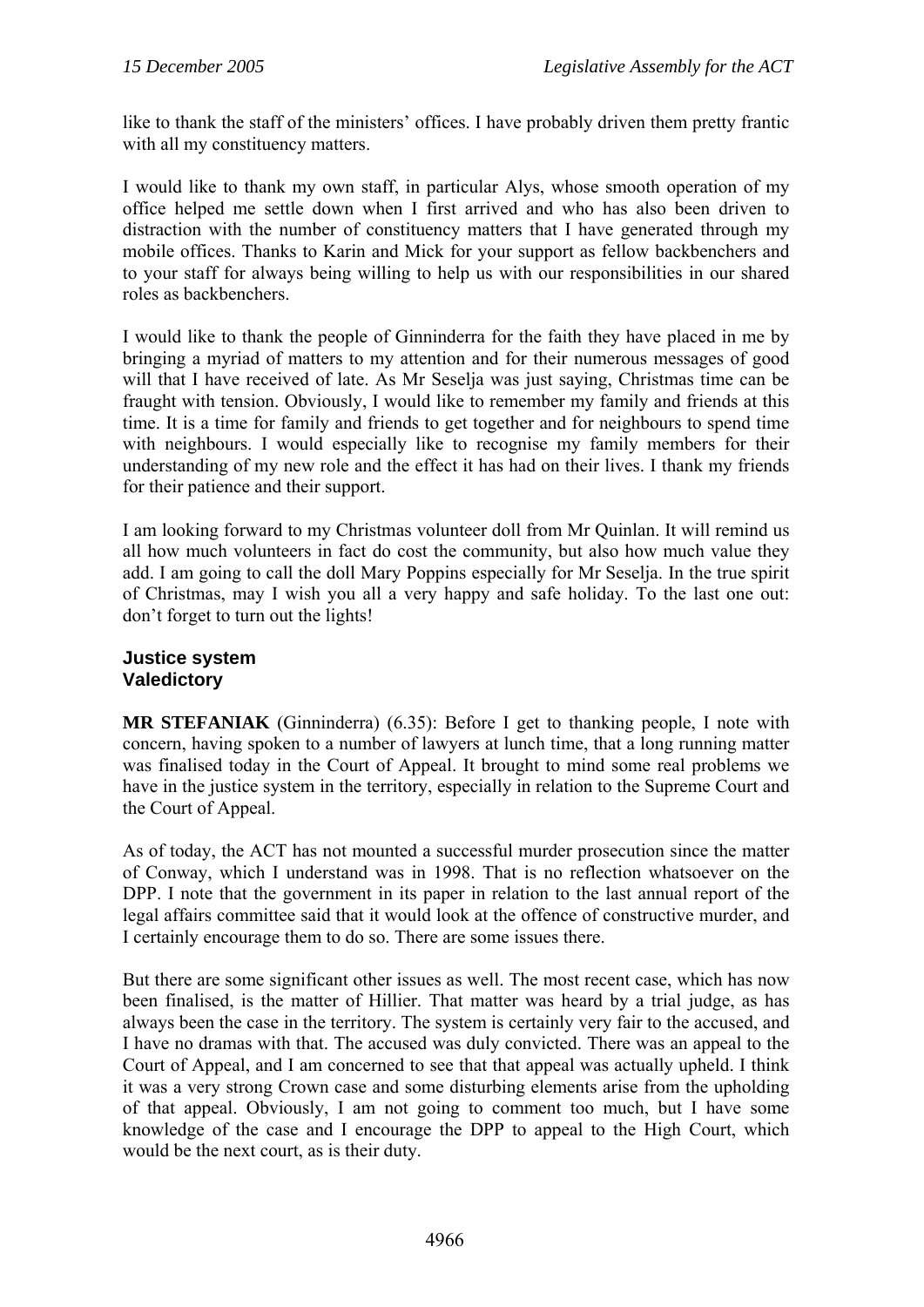I am at a bit of a loss about what the Assembly can do about these problems. When the Court of Appeal was set up, the idea was that there would be two interstate judges, who invariably were judges of the Federal Court, who would be seconded to the Court of Appeal, as well as a local ACT judge other than the judge who heard the trial. I think that would be preferable.

**Mr Stanhope**: I raise a point of order, Mr Speaker. These comments attack a decision of the Court of Appeal. I do not think there is any other construction that can be put on the shadow Attorney's comments than that he is calling into question a decision brought down by the Court of Appeal. I urge him to show a greater degree of respect than his comments indicate.

**MR SPEAKER**: I think the comments go close to a reflection on the judiciary.

**MR STEFANIAK**: With respect, it does not, Mr Speaker. Reflecting adversely on the judiciary relates more to offensive comments in relation to individual members of the judiciary. I am certainly not doing that. I do think there are certain things we need to look at, though, in terms of how we run our appellate court system. We have a small Magistrates Court and an even smaller Supreme Court. The idea initially with the Court of Appeal was to have two judges from outside—and there are more judges from outside accredited to the Court of Appeal than local judges—plus one local judge who was not the trial judge. I think that would alleviate some problems that may well be occurring.

I do have concerns about this. I certainly do not withdraw my comments. These things should be tested in a higher court, and there is only one higher court. I have no further comments in relation to the matter. Perhaps that is a matter for the Attorney to look at, as far as he can.

I would like to thank all members who have been here throughout the year. Unlike our new members, I have been here for quite a long time. I think that each of us, despite our differences of view, is here to serve the people of the ACT to the best of our ability. I have seen that over the course of a number of Assemblies, and this last year is no different. So, to all members, to their staff, especially to my Liberal Party colleagues and their staff, I wish you the very best for Christmas and the New Year.

The Assembly staff, as always, have shown themselves to be thoroughly professional and helpful in everything they do. This place could not operate without them. Our role would be impossible were it not for the diligence of the staff, ranging through the attendants—Lewis and his colleagues—through to the Library staff, Hansard, Tom and Max, the committee secretariat, corporate services and everyone in this building who makes our job so much easier to do. They provide sterling service to us and, through us, to the people of the ACT. I would also like to thank all the other people who we come in contact with, including the media. It is an honour to represent the constituency of Ginninderra.

I would like to thank my own personal staff, Helen and Heidi. Finally, I would like to thank my wife Shirley and my family for their forbearance in putting up with me again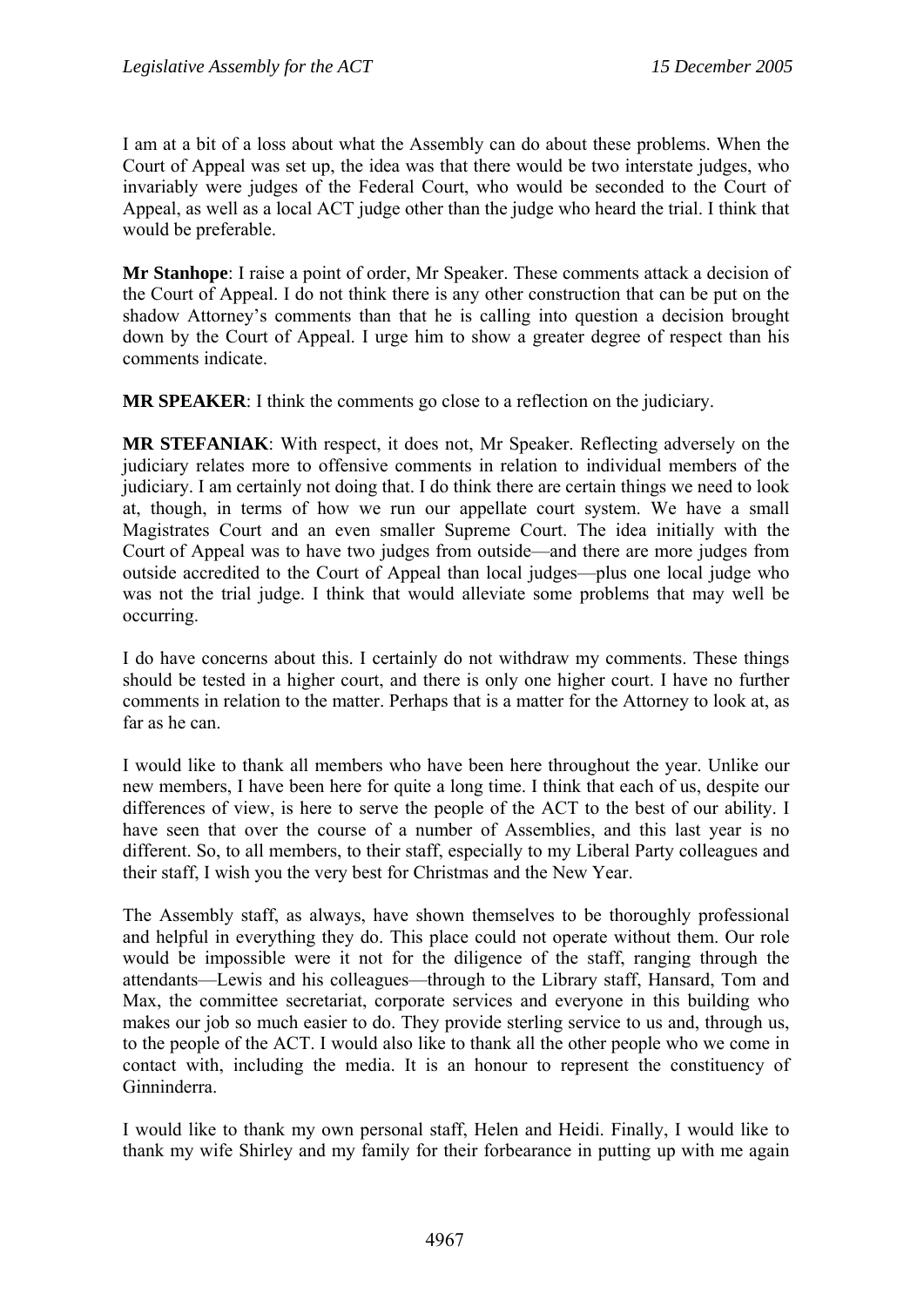for one more year in this place. Merry Christmas to you all. I hope you have a very safe and happy Christmas. Hopefully some of you will get a chance to have a bit of a break.

# **Valedictory**

**MRS DUNNE** (Ginninderra) (5.40): Mr Speaker, last night I must have been transfixed by trying to juggle tomorrow's activities so that I could take advantage of your legendary hospitality at Speaker's drinks, in between the graduation and the staff do and the other functions on the day. In the course of the night I had what could only be described as a nightmare about Speaker's drinks. This was a Speaker's drinks like no other I had attended. Gone was the string quartet and gone, too, were the strolling minstrels—to be replaced by a karaoke machine.

In this dream, Mr Speaker—or perhaps, as I have said, this fevered nightmare—members took it in turns to strut their stuff for the karaoke machine. Pour encouragez les autres, you, Mr Speaker, took the lead with what seemed like the seasonable *Tannenbaum* but, because you cannot help yourself, it soon deteriorated into *The Red Flag*. Mr Smyth led off for the opposition with a stirring and slightly offbeat rap version of *Danny Boy*. You had to hear it to believe it.

Mr Speaker, for me, karaoke is a particular nightmare and so, to get that misery out of the way as soon as possible, I did my version of *The Gambler*, which in many ways sums up my political credo:

You've got to know when to hold 'em, know when to fold 'em, know when to walk away, know when to run.

The next to step up to the mike was Mr Gentleman. Given his advocacy for the TWU, he wanted to sing a trucker song, but we all held a secret ballot and instead he sang *The Great Pretender*. Ms Porter spent some time contemplating the play list and passed over a raucous rendition of the *The Boys Light Up* to give her own particular version of that old Lou Reed classic *Walk on the Wild Side*. But I think, Mr Speaker, that she actually got some of the words wrong. I am sure the original version did not have a line in it that went, "And the volunteers go doo doo doo doo doo".

Mr Mulcahy, still in his Dollar Sweets mood, passed over *Sweets for My Sweet* and chose that Willy Wonka children's favourite *Candy Man*:

The candy man can 'cause he mixes it with love and makes the world taste good.

Please! I myself would have stuck with *Working Class Man*. Ms McDonald gave a gutsy version of Devo's *Whip It!* That left everyone hanging on her words, especially when it came to:

When the good times turn around you must whip it!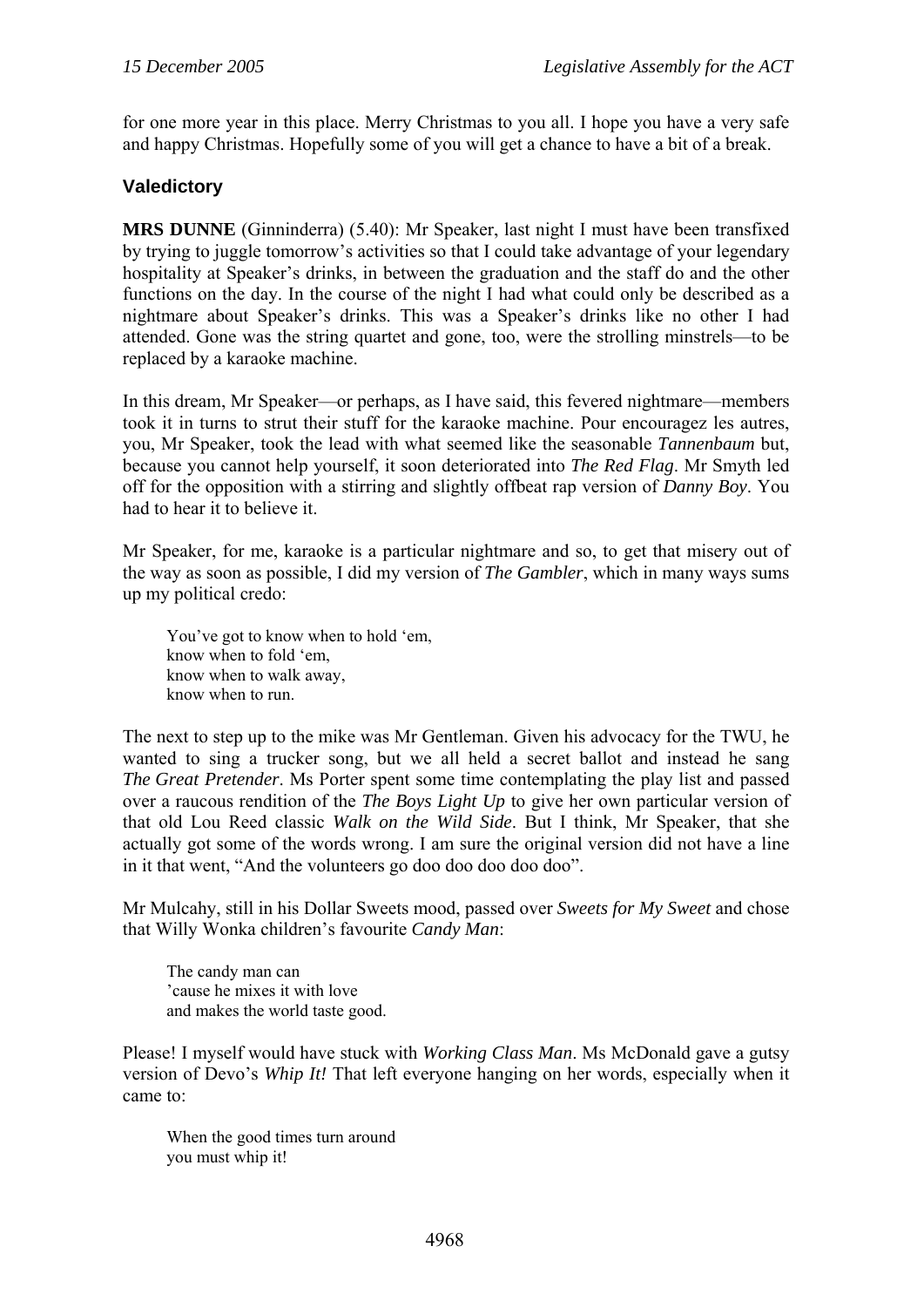On all of these occasions there is someone who has to sing *My Way*. Now that Mrs Cross is not here, that was left to Mr Stanhope, who obliged on this occasion. No karaoke night is complete without a duet. Mr Corbell and Ms Gallagher filled the bill, not with a soulful rendition of a standard like *Unforgettable*, but with something more predictable—*Children of the Revolution*. Dr Foskey was going to sing something by Jamiroquai, but she could not pronounce it, and so she settled for *Material Girl*.

Mr Seselja was really in his element with the authentic pub song rendition of the *Holy Grail*:

Yeah, we razed four corners of the globe for the Holy Grail.

I am not sure what that means, but he really liked it. Mrs Burke was in her *My Fair Lady* mode and showed that she would be a contender for the next Eliza Doolittle with her own setting of *Wouldn't It Be Loverly?* The Treasurer, rather predictably, sang *Big Spender*, and we know that he ain't going to pop his cork for any guy he meets!

Mr Pratt was pretty keen to do just about anything by *The Police*, but after a few drinks he was persuaded to perform Michael Buble's *Sway*. Members were mesmerised by the first lines:

When marimba rhythms start to play dance with me, make me sway.

Mr Stefaniak actually resisted the temptation to do one of his old standards, like *48 Crash* or the *Idi Amin Song*, and he surprised us with a poppy rendition of the Kylie Minogue early work *Better the Devil You Know*. Of course, Mr Speaker, what would a karaoke night be without a couple of blokes really down in their cups doing a few Cold Chisel numbers? So to round off the night, there was Mr Hargreaves, with backing vocals provided by his staff, belting out *Khe Sanh*.

Well, Mr Speaker, the last plane of this place is just about to go and I would like to take the opportunity to thank the numerous staff of this Assembly. They are too numerous to mention them all. I would like to thank the people of Ginninderra for their support. I hope that I have supported them in return. I thank my own personal team: to Lyle, Olivia—who, despite an honour's degree, has always been a brick—Tom, Julia, Bella and Conor, Kate and Sean. My advice, Mr Speaker, is if you have hired the karaoke machine, blow the deposit and do not get it tomorrow.

# **Valedictory**

**MS MacDONALD** (Brindabella) (5.45): I had intended not to rise this evening but I changed my mind, as I am wont to do. Firstly, I would like to echo the thanks already given by those in this place to those who assist us in getting the job done. They make the wheels, the small cogs, the large cogs and the in-between cogs go around.

This has been my first full year as government whip. I have to say that it has been a steep learning year. I have learnt a lot and I will endeavour to do better next year. I believe that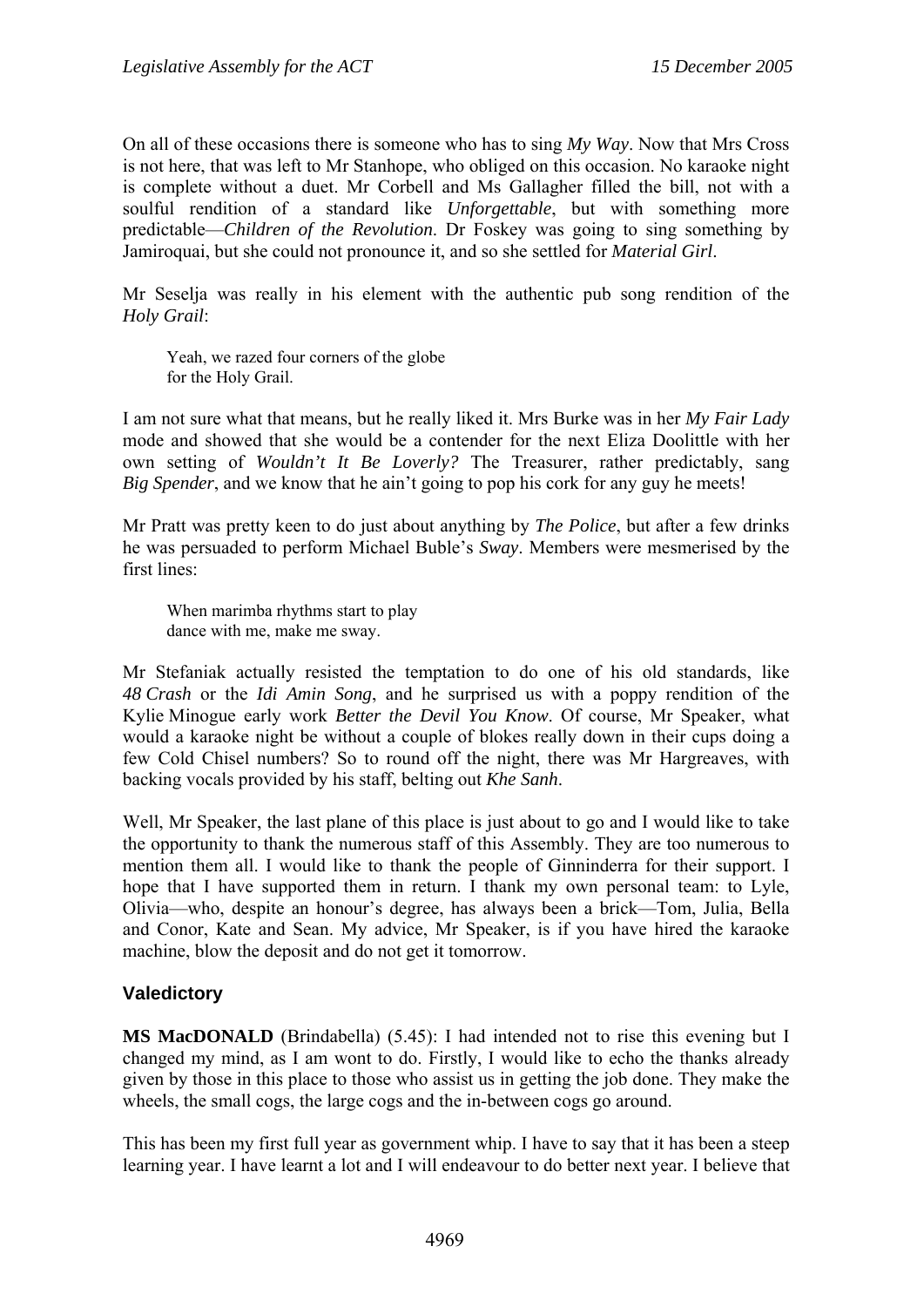I have actually toughened up and taken off the Pollyanna glasses. All I can say is: watch out next year.

I want to thank those who decided to help me in my toughening up process during the estimates process. It was enjoyable and challenging. As you all know, I am the Jew girl, so I will not pass on Christmas wishes to the Assembly. Instead I will wish you all a happy Hanukkah, and also the best for 2006. In the Jewish religion it is not the season for children to give to parents; it is the season in which parents give their children presents. We do not, as such, give presents to each other, but I will endeavour to pretend that you are all children. I am sure, Mr Speaker, that you will have no trouble in imagining this to be the case. As such, I present you all with a dreidel. Do not ask me for the rules of the game because I cannot remember. It has been a long time. Have fun with the dreidel!

# **Valedictory**

**MR STANHOPE** (Ginninderra—Chief Minister, Attorney-General, Minister for the Environment and Minister for Arts, Heritage and Indigenous Affairs) (5.47): I would like to take the opportunity on this adjournment debate of the last day of the sitting year to extend my best wishes to all within the Assembly, all indeed within the Canberra community for a safe and happy holiday and Christmas season and a good 2006. I would like most particularly to thank my colleagues, the members of the government. I would like particularly to thank and acknowledge each and all of my colleagues individually for the role which each of you play in the government of the ACT.

I am very pleased with the performance of the government over this last year. I think it is a credit to the hard work and diligence of the team that comprises and constitutes the government. I often reflect on the fact that the burden of government within the territory falls on the shoulders of essentially nine people and I acknowledge the role that each of the nine of us who are the government of the ACT play in the many functions which we perform to govern this territory. I acknowledge the enormous hard work and the commitment and each and every one of the nine members of the government in producing good government for the ACT.

I must say that it is my personal view, 12 months after the achievement of majority government within the ACT—and I thank my colleagues for this—that we as a government are in a stronger position now than we were 12 month ago, and I thank each of you for that. Thank you very much.

I also acknowledge, of course, the role that the opposition plays, and I thank them for that. The strength of a government is, of course, reflected by the strength of the opposition and the way in which the parliament performs. I wish each member of the opposition a happy holiday season, a happy Christmas and a successful 2006.

I would also like most particularly to thank each and every member of the Legislative Assembly. I will not name them individually. Each of us would acknowledge that the strength of this democracy and of this parliament is a reflection of the work and diligence of each member of the staff of Legislative Assembly. I acknowledge and thank each of you for the enormous amount of work that you do.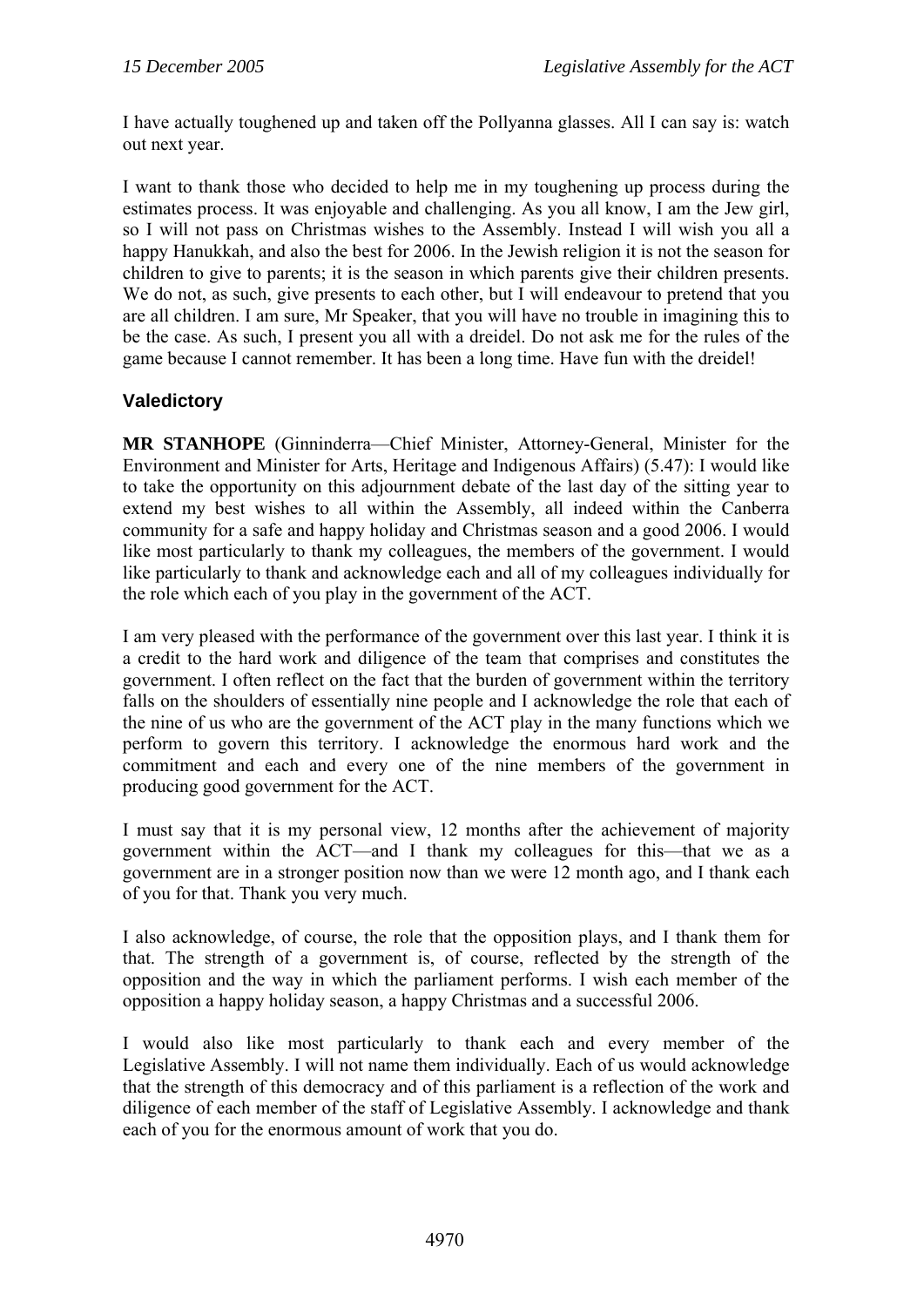Similarly, I thank the ACT Public Service. We have a highly professional, diligent, hard-working and committed public service. We, the government, impose on them mightily and enormously and they always respond. We sometimes tend to forget the enormous burden that the public service, in particular a small public service such as ours, carries. Our public servants are enormously professional, hard working and diligent. I thank each and every one of them for the work that they do for the government of the ACT, indeed for the Canberra community.

In that light, I also thank the community. There is a very high level of community engagement with the parliament and politics within the ACT. I think there is probably a higher level of engagement in the ACT than in any other place in Australia. It is a reflection on our intelligent, educated, connected community and I thank the community for that. I think that some of the successes that we have as a community, the social cohesion and the success of the community across the spectrum, across the board, is a result of the level of interest and the degree of engagement that exists from the ACT community. I thank all those members of the community that participate in the process of government and administration in those myriad ways. I thank them for their continuing support of the government and me.

I acknowledge our families. I particularly acknowledge my family. Politics is a tough business. Each of us takes a blow occasionally. One that gets under the guard is perhaps more than just a glancing blow, and none of us that can deny that. It is a tough, hard unrelenting business. Each of us suffers pain from time to time in the pursuit of the profession. We all know that. It is perhaps regrettable but it is a feature of an adversarial, democratic system and it is a sign of the health of the system. But our families suffer those blows from time to time and that we acknowledge the price which they pay and the pain which they bear on our behalf.

I acknowledge most particularly the role that my wife Robyn plays in supporting me. I thank her and all of my family for that. I acknowledge all of our families and the role they play in supporting us.

#### **Valedictory**

**MR CORBELL** (Molonglo—Minister for Health and Minister for Planning) (5.53): I would simply like to extend my best wishes to all members of the Assembly and to your families and friends for a safe and peaceful holiday season. I would like also to echo the comments of many members in recognising the efforts of Assembly staff in the Secretariat—the attendants, the library, the committee office and a range of other functions around the Assembly. Thank you for continuing to provide for the effective management of this place throughout the year.

Can I single out the particular mention to two people who I feel do a largely unsung job in this place, and that is Mr Kas Paul who supports me as manager of government business in developing the program. Kas is a frenetic and always cheerful person who works very professionally in putting together the program throughout the year, and I thank him. I also thank Janice Rafferty from the Secretariat who assists us in making sure the language and terminology of our presentations in this place are always up to scratch. It is an enormous task every sitting of every year to put that web together, to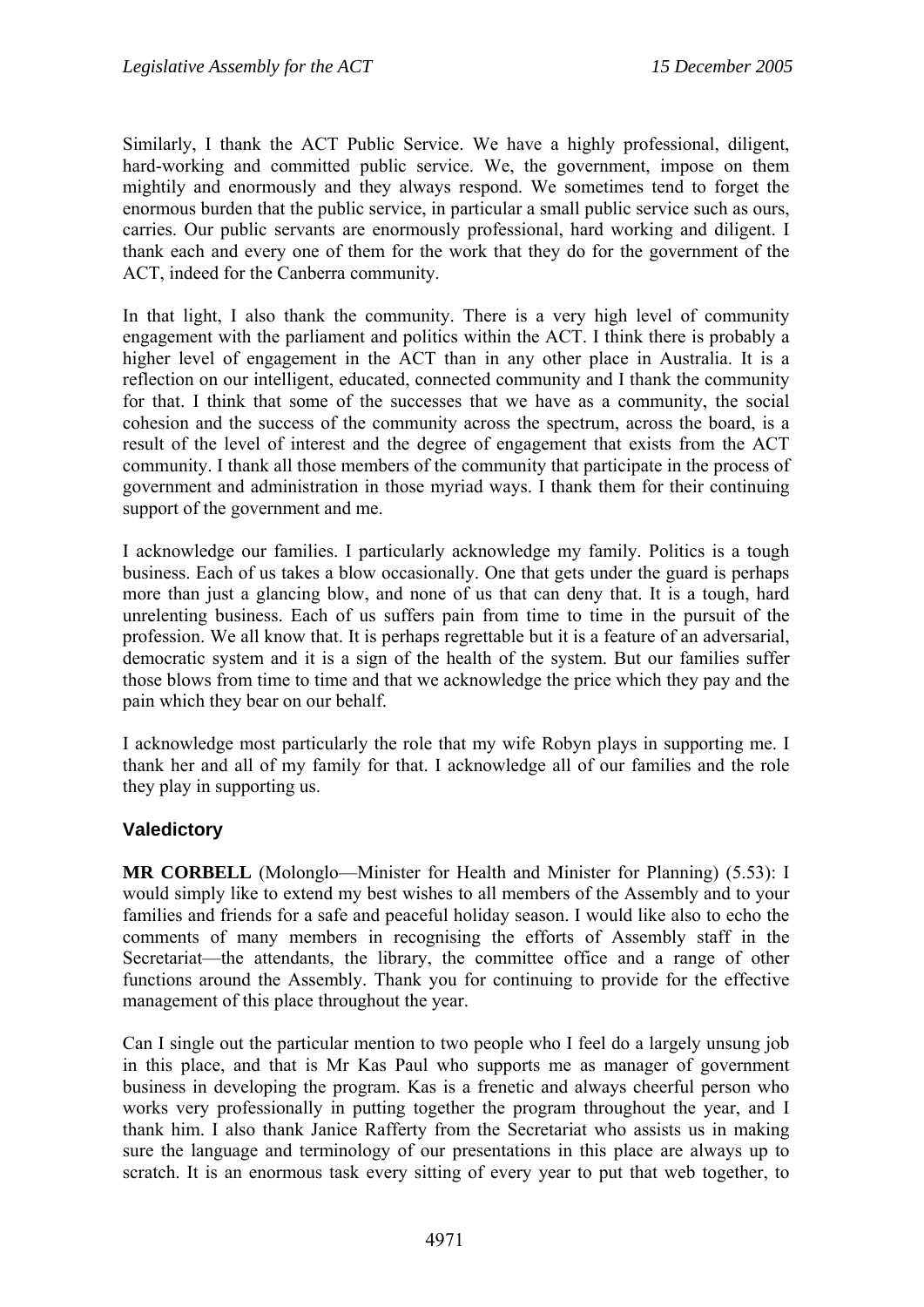have the words in front of us so that we actually look pretty good. So thank you to Janice for that work also.

Can I finally extend my thanks to the professionals in the departments that I have responsibility for. I thank all of them, from the chief executives down, for the advice and support they have provided to me as minister over the past 12 months, in particular for the work they do in delivering services across the wide range of functions I have responsibility for.

Finally, can I express my thanks to the people who work in my office? I will not name them by name, but they collectively do an outstanding job in supporting my activities as minister, often in very difficult and demanding circumstances. Overall, their good humour and forthrightness is much appreciated by me and I extend to them by best wishes for a safe and peaceful break.

# **The Assembly adjourned at 5.55 pm until Tuesday, 14 February 2006, at 10.30 am.**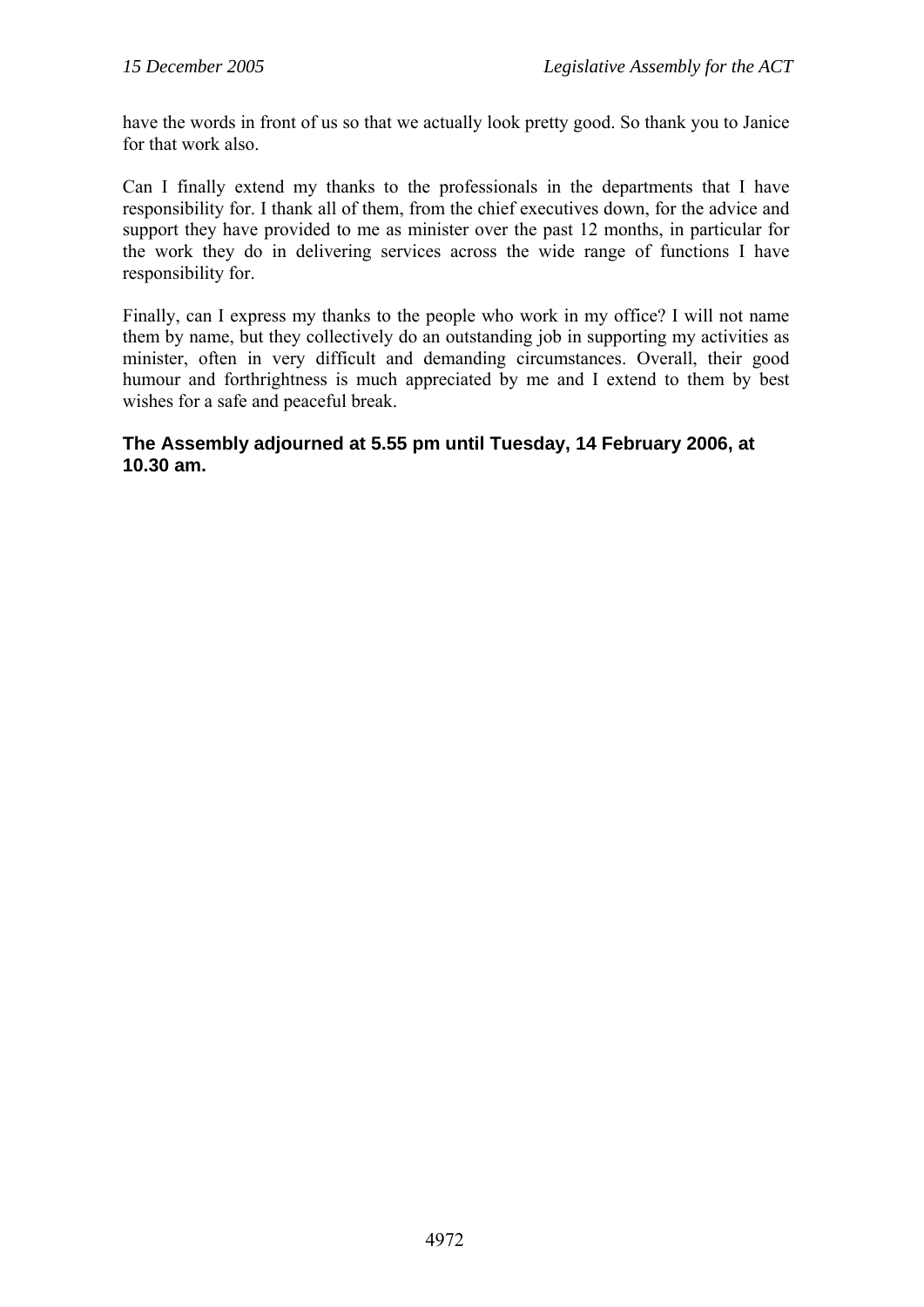# **Answers to questions**

#### **Telecommunications projects (Question No 534)**

**Mr Pratt** asked the Minister for Police and Emergency Services, upon notice, on 24 August 2005:

- (1) Across each of the purchasing agreements for (a) Firelink, (b) Plumtree Portal, (c) Trunk Radio Network (TRN) towers and equipment, (d) communications vehicles, (e) communications equipment, (f) computer aided dispatch, (g) broadband data links to emergency services bureau, suburban and volunteer stations, (h) commitment to aerial fire fighting strategy and (i) command and control capability for bushfire and emergency service, when was the funding appropriated for each of these projects;
- (2) How much has been (a) appropriated and (b) expended to date, for each project;
- (3) Which projects have now been fully expended;
- (4) Which projects have (a) exceeded the appropriation and (b) been completed under appropriation to date;
- (5) When did (a) each of these projects go to tender and (b) the tender for each project close;
- (6) How many tender submissions were received on each of the above projects;
- (7) For each project, if the tender has been let, when does the acquisition come on line;
- (8) For each project, if the tender has not been let, when will it be let.

**Mr Hargreaves**: The answer to the member's question is as follows:

| (1) | $(a) - (c)$ |           | New Radio Project                                                                                                                                                                               | Capital $-2003/04$ (over four years)<br>Recurrent $-2004/05$ (over four years) |  |  |
|-----|-------------|-----------|-------------------------------------------------------------------------------------------------------------------------------------------------------------------------------------------------|--------------------------------------------------------------------------------|--|--|
|     | (d)         |           | Remote Area Communication Radio Vehicle (singular)<br>$2003/04$ – funded over four year period<br>Question is not specific, radio project included a provision for<br>communications equipment. |                                                                                |  |  |
|     |             |           |                                                                                                                                                                                                 |                                                                                |  |  |
|     | (e)         |           |                                                                                                                                                                                                 |                                                                                |  |  |
|     | (f)         |           | Initial appropriation of 1999/2000 (over four years), plus                                                                                                                                      |                                                                                |  |  |
|     |             |           | additional appropriations in 2002/03 (over four years) $& 2003/04$<br>(over four years)                                                                                                         |                                                                                |  |  |
|     | (g)         |           | $2003/04$ (over four years)                                                                                                                                                                     |                                                                                |  |  |
|     |             |           | $2003/04$ (over four years)                                                                                                                                                                     |                                                                                |  |  |
|     | (h)         |           |                                                                                                                                                                                                 |                                                                                |  |  |
|     | (i)         |           | $2003/04$ (over four years)                                                                                                                                                                     |                                                                                |  |  |
| (2) | (a)         | $(a)-(c)$ | \$23.668m Capital, \$14.459m Recurrent                                                                                                                                                          |                                                                                |  |  |
|     |             | (d)       | \$0.258m Capital, \$0.072m Recurrent                                                                                                                                                            |                                                                                |  |  |
|     |             | (e)       | Part of Radio Project                                                                                                                                                                           |                                                                                |  |  |
|     |             | (f)       | \$2.850m Capital, \$3.648 Recurrent                                                                                                                                                             |                                                                                |  |  |
|     |             | (g)       | \$0.229m Capital, \$1.789m Recurrent                                                                                                                                                            |                                                                                |  |  |
|     |             | (h)       | \$3.098m Recurrent                                                                                                                                                                              |                                                                                |  |  |
|     |             |           |                                                                                                                                                                                                 |                                                                                |  |  |

(i) \$0.853m Recurrent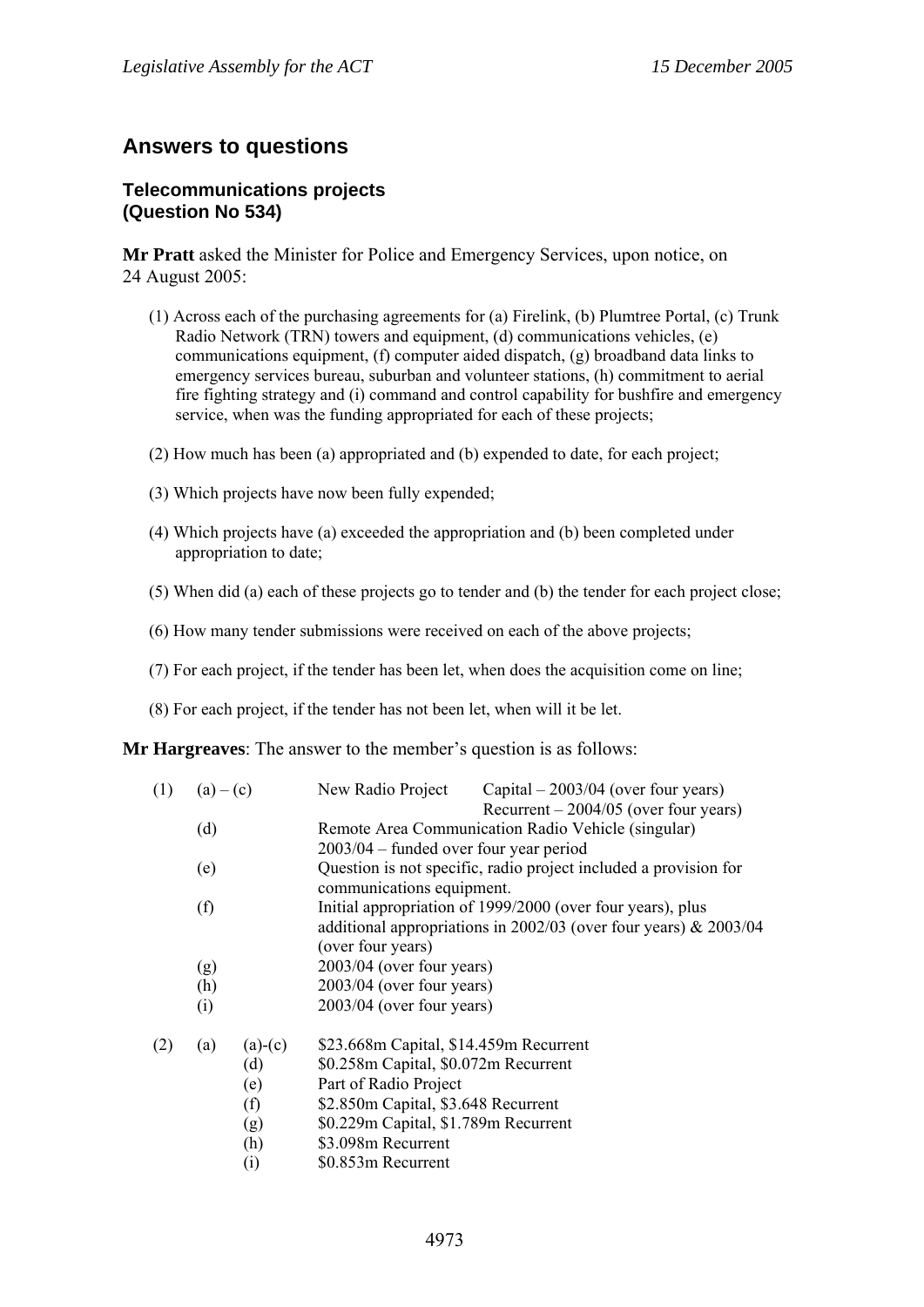- (b) (a) \$1.638m Capital, \$0.059m Recurrent
	- (b) \$0.460m Capital, \$.001m Recurrent
	- (c) \$12.270 Capital, \$0.325m Recurrent
	- (d) \$0.007m Capital, \$0 Recurrent
	- (e) Part of Radio Project
	- (f)  $$7.248$  Total \$3.600m Capital, \$3.648 Recurrent
	- (g) \$0.229m Capital, \$0.852m Recurrent
	- (h) \$1.234m Recurrent
	- (i) \$0.392m Recurrent
- (3) The Computer Aided Dispatch (CAD) system.
- (4) (a) The Computer Aided Dispatch (CAD) has exceeded appropriation by \$0.750m) due to capital works required during Y2K and accelerated commissioning date.
	- (b) None
- (5) (a) (a) 21 September 2004
	- (b) 30 June 2004
	- (c) 20 May 2004
	- (d) Has not yet gone to tender
	- (e) Included in Radio Project
	- (f) 5 January 2001
	- (g) Provided by InTACT
	- (h) Part of NAFC Contracts
	- (i) Not required
- (5) (b) (a) Not applicable (single select)
	- (b) 5 August 2004
	- (c) Not applicable (single select)
	- (d) Not applicable
	- (e) Included in Radio Project
	- (f) 28 February 2002
	- (g) Provided by InTACT
	- (h) Not applicable
	- (i) Not required
- (6) (a) Not applicable single select
	- (b) Four
	- (c) Not applicable single select
	- (d) Not applicable
	- (e) Included in Radio Project
	- (f) Four
	- (g) Not applicable
	- (h) Not applicable
	- (i) Not applicable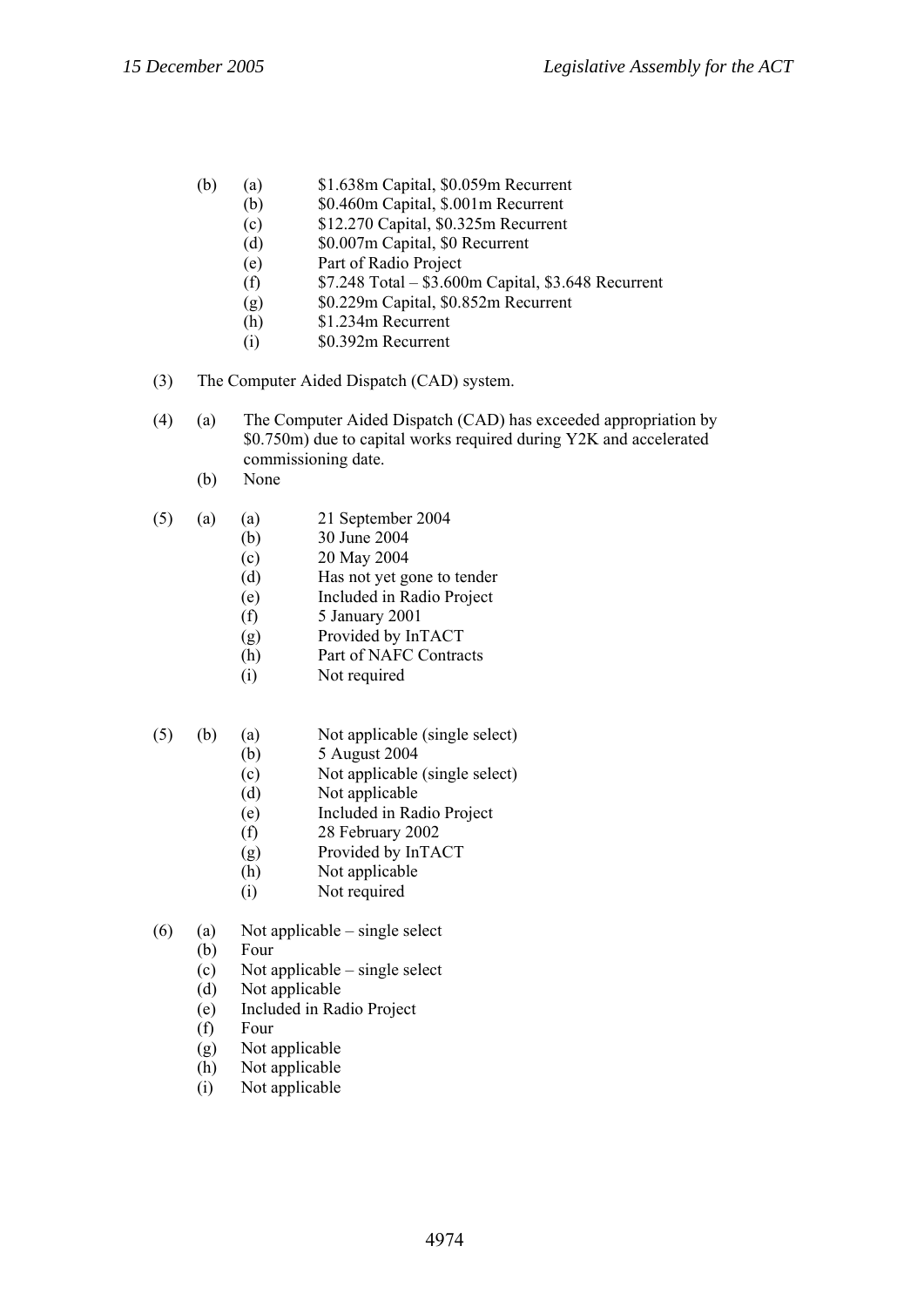- (7) (a) Project is in operational evaluation phase.
	- (b) 1 September 2004
	- (c) Phase 1: September 2004; Phase 2: planned for 30 June 2006
	- (d) Not applicable
	- (e) Part of radio project
	- (f) 16 August 2004
	- (g) Ongoing
	- (h) January 2005
	- (i) Not applicable
- (8) Not applicable

#### **Public service positions (Question No 676)**

**Mr Mulcahy** asked the Chief Minister, upon notice, on 18 October 2005:

- (1) How many positions were advertised in the ACT public service in the nine months to the end of September 2005;
- (2) How many people applied for those advertised positions;
- (3) Of the applicants who were appointed to the advertised positions, how many were recruited from outside the ACT public service.

**Mr Stanhope**: The answer to the member's question is as follows:

I am not prepared to authorise the use of the very considerable resources that would be involved in providing the detailed information required to answer the Member's question.

I note that in relation to part (1) of your question that the thirty-nine ACT Public Service Gazettes that were published between 1 January and 30 September 2005 are publicly available on the internet at www.publishing.act.gov.au/gazette.

#### **Eastman trial costs (Question No 678)**

**Mr Stefaniak** asked the Attorney-General, upon notice, on 18 October 2005:

- (1) How much has been spent on the Miles Inquiry into the conviction of David Eastman;
- (2) How much has been spent on associated legal actions;
- (3) Over which years was this expenditure incurred and how much was spent each year.

**Mr Stanhope**: The answer to the member's question is as follows:

(1) \$1,529,383.00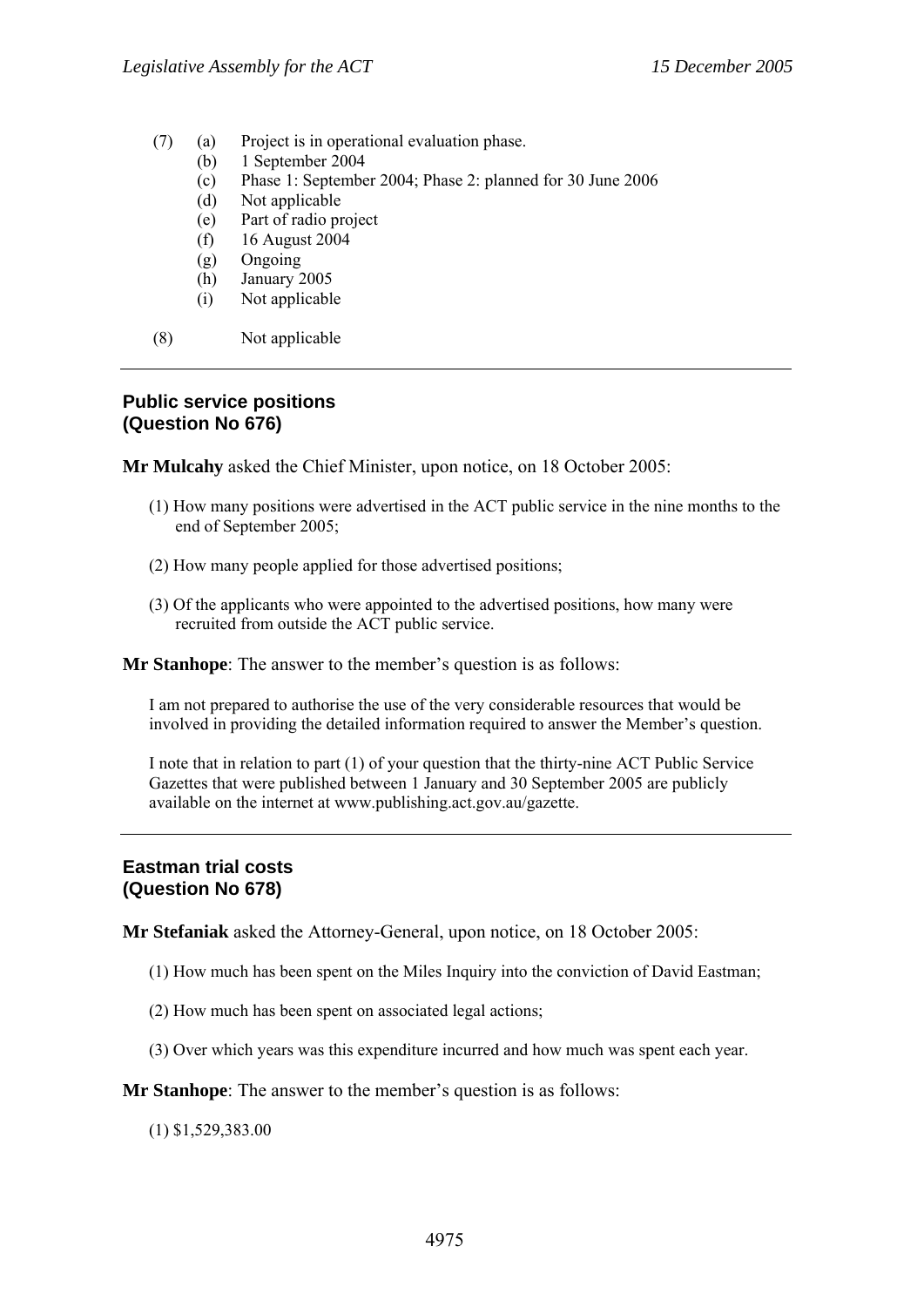- (2) The answer to question (1) relates to all costs incurred in relation to the Miles Inquiry, including the costs of any associated actions. The costs of associated actions are not recorded separately.
- (3) Expenditure was incurred as follows:

| a.           | 2001/02 |                | \$216,526.00 |
|--------------|---------|----------------|--------------|
| b.           | 2002/03 | $\sim$ $^{-1}$ | \$116,838.00 |
| $\mathbf{c}$ | 2003/04 | $\sim$         | \$233,344.00 |
| d.           | 2004/05 | $\sim$         | \$882,675.00 |
| $e^{-}$      | 2005/06 |                | \$80,000.00  |

## **Housing—tenancy matters (Question No 698)**

**Mrs Burke** asked the Minister for Disability, Housing and Community Services, upon notice, on 18 October 2005:

- (1) What is the intent and scope of the Tenancy Review Committee;
- (2) Why will the Committee, if constructed completely of Housing and Community Services staff, be given the ultimate authority to decide whether or not a tenancy matter should be referred to the Residential Tenancies Tribunal.

**Mr Hargreaves**: The answer to the member's question is as follows:

(1) The Tenancy Review Committee (TRC) is a final internal review mechanism prior to the referral of tenancy matters to the Residential Tenancies Tribunal.

The TRC reviews cases identified for referral to the Residential Tenancies Tribunal due to rental arrears and other issues associated with compliance with the Residential Tenancy Agreement to assist public housing tenants to sustain their tenancies.

(2) The TRC advises the Executive Director of Housing and Community Services, who as the delegate for the Commissioner for Housing, approves referrals to the Residential Tenancies Tribunal. Tenants, as a party to the Residential Tenancy Agreement, are also entitled to have matters listed for consideration by the Residential Tenancies Tribunal.

# **Dragway (Question No 732)**

**Mr Stefaniak** asked the Chief Minister, upon notice, on 15 November 2005:

(1) Given that the Minister's response to question on notice No 527 stated that the dragway project would be completed within 12 months of the Government receiving required approvals, why has the Minister shifted the goal posts in regards to completion of this project given his pre-election commitment was that it would be completed within 18 months of the election;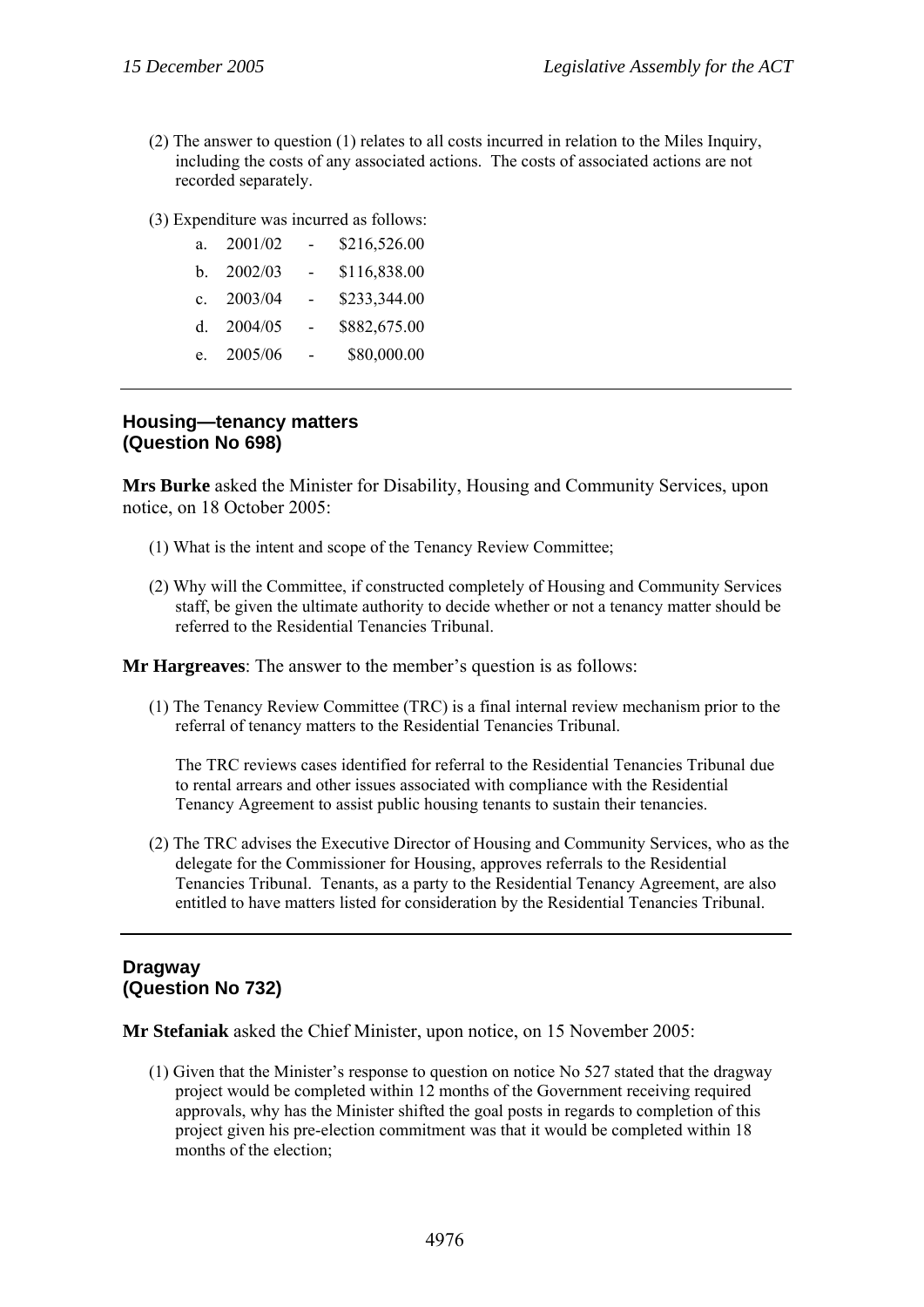- (2) Have any (a) planning or (b) environmental applications been lodged with relevant agencies for approval;
- (3) What, if any, (a) planning and (b) environmental approvals have been awarded for a dragway at Majura;
- (4) When does the Government expect all approvals, required under the Territory's planning and environmental laws, will be completed for this project.

**Mr Stanhope**: The answer to the member's question is as follows:

- (1) As I indicated in the Assembly on 24 November 2005, in answer to a similar question from Mr Stefaniak, there is a range of significant issues in relation to the dragway development that need to be resolved. My department, in consultation with the Dragway Advisory Committee, has undertaken feasibility studies into the operation of a dragway on Block 51 Majura, focussing on the main threshold issues. The Dragway Advisory Committee is to provide advice to Government on the possible next steps, and the Government will then consider whether a specific proposal and detailed plans for a dragway on this site should be prepared for formal assessment and public consultation under relevant planning and environment legislation.
- (2) No.
- (3) Not applicable.
- (4) See answer to Question 1. The approvals, required under the Territory's planning and environmental laws, must relate to a specific proposal for a specific site, and the Government has not yet made a decision on these points.

## **Capital works (Question No 736)**

**Mrs Dunne** asked the Minister for the Environment, upon notice, on 15 November 2005:

- (1) What was delivered for the \$401 000 expended on the International Arboretum project as listed in the 2004-05 June quarter capital works progress report;
- (2) What, if any, funds have been expended to date this financial year and what does this bring the total expenditure for this project to;
- (3) What work is planned on this project in the current financial year;
- (4) Is the Government still planning to have this project completed by the end of June 2007.

**Mr Stanhope**: The answer to the member's question is as follows:

(1) The \$401,000 expenditure consists of payments to consultants, prize money, printing, advertising and administrative costs associated with the Design Ideas Competition for Canberra International Arboretum and Gardens (Arboretum and Gardens), and earlier investigation and feasibility work.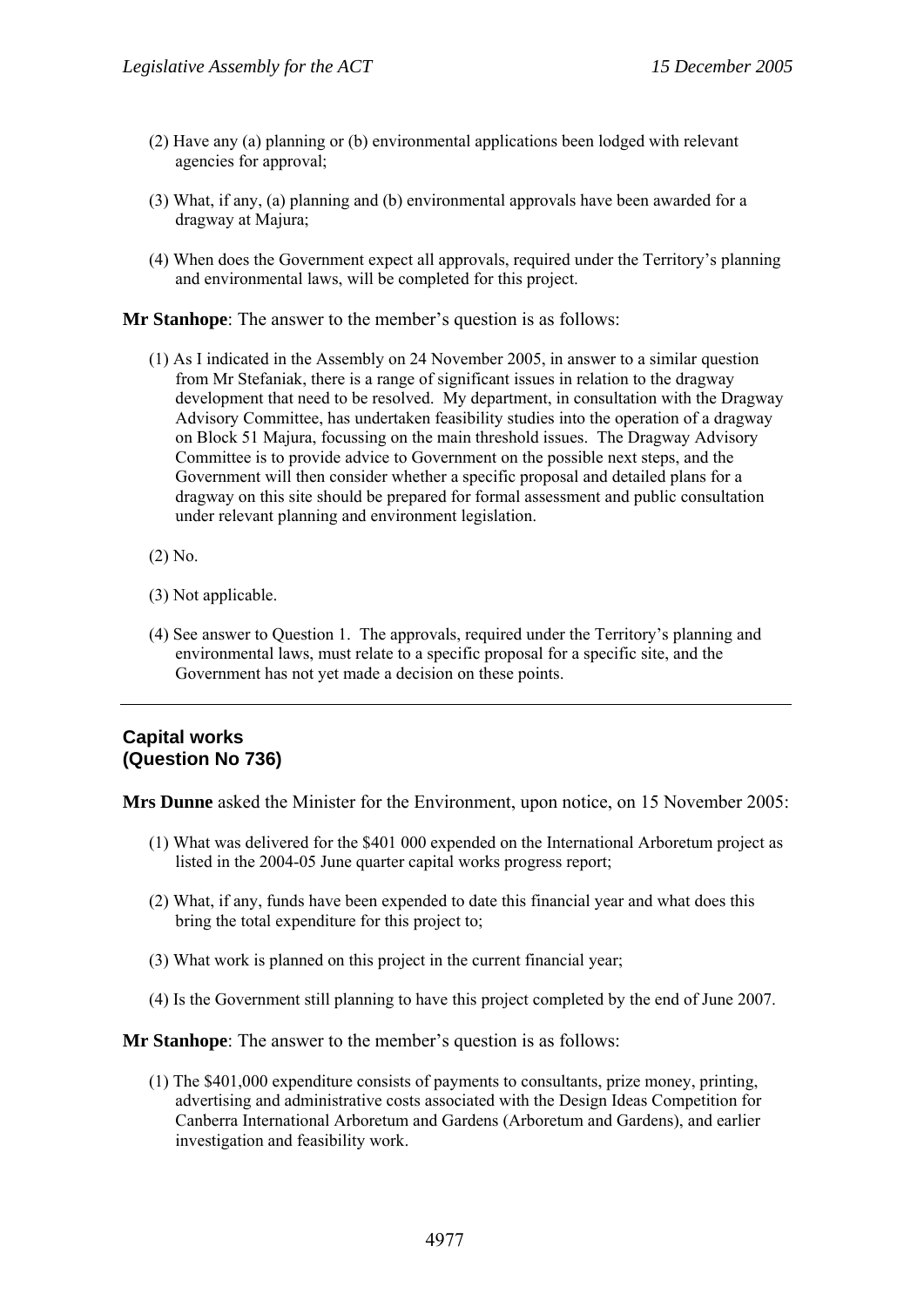- (2) Approximately \$180,000 has been expended directly on the Arboretum and Gardens) in 2005-06, bringing the total to \$680,000 on the project.
- (3) In the 2005-06 financial year the following work is proposed: finalisation of the design master plan and the business plan; relevant planning approvals sought from the National Capital Authority (NCA); construction manager appointed; and early tree plantings achieved for a number of the proposed forest areas.
- (4) The project will be developed in a programmed and integrated manner, consistent with relevant procurement and construction procedures, in time for the planned spring 2008 official opening.

#### **Schools—apprehended violence orders (Question No 737)**

**Mrs Dunne** asked the Minister for Education and Training, upon notice, on 15 November 2005:

On how many occasions in (a) 2001, (b) 2002, (c) 2003, (d) 2004 and (e) 2005 to date, have school principals taken out an Apprehended Violence Order against a student due to that student threatening another student or teacher.

**Ms Gallagher**: The answer to the member's question is as follows:

(1) The department is not aware of any instances where this has occurred.

#### **Capital works (Question No 738)**

**Mrs Dunne** asked the Minister for Urban Services, upon notice, on 15 November 2005:

- (1) What is the current status of the ACT NoWaste project *Hume Resource Recovery Estate Development* listed in the 2004-05 June quarter capital works progress report;
- (2) Has this project been completed, given the completion date is listed as October 2005; if so, when was it completed; if not, when will it be completed and what is the reason for the delay in completion;
- (3) Did this project run under or over budget or was the outstanding authorisation of \$221 000 expended in full.

- (1) The project has been completed.
- (2) The Hume Resource Recovery Estate 2004-2005 capital works project was physically completed in late November 2005. The projects practical completion was delayed by one month due to wet weather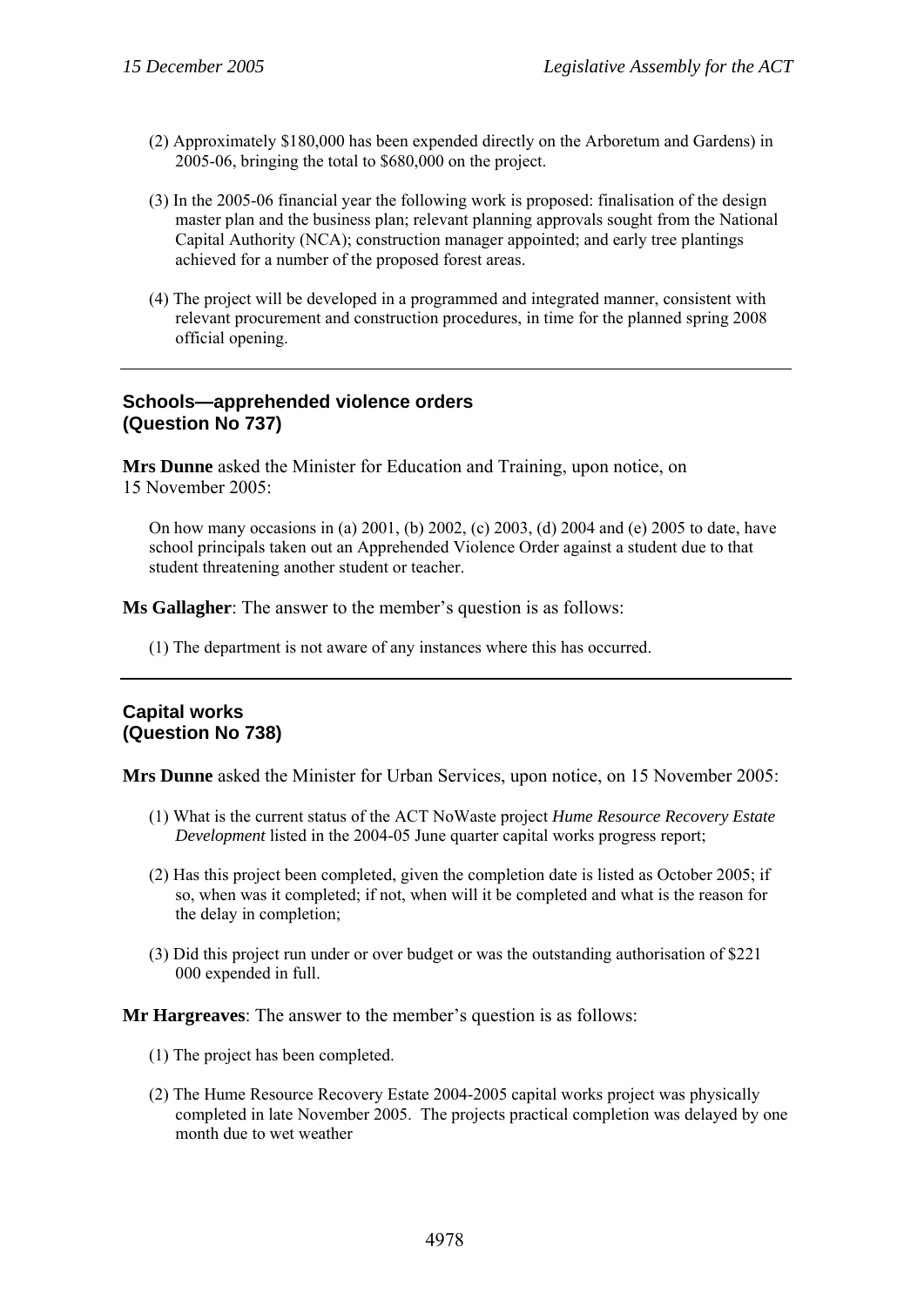(3) As the project was only physically completed in late November 2005 financial completion is yet to be resolved. The end of project financial estimates indicate that the remaining \$221,000 is to be fully expended.

#### **Development—Burnie Court site (Question No 739)**

**Mr Pratt** asked the Minister for Disability, Housing and Community Services, upon notice, on 15 November 2005:

- (1) Given that it has been reported that a sewerage problem was in the process of being rectified in the vicinity of the Freycinet building at the old Burnie Court site in Lyons as at 9 November 2005, and that in a letter to me dated 7 October 2005 the Minister advised that his Department had investigated the site and had not located a sewerage leak or problem, when was the sewerage problem that was in the process of being rectified on 9 November 2005 (a) identified and (b) repaired;
- (2) Has this problem caused any problems for residents or prevented or delayed new residents from moving into the complex; if so, (a) what was the nature of the problem, (b) how long were residents inconvenienced by this problem and (c) when will/have they been able to reside fully in this complex without this sewerage problem;
- (3) What was the cost of repairs for this sewerage problem;
- (4) Has the problem been fully rectified or is there likely to be ongoing problems with sewerage in this area.

**Mr Hargreaves**: The answer to the member's question is as follows:

- (1) The sewer services have been passed by the BEPCON plumbing inspectors. No problem has been identified on inspection.
- (2) No.
- (3) See (1) above.
- $(4)$  See  $(1)$  above.

#### **Roads—glass panels (Question No 740)**

**Mr Pratt** asked the Minister for Urban Services, upon notice, on 15 November 2005:

- (1) Further to a letter to the editor in *The Canberra Times* on 20 October 2005 entitled "Blinded by the light", have glass panels been installed at various points along Fairbairn Avenue; if so, why;
- (2) Why were these glass panels installed when they blind motorists due to the reflection that is directed back towards the road at certain times throughout the day;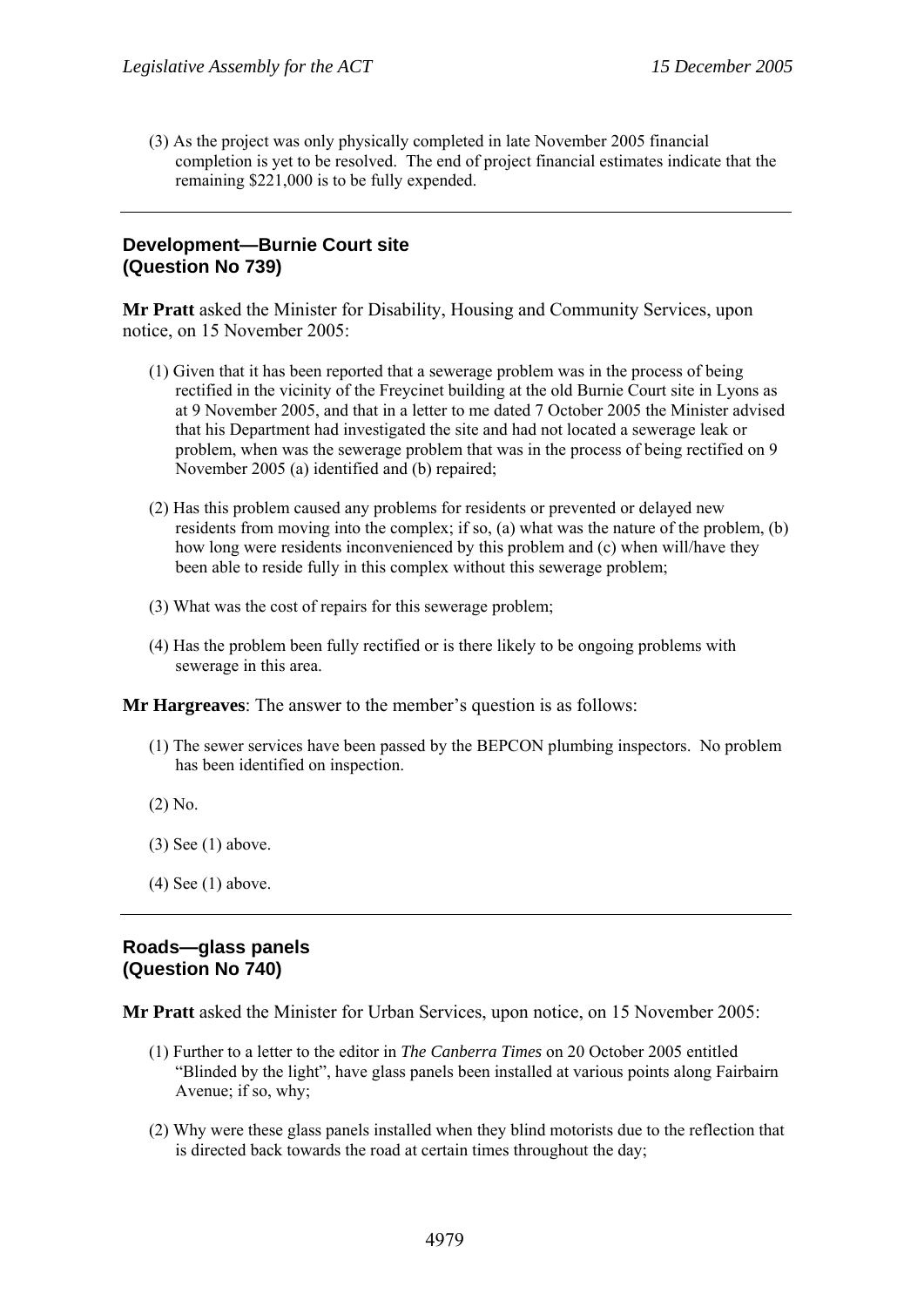- (3) Who made the decision to install the glass panels and was the decision cleared by any higher authority; if not, why not;
- (4) Do the glass panels conform to all road design standards that are applicable; if not, why not;
- (5) What is the total cost of the glass panels, including installation;
- (6) Have any plans been made to remove the glass panels or otherwise solve this dangerous problem; if not why not.

**Mr Hargreaves**: The answer to the member's question is as follows:

- (1) Perspex panels have been installed at three locations for the purpose of traffic noise attenuation.
- (2) Investigations were undertaken during the design phase to determine the suitability of the perspex panels. Reflection was not considered a problem following inspections of similar installations in Sydney and Melbourne. The panels did have a protective film during construction and this may have caused some reflection.
- (3) A number of options were investigated for traffic noise attenuation by the design consultant. The relevant ACT Government agencies accepted the design. The National Capital Authority gave works approval for the project.
- (4) Yes.
- (5) \$350,000.
- (6) No, as the perspex panels are not considered a problem.

#### **Development—Mitchell (Question No 741)**

**Mr Pratt** asked the Minister for Urban Services (redirected to the Minister for Planning), upon notice, on 15 November 2005:

- (1) Is there a road planned in Mitchell to link Gungahlin Drive to Flemington Road; if so, will this road pass through the sites currently being utilised by (a) Belconnen Model Aeroplane Club (BMAC) and (b) CSG green waste disposal centre;
- (2) Given that concerns have been raised by some in the community that the green waste centre on Vickers Street in Mitchell will be closed due to a new access road, is there any threat that this centre will have to be closed to make way for a road; if so, what will the Government do to ensure that a green waste facility remains open in the Mitchell area; if not, has the Government made this clear to the owners of CSG;
- (3) What discussions, if any, have been held with the BMAC about future development north of Mitchell that may infringe on their grounds;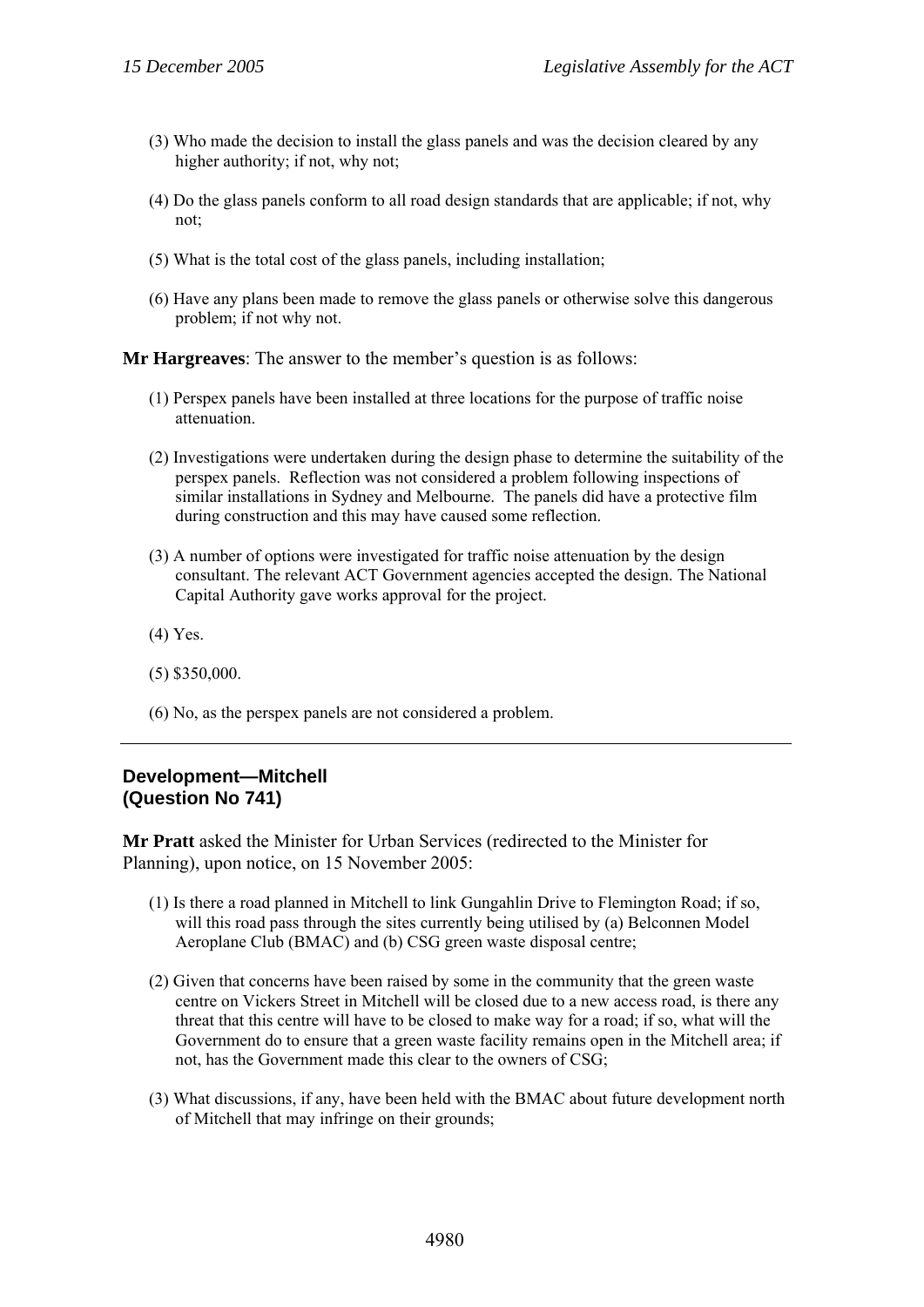(4) Will BMAC be forced to move in the foreseeable future and what is the Government doing to ensure there is an appropriate open space for them to still undertake their flying activities.

**Mr Corbell**: The answer to the member's question is as follows:

- (1) Yes.
	- (a) No.
	- (b) Yes.
- (2) The CSG green waste disposal centre in Mitchell will have to be closed to facilitate the extension of Wells Station Drive and CSG has been given advance notice of this requirement. The ACT Planning and Land Authority and ACT NoWaste have been working together to identify a suitable new site for continuation of accepting green waste in Mitchell. CSG is aware of this.
- (3) The Planning and Land Authority has been involved in assisting BMAC with identifying a suitable new site for their flying activities since 2003.
- (4) An area within Mitchell Section 41 has been identified as the new site for BMAC relocation by end of 2005. The licence for the new site was granted on 30th November 2005.

#### **Roads—safety improvements (Question No 742)**

**Mr Pratt** asked the Minister for Urban Services, upon notice, on 15 November 2005:

- (1) For the minor new works projects described as (a) Road Safety Improvements and (b) Traffic Management at Schools, listed in the 2004-05 June quarter capital works progress report, have the respective outstanding authorisations of \$72 000 and \$97 000 been expended on these projects;
- (2) If so, when were the remaining funds expended; if not, why not, and when will the remaining funds be expended and these projects completed given their respective completion dates were October 2005 and August 2005;
- (3) What road safety improvements have been delivered for the expenditure of funds for "Road Safety Improvements";
- (4) Which schools have seen traffic management improvements as a result of expenditure for "Traffic Management at Schools".

- (1) Yes.
- (2) Road Safety Improvements \$72,000 expended in July 2005. Traffic Management at Schools – \$94,000 expended in July 2005 and \$3,000 in October 2005.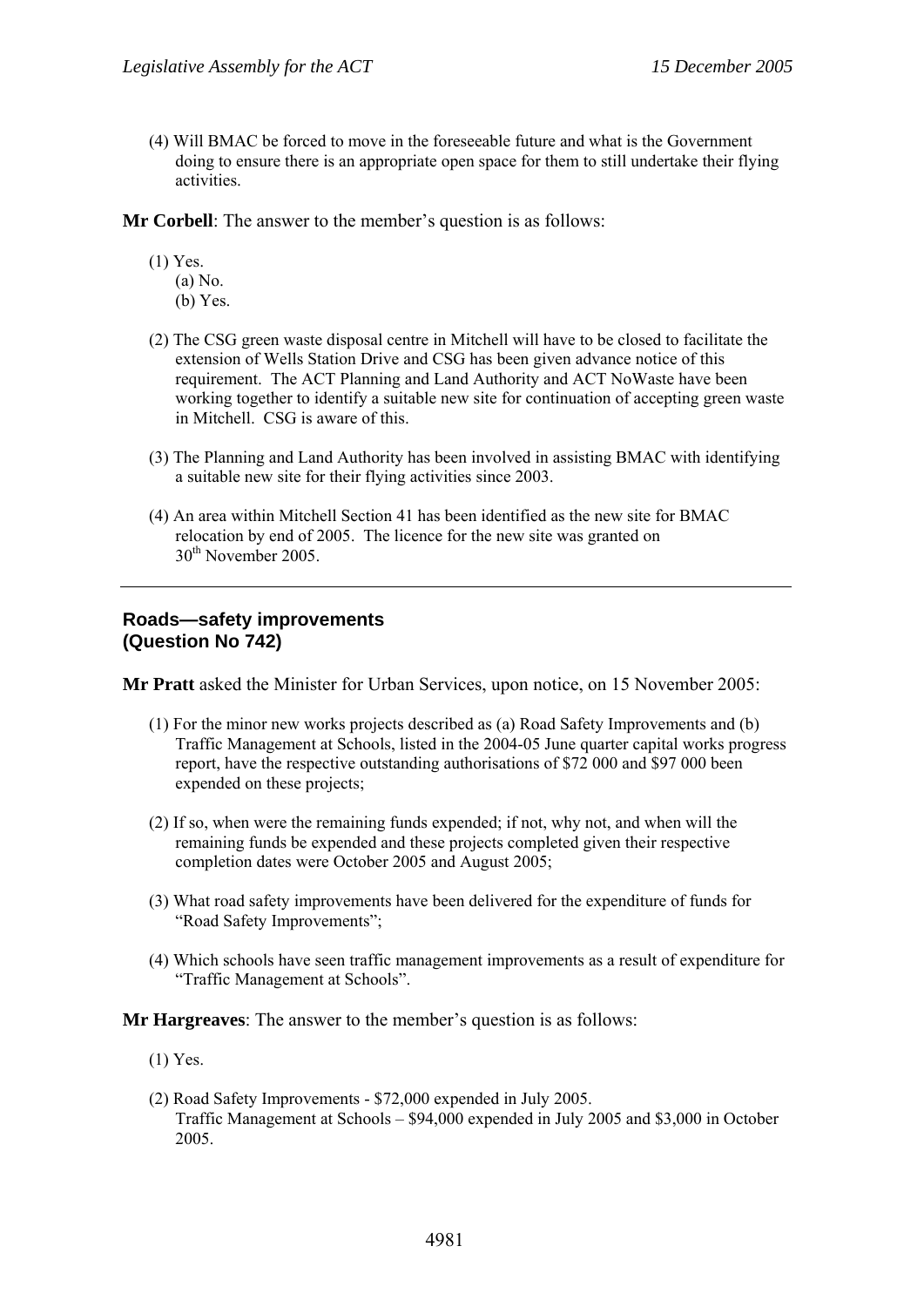- (3) These Road Safety improvements funds covered elements of the Kings Avenue / Parkes Way roundabout improvements; Mary Potter / Haydon Drive traffic lights; traffic management at Erindale; Belconnen Pool entry works; signs and lines at Cowlishaw Street in addition to the design and investigation of a number of other road safety projects.
- (4) Taylor PS, St Clare of Assisi PS, Sacred Heart PS, Gordon PS, St Thomas Aquinas PS, Church of England Girls Grammar, Hawker College, Belconnen HS, Holy Trinity PS, Calwell PS, Torrens PS, Canberra College, Telopea Park School, Miles Franklin PS, St Francis Xavier College, St John the Apostle PS, Higgins PS, Melrose HS and Marist College, Hughes PS.

#### **Capital works (Question No 744)**

**Mr Pratt** asked the Minister for Urban Services (redirected to the Minister for Planning), upon notice, on 15 November 2005:

- (1) Why is the Land Development Infrastructure project of "Gundaroo Drive Extension into Forde" listed in the 2004-05 June quarter Capital Works Progress Report as cancelled;
- (2) What was delivered for the \$2000 expended on this project and why was funding for the project revised down from \$29 000 to \$2000;
- (3) What is the significance of the cancellation of this project and will it be renewed in a further capital works budget.

**Mr Corbell**: The answer to the member's question is as follows:

- (1) The forward design project is no longer required because the road will be constructed by the land development Joint Venture in Forde.
- (2) The project was cancelled before calling tenders and therefore \$2,000 only was expended by ACT Procurement Solutions.
- (3) The project will not be renewed in a future capital works budget as the road will alternatively be constructed by the land development Joint Venture in Forde.

#### **Roads—accidents at intersections (Question No 745)**

**Mr Pratt** asked the Minister for Urban Services, upon notice, on 15 November 2005:

- (1) Further to the response to question on notice No 687, is the Minister concerned by the figures, in particular, the high accident rate at roundabouts, give way signs and uncontrolled intersections;
- (2) What, if any, work is being done to address the intersections listed by the NRMA in its annual study of intersections;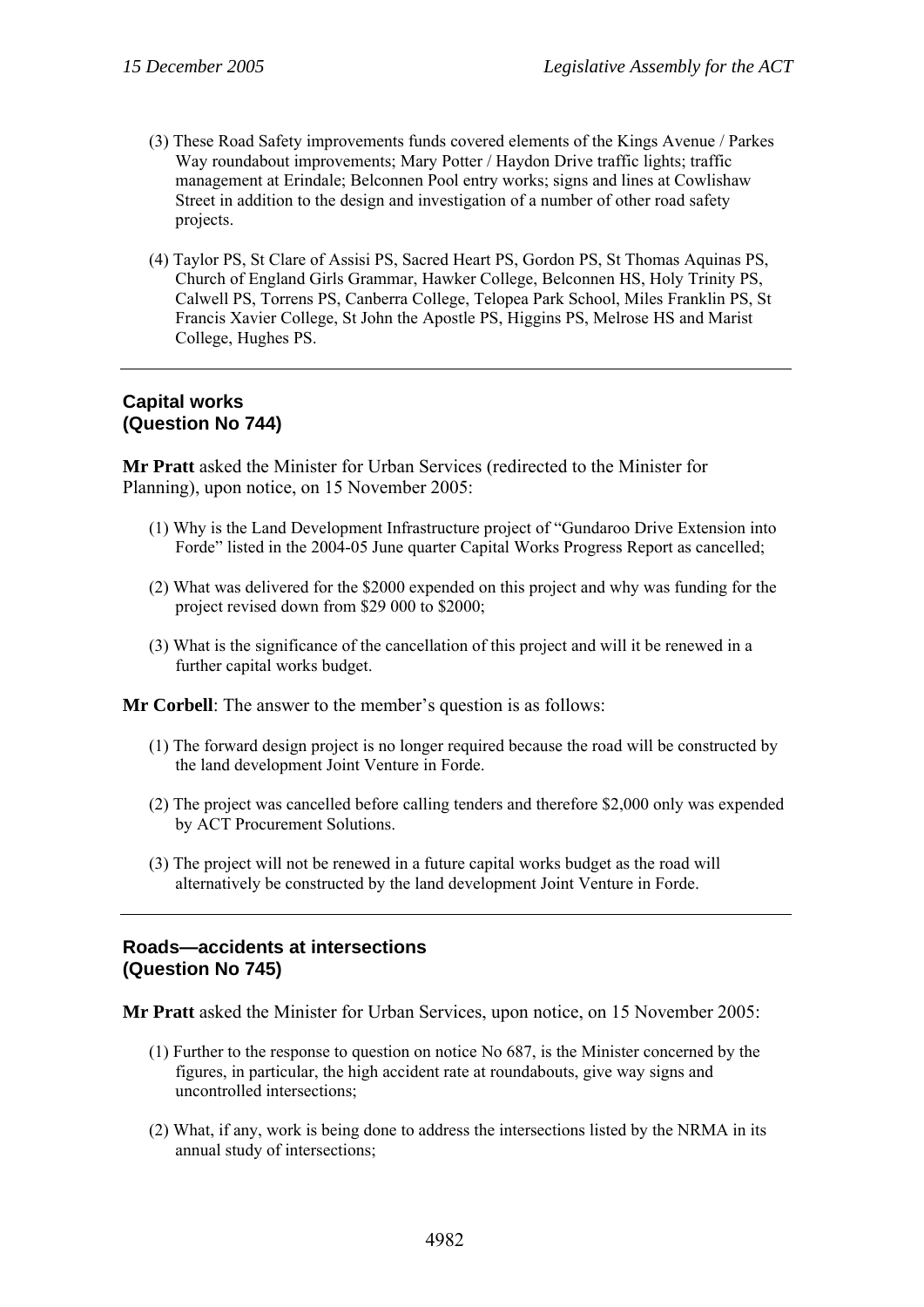- (3) Has the Government undertaken any of its own research to determine why the accident rate is so high at (a) roundabouts, (b) give way signs and (c) uncontrolled intersections; if so, what did that research show and what change is the Government considering to reduce the accident rate; if not, would the Government consider such research in an effort to reduce the accident rate;
- (4) Has the Government considered the installation of more stop signs at uncontrolled intersections to reduce the accident rate, given the lowest accident rate is at intersections with stop signs; if so, does the Minister have a list of intersections under consideration and what are those intersections; if not, what are the reasons for not wanting to install more stop signs at uncontrolled intersections;
- (5) What work, if any, is currently being done to reduce the accident rate at (a) roundabouts, (b) give way signs and (c) uncontrolled intersections in the ACT.

**Mr Hargreaves**: The answer to the member's question is as follows:

- (1) No. The accident types and rates at roundabouts and other intersections in the ACT are no different to those in other jurisdictions in Australia. Furthermore, roundabouts may increase the number of rear end collisions but are very effective in reducing the more severe right-angle collisions.
- (2) The NRMA ranking is normally based on accidents information in a one-year period. Urban Services analyse all intersections in the ACT based on their 2 year and 5-year accidents records. The worst locations become candidates for funding as part of the annual Road Safety Improvements program or the Federally-funded Blackspot program.
- (3) Urban Services programs are structured to analyse and improve safety at the worst locations in the ACT regardless of the traffic control type at these locations.
- (4) Most of the uncontrolled intersections in the ACT are on minor local roads and the need for any form of control is generally not justified. "Stop" and "Giveway" signs are erected on a case-by-case basis when warranted.
- (5) Refer to (2).

#### **Weston—tree removals (Question No 746)**

**Mr Pratt** asked the Minister for Urban Services, upon notice, on 15 November 2005:

- (1) Further to a letter to the editor in *The Canberra Times* on Thursday, 27 October entitled 'An Over-Reaction', why are trees being cut down in and around Weston;
- (2) What are the sites where trees have been or will be cut down and the dates when tree removal has taken place or is planned to take place;
- (3) To date, approximately how many trees have been cut down and how many are estimated to be cut down in total;
- (4) Why have the residents of nearby areas not been sufficiently informed about the tree removal operations and is it so community backlash can be avoided;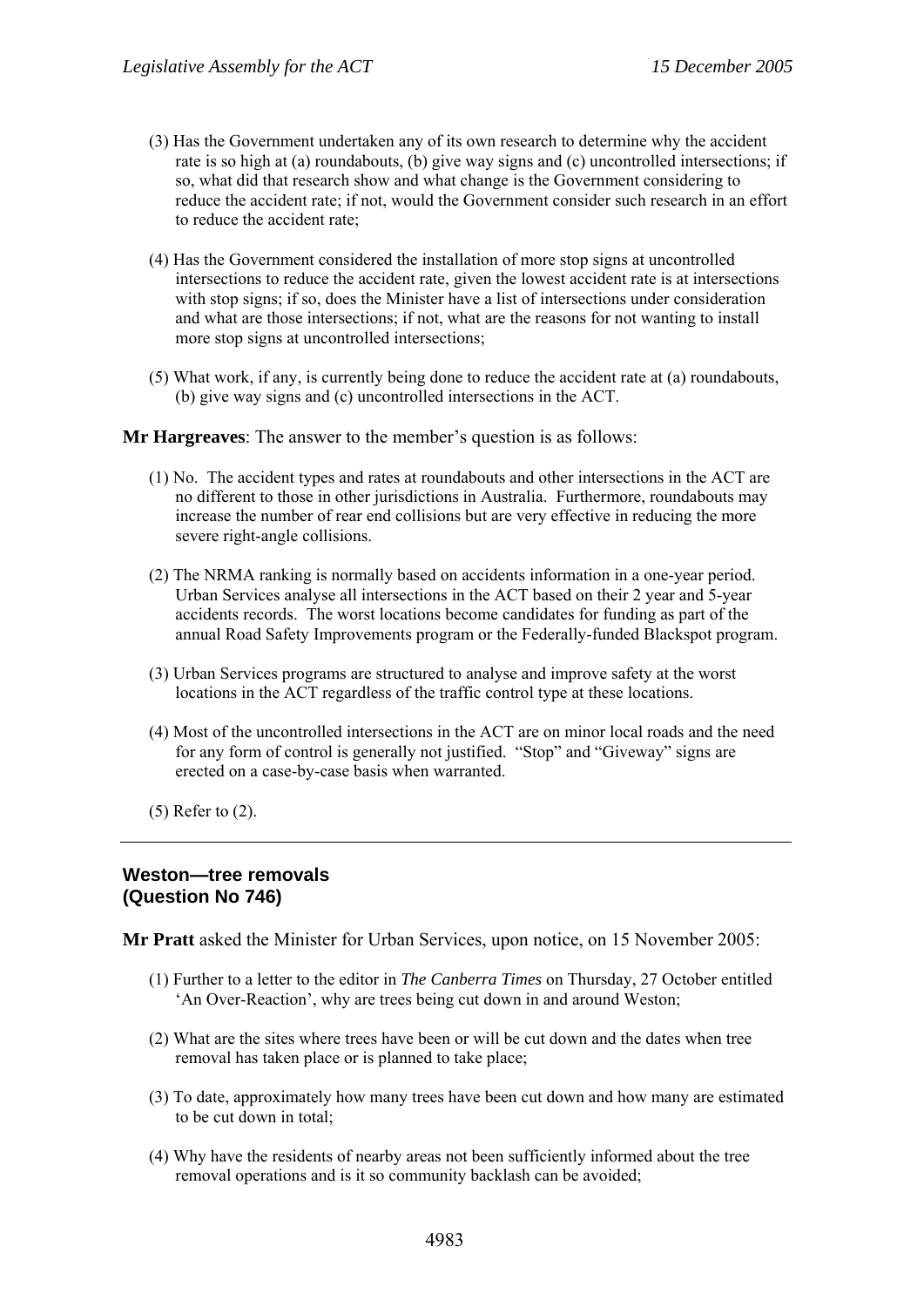- (5) What effect will the removal of these trees have on the area and will it lead to community areas that are currently used by residents for exercising or other activities becoming hazardous to use; if not, why not;
- (6) Who is undertaking the removal of the trees.

**Mr Hargreaves**: The answer to the member's question is as follows:

- (1) In accordance with the Strategic Bushfire Management Plan (SBMP) for the ACT Version 1, Urban Services, through their Bushfire Operation Plans (BOP) are contributing to residents' defensible space by reducing fuel loads in inner and outer fuel-management protection zones.
- (2) The works are been carried out in urban open space that runs along the Tuggeranong Parkway and Hindmarsh Drive through to Heysen Street in Weston. Work commenced in October and will continue through to mid December 2005.
- (3) The number of mature trees removed to date is in the order of 25 with a trunk girth greater than 12 inches, these were located either under power lines or interfering with bushfire emergency access. The works will continue to remove dead trees and shrubs, saplings, woody weeds and vegetation that interferes with bushfire operations such as access and the ability to provide a defensible space at the rear of properties. No more mature trees will be removed from this project.
- (4) The Department of Urban Services carried out a letter box drop to nearby residents giving two weeks notice of the commencement of the works and providing the opportunity to discuss the works on site or by telephone. Consultation occurred with a number of residents both prior to and during the early stages of the works and these residents were all satisfied with the process and requirement to meet the SBMP.
- (5) The works carried out in these areas are providing a defensible space and access for bushfire mitigation in accordance with the SBMP. The removal of the vegetation reduces any hazards and actually makes the areas more accessible to the community as well as bushfire services.
- (6) The bushfire operational crews for Urban Services are undertaking the work as part of the Bushfire Operation Plans for 2005/2006.

# **Security—Macarthur House (Question No 747)**

**Mr Pratt** asked the Minister for Urban Services, upon notice, on 15 November 2005:

- (1) How long have external security guards been in use at Macarthur House in Lyneham and what is the reason for their presence;
- (2) What is the cost of these security guards to the ACT Government;
- (3) Is the use of these guards a permanent measure or a temporary arrangement and why.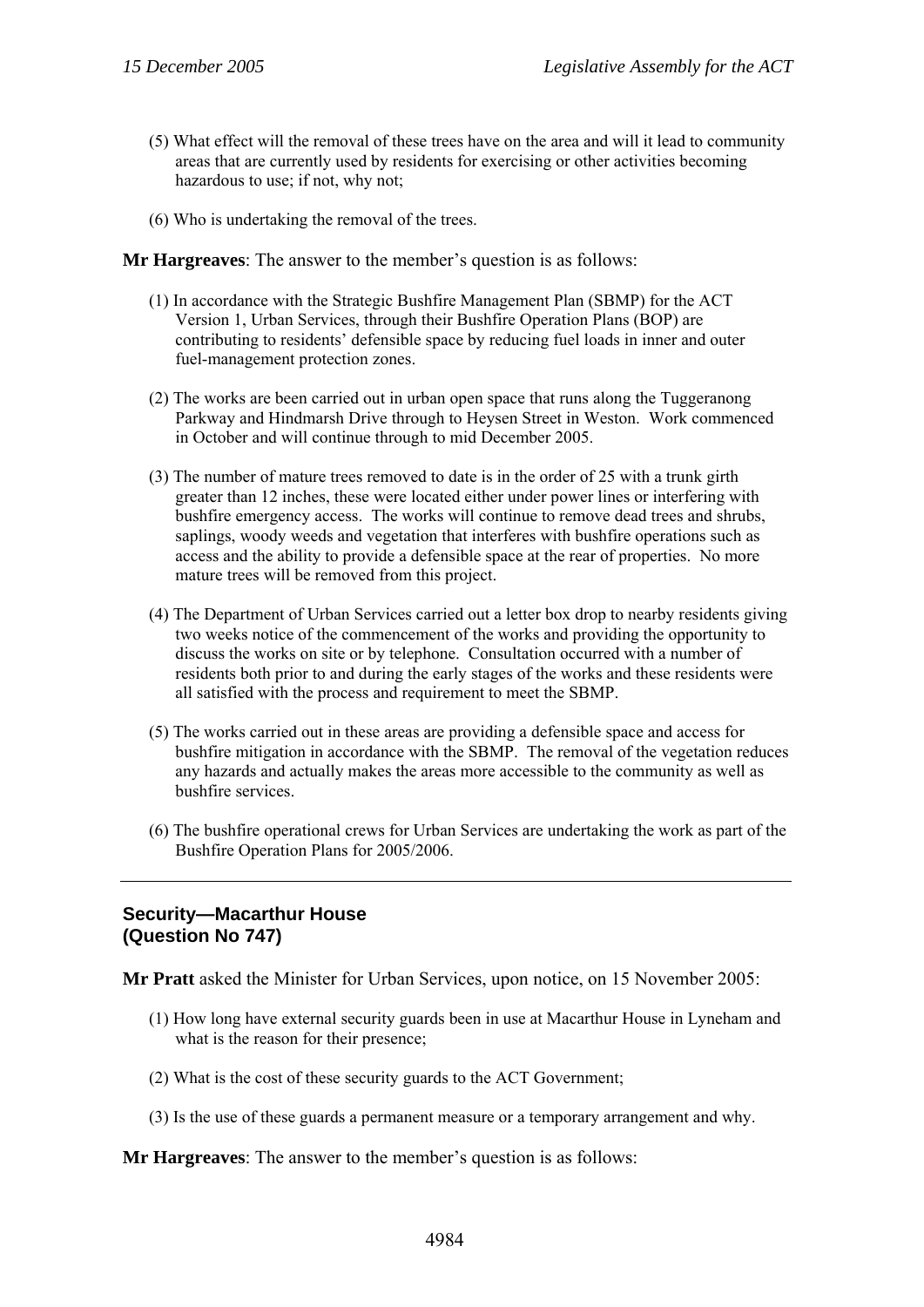- (1) The security guards have been in place since 22 June 2005 and were employed to ease increasing problems with car parking availability at Macarthur House. Their role is to ensure that only staff or authorised visitors use the car park prior to 8.30am each workday.
- (2) The cost is \$1,300 per week including GST for two guards each day.
- (3) The guards will remain in place until approximately the end of February 2006 by when boom gates should be installed.

#### **Motorcycles—safety (Question No 748)**

**Mr Pratt** asked the Minister for Urban Services, upon notice, on 15 November 2005:

- (1) Is it compulsory for motorcycle riders to have their headlights turned on at all times of the day and night while riding in order to improve visibility; if not, why not and what is the current legislation in regards to the use of headlights for motorcyclists;
- (2) What training is provided to motorcycle riders in the ACT in relation to road safety and of this training what aspects are (a) compulsory and (b) voluntary;
- (3) What advice is given during such training in relation to the use of headlights whilst riding a motorcycle;
- (4) What are the rules in relation to the colour of clothing that motorcyclists must/should wear when riding a motorcycle to increase visibility;
- (5) Given the relatively large percentage of motorcycle rider deaths in the ACT this year, what specifically is being done by the ACT Government to improve road safety for motorcyclists.

- (1) No, it is not compulsory for motorcycle riders to use headlights when riding. This issue is not on the agenda for national or juridictional consideration.
- (2) (a) Pre-Learner Licence course is mandatory;
	- (b) If a person fails the Rider Assessment Test, it is a mandatory requirement to complete the Pre-Provisional Licence Course. This course is also available on a voluntary basis for any rider.
- (3) The training courses do not specifically address this issue. However, the majority of road motorbikes, available for purchase since 1990, contain safety features such as automatic lights on when ignition started.
- (4) The Australian Road Rules require all riders to wear an approved helmet. There are no specific rules regarding clothing. The Pre-Learner Licence Course advises riders on appropriate clothing and footwear.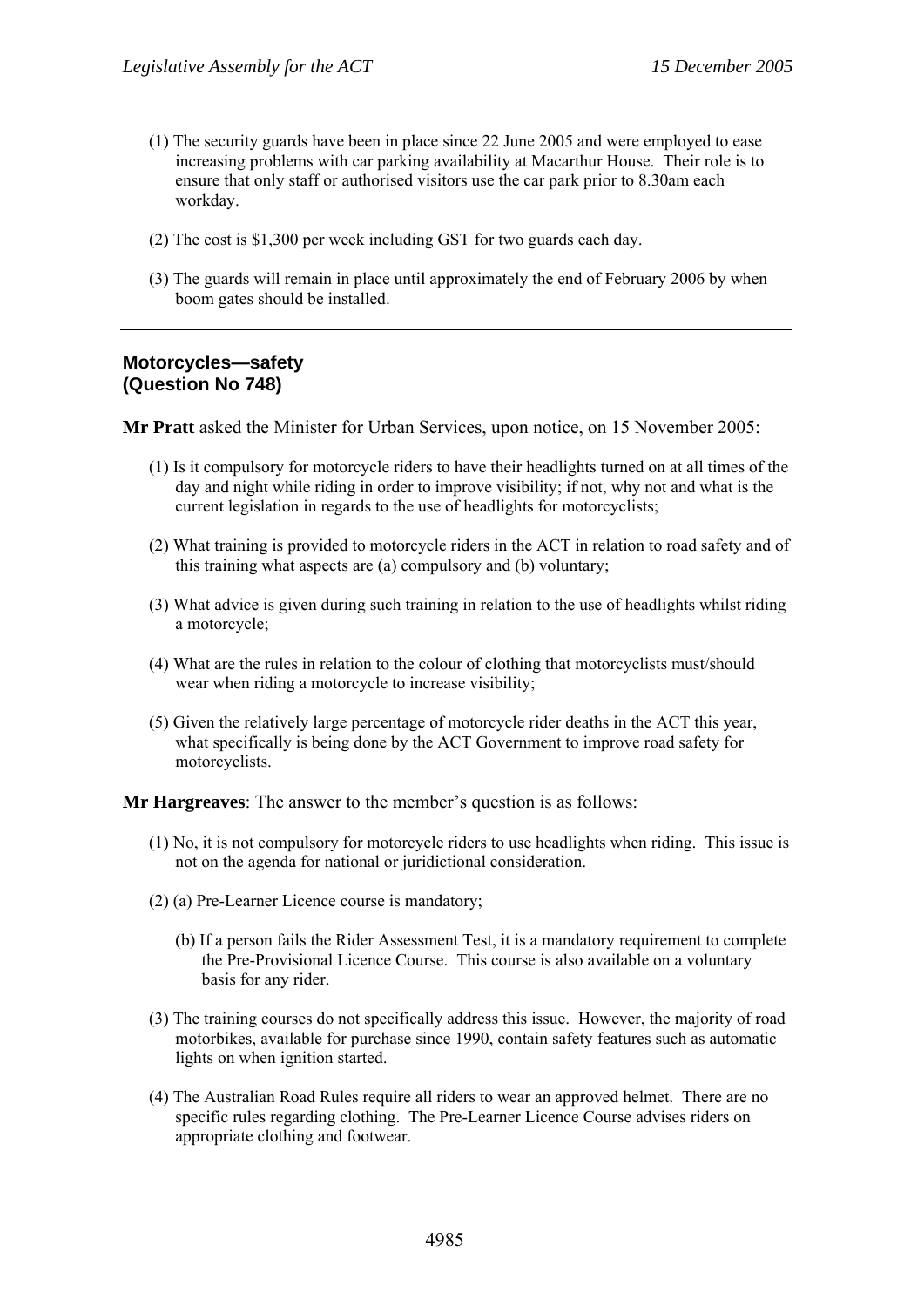- (5) As stated in the 2005-06 Road Safety Action Plan the following actions are being addressed:
	- Promotion of improved interaction between motorcyclists and motorists through awareness and education campaigns; and
	- Improvement of motorcycle rider training and licencing requirements.

#### **Emergencies—residents guide (Question No 750)**

**Mr Pratt** asked the Minister for Police and Emergency Services, upon notice, on 15 November 2005:

- (1) How many households in the ACT have been supplied with the guide *Emergencies and the National Capital – A residents guide*;
- (2) Have all households been supplied with this brochure to date; if not, why not;
- (3) What was the total cost of (a) production, (b) printing and (c) delivery for this guide;
- (4) Given the importance of the contents of this publication for all households, why was this guide delivered to households inside batches of other advertising material and junk mail, making it easy to miss or discard;
- (5) Why was this material not addressed, packaged or labelled individually to the householder so as to minimise the risk of accidentally being discarded along with unread junk mail;
- (6) Given that this brochure was included and folded in amongst other advertising material, can he confirm that the guide was in fact delivered to all households with "no junk mail" labels; if not, why not;
- (7) Why did the Minister skimp on the delivery of this very important document instead of ensuring that is was properly delivered and received by ACT households;
- (8) How can householders obtain another copy of this brochure if, in fact, they did not knowingly receive a copy in the mail.

- (1) The guides are being distributed to all households in the ACT, a total of approximately 130,000 households.
- (2) The Emergency Services Authority (ESA) has made arrangements for the guides to be distributed to all households in the month of November. The distribution commenced on the weekend of 5 and 6 November 2005. The distribution was accompanied by an extensive media awareness campaign designed to draw ACT residents' attention to the November delivery.
- (3) The total cost of the producing, printing and delivery of the guide is approximately \$43,000.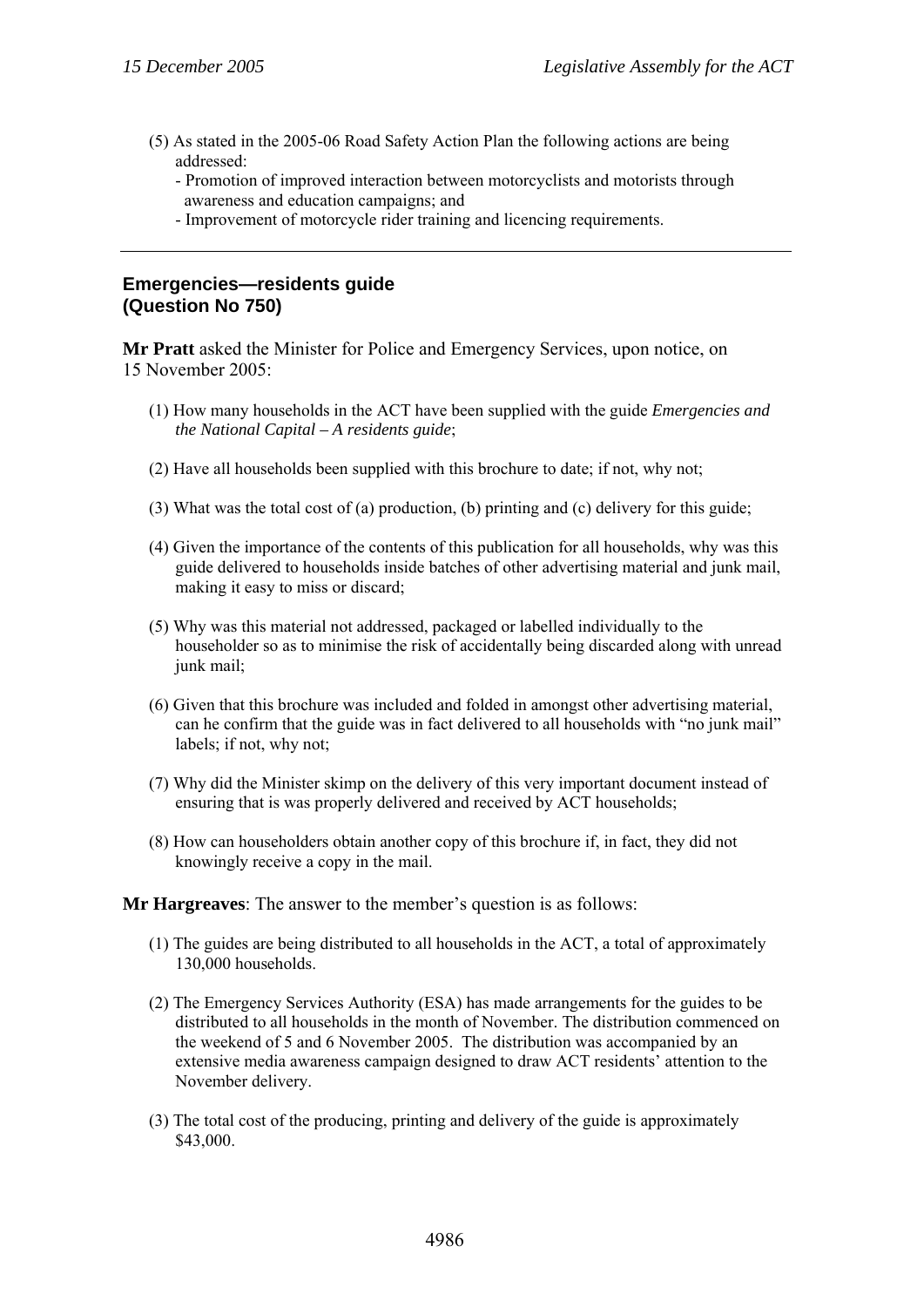- (4) The method of dissemination for these guides to all ACT households is cost effective and is no different from previous distribution of ACT Government materials to all households.
- (5) The guides have been distributed in this manner, as they are not targeted at specific individuals but for the use of all residents in the ACT.
- (6) The contractual arrangements for delivery state that the guide is delivered to all households in the ACT, including those with no junk mail signs, as Emergency Services information is exempt from the regulations regarding junk mail.
- (7) Funds were allocated for the distribution of the guides to all households in a cost effective manner. The delivery company used is a local small business and was selected in accordance with standard ACT Government practices.
- (8) Additional copies of the guide can be collected at ACT Government shopfronts or by calling the ESA on 6207 8696. Audio and translated versions are also available from the ESA on request. An electronic copy is also available online at www.esa.act.gov.au.

#### **Land—releases (Question No 751)**

**Mrs Burke** asked the Minister for Disability, Housing and Community Services, upon notice, on 15 November 2005:

What mechanisms are now in place to aid with land release in the ACT that is suitable for community and affordable housing providers.

**Mr Hargreaves**: The answer to the member's question is as follows:

Details of a mechanism in place for the release of land that is suitable for community housing and affordable housing providers is on pages 32 and 33 of 'Progress on Affordable Housing in the ACT'. It is also possible for such groups to apply for the grant of a lease over land by way of direct sale.

# **Housing—tenant appeals (Question No 752)**

**Mrs Burke** asked the Minister for Disability, Housing and Community Services, upon notice, on 15 November 2005:

- (1) What was the outcome of the review of the appeals mechanisms and policy for community housing tenants that would improve upon current procedures;
- (2) At what point is it anticipated that the improved appeals mechanism for community housing tenants will be implemented in 2006.

**Mr Hargreaves**: The answer to the member's question is as follows: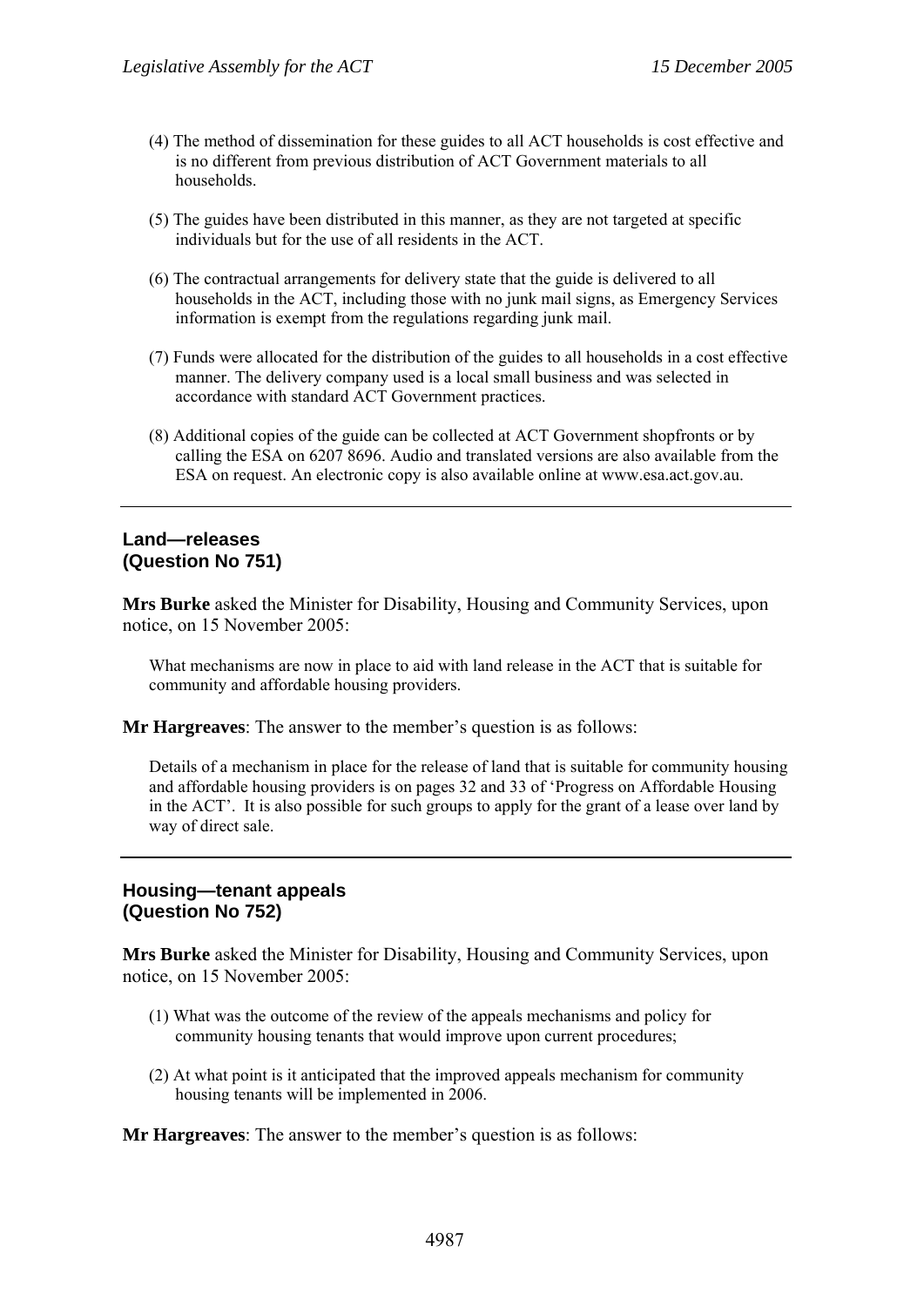- (1) A consultant's report, *Consultation on an external appeals system for community housing in the ACT*, was provided to the Department of Disability, Housing and Community Services in 2004. The outcome was 'unanimous agreement that any appeals process needs both a process internal to individual organisations, and an opportunity for applicants and tenants to seek an external hearing where an internal process fails to yield satisfaction'.
- (2) A forum was held recently with tenants, CARE Financial Counselling Service, Welfare Rights and Legal Centre, Tenant's Union, ACTCOSS and other Community representatives discussing this issue. It is anticipated that a position on the matter will be discussed at the Housing Summit.

# **YWCA—community programs (Question No 753)**

**Mrs Burke** asked the Minister for Disability, Housing and Community Services, upon notice, on 15 November 2005:

- (1) How has the Bega, Allawah, Currong (BAC) Program, run in conjunction with the YWCA, progressed since its conception;
- (2) What recommendations have arisen from any recent review and evaluation of the program;
- (3) At what point in 2006 will the recommendations be delivered to improve upon the BAC Program.

**Mr Hargreaves**: The answer to the member's question is as follows:

- (1) The YWCA's Bega, Allawah, Currong (BAC) Program is a community development program and as such, responds to the needs of residents over time, including the addition of an IT component which offers free computer use to residents.
- (2) The Community Linkages Program was reviewed in October 2004. There were no specific recommendations in relation to the BAC Program.
- (3) See above.

#### **Housing—tenant assistance (Question No 754)**

**Mrs Burke** asked the Minister for Disability, Housing and Community Services, upon notice, on 15 November 2005:

(1) How does Housing ACT identify any existing information on public housing tenants to identify them as work ready and to assist them to access information and referral services to improve employment prospects;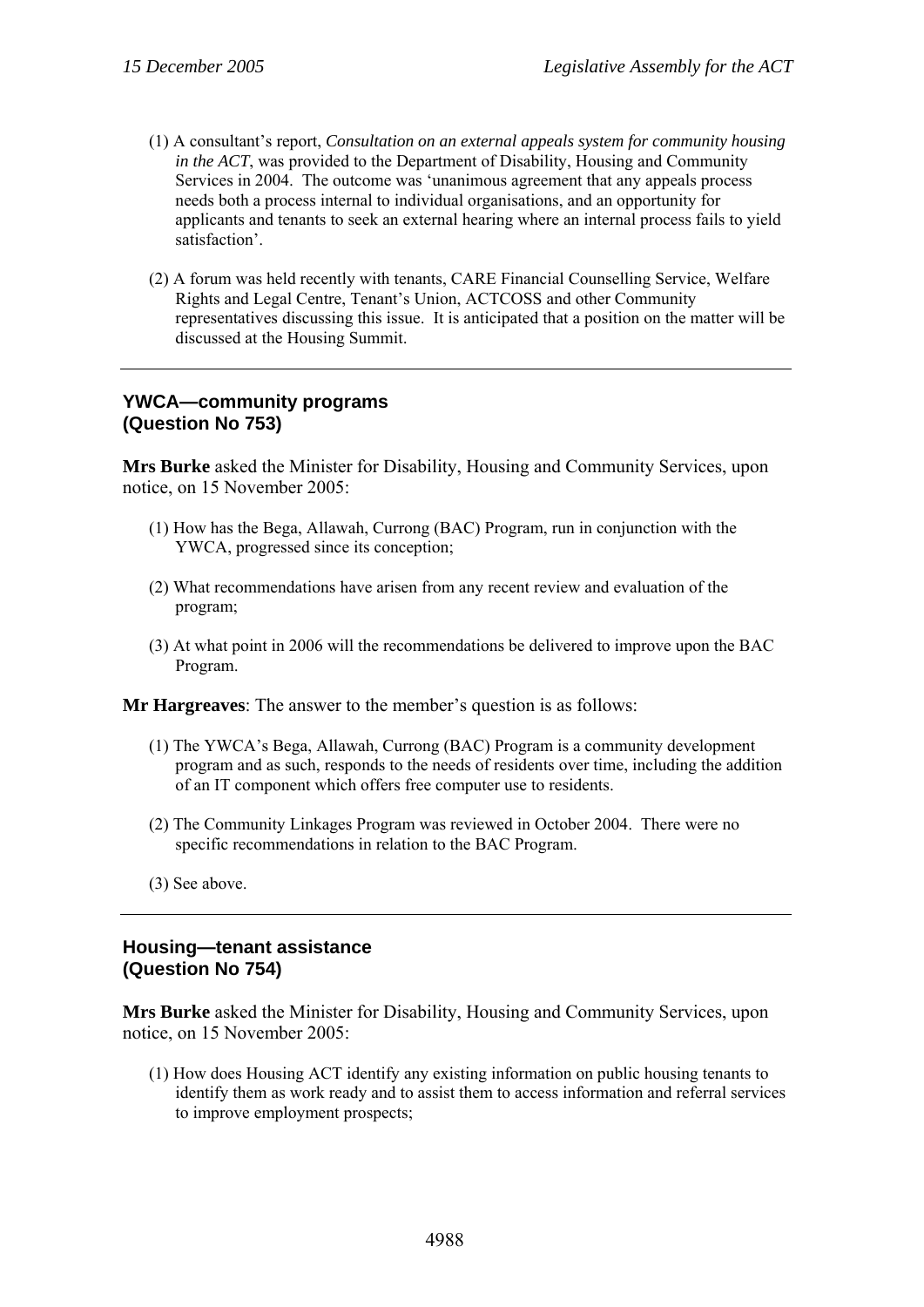(2) If a program exists, how many public housing tenants has Housing ACT identified through such a procedure and assisted in seeking services that increase the likelihood of employment.

**Mr Hargreaves**: The answer to the member's question is as follows:

- (1) Tenants seeking a rental rebate are required to declare the current source and level of income for all persons in the household. Any person who declares that they are receiving either Youth Allowance or Newstart allowance from Centrelink is considered to be "work ready. Tenants on an aged pensions, disability pension or single parent benefit are not determined as being "work ready" although these individuals may be looking for work.
- (2) Under the 2003 Commonwealth State Housing Agreement, the ACT is committed to ensuring that housing assistance promotes access to employment with a number of key outcomes including that rent policies support access to employment and location facilitates access to employment.

In this context, a number of proposals are at various stages of implementation or development. These include the introduction of an incentives policy on 1 September 2005, that applies to tenants entering the workforce where the rental rebate applying before a tenant enters the workforce will be extended for a full six months from the day employment commences.

Another initiative relates to income, deeming for self-employed tenants where the income policy for such tenants has been amended so that where the stated income of a selfemployed member of a household is less than the relevant Centrelink entitlement he/she will be deemed to have received a level of income equivalent to that entitlement, rather than the relevant trade award rate.

The recently released National Social Housing Survey 2005 shows that the percentage of tenants satisfied with their location, including accessibility to places of employment, remains above the national average. The survey also reported that the ACT has the highest number of employed or looking for work tenants than any other jurisdiction.

Housing ACT also provides linkages for tenants to the broader community through the Community Linkages Program, which encompasses a range of programs that provide training in employment related skills; and, the BAC (Bega, Allawah, Currong Flats) program, which specifically provides IT training. The Community Linkages Program also builds social inclusion and connectedness, which is well documented as contributing to people's ability to reconnect with the community, including through seeking employment.

# **Housing—rental policy (Question No 755)**

**Mrs Burke** asked the Minister for Disability, Housing and Community Services, upon notice, on 15 November 2005:

(1) What were the outcomes of the review of rent policies for community and public housing tenants;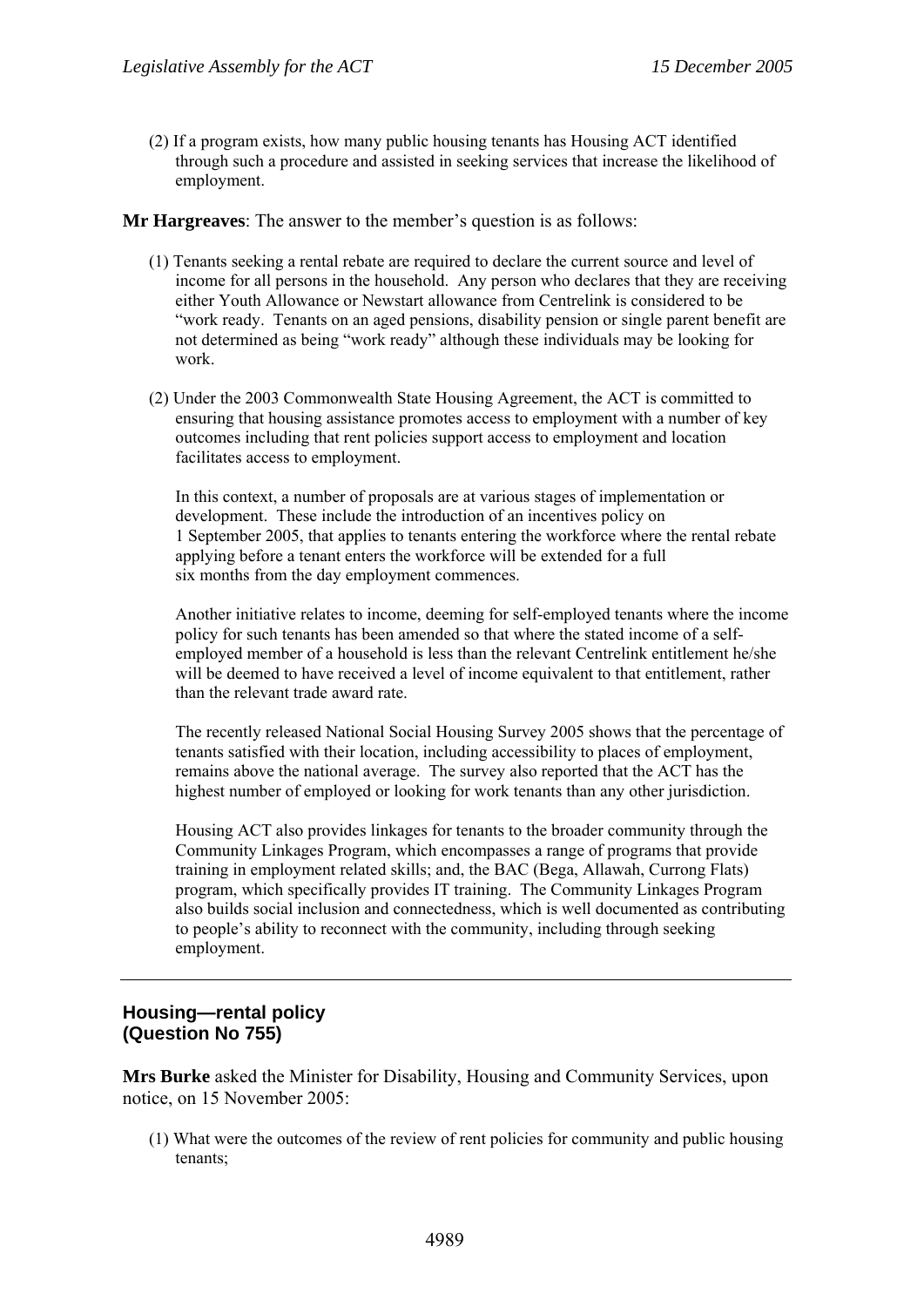(2) What recommendations will be acted upon as a result of any changes to the rent policy.

**Mr Hargreaves**: The answer to the member's question is as follows:

- (1) No formal full review of rent policies for community and public housing tenants has been carried out.
- (2) One of the strategies under the Bilateral Agreement for the 2003 Commonwealth State Housing Agreement is to conduct a rent review of public housing and community housing rent policies to ensure that these rent policies support access to employment. In response to this, the Government has provided an incentive for tenants and other occupants of public housing to seek paid employment. This is to be achieved by extending the existing rebate for six months from the date of employment rather than from the date of granting the existing rebate. The change in policy provides that after 1 September 2005, where a previously unemployed occupant of public housing commences employment, and the household was in receipt of a rebate, the period of the rebate will be extended by six months from the date the employment commences. The policy will apply to all household members, provided that they were approved occupants at the time that the existing rebate was granted and the remuneration from the employment is at least \$100 per week.

# **Housing ACT—stock condition report (Question No 756)**

**Mrs Burke** asked the Minister for Disability, Housing and Community Services, upon notice, on 15 November 2005:

Has the Stock Condition report for Housing ACT been completed; if so, are copies available for scrutiny and what percentage of Housing ACT's available housing stock met the set conditions standard.

**Mr Hargreaves**: The answer to the member's question is as follows:

- (1) At 30 June 2005, an audit of 8,396 public housing properties was completed. The condition assessment is an ongoing process.
- (2) No, a copy of a report is not available for scrutiny.
- (3) At 30 June 2005, an audit of 8,396 public housing properties was completed. Properties recently refurbished or purchased were excluded from the condition audit. Approximately 82% of those properties audited met or exceeded the conditions standard on the majority of major property features. Minor works to 20% of the audited properties is required on individual aspects of the property to be brought up to standard. Works identified in the condition assessment will form the basis of the Total Facility Manager's planned works programs.

# **Housing—transfer applications (Question No 757)**

**Mrs Burke** asked the Minister for Disability, Housing and Community Services, upon notice, on 15 November 2005: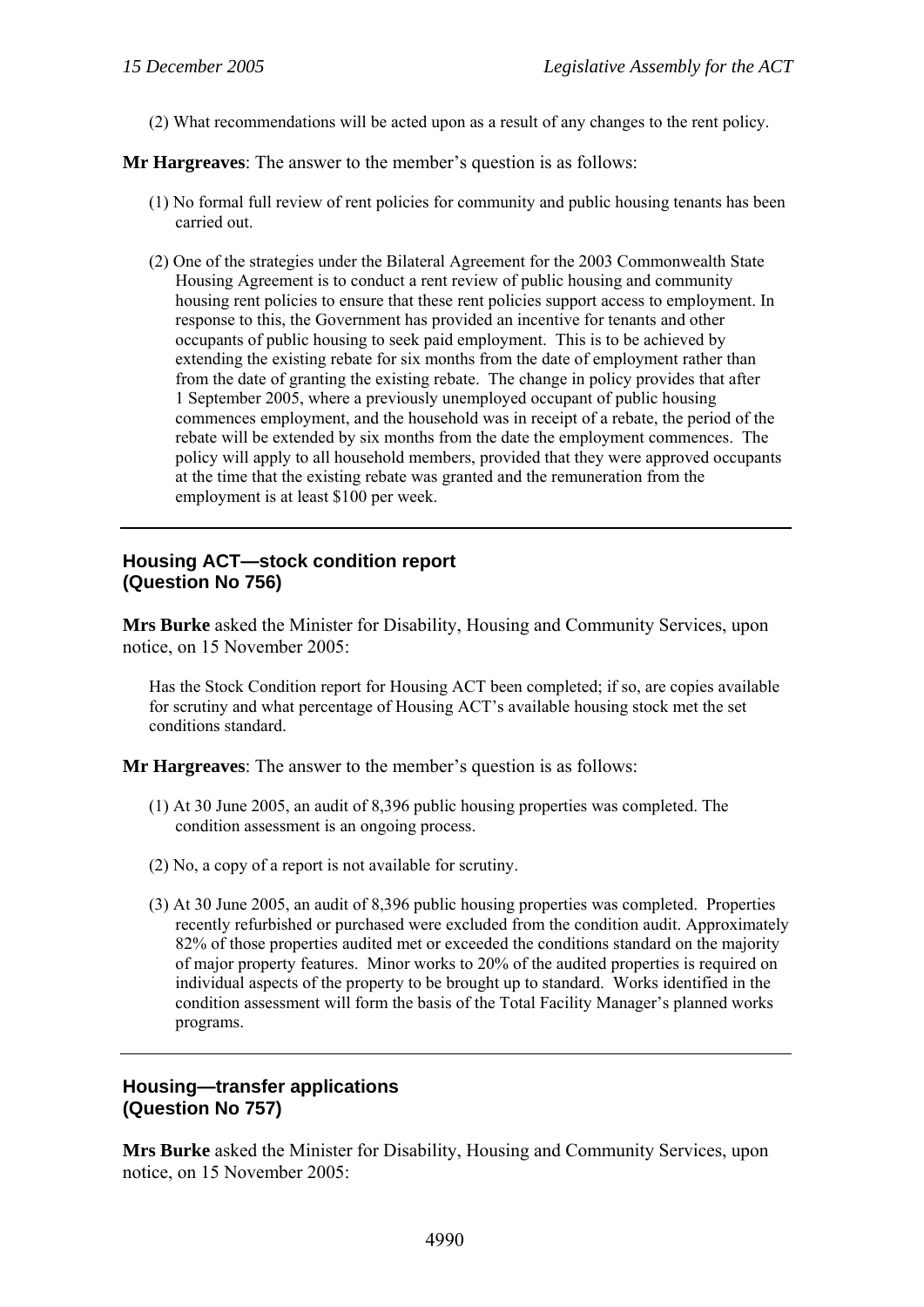- (1) What were the outcomes of the review of the current transfer application and policy for public housing tenants;
- (2) How does the new policy differ from the previous policy and what benefits will arise for tenants in relation to any new transfer application procedures.

- (1) There has been no review of the transfer application policy for public housing tenants.
- (2) See above. There are no new transfer application procedures.

#### **Housing ACT—performance levels (Question No 758)**

**Mrs Burke** asked the Minister for Disability, Housing and Community Services, upon notice, on 15 November 2005:

What are the levels of improvement or maintenance of levels of performance for Housing ACT in (a) 2003-04, (b) 2004-05 and (c) 2005 to date in relation to (i) return on assets, (ii) return on equity, (iii) the liquidity ratio and (iv) debt to equity ratio.

**Mr Hargreaves**: The answer to the member's question is as follows:

The ratios requested are set out in the table below

|                            | 2003-04<br><b>Actual</b> | 2004-05<br>Actual | 2005-06<br>Actual<br>31 October<br>2005 |
|----------------------------|--------------------------|-------------------|-----------------------------------------|
| Profitability              |                          |                   |                                         |
| <b>Return on Assets</b>    | $-0.05\%$                | $-0.28%$          | $0.09\%$                                |
| Return on Equity           | $-0.25%$                 | $-0.48%$          | 0.03%                                   |
| Liquidity                  |                          |                   |                                         |
| <b>Current Ratio</b>       | 29.1                     | 1.3:1             | 2.1:1                                   |
| <b>Financial Stability</b> |                          |                   |                                         |
| Debt Ratio                 | 4.68%                    | 4.42%             | 4.44%                                   |

Return on Assets = (operating results before tax + interest expense) / average total assets for period

Return on Equity = operating result before tax / equity

Current Ratio = current assets / current liabilities

Debt Ratio = total liabilities / total assets

#### **Housing ACT—financial modelling (Question No 759)**

**Mrs Burke** asked the Minister for Disability, Housing and Community Services, upon notice, on 15 November 2005: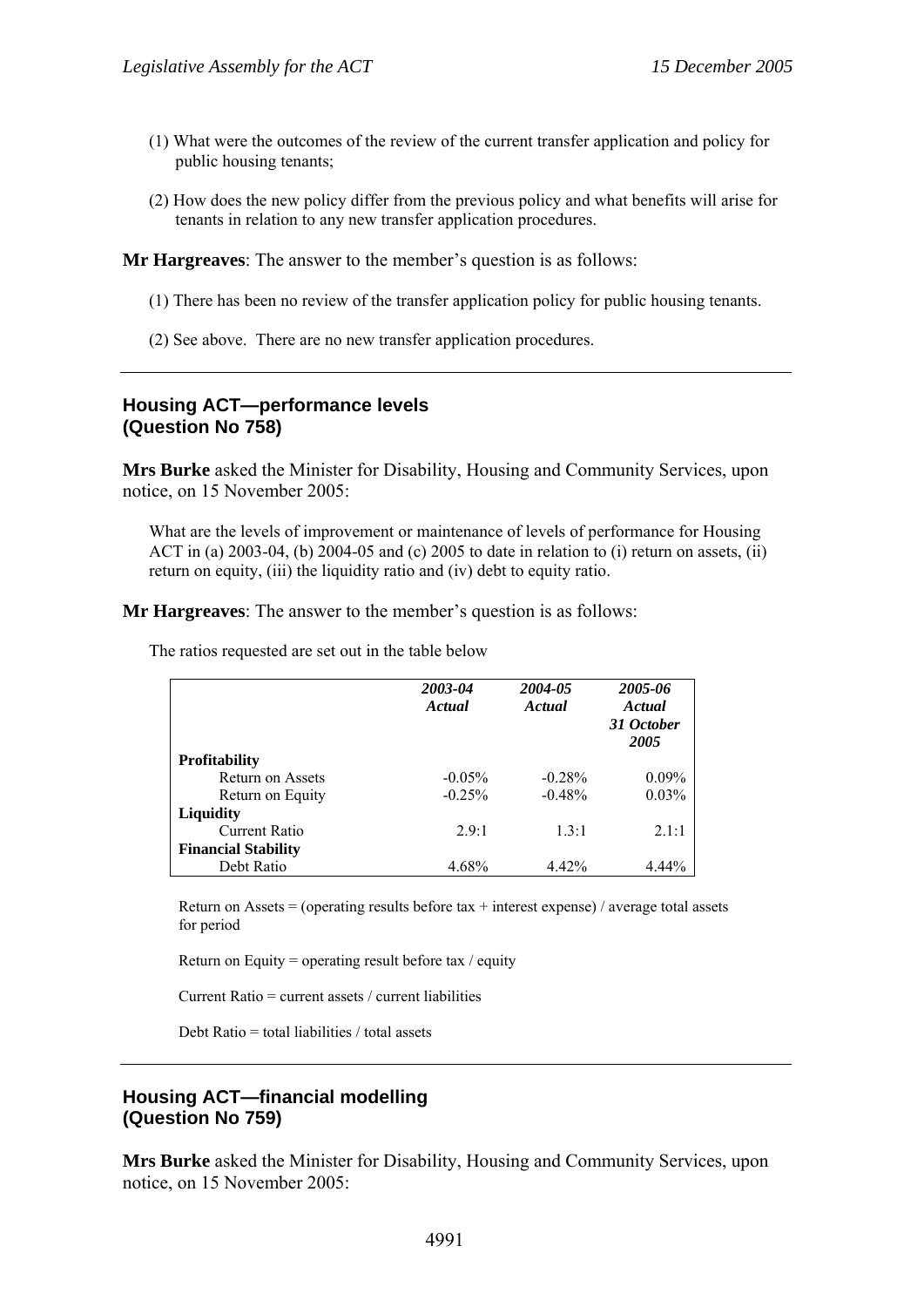- (1) What financial modelling work has been completed to ascertain the efficiency and effectiveness of the public housing sector;
- (2) What outcomes were achieved from this exercise that would deliver improvements in Housing ACT's capacity to provide a more viable and sustainable social housing sector in the ACT.

- (1) Further work was undertaken during 2004-05 analysing various costs in the ACT compared to other jurisdictions using data available from their Annual Reports and the Report on Government Service Provision. The aim of this analysis was to identify costs in the ACT that were higher than those in the other jurisdictions and which indicated areas for further investigation and action to reduce ACT costs towards benchmark. This work built on the 2004 study undertaken by Jon Hall and Mike Berry for the Australian Housing and Urban Research Institute (AHURI) titled *Operating Deficits and Public Housing: Policy Options for Reversing the Trend*, which indicated at a broad level those areas of expenditure across all jurisdictions that were driving the increase in operating deficits for the ten years to 2000-01.
- (2) This work indicated several areas where the ACT has higher costs than other jurisdictions and areas to focus on to deliver improved performance. For example the analysis indicated that the cost of repairs and maintenance for the ACT is higher than all jurisdictions other than the Northern Territory. In order to begin addressing this issue the new Total Facilities Management contract has a number of mechanisms to improve the value for money options. These include incentives to increase planned maintenance and reduce responsive repairs, which are more costly, better work flow management and reporting systems to improve customer service and a performance management system linked to rewards for achieving agreed criteria in improving service delivery and reducing costs.

#### **Housing—community sector (Question No 760)**

**Mrs Burke** asked the Minister for Disability, Housing and Community Services, upon notice, on 15 November 2005:

- (1) What reports have been undertaken by Housing ACT on activities to improve the capacity of the community housing sector;
- (2) What action will be implemented from any reporting activities that will strengthen the capacity of this sector.

**Mr Hargreaves**: The answer to the member's question is as follows:

(1) Housing ACT has undertaken a range of activities to improve the capacity of the community housing sector, including providing additional funding of \$150,000 to the Coalition of Community Housing Organisations of the ACT (CCHOACT) in 2005/06 for sector development.

In terms of specific reports, Housing ACT undertook a review of funding for community housing in the ACT in 2004/05.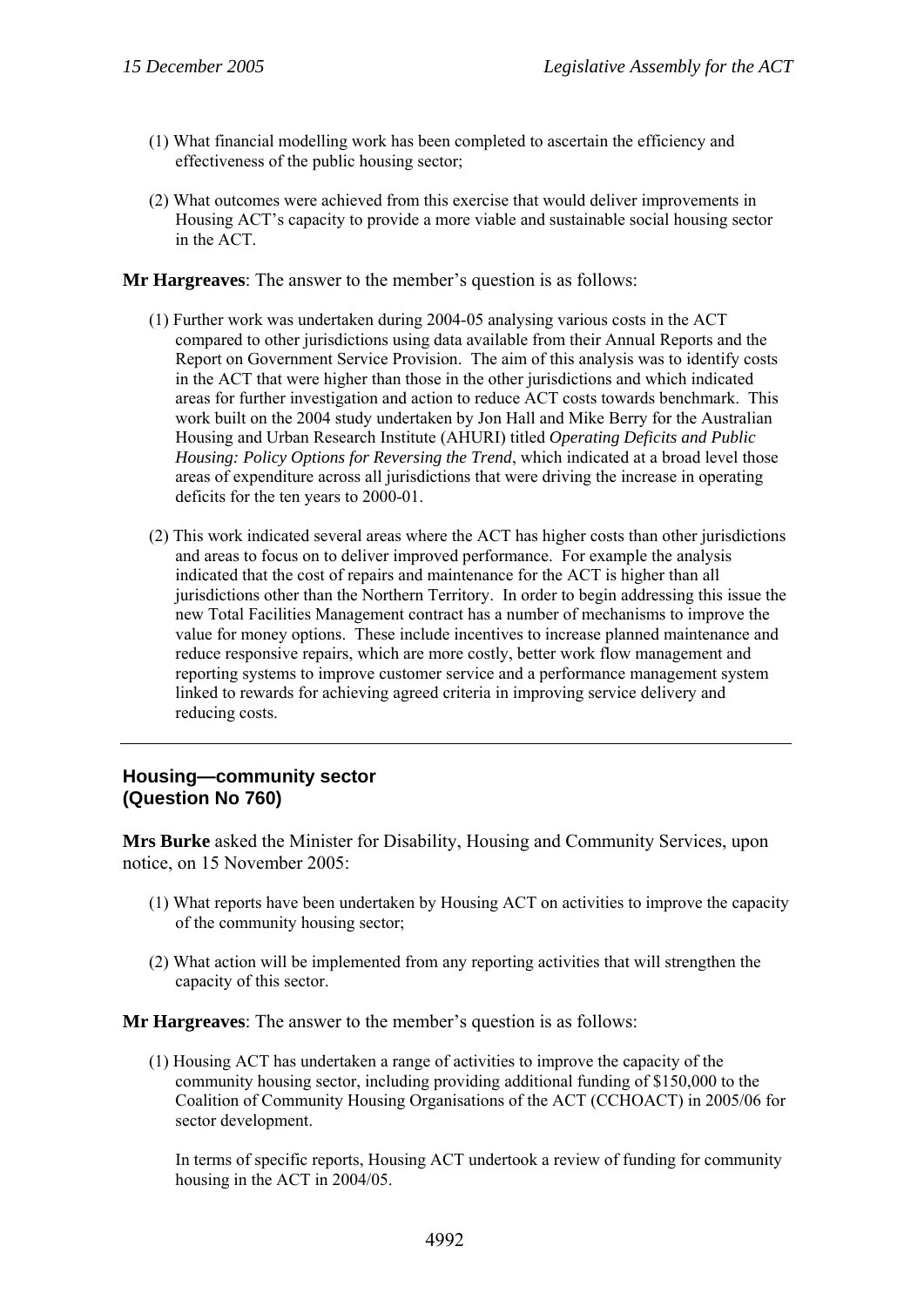(2) The Department of Disability, Housing and Community Services will respond to the report on the funding review in 2006 and has committed to entering into three year funding agreements with community housing organisations from July 2006.

# **Housing ACT—disabled persons (Question No 761)**

**Mrs Burke** asked the Minister for Disability, Housing and Community Services, upon notice, on 15 November 2005:

- (1) What consultation has occurred between Housing ACT and the relevant stakeholders when developing and implementing policies for (a) people with disabilities, (b) women, (c) older people and (d) youth;
- (2) What outcomes have been achieved during 2005 for these groups;
- (3) What proportion of new tenancies are allocated by Housing ACT to clients with special needs.

**Mr Hargreaves**: The answer to the member's question is as follows:

(1) The ACT Government undertakes a wide range of consultative activities to identify the housing and support needs of the ACT community. For example, I have hosted three Ministerial Housing Forums to date during 2005 and a fourth forum will be held on joint ventures and housing redevelopments in December 2005. Consultations have been held in relation to the Homelessness Strategy and the ACT Homelessness Committee established a youth homelessness working group to develop a youth homelessness action plan to enhance early intervention and preventative responses. The Housing and Tenancy Reform Working Group developed five key Housing and Tenancy Principles for People with Disabilities in consultation with the community. Additionally, the Department continues to fund an Adaptable Housing and Accessible Design Service with people with disabilities as a target group. The Department continues to fund the housing and advisory service of older people through the Council on the Aging. Housing ACT utilises the outcomes of these activities to inform the provision of support to tenants and housing applicants.

(2) The following outcomes have been achieved during 1 Jan to 30 June 2005:

- Housing ACT formed the Debt Review Committee primarily as a response to public housing debt related to domestic violence. This has improved operational procedures around raising debt against victims of domestic violence where the debt is related to the violence and will continue to produce reformed policies and procedures. There were 154 dwellings allocated to women (excludes joint tenancies with men).
- there were 286 properties modified to assist people with disabilities with \$1.6m expended on both major and minor disabled modifications to dwellings for disabled or frail clients.
- Housing ACT commenced building 46 dwellings as Older Persons Accommodation.
- there were 71 dwellings allocated solely to youth  $(\leq 25$  years old) and six dwellings allocated to a youth plus at least one older person as a joint tenancy. Housing ACT also provided 30 units in 2004 and 122 units in the 2005 tertiary year to address the shortage of accommodation for students.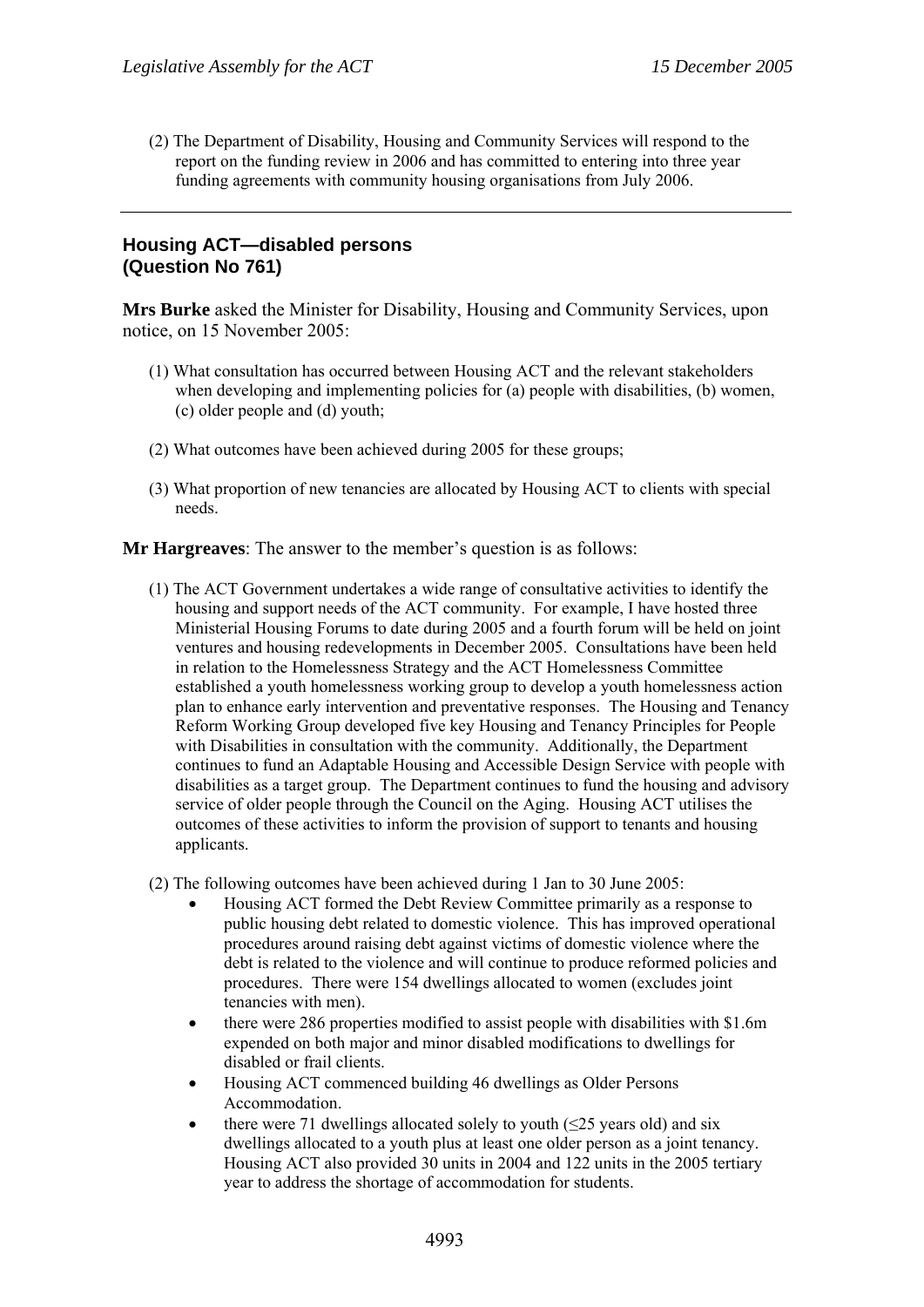(3) Over the preceding three months (July to September 2005) 91.90% of dwellings allocated have been to members of either Early Allocation Category 1 or Early Allocation Category 2.

# **UnITy project (Question No 762)**

**Mrs Burke** asked the Chief Minister (redirected to the Treasurer), upon notice, on 16 November 2005:

- (1) What is the Unity Project;
- (2) When was the project established and for what reasons;
- (3) Is there a fee structure for clients accessing any services relating to the project.

**Mr Quinlan**: The answer to the member's question is as follows:

- (1) The unITy Project was initiated by InTACT following a Government Decision in April 2005. Its overall objective is to reform the delivery of Information, Communications and Technology (ICT) services within the ACT Government.
- (2) The unITy Project commenced operations in June 2005 and consists of team members with specialist skills drawn from across the ACT Government.

The primary aim of this project is to reform the delivery of whole-of-government ICT services via the restructuring of InTACT and all agency based ICT staff into a single merged services organisation responsible for all aspects of IT and telecommunication services delivered to the ACT Government.

Education ICT functions are not included in the scope of the reforms.

The functional responsibilities highlighted for transfer to the "new InTACT" include IT infrastructure, IT management and administration, application support and development, IT related project activity and operational policy.

The project provides an opportunity to reduce the internal transaction costs associated with the existing complex relationships between InTACT and agencies, while at the same time creating opportunities to leverage the benefits of scale in the way individual agencies acquire, develop, maintain and support business applications.

The project team has focused its efforts on a range of implementation issues including governance, organisational design, service level agreements, financing arrangements, asset and consumption management, and primarily the identification of staff, systems and projects for transfer to the new organisation which was launched on 1 October 2005.

The unITy Project was formally closed on 25 November 2005 with the transfer of responsibilities for integration moving to the new InTACT Agency Operations Branch.

(3) No. The unITy Project has no clients as such and therefore no fee structure is in place.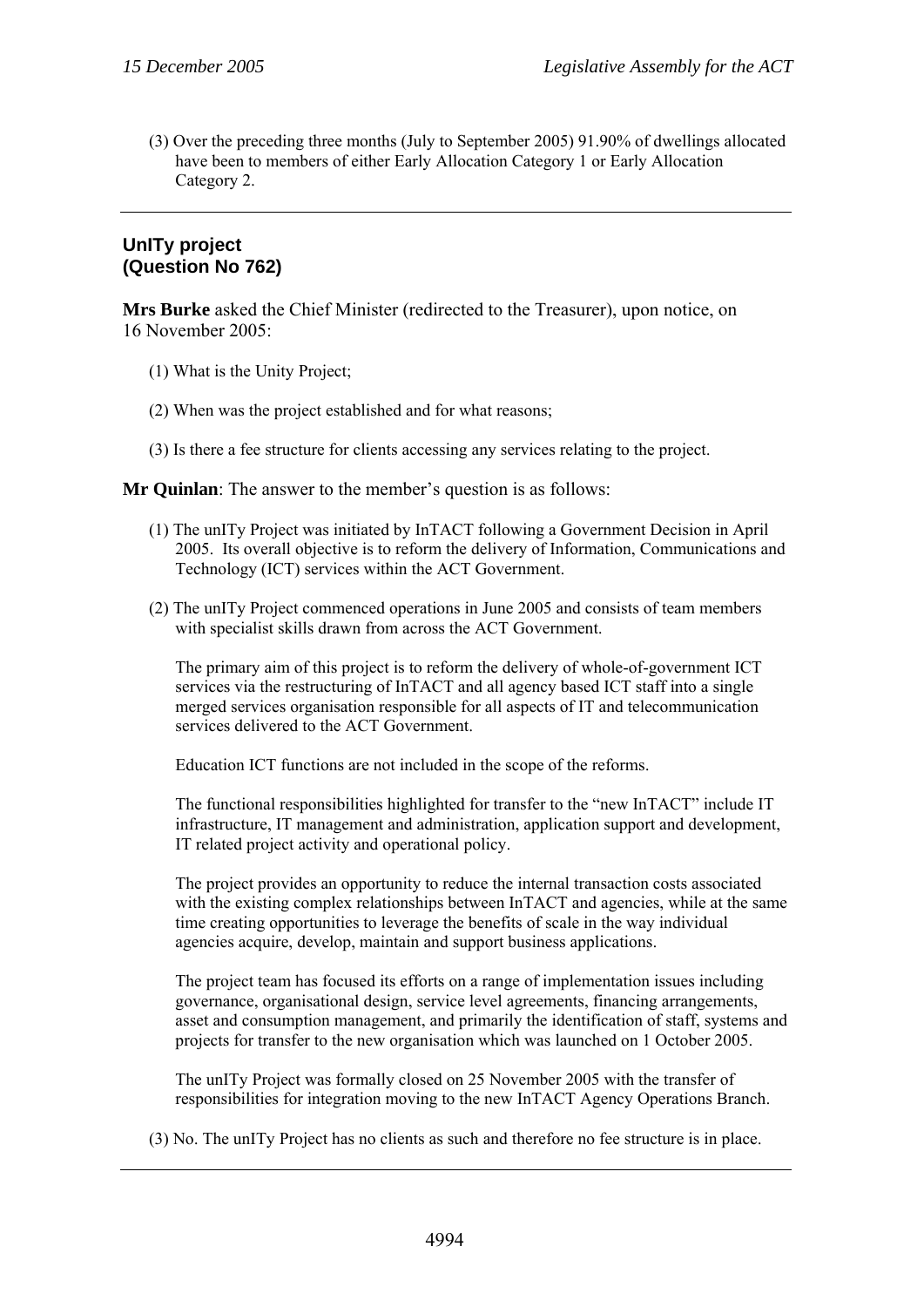# **Currong Apartments (Question No 763)**

**Mrs Burke** asked the Minister for Disability, Housing and Community Services, upon notice, on 16 November 2005:

- (1) Will Housing ACT provide support to Havelock Housing Association Inc to continue to administer accommodation services at Currong Apartments; if not, why not; if so, how much funding will be allocated to assist Havelock Housing Association Inc and for how long will students be allowed to reside at Currong Apartments;
- (2) Are there any other organisations receiving financial support from the ACT Government to support students with accommodation services at Currong Apartments.

**Mr Hargreaves**: The answer to the member's question is as follows:

(1) The Government has made available, funding of \$87,900 to manage the short-term student accommodation at Currong Apartments in the 2006 academic year.

Housing ACT is currently completing a procurement process to establish a Service Provider to manage that program.

The decision to provide support to Havelock Housing Association is dependant on the outcome of that procurement process.

(2) The Association for Post Secondary Student Accommodation is managing a further 30 tenancies at Currong Apartments, resourced through the Community Organisations Rental Housing Assistance Program (CORHAP).

# **Disability ACT—risk management (Question No 764)**

**Mrs Burke** asked the Minister for Disability, Housing and Community Services, upon notice, on 16 November 2005:

- (1) What Risk Management Procedures (RMP) are in place within Disability ACT (DACT) that would be initiated in the event of an incident involving the failure of any form of essential equipment provided by DACT to one of its clients;
- (2) How is the RMP then implemented to prevent a life-threatening situation;
- (3) Have there been any such incidences during (a) 2002, (b) 2003, (c) 2004 and (d) 2005 to date; if so, (i) what were they and (ii) what were the specific circumstances surrounding such incidences.

**Mr Hargreaves**: The answer to the member's question is as follows:

(1) Essential equipment can be interpreted in two ways:

- Life saving/supporting. eg ventilators; and
- Life sustaining. eg mechanical lifters and tube feeding pumps.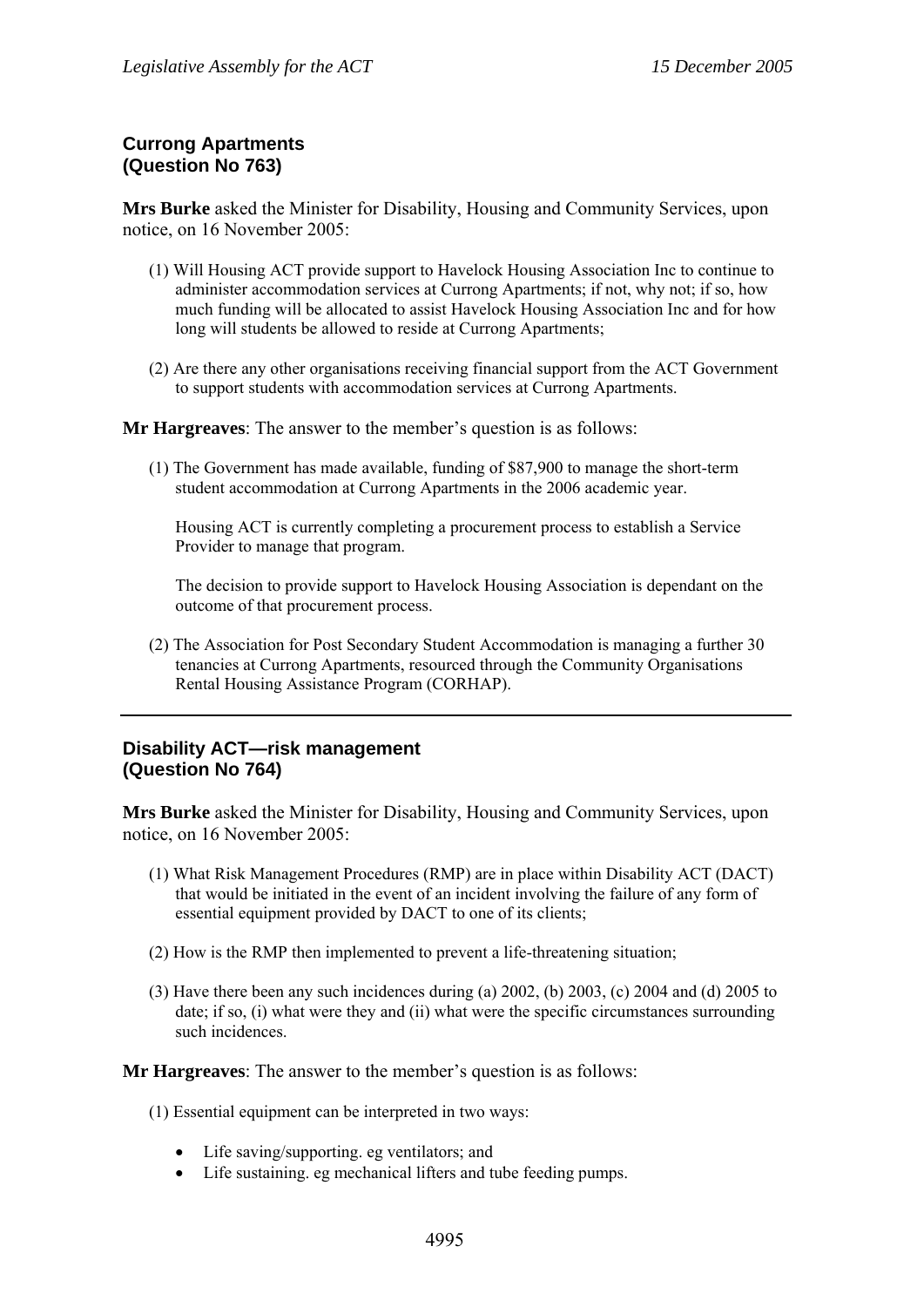Disability ACT does not have life saving/supporting equipment as the service does not support any clients who require such equipment.

Disability ACT does have life sustaining equipment.

The failure of life sustaining equipment would not result in a life threatening situation because the function of this equipment can be performed manually until the failed equipment is repaired or replaced.

All Disability ACT clients have a risk assessment undertaken as part of their Individual Plan. Clients who are reliant on life sustaining equipment have a risk assessment to identify potential or actual risks regarding the equipment. An "alert" and accompanying protocol is developed for the event of equipment failure.

(2) The risk management plan is implemented in accordance with the protocol developed in response to the identified risk. Responsibility for the implementation of the plan is identified when the plan is developed. The implementation of the plan is monitored by Network Co-ordinators and Quality, Safety and Risk Managers. The implementation of the plans is reported to senior management each month.

Staff attend a client safety workshop at Induction. This workshop teaches staff how to implement risk assessment and how to identify categories of risk that must be referred to the Quality, Safety and Risk Managers for a formally facilitated risk assessment.

(3) (a-d) no

# **Housing ACT—change of use charge (Question No 765)**

**Mrs Burke** asked the Minister for Disability, Housing and Community Services, upon notice, on 16 November 2005:

- (1) How has Housing ACT reviewed and implemented Change of Use Charges that would introduce exemptions or deductions for developers in return for providing a proportion of affordable housing within a development;
- (2) How many affordable housing dwellings could be constructed as a result of amendments to the Change of Use Charge.

**Mr Hargreaves**: The answer to the member's question is as follows:

(1) The ACT Planning and land Authority is responsible for the administration of Change of Use Charge.

(2) See above.

#### **Housing ACT—dwelling sizes (Question No 766)**

**Mrs Burke** asked the Minister for Disability, Housing and Community Services, upon notice, on 16 November 2005: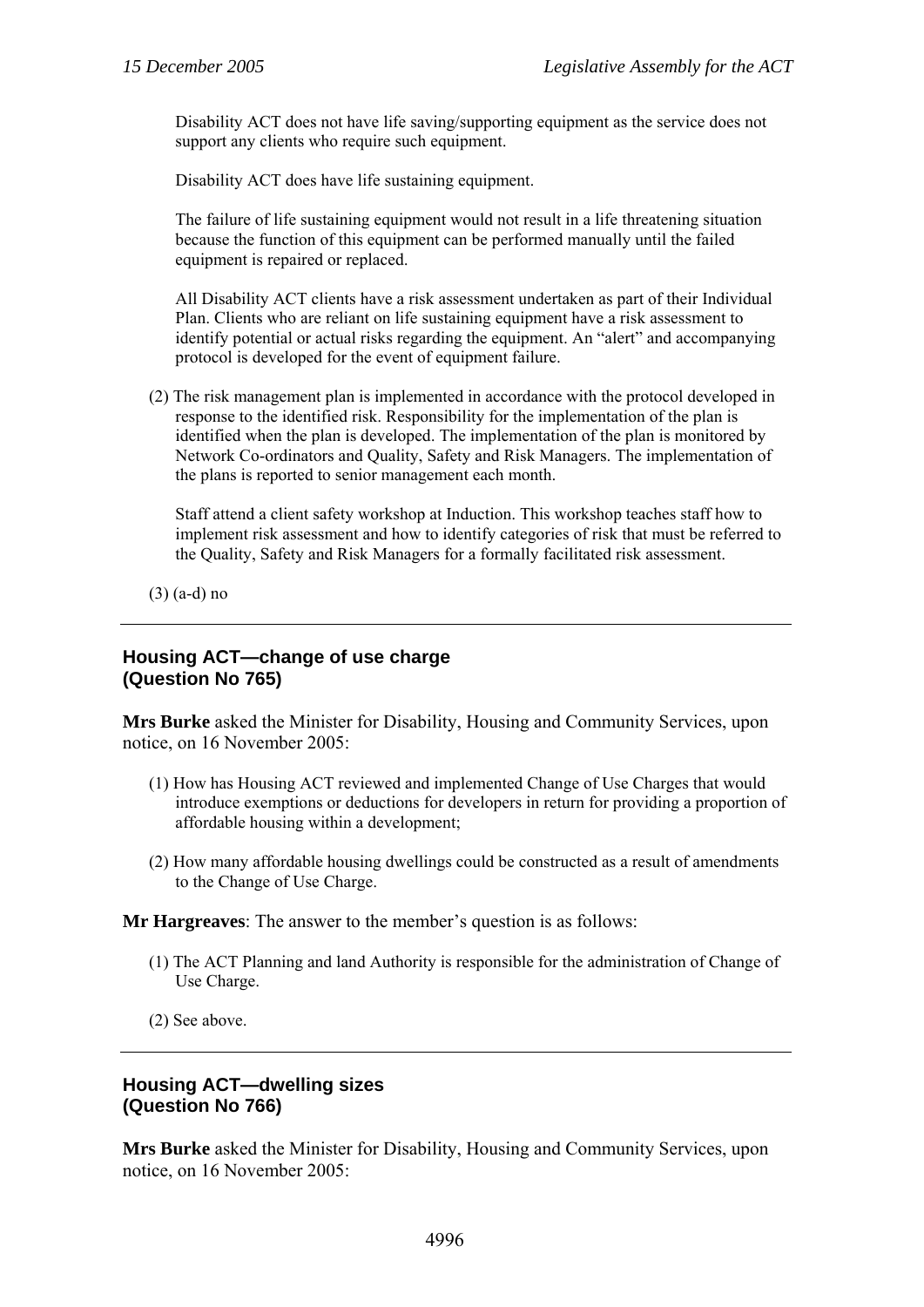- (1) How has Housing ACT better matched dwelling size to household size when allocating properties to new applicants or tenants transferring to more suitable properties that best meet their needs:
- (2) What information has been collected from monitoring specific housing needs of Housing ACT clientele in relation to effectively allocating a property that matches household size.

- (1) The current Allocations policy was introduced in November 2000 and there has been no substantive change to the policy since then. The Allocations policy is based on household size and takes into consideration any specific or special requirements where necessary. Housing ACT is working to develop a process to facilitate the mutual exchange of properties between tenants;
- (2) Current Allocation policy is based on household size and special needs. This information is obtained from applications for assistance. Housing ACT regularly analyses the applicants list trends to ensure property purchases align with applicants documented requirements.

# **Housing—tenant agreements (Question No 767)**

**Mrs Burke** asked the Minister for Disability, Housing and Community Services, upon notice, on 16 November 2005:

- (1) How many tenants at risk of breaching their tenancy agreements for (a) rental arrears and (b) property damage, have received some form of support from Housing ACT in 2005;
- (2) What were the number and type of support mechanisms implemented;
- (3) Did Housing ACT see a reduction in the number of tenants in breach of their tenancy agreement, of any form, during 2005 compared with 2004;
- (4) Did Housing ACT see a reduction in the number of evictions during 2005 compared with 2004.

**Mr Hargreaves**: The answer to the member's question is as follows:

- (1) Housing ACT policy is to provide appropriate support to all tenants.
- (2) Housing ACT supplies and/or brokers a wide range of support activities as appropriate to each situation. Included are interventions from Housing Managers, Client Support Coordinators and the full range of government and non-government service providers.
- (3) A comparison between the 2003-04 and 2004-05 financial years show a reduction of tenants in breach of their tenancy agreement.
- (4) A comparison between the 2003-04 and 2004-05 financial years show a reduction in the number of evictions.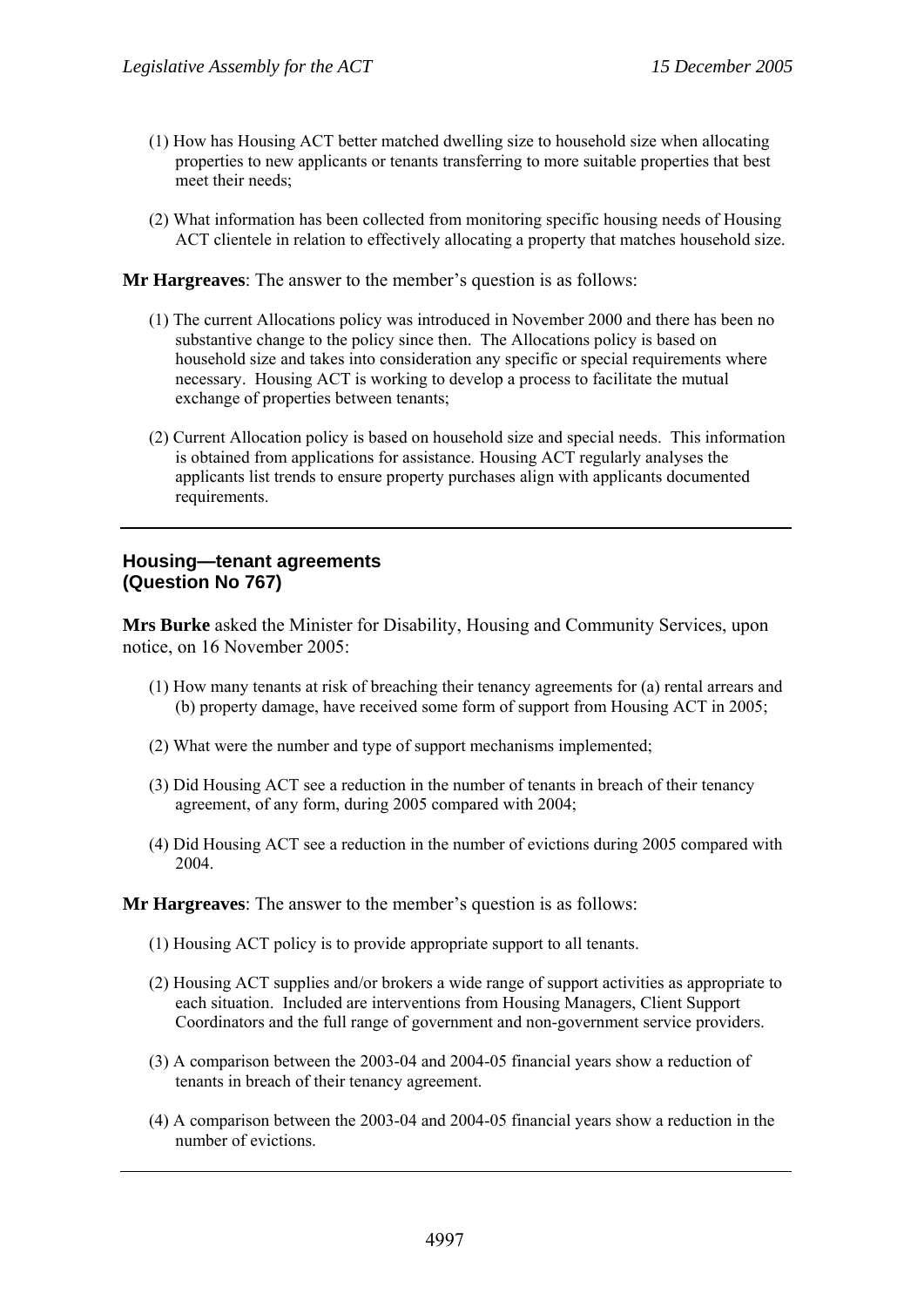# **Disability ACT—epileptic seizure monitoring (Question No 768)**

**Mrs Burke** asked the Minister for Disability, Housing and Community Services, upon notice, on 16 November 2005:

- (1) What evidence exists for Disability ACT to utilise the electronic seizure mat (EMFIT) to monitor clients for epileptic seizures;
- (2) Is this form of epileptic seizure monitoring medically approved for use in the ACT; if so, what forms of trials were conducted to ensure this equipment would offer the best monitoring system for seizures;
- (3) What procedures must Disability ACT follow when consulting with and gaining consent from a client's guardian to use this monitoring system.

**Mr Hargreaves**: The answer to the member's question is as follows:

- (1) Disability ACT seeks the advice of relevant experts in the field of epilepsy management to ensure best practice principles are applied in the service. The advice at times has included a recommendation to utilise available technologies such as the EMFIT Epileptic Seizure Alarm in particular circumstances.
- (2) The seizure alarm is not used for the purpose of diagnosis, treatment, prevention or alleviation of epilepsy and consequently there is no requirement for medical approval in the ACT. It is a bed alarm system to alert staff to possible life threatening situations and is used in conjunction with an approved seizure management plan.
- (3) Disability ACT is required to seek consent for referrals to specialist services and interventions and consults with guardians in relation to implementation of any recommendations, including the use of assistive technology such as the EMFIT mat.

# **Housing ACT—properties (Question No 769)**

**Mrs Burke** asked the Minister for Disability, Housing and Community Services, upon notice, on 16 November 2005:

- (1) How many properties, by suburb, currently stand vacant awaiting (a) allocation or (b) repairs and scheduled maintenance;
- (2) How many modified housing properties, by suburb, do Housing ACT and the Community Housing sector currently maintain that could house tenants with a disability or difficulties with mobility.

**Mr Hargreaves**: The answer to the member's question is as follows:

(1) As of 18 November 2005: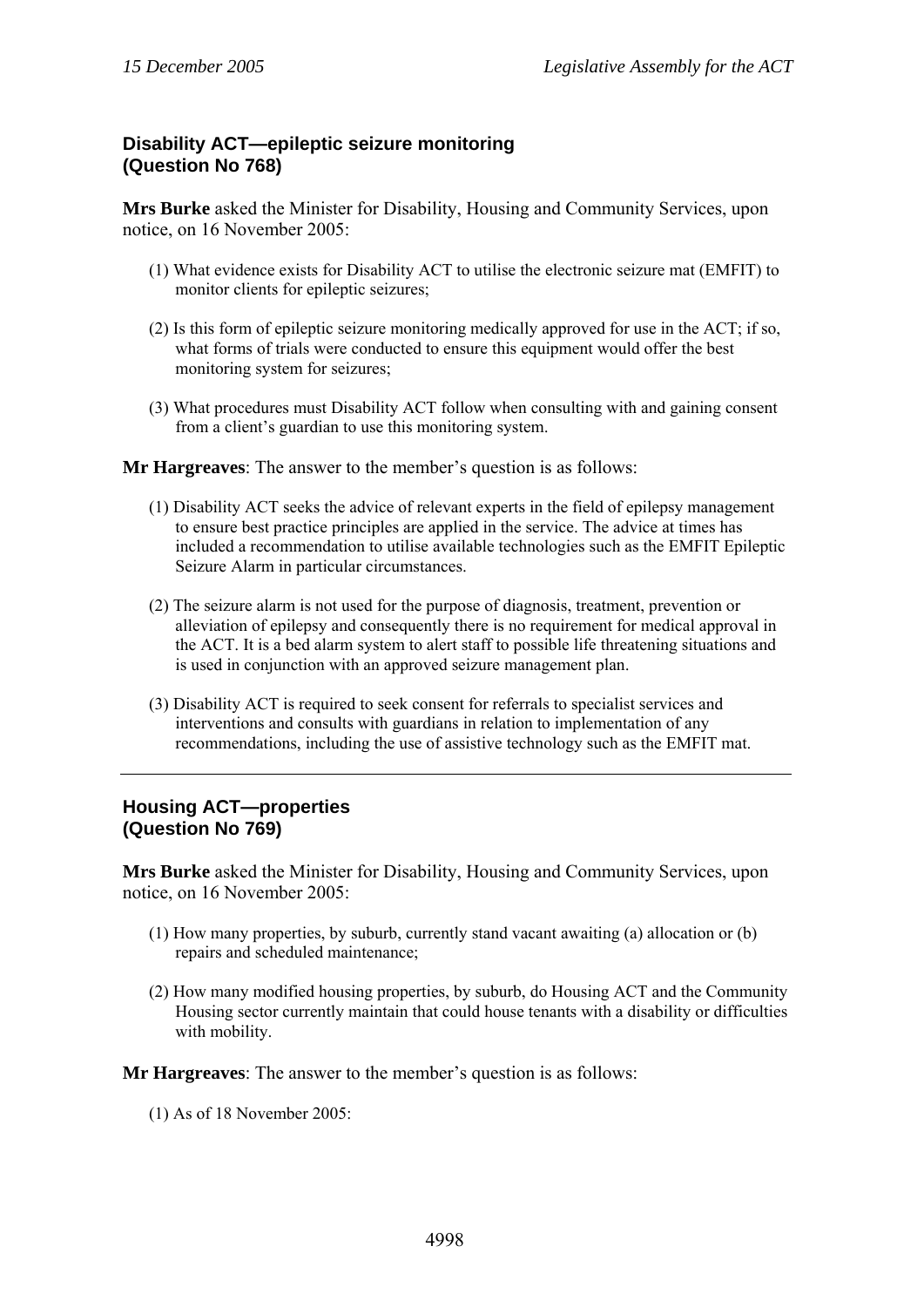| <b>Properties available for Allocation</b> | N <sub>0</sub> | Properties undergoing repairs and    | No             |
|--------------------------------------------|----------------|--------------------------------------|----------------|
| by suburb <sup>(a)</sup>                   |                | maintenance by suburb <sup>(b)</sup> |                |
| <b>Belconnen</b>                           |                | Belconnen                            |                |
| Kaleen                                     | $\mathbf{1}$   | Belconnen                            | $9*$           |
| Cook                                       | $\mathbf{1}$   | Page                                 | $\mathbf{1}$   |
| Macquarie                                  | $\overline{c}$ | Scullin                              | $\mathbf{1}$   |
| Belconnen                                  | $\overline{c}$ | Latham                               | $\mathbf{1}$   |
| Holt                                       | $\mathbf{1}$   | Holt                                 | $\mathbf{1}$   |
| Macgregor                                  | $\mathbf{1}$   | Macgregor                            | $\mathbf{1}$   |
| Charnwood                                  | $\overline{c}$ | Charnwood                            | $\mathbf{1}$   |
| Flynn                                      | $\overline{c}$ | Flynn                                | $\mathbf{1}$   |
| Melba                                      | $\mathbf{1}$   | Amaroo                               | $\mathbf{1}$   |
| Evatt                                      | $\mathbf{1}$   | Giralang                             | $\mathbf{1}$   |
| McKellar                                   | $\mathbf{1}$   | Ngunnawal                            | $\mathbf{1}$   |
| Nichols                                    | $\mathbf{1}$   |                                      |                |
| Palmerston                                 | $\overline{c}$ |                                      |                |
|                                            |                |                                      |                |
| <b>City</b>                                |                | <b>City</b>                          |                |
| Lyneham                                    | $\mathfrak{Z}$ | Lyneham                              | $\mathfrak{Z}$ |
| Dickson                                    | $\overline{c}$ | O'Connor                             | $\mathbf{1}$   |
| O'Connor                                   | 6              | Ainslie                              | $\mathbf{1}$   |
| Ainslie                                    | $\overline{4}$ | <b>Braddon</b>                       | 1              |
| Turner                                     | $\overline{4}$ | Reid                                 | $24*$          |
| <b>Braddon</b>                             | $\mathbf{1}$   | Watson                               | 1              |
| Reid                                       | $\overline{7}$ | Hackett                              | $\overline{2}$ |
| Downer                                     | $\overline{c}$ |                                      |                |
| Watson                                     | $\overline{c}$ |                                      |                |
| Hackett                                    | $\overline{c}$ |                                      |                |
|                                            |                |                                      |                |
| <b>Tuggeranong</b>                         |                | <b>Tuggeranong</b>                   |                |
| Kambah                                     | $\overline{c}$ | Kambah                               | $1*$           |
| Wanniassa                                  | $\mathbf{1}$   | Gilmore                              | $\mathbf{1}$   |
| Bonython                                   | $\mathbf{1}$   | Theodore                             | $\mathbf{1}$   |
| Oaks Estate                                | 6              | Calwell                              | $\mathbf{1}$   |
|                                            |                | Gordon                               | $\mathbf{1}$   |
| Woden                                      |                | Woden                                |                |
| Yarralumla                                 | $\mathbf{1}$   | Kingston                             | 1              |
| Narrabundah                                | $\overline{4}$ | Narrabundah                          | $3*$           |
| Griffith                                   | $\overline{2}$ | Griffith                             | $\overline{2}$ |
| Redhill                                    | $\mathbf{1}$   | Redhill                              | $3*$           |
| Hughes                                     | $\overline{c}$ | Hughes                               | $3*$           |
| Lyons                                      | $\mathbf{1}$   | Lyons                                | 1              |
| Torrens                                    | $\mathbf{1}$   | Pearce                               | $\mathbf{1}$   |
|                                            |                |                                      | $1*$           |
| Phillip                                    | $\mathbf{1}$   | Phillip                              |                |
| Waramanga                                  | $\overline{2}$ | Weston                               | $\mathbf{1}$   |
|                                            |                | Waramanga                            | $\sqrt{2}$     |
|                                            |                | Fisher                               | $\mathbf{1}$   |
| <b>Total</b>                               | 76             |                                      | 76             |

Notes:

(a) Please note that the majority of properties are under active consideration or offer by prospective tenants. Housing ACT's target is to allocate the majority of properties (85%) within 29 days from date the property was vacated. This includes any repairs and maintenance work required.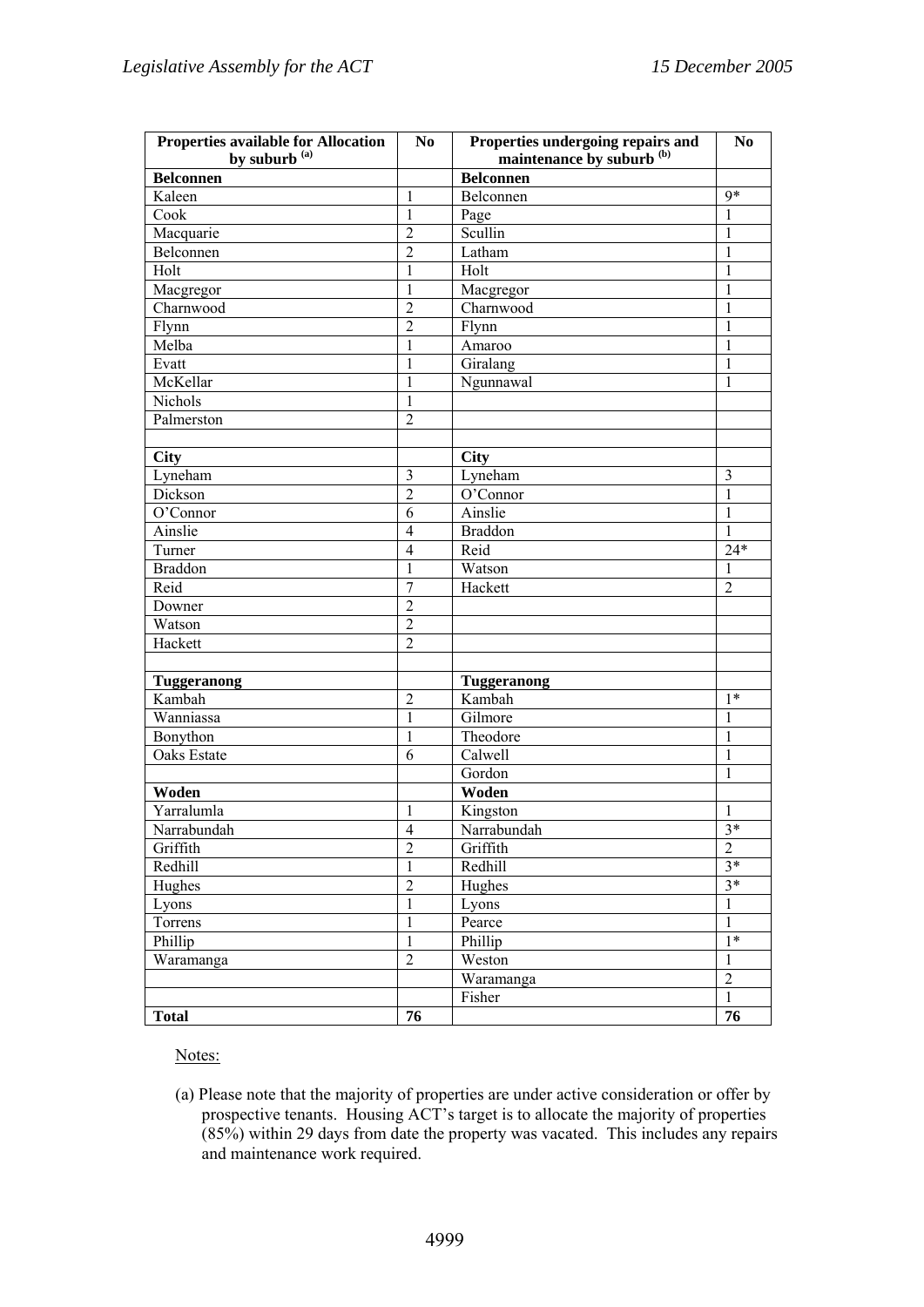- (b) There are 46 properties that are undergoing major upgrade or redevelopment works, including fire safety works. The relevant suburbs are marked with an \*. All other properties are with the Total Facility Manager under going routine maintenance and preparation for re-tenanting.
- (2) The condition data collected so far identifies that there are 2,745 instances of accessibility design features or modifications in Housing ACT properties (1,136 properties in the North Canberra property region and 1,609 properties in the South Canberra property region). These modifications and design features include wheelchair access, grab rails and ramps. Properties may contain more than one design feature or modification.

# **Disabled persons—brain injuries (Question No 770)**

**Mrs Burke** asked the Minister for Disability, Housing and Community Services, upon notice, on 16 November 2005:

- (1) How many children under the age of 18 years have a brain injury, of any form, in the ACT;
- (2) What government services are available for young people with a brain injury;
- (3) How much funding is allocated for the provision of such services;
- (4) Has Disability ACT advised parents that there will be a four year delay for treatment for children with brain injury; if so, what strategies are in place to deal with any delay of treatment for children with a brain injury and how many children will be affected as a result of treatment delays.

**Mr Hargreaves**: The answer to the member's question is as follows:

- (1) I am unable to give you any figures for the number of children and young people with a brain injury under the age of 18 years in the ACT. There is no specific research, database or register with this information.
- (2) Children and young people with brain injuries are able to access Therapy ACT services in the Department of Disability, Housing and Community Services. If the brain injury is the result of a motor vehicle accident and the young person is aged in their mid to late teens then services would be provided through The Canberra Hospital rehabilitation program. Children with a disability are also able to access respite and some support services through Disability ACT, and from community based organisations funded under the Home and Community Care program.
- (3) Funding is not specifically allocated to services for children with brain injuries.
- (4) No. Disability ACT does not provide treatment services for children with a disability. I am not aware of any services in this portfolio that have a four year delay for treatment for children with a brain injury.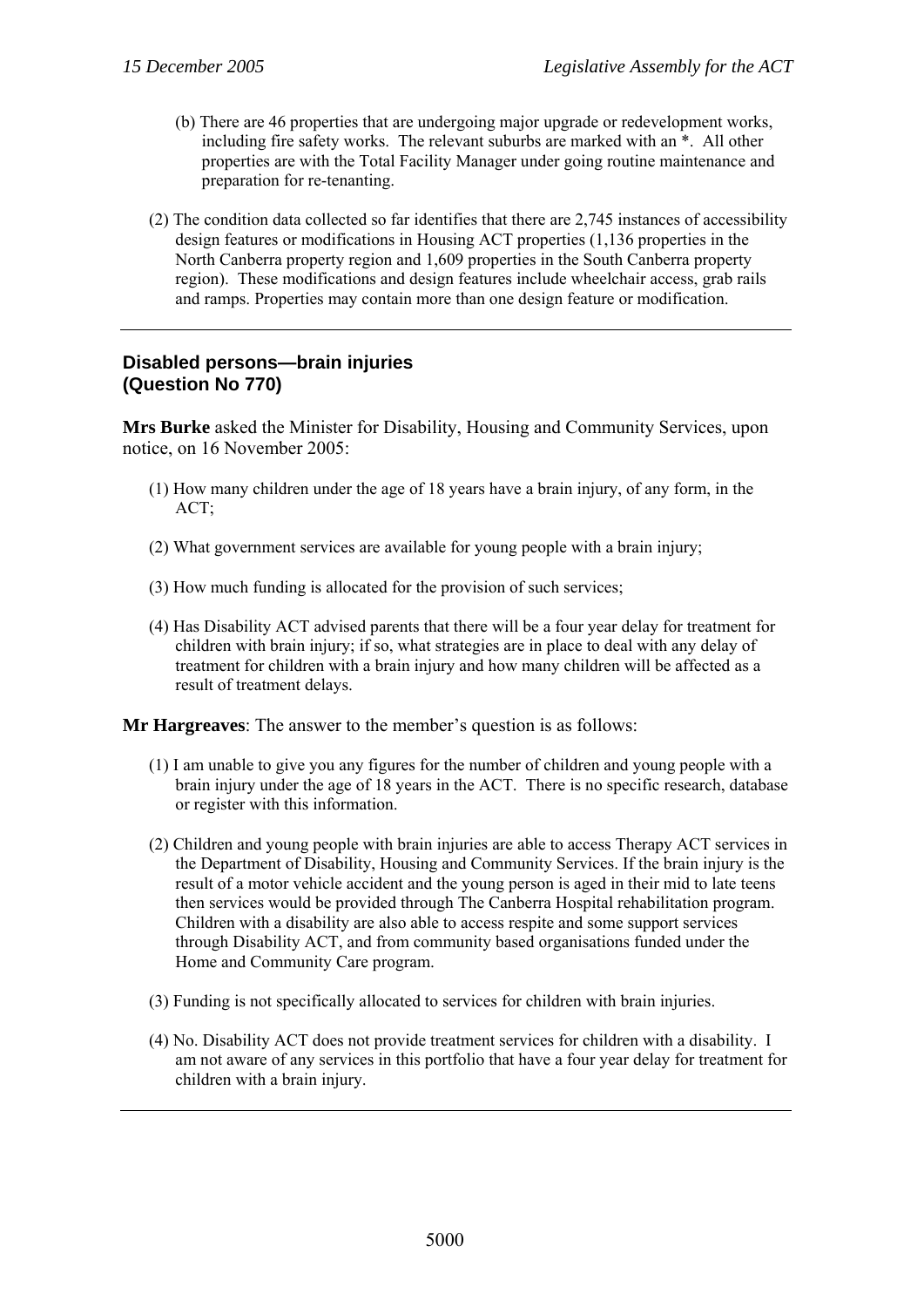# **Capital works—cost benefit analysis (Question No 771)**

**Mr Smyth** asked the Chief Minister, upon notice, on 16 November 2005:

Have cost/benefit analyses been conducted on the (a) upgrade of the convention centre, (b) Link project, (c) Glassworks project and (d) Prison project; if so, can copies be made available to the Assembly.

**Mr Stanhope**: The answer to the member's question is as follows:

(a) There has been no cost/benefit analysis (CBA) conducted on the \$30million upgrade project for the National Convention Centre announced in August 2005.

In 2004 the Government contracted ACIL-Tasman to conduct a CBA of various expenditure scenarios for a new or refurbished convention centre, ranging from zero to \$200 million in expenditure.

In broad terms the ACIL Tasman analysis showed that any level of expenditure on convention centre facilities did not produce a positive CBA outcome. However, in the Government's view, the ACIL-Tasman analysis did not sufficiently factor in the positive externalities associated with the convention centre to the broader ACT economy.

The \$30 million allocated to this upgrade is what the Government believes is necessary to bring the National Convention Centre to a good functional standard and to address building ownership compliance requirements. Further, the arrangements reached with the Intercontinental Hotels Group in August 2005 also conferred full ownership of the National Convention Centre to the ACT Government for a consideration of \$1. The Government has obligations to manage and maintain the property and part of the \$30 million expenditure will be directed at these obligations.

Earlier economic and financial reports on the upgrade scenario are:

- 2001/02: GHG / Review of the proposal to upgrade the National Convention Centre and cost benefit analysis of alternative options
- 2002/03: GHD / Further analysis of findings in initial report
- 2002/03: Access Economics / Further economic analysis of options suggested in the GHD report.
- (b) and (c) Cost/benefit analyses conducted for each of these projects formed part of proposals considered by Cabinet and therefore cannot be released.
- (d) Detailed analysis of the costs associated with building and operating a new facility for remand and sentenced prisoners can be found in the report titled Proposals for Future ACT Correctional Facilities. This can be accessed under the Current Issues heading at http://www.cs.act.gov.au/amc/home/publications.

# **Public service—travel (Question No 772)**

**Mr Smyth** asked the Chief Minister, upon notice, on 16 November 2005: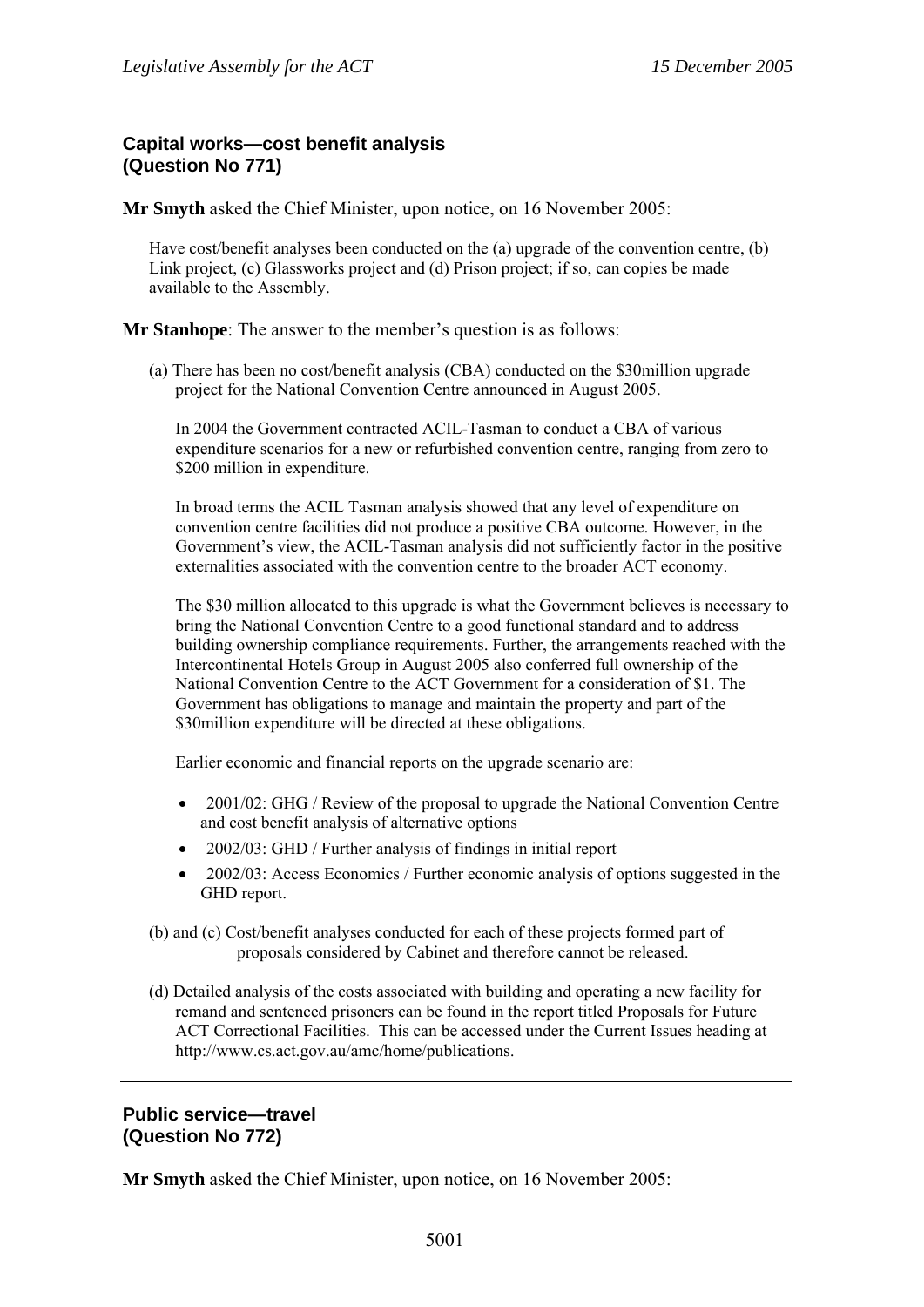- (1) How many public servants have accompanied ministers on overseas travel to date this calendar year;
- (2) How many of those public servants attended with the (a) Chief Minister to Japan, Canada and United States, (b) Deputy Chief Minister to Dubai and (c) Minister for Planning to Great Britain and the United States;
- (3) What was the cost of the attendance of each public servant on those trips;
- (4) How many public servants have undertaken interstate travel this year with ministers and what was the cost of the attendance of each public servant on those trips.

**Mr Stanhope**: The answer to the member's question is as follows:

- (1) Eight public servants have accompanied Ministers on overseas travel.
- (2) See attached spreadsheet.
- (3) See attached spreadsheet.
- (4) See attached spreadsheet.

#### **Minister's Accompanied Travel 2005**

| <b>Overseas</b>                    |                                                    |                                 |               |
|------------------------------------|----------------------------------------------------|---------------------------------|---------------|
| <b>Total no of Public Servants</b> | <b>Minister Accompanied</b>                        | Location                        | Cost for PS   |
| Eight                              | <b>Chief Minister</b>                              | <b>USA</b>                      | 13,348.00     |
|                                    | <b>Chief Minister</b>                              | <b>USA</b>                      | 6,786.00      |
|                                    | <b>Chief Minister</b>                              | Japan, Canada and<br><b>USA</b> | 25,753.82     |
|                                    | <b>Chief Minister</b>                              | Japan                           | 6,173.79      |
|                                    | Deputy Chief Minister                              | United Arab Emirates<br>& Qatar | 4,744.00      |
|                                    | Minister for Planning                              | USA and UK                      | 16,953.50     |
|                                    | Minister for Planning                              | USA and UK                      | 19,554.13     |
|                                    | Minister for Planning                              | USA and UK                      | 20,998.76     |
| <b>Domestic</b>                    |                                                    |                                 |               |
| <b>Total no of Public Servants</b> | <b>Minister Accompanied</b>                        | Location                        | Cost for PS   |
| Fourteen                           | <b>Chief Minister</b>                              | Darwin                          | 2,708.68      |
|                                    | <b>Attorney General</b>                            | Sydney                          | 623.39        |
|                                    | <b>Attorney General</b>                            | Sydney                          | 1,009.13      |
|                                    | <b>Attorney General</b>                            | Melbourne                       | 952.78        |
|                                    | <b>Attorney General</b>                            | Sydney                          | 720.00        |
|                                    | Minister for Police &<br><b>Emergency Services</b> | <b>Brisbane</b>                 | 914.09        |
|                                    | Minister for Police &<br><b>Emergency Services</b> | <b>Brisbane</b>                 | 971.82        |
|                                    | Minister for Police &<br><b>Emergency Services</b> | Junee                           | Fleet vehicle |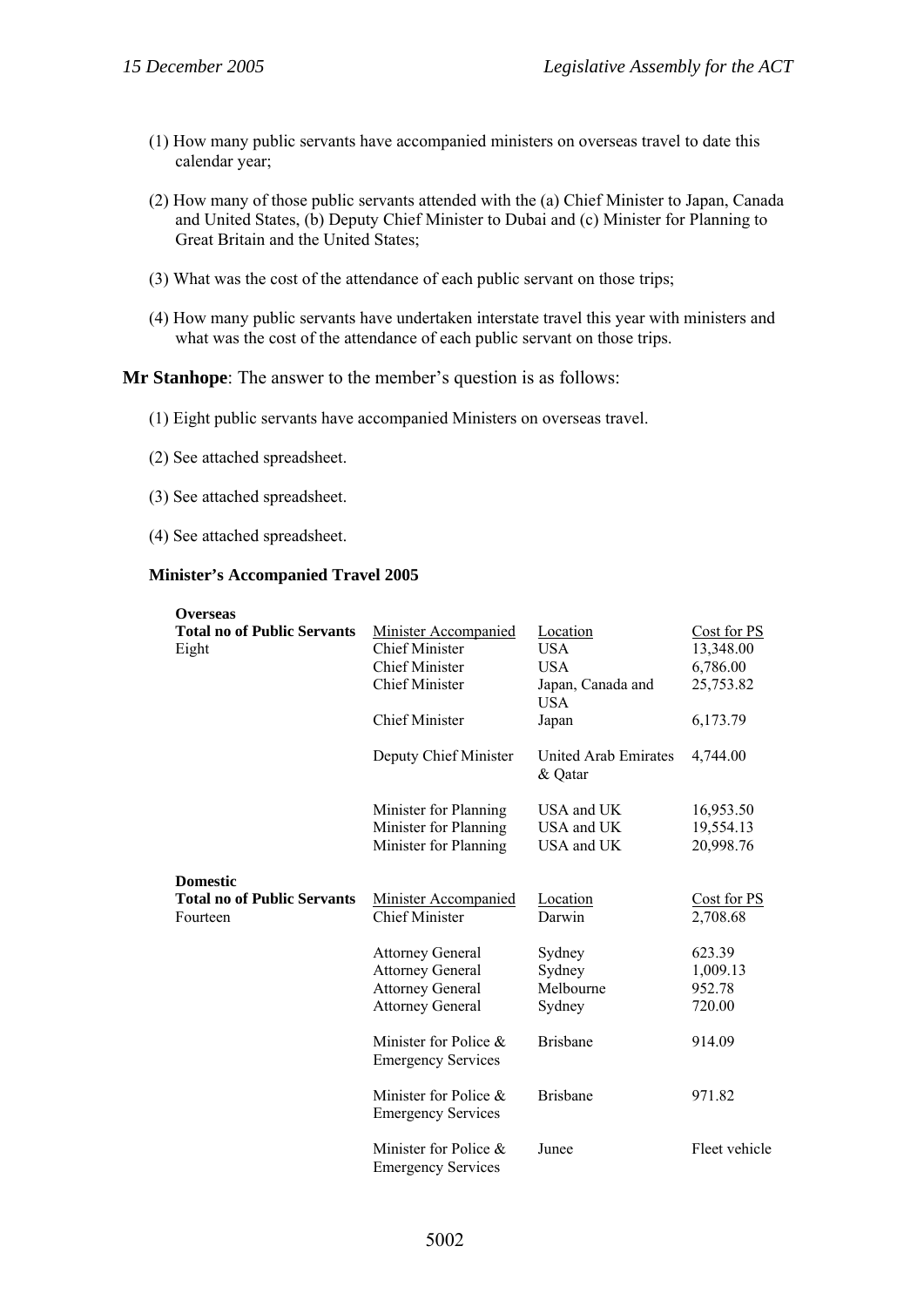| Minister for Police $\&$<br><b>Emergency Services</b> | <b>Lunee</b>    | Fleet vehicle    |
|-------------------------------------------------------|-----------------|------------------|
| Minister for Police $\&$<br><b>Emergency Services</b> | Junee           | Fleet vehicle    |
| Minister for Police $\&$<br><b>Emergency Services</b> | <b>Brishane</b> | 1,131.00         |
| Minister for Planning                                 | Melbourne       | 580.00           |
| Minister for Education<br>and Training                |                 | 232.53<br>602.52 |

# **Tourism—guest arrivals (Question No 773)**

**Mr Smyth** asked the Minister for Economic Development and Business, upon notice, on 16 November 2005:

- (1) How does the Minister explain and account for a 10% reduction, 15 183 down to 13 656, in the number of available bed spaces in ACT accommodation establishments as reported in the most recent Tourist Accommodation statistics from the Australian Bureau of Statistics:
- (2) Is the Minister concerned that guest arrivals in the ACT have increased by only a very small margin from 1999-2000 to 2004-05;
- (3) What is the Government doing to increase guest arrivals and bed numbers.

**Mr Quinlan**: The answer to the member's question is as follows:

- (1) The figures showing a 10% reduction that Mr Smyth has quoted from recent Tourist Accommodation statistics from the Australian Bureau of Statistics for bed spaces in the ACT is for the June quarter 2000 compared to June quarter 2005. A count of bed spaces is not a good indicator, as it is subject to seasonal variations due to hotel refurbishments and different room configurations. A better indicator of industry activity and a more accurate measure is room nights occupied. (See answer to 2).
- (2) No, I am not concerned about the numbers that Mr Smyth has quoted for guest arrivals for the period 1999–2000 to 2004–2005 showing an increase of 1%. A better indicator of industry activity as stated above is a comparison of room nights occupied. Using the same period that you have quoted for guest arrivals, statistics indicate that a comparison for the years for room nights occupied for June quarter 2000 (1,112,700) with June quarter 2005 (1,220,300) there is an increase of 10%. This effectively vindicates the Government's recent marketing activity which I have detailed in answer to your third question.
- (3) The ACT Government introduced several programs over the past 24 months to increase awareness and visitation, the more significant of which are detailed below: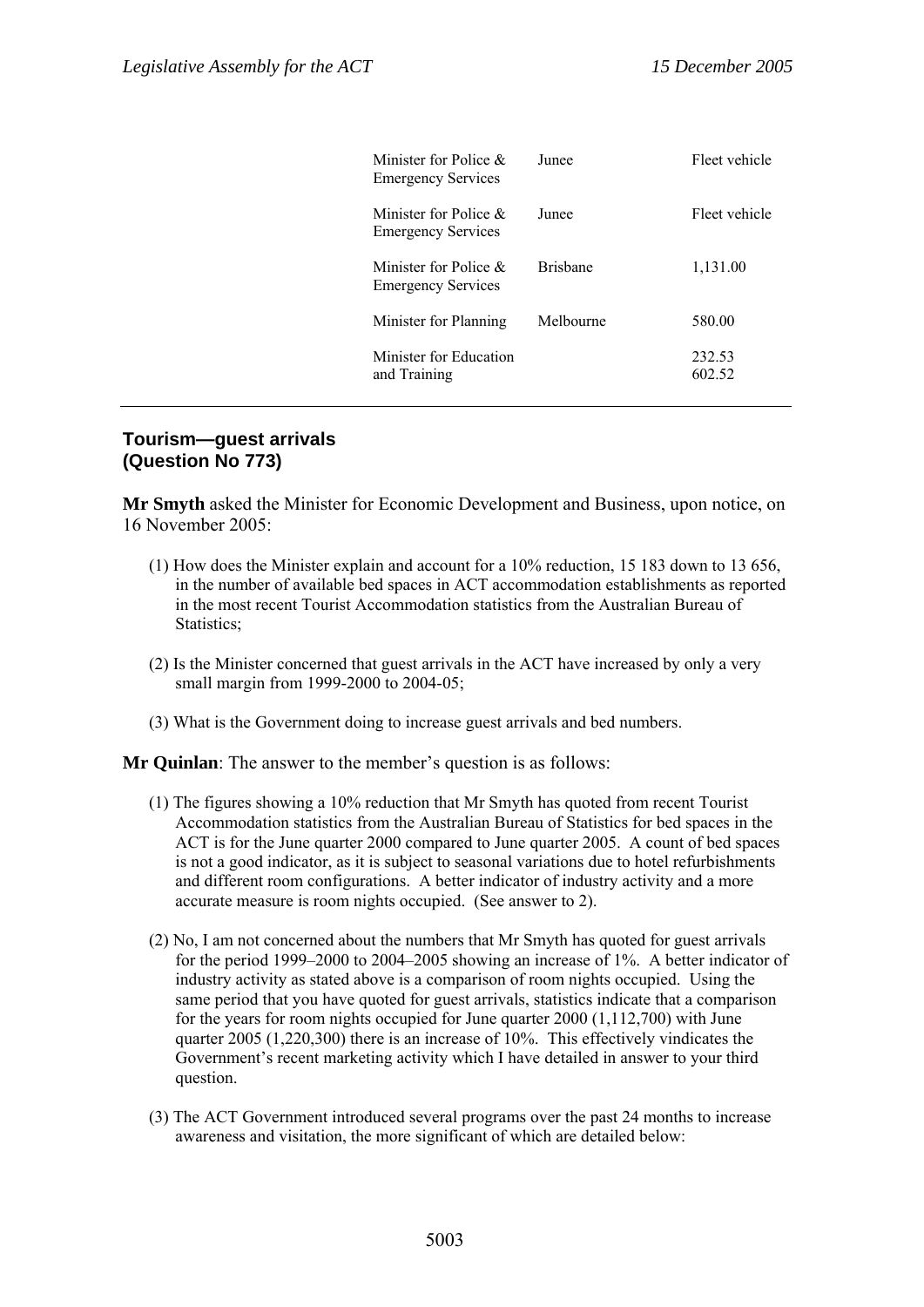- In February 2004, the Government introduced a comprehensive brand led marketing strategy, (*See yourself*) which positioned Canberra as the place all Australians should come to discover and experience the 'Australian story'. The brand is underpinned by short term tactical marketing campaigns to highlight the beauty of each season and promote its events and the diverse range of experiences available in the ACT. Successful Canberra expos and media lunches have been held in Sydney, Adelaide and Brisbane to date to promote Canberra nationally. The increased cooperation of national institutions and attractions in the delivery of the Government's marketing campaigns has been a critical factor in the Government's marketing campaigns in the past two years. Examples include the *Summer of Silver* campaign in 2004, the *Fireside Festival* and the *Rock 'n' Roll Trail* in 2005 and the proposed 2005 summer campaign, *From the Vault*
- The other significant development to promote Canberra is the introduction of the Community Program by Australian Capital Tourism in 2003–04, the goal of which is to engage the local community to become active and passionate ambassadors for Canberra. Research shows that the majority of Canberrans are proud of their city but are not particularly equipped or confident in promoting it as a holiday destination. The Community Program aims to increase the local community's knowledge of products and experiences and educate them about the important role they can play in visitor experiences. Initiatives undertaken to promote awareness of the national capital in the general community, include the publication of a quarterly *See Canberra* magazine aimed at promoting awareness of Canberra, engaging federal politicians whom the Government considers to be key influencers and conducting presentations to key sectors of the community
- Events provide us with points for celebration and opportunities for participation that takes us beyond everyday experiences. A tourism event primarily targets tourists to visit a destination but also plays a significant role in profiling the host city both nationally and internationally. The establishment of a new Events Unit to promote and attract events to Canberra in addition to promoting Floriade and the Subaru Rally of Canberra has already proved to be fruitful with the development of a new event, the Brindabella Challenge to be held from 2-4 December 2005
- The Government promotes Canberra internationally through a comprehensive marketing strategy in conjunction with Tourism Australia as the nation's capital and a unique tourist destination. The point of difference which we are aiming to highlight in the international market, especially in our target markets in Asia is that Canberra is a planned city with open spaces, home to beautiful and very diverse national icons with and a wide variety of seasonal events such as Floriade In the last six months the ACT and region was extensively promoted in Singapore through the production of a publication of a Canberra supplement, *8 Days* widely circulated in Singapore through *Media Corp*, one of Singapore's most dynamic publishing companies

# **National Convention Centre (Question No 774)**

**Mr Smyth** asked the Minister for Economic Development and Business, upon notice, on 16 November 2005:

Has the latest report or building audit that the Minister is waiting on before works can commence on the National Convention Centre been completed; if so, (a) are there any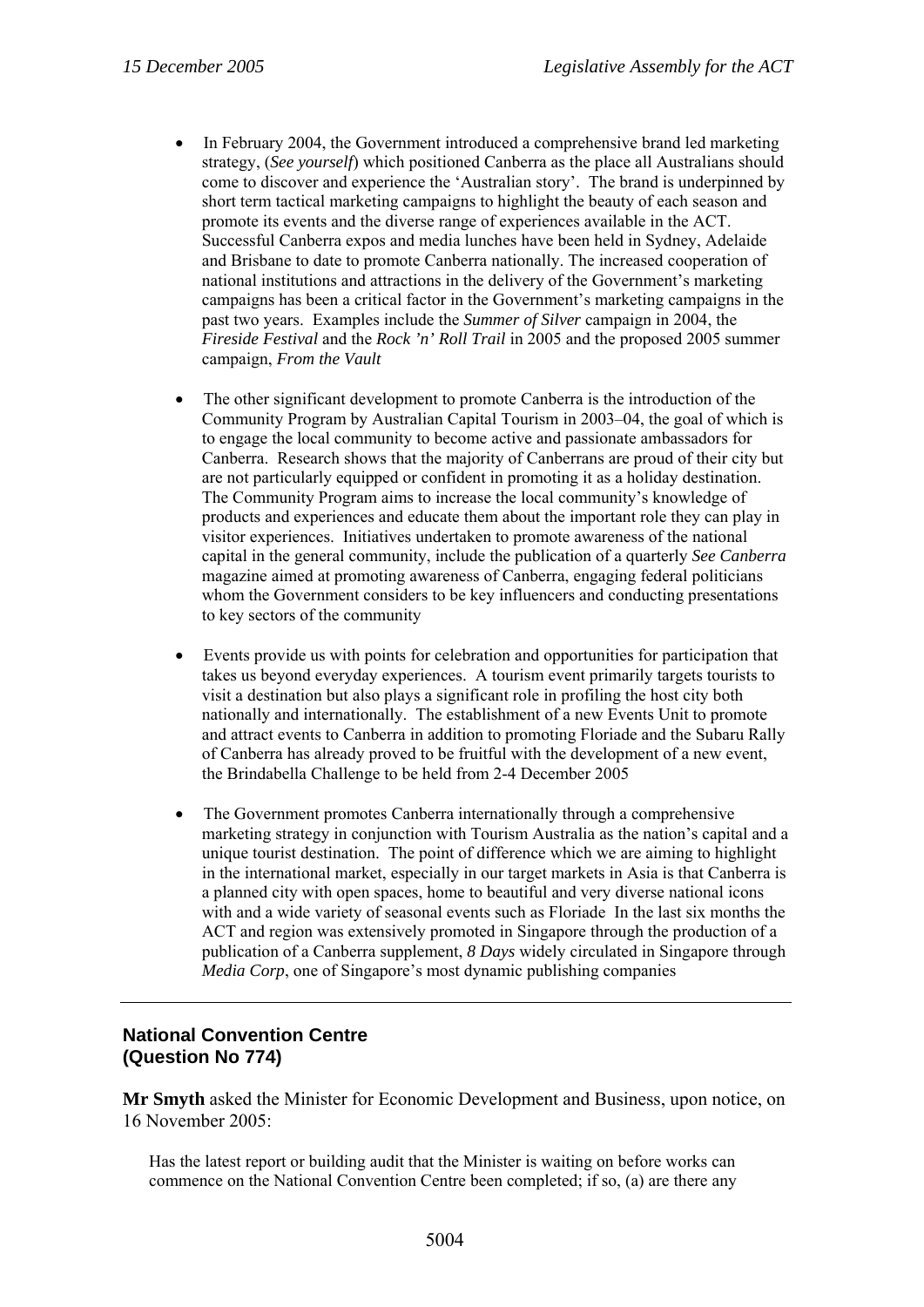findings in the audit that would prevent work from starting in December as anticipated in annual reports and (b) what are the findings that will prevent the commencement of works; if not, when will he receive the audit and make the findings public.

**Mr Quinlan**: The answer to the member's question is as follows:

(1) It is currently expected that the final draft of the building audit and condition report for the National Convention Centre will be completed on 15 December 2005. The report could be made publicly available in due course, with the consent of the parties.

In relation to (a) and (b), I cannot comment on the findings of the report until it is completed. Further, there is no statement in the Department's Annual Report indicating when the works are likely to commence.

# **Capital Works (Question No 777)**

**Mr Smyth** asked the Minister for Urban Services, upon notice, on 16 November 2005:

Why, as shown in the 2004-05 June quarter capital works progress report, have the funds for the Moore Street Health Building Rep. Of Roof Membrane project, been frozen.

**Mr Hargreaves**: The answer to the member's question is as follows:

(1) After receiving the funding to undertake this work the Department of Urban Services identified the need for other extensive work. In addition, further consultation with the ACT Health Department identified an opportunity to improve the interior layout of Level 5 to enable building occupancy to be increased. The changes to Level 5 would result in the roofline being modified, thereby making the original roof membrane replacement project obsolete. As a result, the funds for the project were frozen.

#### **Rhodium Asset Solutions (Question No 778)**

**Mr Mulcahy** asked the Treasurer, upon notice, on 16 November 2005:

- (1) Is the \$1.5 million that the ACT Government is contributing to Rhodium Asset Solutions in 2005-06 a loan or a grant;
- (2) If these funds are a (a) loan, what are the conditions that govern the repayment of this loan and (b) grant, how is this consistent with the statement from the Chairman of the Board emphasising the commercial nature of Rhodium's operations;
- (3) If the \$1.5 million is a grant, does this indicate that this public sector entity is receiving more favourable treatment than an equivalent entity operating in the private sector;
- (4) In answering a question asked in the public hearing on this entity on 26 October 2005, did the Managing Director of Rhodium say that the purpose of the \$1.5 million was to initialise a new enterprise architecture solution in order to sustain the business going forward; if so, what does this statement mean;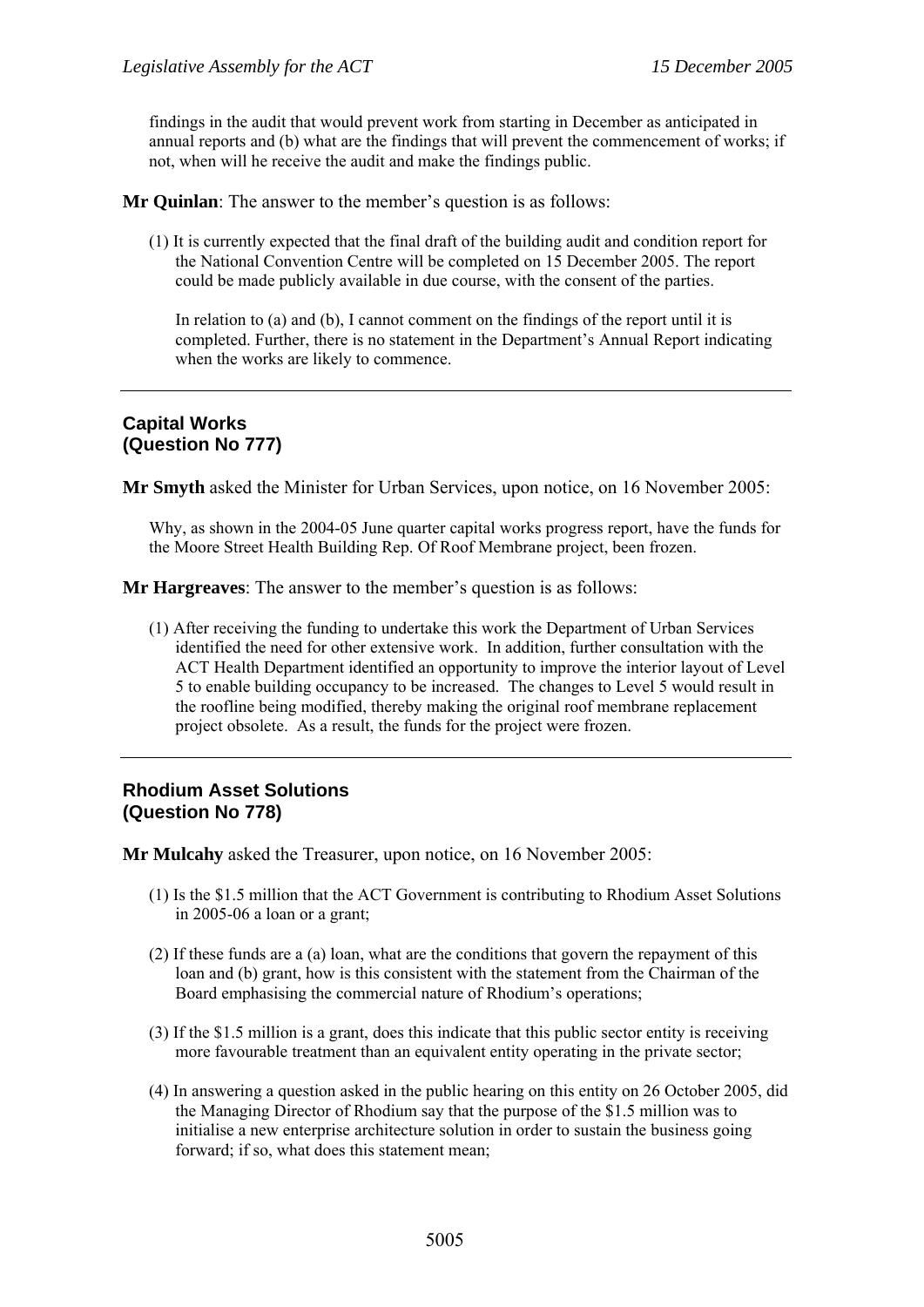- (5) Given that on page 44 of Rhodium's annual report there is a statement that Rhodium acquired property, plant, equipment and intangibles valued at \$2.486 million, did Rhodium acquire these assets or were they transferred from the previous operating entity;
- (6) What is meant by the phrase, used on page 26 of Rhodium's annual report, that Rhodium embraces a non-heirarchical matrix-based organisational structure that supports multidimensional operating roles;
- (7) Given that in the annual report of the Department of Treasury there is a comment that during 2004-05 the options for future motor vehicle fleet management were researched and it is proposed that the Government's preferred option will be decided and implemented during 2005-06, what implications does this project have for Rhodium.

**Mr Quinlan**: The answer to the member's question is as follows:

- (1) The funds are an equity injection and are neither a loan nor a grant.
- (2) See the answer to Question 1. The Government is expecting a commercial return on the equity that it has invested in Rhodium.
- (3) See the answer to Question 1.
- (4) In stating that "the \$1.5m was to initialise a new enterprise architecture solution", it is meant that Rhodium intends to purchase a new Information Technology (IT) system.
- (5) The \$2.486m referred to represents a cash transaction, recorded on Rhodium's Statement of Cash Flows relating to assets acquired by Rhodium in the normal course of its investing activities (i.e. in the conduct of its day-to-day leasing business) and reported in accordance with the accounting standards, from January to June 2005.
- (6) The "non-hierarchical matrix-based organisational structure" referred to in Rhodium's Annual report refers to a "flat" organisational structure.
- (7) Decisions taken by the Government in relation to its fleet business may potentially impact on Rhodium. No decisions have yet been taken by the Government in relation to the future financing options for the motor vehicle fleet.

# **Housing—conflict resolutions (Question No 780)**

**Mrs Burke** asked the Minister for Disability, Housing and Community Services, upon notice, on 17 November 2005:

- (1) Further to the answer to question on notice No 338 and given that the Department of Disability, Housing and Community Services is a major financial contributor to the work of the Conflict Resolution Service (CRS), why doesn't Housing ACT maintain any record or statistics on referral of tenancy disputes that require the assistance of the CRS;
- (2) How long has the Change in Focus initiative been in operation combining the efforts of staff from Housing ACT and the CRS to find resolutions for tenants who have ongoing conflicts in their neighbourhood;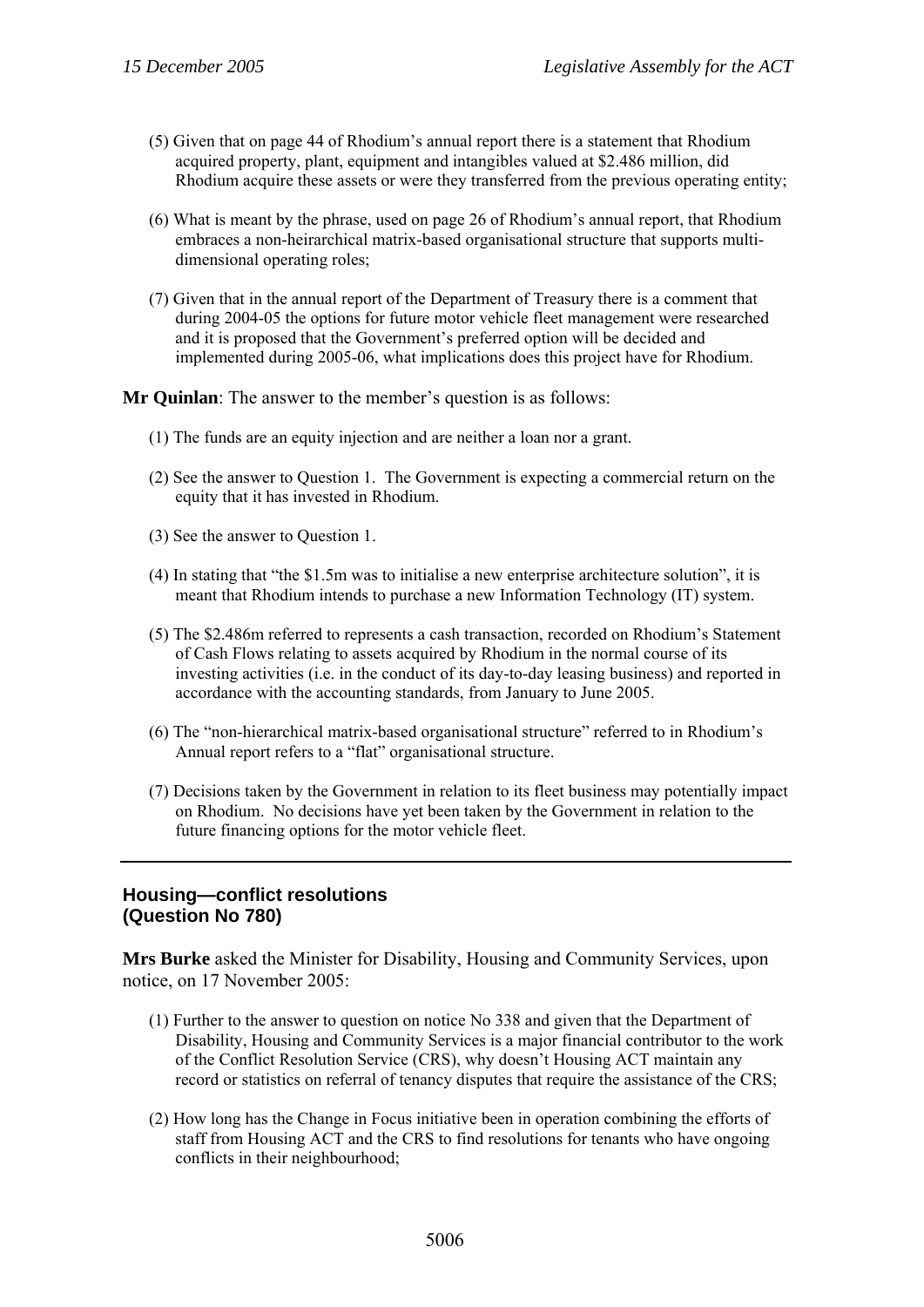(3) How effective has the program been since it was adopted.

**Mr Hargreaves**: The answer to the member's question is as follows:

- (1) Housing ACT keeps appropriate records of advice and support provided to tenants, however it is not possible to extract specific information in relation to the Conflict Resolution Service.
- (2) There is no program that is known as the Change in Focus initiative.
- (3) Not applicable.

#### **Transport—disabled persons (Question No 781)**

**Mrs Burke** asked the Minister for Disability, Housing and Community Services (redirected to the Minister for Urban Services), upon notice, on 17 November 2005:

- (1) Has the Wheelchair Accessible Taxi (WAT) Reference Group received a submission from CBD Chauffeured Transport, Dallarooma Pty Ltd;
- (2) Was the CBD Chauffeured Transport submission tabled as part of findings in the WAT Reference Group Report; if so, on what date; if not, why not;
- (3) Were hire car or bus operators excluded from participating in the review, and were they provided with an opportunity to enter the scheme;
- (4) If a broader Transport Subsidy Scheme can be developed, will the Minister widen the options of transport available to fare-paying passengers with a disability.

**Mr Hargreaves**: The answer to the member's question is as follows:

- (1) No
- (2) No
- (3) No. Public submissions were sought in a notice in *The Canberra Times* of 28 May 2005 and The Chronicle of 31 May 2005. The Wheelchair Accessible Taxis Reference Group's recommendation 35 is:

*The possibility of undermining the viability of, and services provided by, the Wheelchair Accessible Taxi fleet through expanding access to the Taxi Subsidy Scheme for transport providers led the Reference Group to recommend that reimbursement through the Taxi Subsidy Scheme be accessible only to taxis in the short term.* 

(4) There is no intention to develop a broader Transport Subsidy Scheme at this time.

#### **Urban Services—ranger duties (Question No 782)**

**Mr Pratt** asked the Minister for Urban Services, upon notice, on 17 November 2005: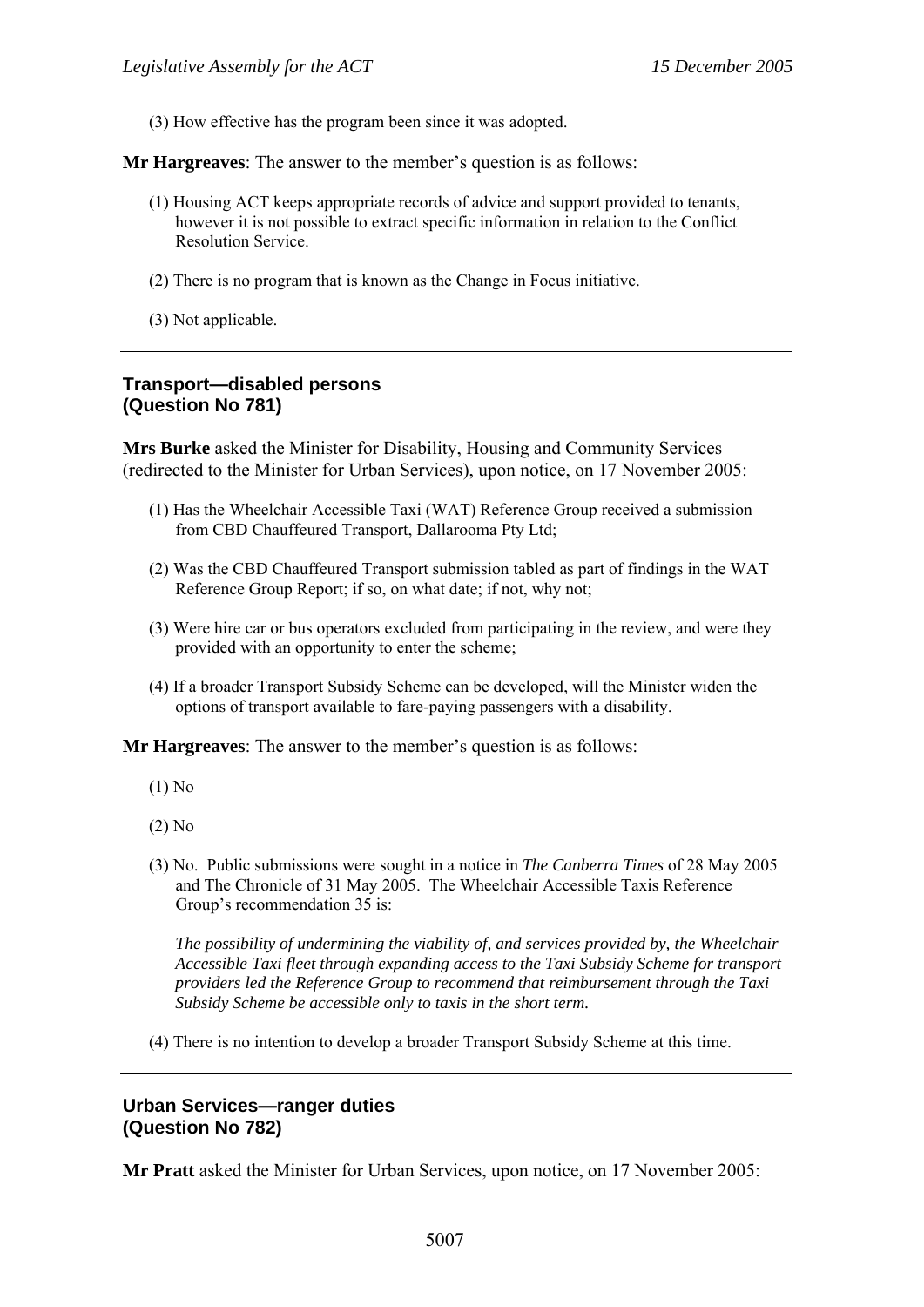- (1) In relation to the ACT Property Crime Reduction Strategy 2004-2007, Action 3.1.4, page 13 which states "Formalise the role of ranger services (inclusive of parking officers, city rangers and domestic animal services officers) to report suspicious criminal behaviour", how many reports have Urban Services rangers made to ACT Policing regarding suspicious criminal behaviour in each financial year since this strategy was put in place;
- (2) Given that the strategy also stated that the rangers induction program will incorporate a section on the responsibility of officers to report suspicious behaviour to appropriate authorities, what are the responsibilities of rangers regarding the reporting of suspicious behaviours;
- (3) How many abandoned vehicles found by Urban Services rangers have been checked against policing records of stolen cars and were all abandoned vehicles found checked against Policing records of stolen vehicles; if not, why not;
- (4) Given that the strategy also stated on page 13 that the position as at 31 December 2004 "Completed: 15 July to 31 December 2004 15 new staff inducted into new program", where are these staff employed and what roles do they undertake;
- (5) How can there be 15 new staff when the Department of Urban Services annual report 2004-05 shows that there are only five rangers employed within the department.

- (1) 22 reports of stolen vehicles were made to the Police for the 2004/05 financial year and 9 for the 2005/06 financial year.
- (2) The responsibility of staff within Ranger Services is to report suspicious behaviour via two-way radio or mobile phone back to base. All incidents are recorded on the 'suspicious incident report form' and the Police contacted immediately.
- (3) All vehicles investigated by Urban Services' Rangers as being abandoned are checked against Police records of stolen vehicles as a matter of procedure. In the 2004/05 financial year, Rangers inspected 1294 vehicles all of which were checked against police stolen vehicle lists. For the current financial year to date 523 vehicles have been inspected and checked against police stolen vehicle records.
- (4) The 15 new staff trained under the new program are Parking Information Officers.
- (5) Staff profile reports, in the Annual Report, reflect the awards and pay conditions of groups of staff. The five FTE reported in the 2004-2005 annual report were made up of one Forest Ranger and four Sportsground Rangers. These officers receive the pay and conditions associated with the Award for Rangers.

This is not to be confused with the staff of Ranger Services, which includes Parking Information Officers, staff of the Traffic Camera Office, Domestic Animal Services and City Rangers Office. These officers, while having the title of Ranger, are Administrative Services Officers and are reported as such in the Annual Report.

#### **Parking charges (Question No 783)**

**Mr Pratt** asked the Minister for Urban Services, upon notice, on 17 November 2005: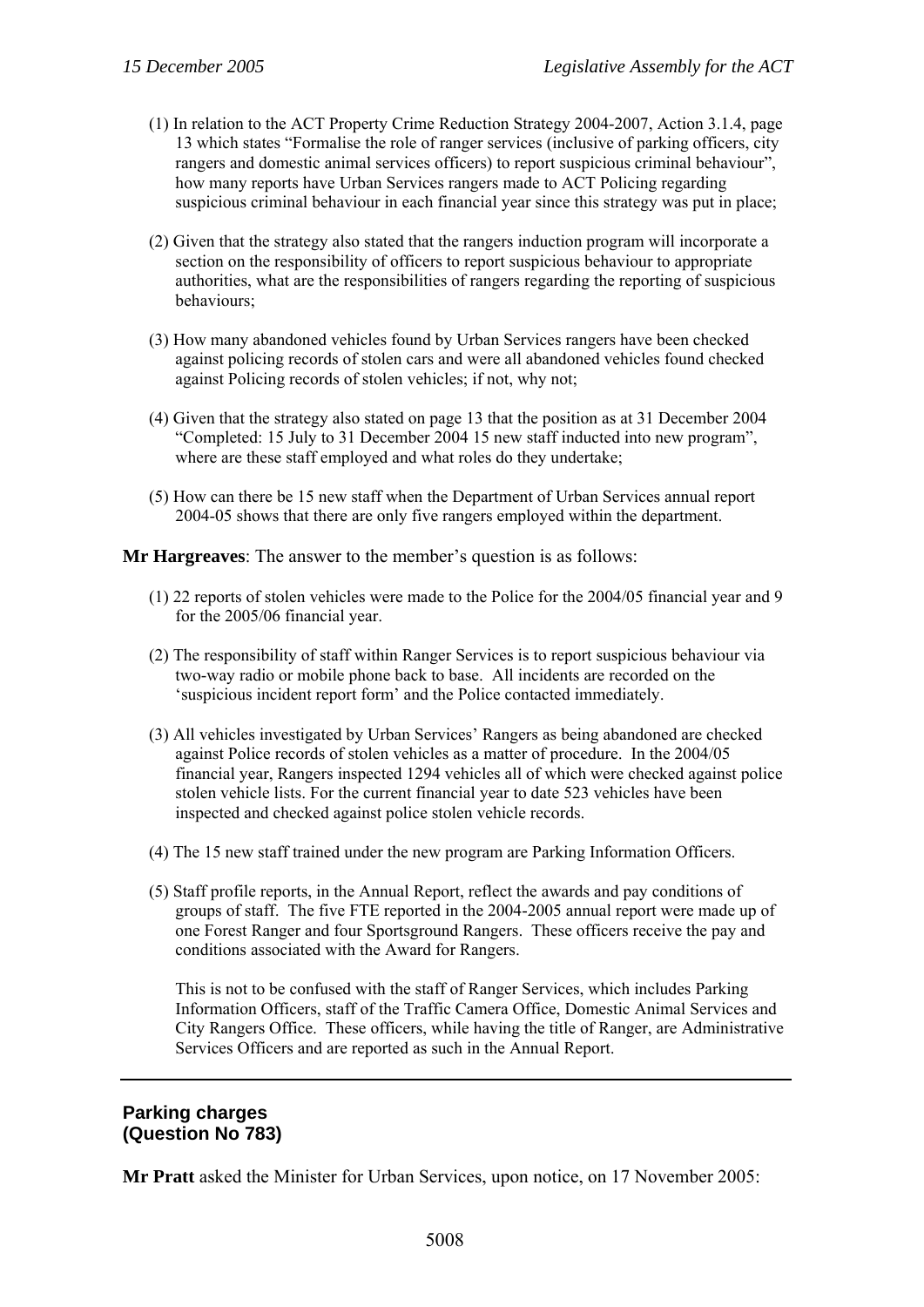- (1) In relation to an article in *The Canberra Times* of 12 November, page 13 entitled *Time limits to free car parks for shoppers*, what car parks will be affected by the conversion of all-day car parks to short term;
- (2) How many car spaces will be affected by the conversion;
- (3) What is the forecast change in revenue that the Government will receive due to the conversion of these car parks;
- (4) What will the charges for these new short term car parks be and is this in line with other short term car parks in Civic; if not, why not;
- (5) Will parking rates at other nearby car parks be altered to compensate users who will now be parking in less convenient locations; if not, why not; if so, what will be altered;
- (6) How long will the conversion be in place for;
- (7) Where can maps be found on the Canberra Connect website detailing ticket car parks;
- (8) Are any changes to car parks in Civic or other town centres planned that are yet to be enacted; if so, (a) what are they and (b) when will they be enacted.

- (1) The two car parks affected are located on London Circuit, immediately adjacent to the ACT Legislative Assembly and the Magistrates Court.
- (2) A total of 491 spaces are affected, 225 spaces in the Legislative Assembly car park and 266 spaces in the Magistrates Court car park.
- (3) These changes are expected to have a minimal effect on revenue, given that a significant proportion of users in these car parks already park for less than a full day.
- (4) As of 4 October 2005, the hourly rates in these car parks have been:

| $1st$ hour           | \$1.20 |
|----------------------|--------|
| 2 <sup>nd</sup> hour | \$1.20 |
| $3rd$ hour           | \$1.80 |
| $4th$ hour           | \$1.80 |

From 28 November 2005, the maximum fee will be \$6.00 for 4 hours.

These fees are in line with other Territory ticket parking areas in Civic.

- (5) No. These car parks were previously premium \$10.00 per day multi-stay parking areas. Although motorists may now need to park in less convenient long-term car parks, these have a lesser charge of \$7.50 per day or \$5.00 per day.
- (6) These changes will be in place indefinitely.
- (7) Maps of Territory ticket parking areas from the Canberra Connect website is at:

http://www.canberraconnect.act.gov.au/transroadstraffic/parking/payparkingintheact/pay parkingibelco.html

Alternatively, from the Canberra Connect website (www.canberraconnect.act.gov.au)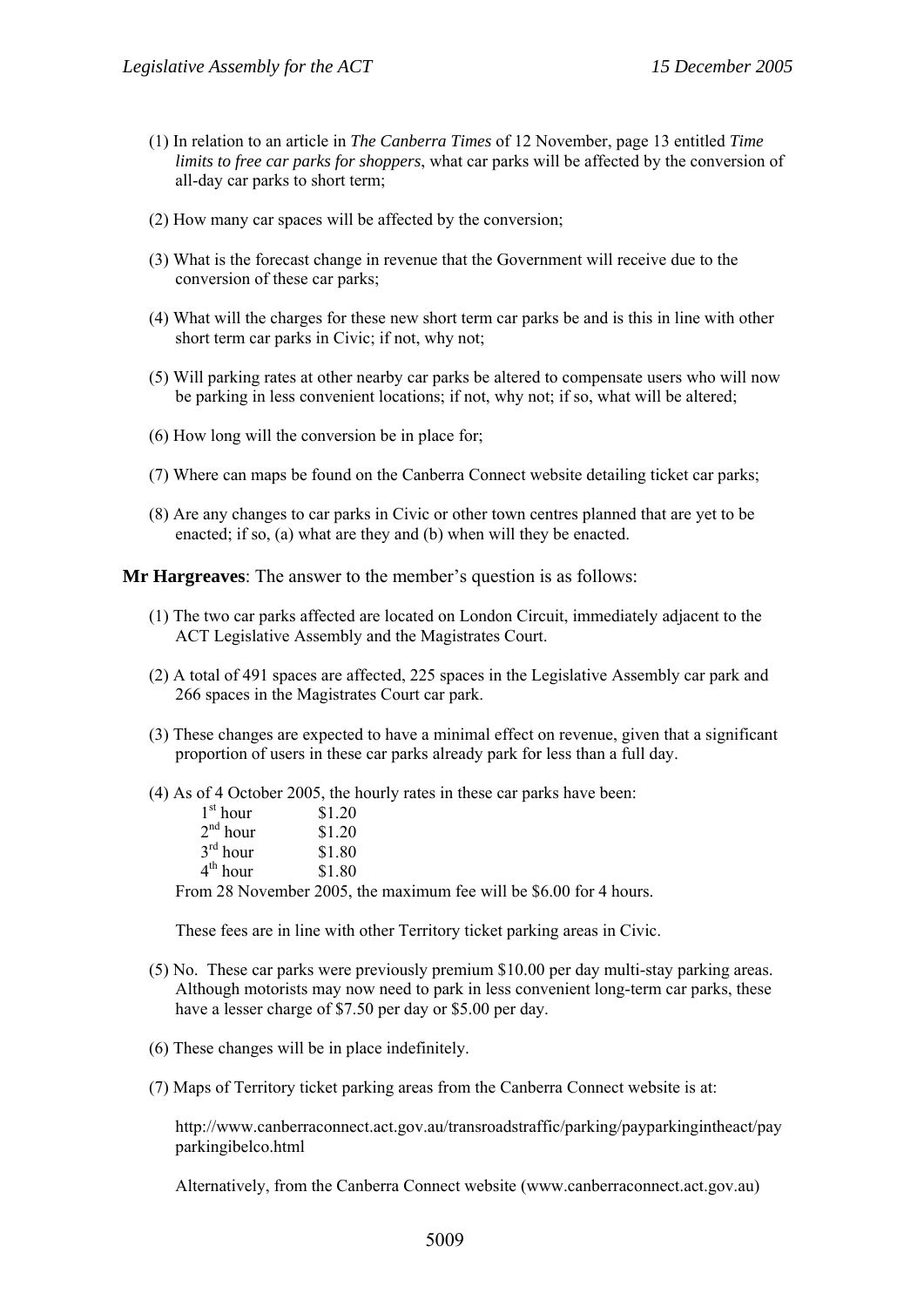(8) There are no plans for fee changes in other Territory surface car parks in Civic or other town centres at the present time.

# **Disasters—preparedness (Question No 784)**

**Mr Pratt** asked the Minister for Police and Emergency Services, upon notice, on 17 November 2005:

- (1) In relation to the announcement of funding from the national disaster mitigation program on 13 November in the Canberra *Sunday Times*, page 7, what will the \$371 026 of funding be put towards;
- (2) Where will the upgrade of fire trails take place and what will be upgraded;
- (3) What will the development of a community preparedness strategy involve;
- (4) Why is funding being issued for another community preparedness strategy and is the Government unsatisfied with its *Emergencies and the national capital – A residents guide* publication.

**Mr Hargreaves**: The answer to the member's question is as follows:

- (1) Funding allocated under the National Disaster Mitigation Programme by the Australian Government will contribute to 13 ACT projects. These projects include improving the signage and surface capabilities of fire trails, community preparedness and upgrading asset protection zones. The complete list will be available on the DOTARS website shortly.
- (2) Works to be carried out include 50 fire trail signs in various ACT forests, 200 fire trail signs within Namadgi National Park, 50 fire trail signs within Tidbinbilla Nature Reserve, upgrading of fire trails to float classification at Uriarra and Pierces Creek and the upgrading of fire trails to tanker classifications at Namadgi National Park, Canberra Nature Park, Wanniassa Hills and Tidbinbilla Nature Reserve.
- (3) The community preparedness strategy includes the review and further development of measures and procedures by which the ACT community can better manage the demands of major emergencies. It includes community education requirements, partnerships and planning for advice and assistance to the community. The ACT arrangements will also reflect national and international best practice, with the intention that preparedness can be progressively, and reasonably enhanced.
- (4) The Emergency Services Authority has received many positive reports from the Canberra community regarding *"Emergencies and the National Capital – A residents guide"*. It is a new and innovative step that better prepares the ACT community. The strategy will further expand the knowledge and capacity with a coordinated partnership between emergency services and the ACT community.

# **Yerrabi Pond scout hall (Question No 788)**

**Mr Seselja** asked the Minister for Planning, upon notice, on 22 November 2005: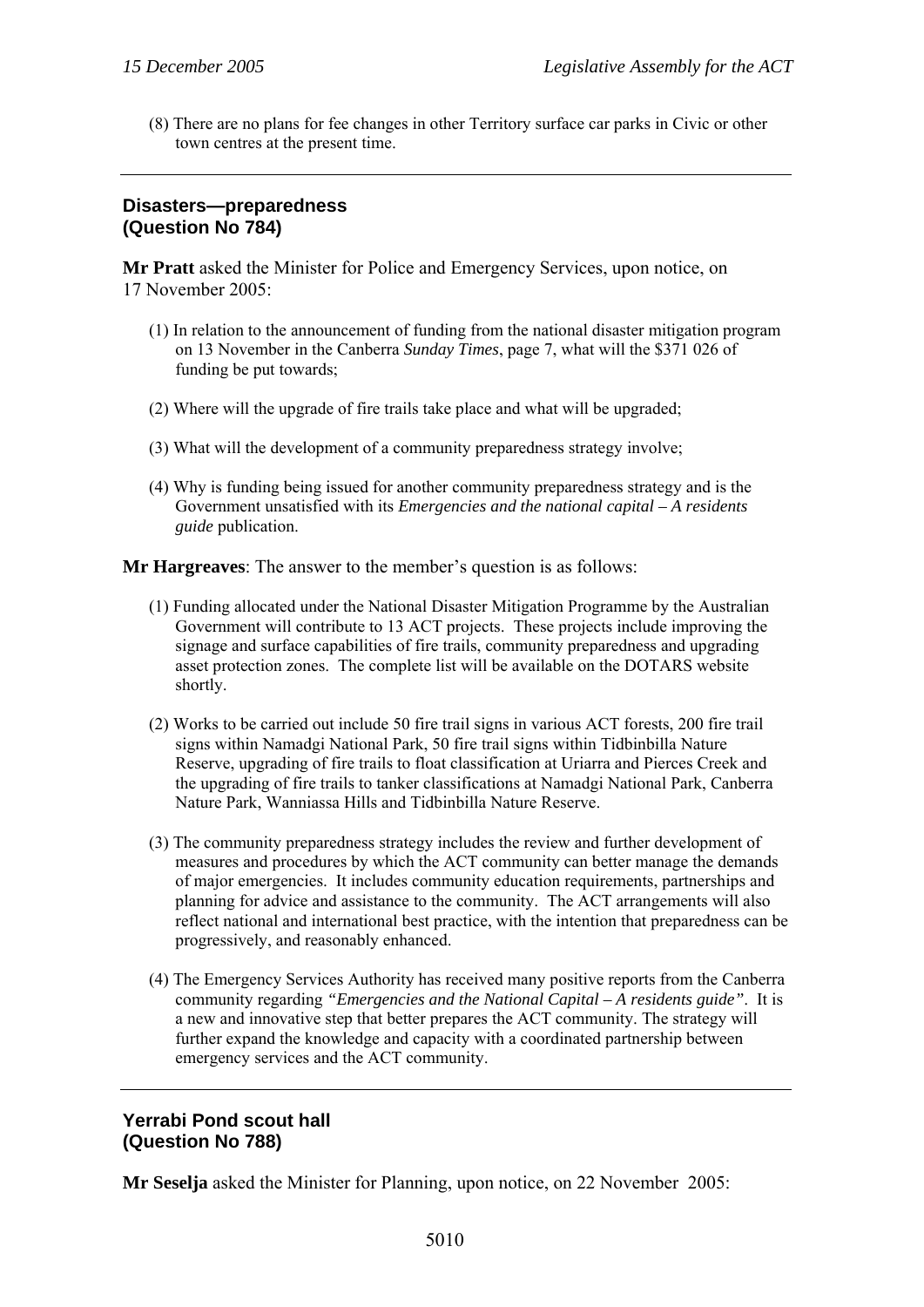- (1) In relation to the establishment of a scout hall at Yerrabi Pond, what is the condition of the demountable building being proposed to be relocated to the site;
- (2) What other sites were considered and why were they not considered suitable;
- (3) How many submissions regarding this development application have been received by the ACT Planning and Land Authority.

**Mr Corbell**: The answer to the member's question is as follows:

- (1) The demountable building is presently unused, and is partly dismantled. The building is in need of some maintenance and repainting.
- (2) Four sites were identified. Three were considered not suitable due to vehicular access, one of these was constrained by the location of a sewer line and the other unduly impacted on usage of public open space.
- (3) Sixty six submissions were received by the ACT Planning Authority in response to the notification of the Development Application.

#### **Artworks—expenditure (Question No 789)**

**Mr Mulcahy** asked the Chief Minister (redirected to the Minister for Arts, Heritage & Indigenous Affairs), upon notice, on 22 November 2005:

- (1) What, if any, of the \$1 million in funding over two years, to commission iconic public artworks for Canberra has been expended to date;
- (2) What has been delivered for that expenditure;
- (3) How many public artwork pieces will be added to the Canberra landscape in the current financial year;
- (4) Where will these artworks be placed.

**Mr Stanhope**: The answer to the member's question is as follows:

- (1) None of the \$500,000 allocated in the 2005-06 budget has yet been expended. However, considerable planning has been undertaken for this important initiative.
- (2) See above.
- (3) In this financial year, four new public art projects, one refurbished artwork, and a memorial will be added to the Canberra landscape.
- (4) Locations and works include:
	- a public artwork to acknowledge the Ngunnawal people in City Walk, Civic;
	- a public artwork in Lake Ginninderra, Belconnen;
	- a public artwork adjacent to the new Child and Family Centre, Gungahlin Town Centre;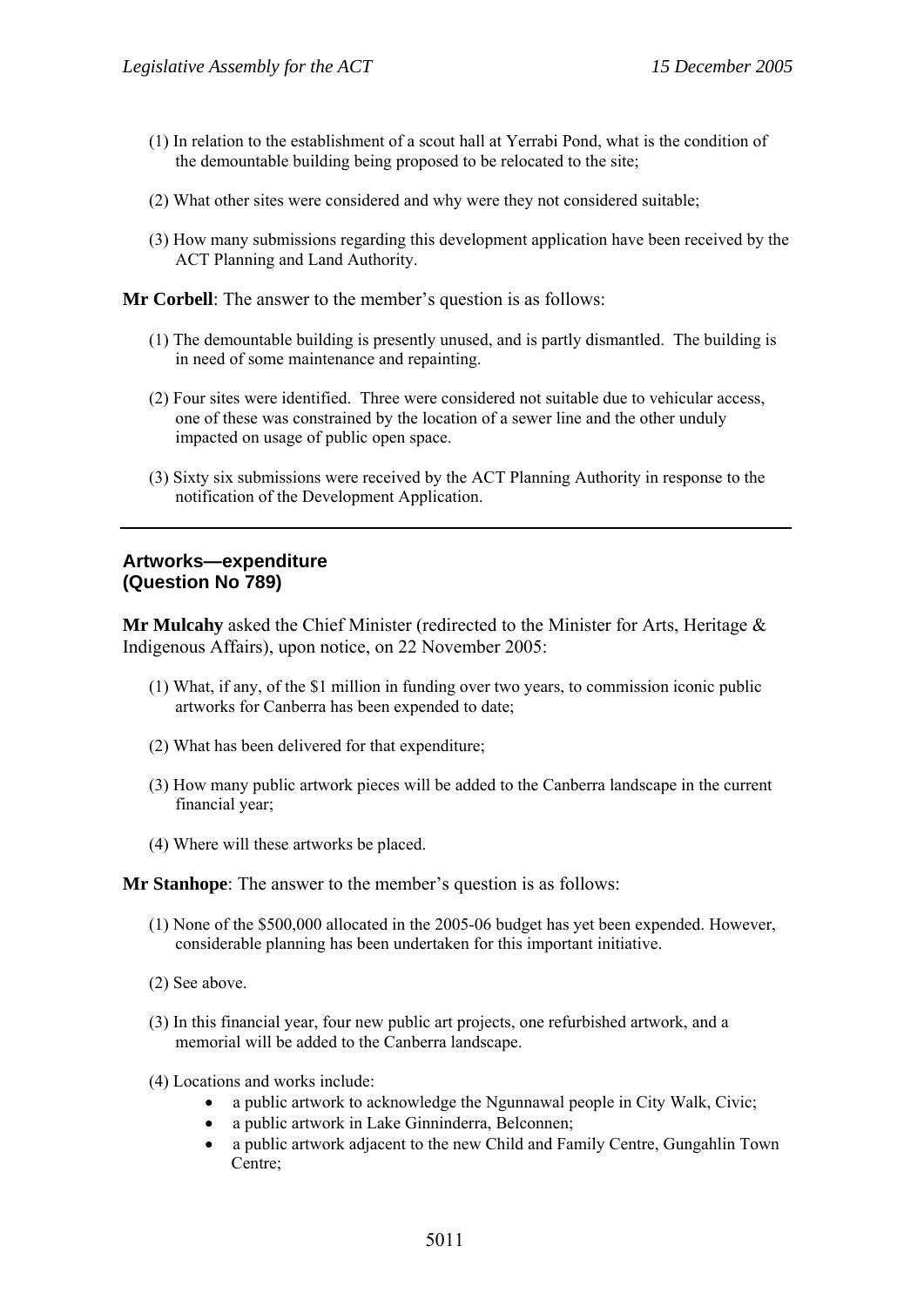- a suite of works at the Tidbinbilla adventure playground;
- the ACT Bushfire Memorial, Mt Stromlo Park; and
- a refurbished artwork installed at the new Kippax Library, Belconnen.

#### **Mr Jeremy Lasek (Question No 793)**

**Mr Mulcahy** asked the Chief Minister, upon notice, on 23 November 2005:

- (1) In relation to an article in *The Canberra Times* on Saturday, 19 November 2005, page B7 entitled "Alberta shows us the way", did the ACT Government incur any costs as a result of Jeremy Lasek's visit to Alberta, Canada in September; if so, how much;
- (2) Did anyone accompany Mr Lasek on his visit to Canada; if so, what costs did the ACT Government incur as a result;
- (3) Will the ACT Government be presenting a report on Mr Lasek's visit to Canada to Members of the Legislative Assembly; if so, when; if not, why not.

**Mr Stanhope**: The answer to the member's question is as follows:

(1) Mr Lasek visited Edmonton and Ottawa in Canada during his September visit to Canada. In Edmonton, Mr Lasek studied Alberta's successful Centenary celebrations in 2005 and negotiated a visit to Canberra by the Executive director of the Alberta Centennial Mr Terry Keyko.

In Ottawa Mr Lasek represented the ACT at the fourth meeting of the Capitals Alliance. Mr Lasek contributed the equivalent of the economy airfare to attend the Capitals Alliance meeting and also paid for his accommodation and meals while in Ottawa. Mr Lasek received permission to attend the Capitals Alliance meeting as part of his professional development. He did not request any Travelling Allowance for any section of this trip.

The total cost to the ACT Government of Mr Lasek's trip to Edmonton and Ottawa was \$7,120.14.

- (2) Mr Lasek travelled to Canada unaccompanied.
- (3) Mr Lasek provided a report on his visit to Edmonton to study the Alberta Centenary to members of the Canberra Centenary Task Force. If MLAs would like a copy of the report I would be happy for them to receive it. Mr Lasek has provided a report on the Capitals Alliance meeting in Ottawa to the Chief Executive CMD.

# **Driver licence renewal testing (Question No 802)**

**Mr Pratt** asked the Minister for Urban Services, upon notice, on 24 November 2005:

(1) Has the Department of Urban Services considered a license renewal testing system for the ACT; if not, why not; if so, why has it not been implemented;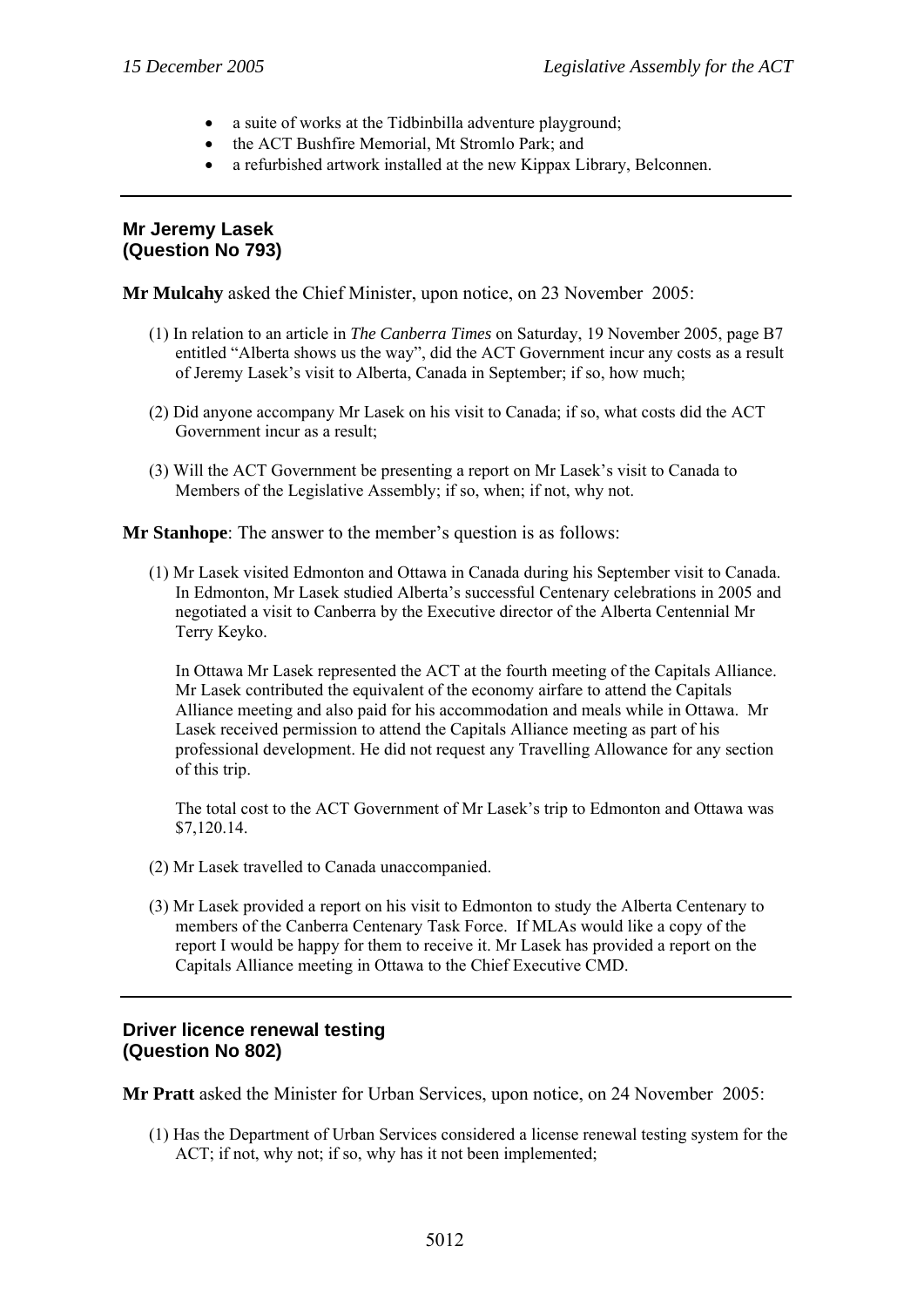- (2) What were the main strategies of the system, for example (a) who would be tested, (b) what would be tested and (c) when would tests be conducted;
- (3) What (a) benefits and (b) drawbacks were identified in the consideration of a license renewal testing system;
- (4) Has the Government been approached by any road safety lobby groups to implement a license renewal testing system; if so, what lobby groups approached the Government;
- (5) Would a license renewal testing system help reduce the ACT road toll; if not, why not.

- (1) No. The ACT's driver licensing system is broadly consistent with systems in place throughout Australia. No other Australian jurisdictions implement testing at renewal, other than for older drivers. Any change to the ACT's driver licensing arrangements involving testing at renewal would need to be based on evidence that this would generate a road safety benefit.
- (2) Refer to (1).
- (3) Refer to (1).
- (4) No.
- (5) The Department of Urban Services is unaware of any data to support a requirement for renewal licence testing to achieve improved road safety outcomes.

#### **Dogs—dangerous breeds (Question No 804)**

**Mr Pratt** asked the Minister for Urban Services, upon notice, on 24 November 2005:

- (1) Further to an article that appeared on page 5 of *The Canberra Times* on 14 November 2005 which stated that NSW is increasing penalties and implementing bans on the sale of particular dog breeds, does the ACT Government have any plans to ban the sale of dog breeds that are restricted or considered dangerous, in line with that of the NSW legislation; if not, why not; if so, what breeds will the ban apply to and what will be the penalties that apply to a breach of these bans;
- (2) If a ban is not now being considered, are any other limitations on the ownership, sale or otherwise of restricted dog breeds being considered; if not, why not;
- (3) Are there any plans to increase the penalties associated with a dog attack by a restricted or dangerous dog breed in line with the increase in fines in NSW; if not, why not.

**Mr Hargreaves**: The answer to the member's question is as follows:

(1) The ACT Government has no plans to ban the sale, acquisition or breeding of any particular dog breeds. Part 2 of the *Domestic Animals Act 2000* (the Act) governs the keeping and control of all dogs in the ACT and prescribes strict criteria under which the Registrar must declare a dog to be a dangerous dog, including when a dog has been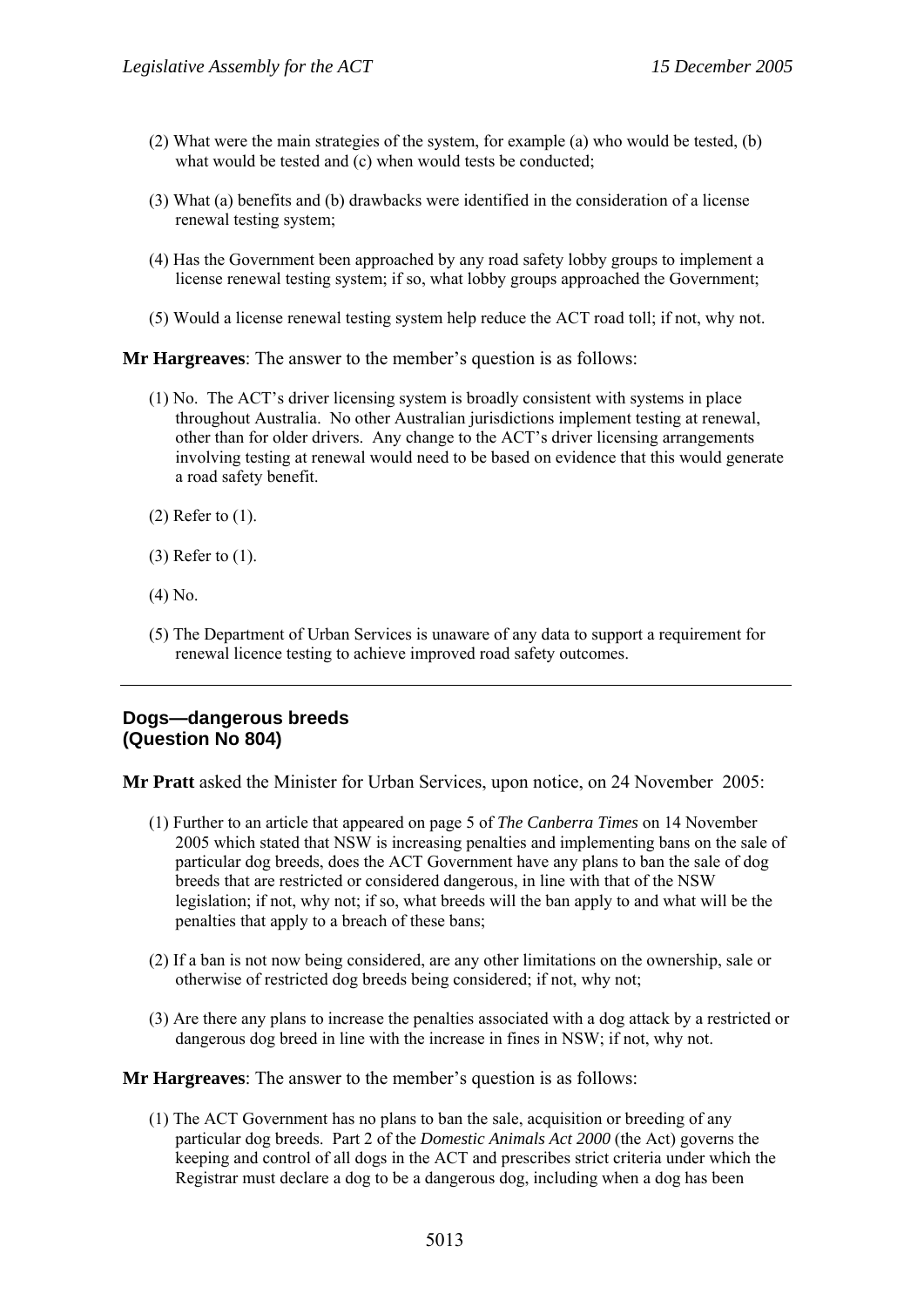declared dangerous under equivalent state law. Once a dog is declared dangerous, a person may only keep the dog if granted a dangerous dog licence. The Act imposes strict conditions on the granting and policing of dangerous dog licences and penalties apply for breach of conditions. For example, a \$5000 fine, six months imprisonment, or both, if a person disqualified from keeping a dangerous dog reapplies for a licence.

- The experience of Domestic Animals Services (DAS) staff is that dangerous dog attacks are not limited to particular dog breeds.
- The Department of Urban Services has proposed a review of the *Domestic Animals Act 2000*, which will comprehensively consider issues surrounding dog ownership.

(2) See (1).

From 12 November 2005 DAS introduced new infringement notice penalties for:

- not controlling a dangerous dog in a public place;
- not muzzling a dangerous dog in a public place;
- not keeping a dangerous dog in accordance with a license;
- keepers or carers allowing dog harassments or attacks to take place; and
- not providing a dog for inspection suspected of attack or harassment.
- DAS has also instituted a 'zero tolerance' approach to dog attacks over the past two years. In 2001-02 there were 247 dog attacks reported to DAS of which 57% resulted in a dog seizure. This financial year 142 dog attacks have been reported to DAS resulting in 133 dogs being seized. This means 93% of reported attacks have resulted in a dog seizure. All seized dogs are investigated to ensure public safety. Where ongoing public safety cannot be guaranteed, DAS will seek destruction of the dog under the provisions of the Act.
- (3) The Government will be reviewing the penalties which apply, including for dangerous dog offences, in line with its comprehensive review of the *Domestic Animals Act 2000*.

#### **Human rights—same sex unions (Question No 807)**

**Mr Stefaniak** asked the Attorney-General, upon notice, on 24 November 2005:

When will the Government issue its response to the discussion paper and submissions received from the public on the issue of same sex unions.

**Mr Stanhope**: The answer to the member's question is as follows:

The Government announced its response to the discussion paper and submissions received from the public on the issue of same sex unions on Friday 2 December 2005.

# **Sport and recreation—ovals (Question No 809)**

**Mr Stefaniak** asked the Minister for Urban Services, upon notice, on 24 November 2005: